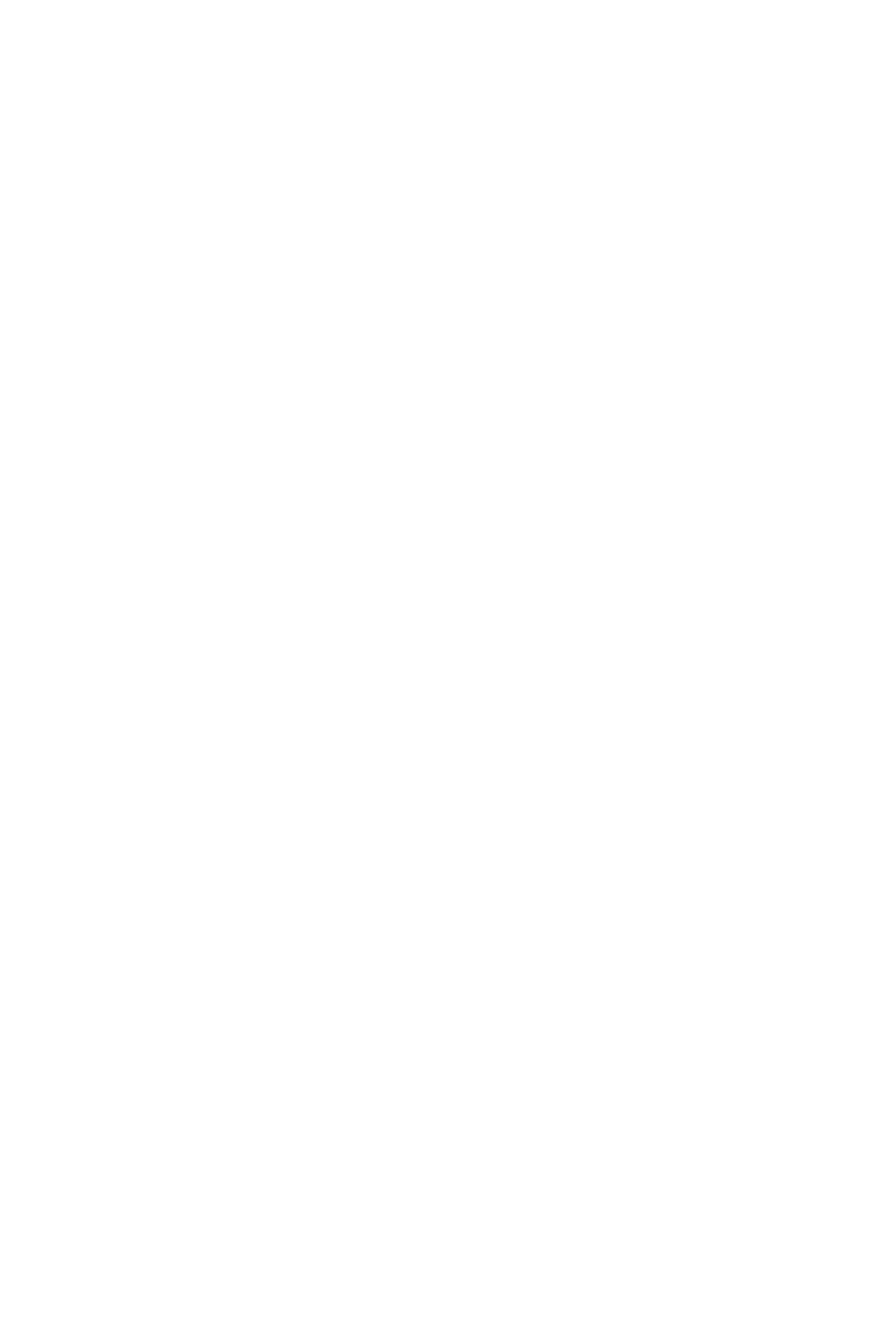# **The Return of Egypt. Internal challenges and Regional Game**

Edited by Stefano M. Torelli

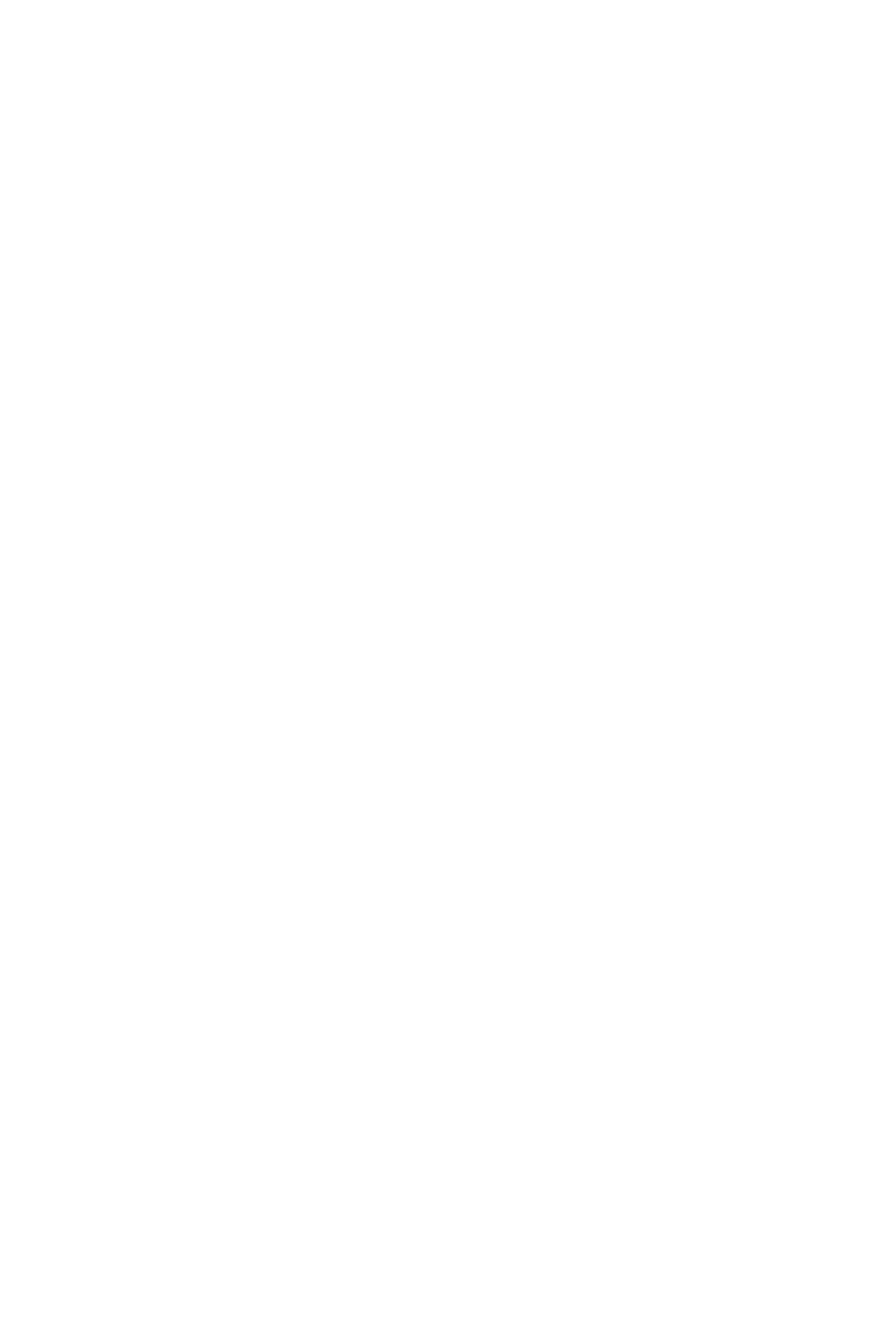ISBN 978-88-98014-83-5

© 2015 Edizioni Epoké Firs edition: 2015

Edizioni Epoké. Via N. Bixio, 5 15067, Novi Ligure (AL) http://www.edizioniepoke.it epoke@epokericerche.eu

ISPI. Via Clerici, 5 20121, Milano www.ispionline.it

Graphic project and layout: Edoardo Traverso

I edition.

All Rights reserved. No part of this book may be reprinted or reproduced or utilised in any form or by any electronic, mechanical, or other means, now known or hereafter invented, including photocopying and recording, or in any information storage or retrieval system, without permission in writing from the publisher.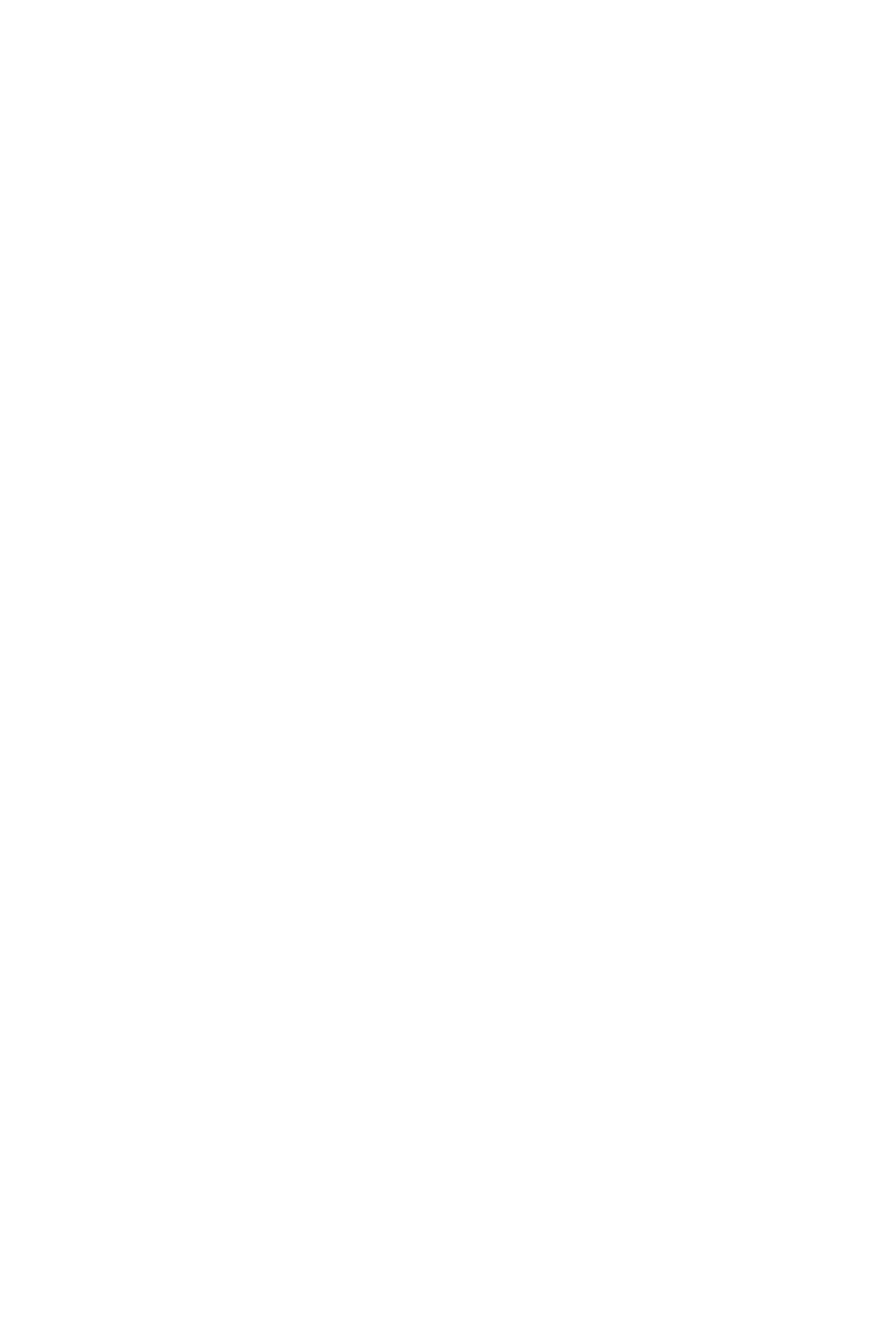# **ISPI**

The Italian Institute for International Political Studies (ISPI) is an independent think tank dedicated to being a resource for government officials, business executives, journalists, civil servants, students and the public at large wishing to better understand international issues. It monitors geopolitical areas as well as major trends in international affairs.

Founded in Milan in 1934, ISPI is the only Italian Institute – and one of the few in Europe – to place research activities side by side to training, organization of international conferences, and the analysis of the international environment for businesses. Comprehensive interdisciplinary analysis is achieved through close collaboration with experts (academics and non-academics alike) in political, economic, legal, historical and strategic studies and through an ever-growing network of think tanks, research centers and Universities in Europe and beyond.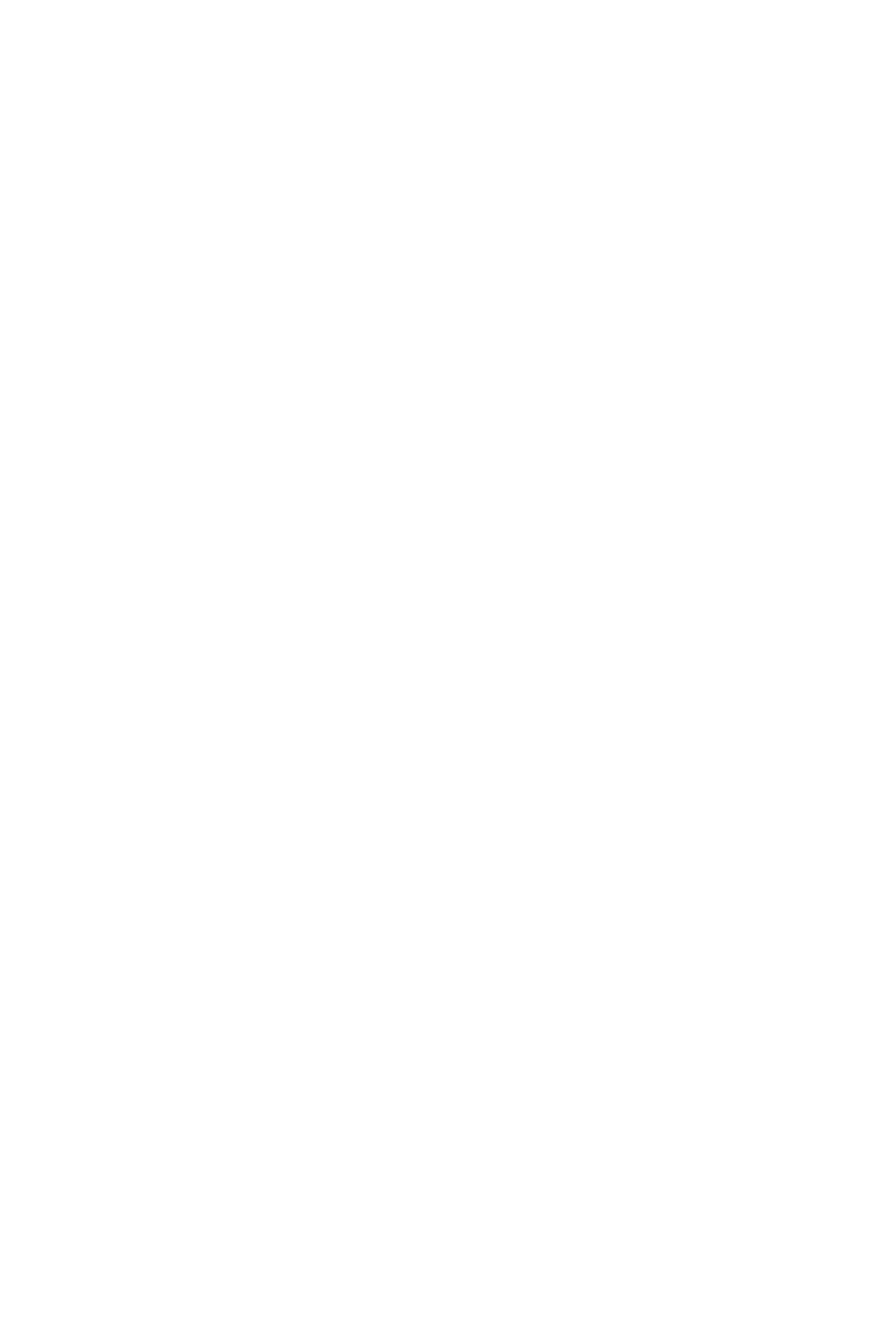# **Contents**

| Introduction                                                                       |  |
|------------------------------------------------------------------------------------|--|
| 1. Al-Sisi's Egypt: The State Triumphant                                           |  |
| 2. What People Want: Egypt's Domestic Challenges                                   |  |
| 3. Adding the Security Ingredient:<br>The Jihadi Threat in the Sinai Peninsula     |  |
| 4. Egypt and the Middle East.<br>A 'New' Regional Protagonist?                     |  |
| 5. Cairo Between Washington and Moscow:<br>A New Theatre for Global Confrontation? |  |
| 6. Common Interests and Different Visions:<br>Policy Implications for EU and Italy |  |
|                                                                                    |  |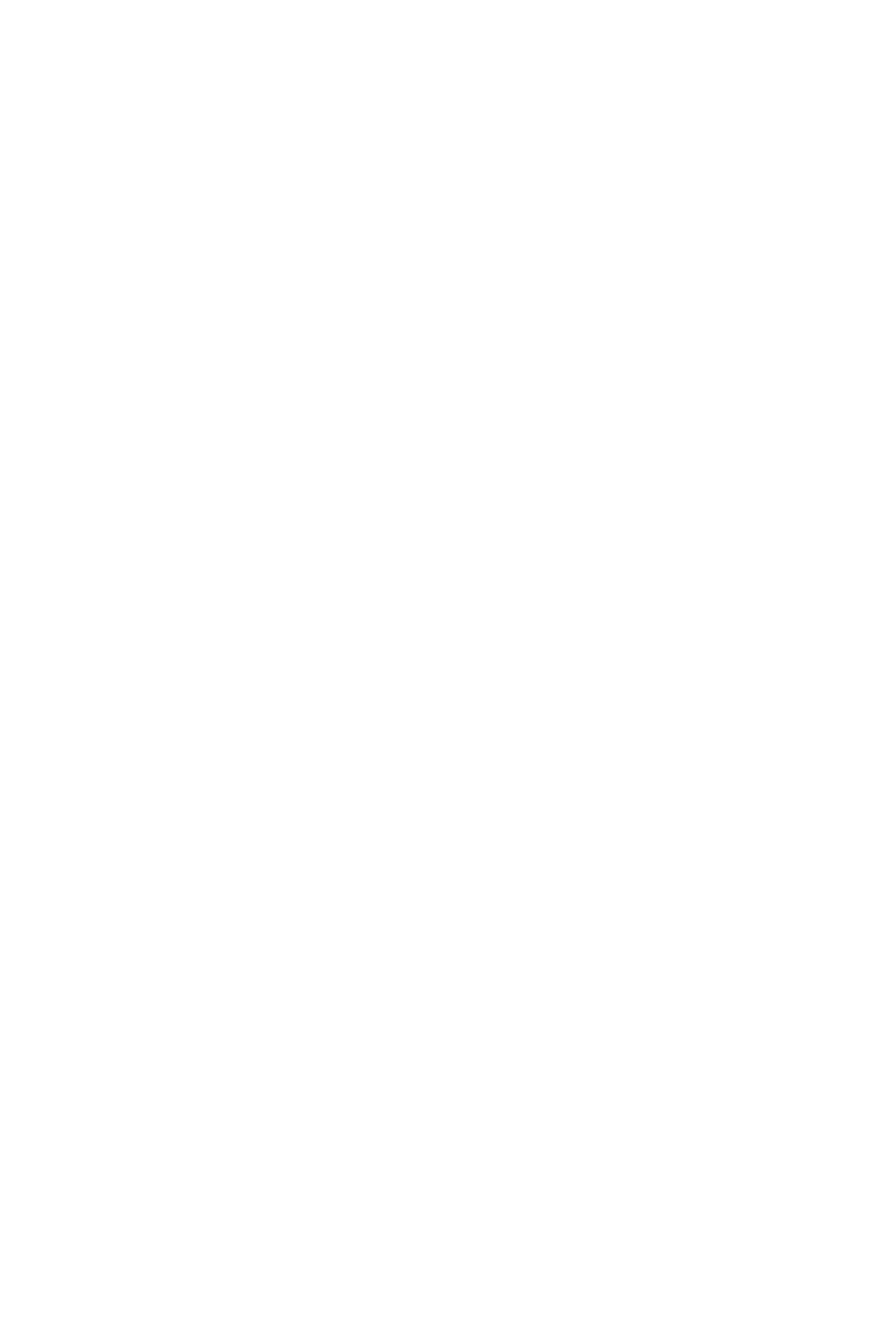## <span id="page-10-0"></span>**Introduction**

When Hosni Mubarak resigned his 30-year presidency, on February 11, 2011, Egypt seemed ready to seize the opportunity to enter a new era. After the revolutionary upheavals in Tunisia, the country was about to become the second theater of the so-called "Arab Spring", thus contributing to spreading a sense of hope throughout the entire Middle East. Indeed, in those early stages Egypt went through a truly democratic process, despite all the troubles stemming from years of authoritarian ruling. For two years, Cairo was an important reference point in the Arab world for real policy change. Between 2011 and 2012, Egypt saw its first democratic parliamentary elections and, in June 2012, began an important experiment of political Islam government with the election of President Mohammed Morsi. At this stage, Egypt was still looking for a new identity, while popular opposition to the Muslim Brotherhood began to emerge. The Brotherhood, for its part, fully exploited its majoritarian mandate, seemingly ignoring the oppositions' instances. Morsi paid a high price for this mistake when General al-Sisi deposed him in July 2013, an event that marked a real turning point in the country's recent history. The army returned to power and put a grinding halt to the political change started in 2011. At the same time, Egypt relapsed into intense internal struggle, marked by the repressive measures of the new regime. This was justified by the threat of terrorism, as well as by a kind of "popular mandate" represented by the millions of Egyptians who had hoped for military intervention against the Brotherhood's rule.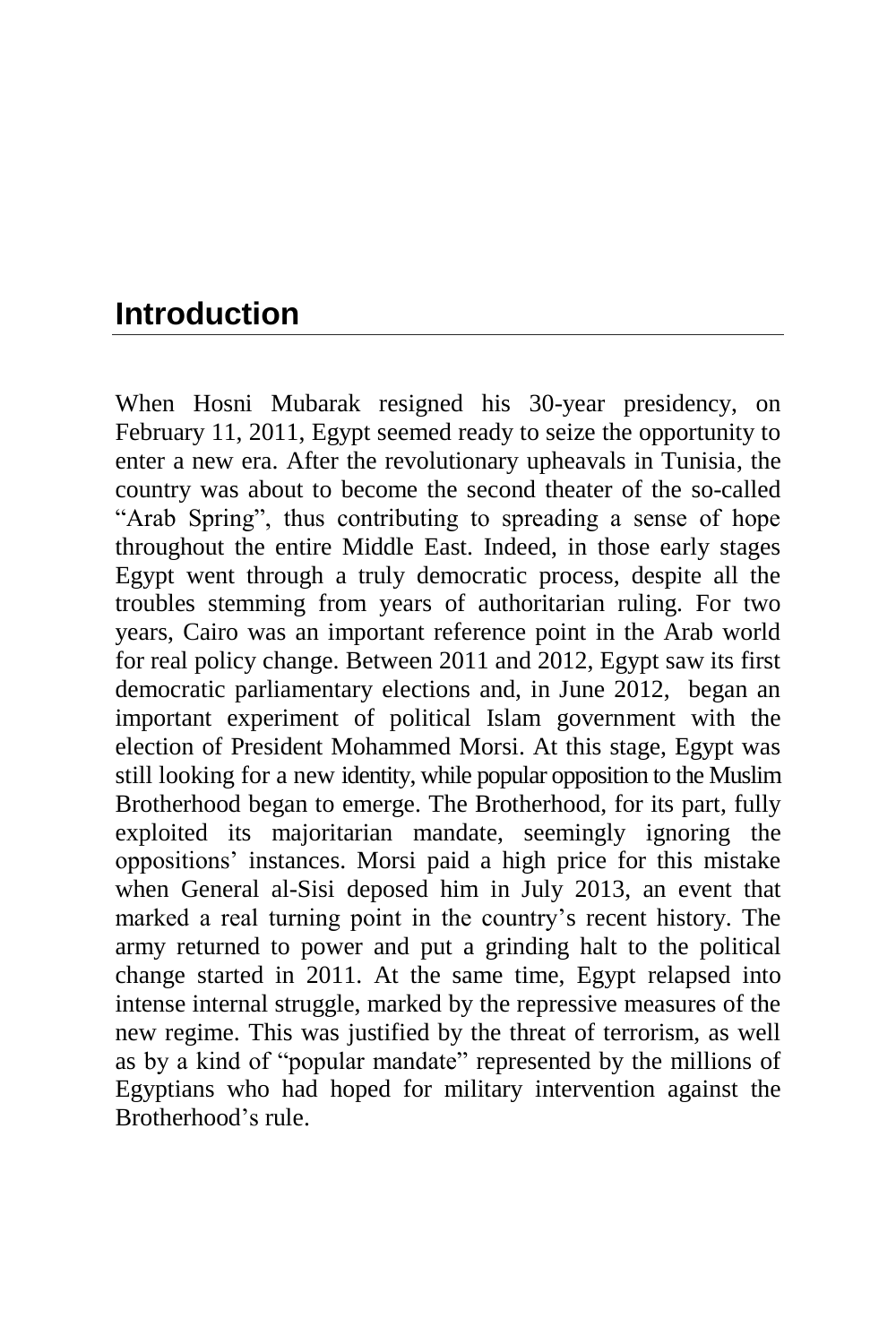But what kind of Egypt has risen from the ashes of its post-Arab Spring turmoil? What stands out in the new course of Egypt's ruling by President al-Sisi, elected as successor to Morsi in 2014? From a strictly internal point of view, the role of the military in the political process is definitely a key issue. The resignation of Mubarak itself was guided by the army and even throughout Morsi's presidency the military continued to exert pressure on the political system. As a result, today's Egypt is characterized by the security-driven approach led by the army. The Muslim Brotherhood has been ruthlessly repressed and the movement has been banned and declared a terrorist organization. The other oppositions have been severely limited and Morsi has even been sentenced to death. However, if Egypt's internal affairs cast many shadows, from the regional and international perspective Cairo has made its comeback as a major regional actor. Egypt aims at nothing short of acting as head of the Middle Eastern world, especially for Sunni Arab countries, and this undoubtedly sends a message of change from Mubarak's era. The region's most solid and to some extent effective axis is indeed between Egypt and Saudi Arabia. Egypt's direct interventions in Libya – alongside the government of Tobruk – and in Yemen – in support of Saudi Arabia and against the Houthi rebels supported by Iran – highlight Cairo's efforts to shift the tide to its advantage. However, such new attitudes have paid their toll in terms of new regional fractures, as shown by the freezing of relations with two important countries like Qatar and Turkey.

Against this background, this report analyses the characteristics of the new Egypt, by addressing both the internal political evolution, and the regional and international impact of a rising Egypt. A final chapter is specially devoted to assess how and to what extent Europe and Italy can find new ways of collaboration with Cairo, despite some diverging interests, perceptions and values.

In the first chapter Marina Ottaway starts noting that al-Sisi's Egypt has first of all put the bulky figure of the state at the center of public life. The transition to a new era for post-uprising Egypt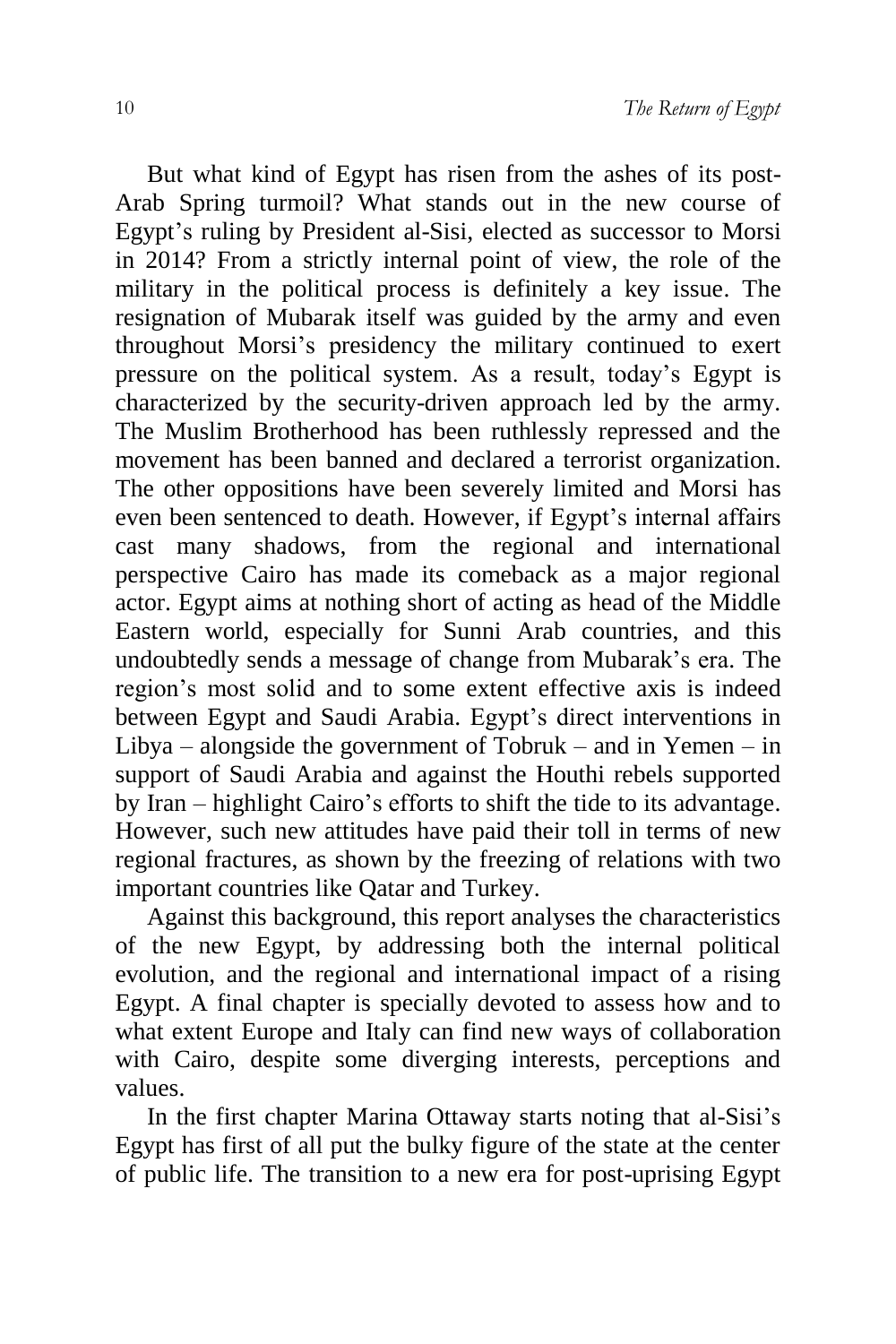is marked by the return of authoritarian practices, such as the leading role played by the military, the repression of organized dissent and the centralization of power and of religion itself. In this sense, there is a real risk that, over the next few years, the country will diverge from the reform path and opt for a strict conservatism safeguarding the very existence of the regime, which increasingly overlaps with the very idea of the state.

By the same token, the second chapter by Andrea Teti notes that internal opposition to the regime suffers from the same difficulties existing under President Mubarak. Opposition groups have no solid organization or funds, are not able to provide for a general mobilization in the country, and have problems in operating under the very restrictive conditions imposed by the Egyptian government. In this scenario, and with the Muslim Brotherhood ostracized, it is doubtful that the opposition will be able to deliver effective political action.

In this political context, in the third chapter, Zack Gold's focuses on an analysis of the security threat coming from the operations of jihadist groups, especially in the Sinai, which now constitutes the greatest source of concern for al-Sisi. Despite the President's iron fist approach, resulting in his war on terrorism. Egypt continues to suffer terrorist attacks, as a result of an increasing presence of the Islamic State (IS) in Egypt. In particular, Gold maintains that security-led approaches could turn out to be counterproductive, as the state's response should also focus on new social policies and inclusion practices.

However, when shining the spotlight on regional relations  $-$  as Cecilia Zecchinelli puts it in the fourth chapter – al-Sisi's Egypt has sought to rebuild its alliances. For a start, the center of Egyptian Middle East policy is currently the Gulf and especially Saudi Arabia and the United Arab Emirates. The strengthening of this Sunni Arab axis is a sort of a new *fil-rouge* in the region, but it also raises new tensions, as shown by the deteriorated relations with Turkey and Qatar and the frozen relations with Iran after slight openings under Morsi. The new course of Egyptian regional policy has also led to renewed cooperation with Israel, especially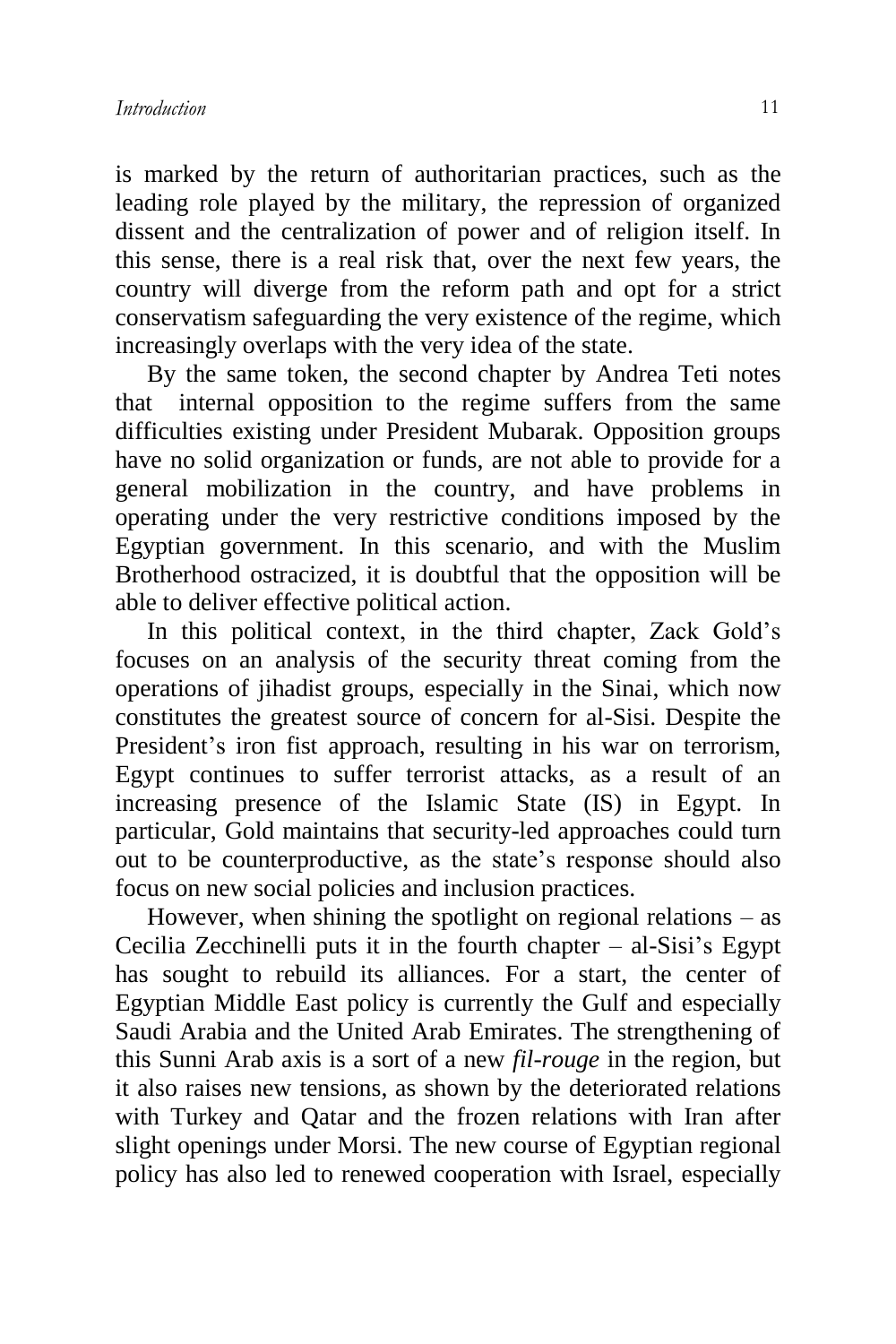concerning the issues of security and control of the Sinai. Egypt's regional activism is shown very clearly by the military actions in Libya in direct support of General Haftar and by support for the Saudi operations in Yemen against the Houthi rebels. Finally, al-Sisi has been playing an important new role in Africa, where he has reached an agreement with Ethiopia and Sudan for the management of the Nile's waters, one of the strategic priorities for Cairo.

Even on the global level Egypt has partially revised its relations with major international actors. Charles Dunne in chapter five gives an interpretation of Egyptian international relations, debating whether or not one can speak of a new theater of confrontation between Russia and the United States. It goes without saying, Dunne writes, that with the rise of al-Sisi Egypt has partially turned away from Washington and returned to having very good relations with Russia, which had not occurred since the days of Nasser. Russia has carried out naval exercises with Egypt, has signed agreements for the sale of weapons to and for the installation of a nuclear power plant in Egypt and has a common interest in fighting terrorism. However, Egypt's relations with the US remain crucial and it is difficult that Egypt will become a front line between the two powers.

An even more difficult task, however, is to outline European – and specifically Italian – policies able to combine common interests with the need to promote the values that the EU has historically espoused. This is the topic of discussion of the last chapter, jointly written by Hélène Michou and Stefano Torelli, which identifies areas and issues of common interest between Europe and Egypt and their policy implications. The fight against terrorism, Mediterranean security, Libya's crisis and migration flows all constitute possible grounds of cooperation with Egypt. Indeed, the authors argue that Europe and Italy could initiate policies of regional integration in order to find solutions to common problems. At the same time, northern Mediterranean countries should push Cairo towards a process of internal reforms to ease current confrontations between the regime and oppositions.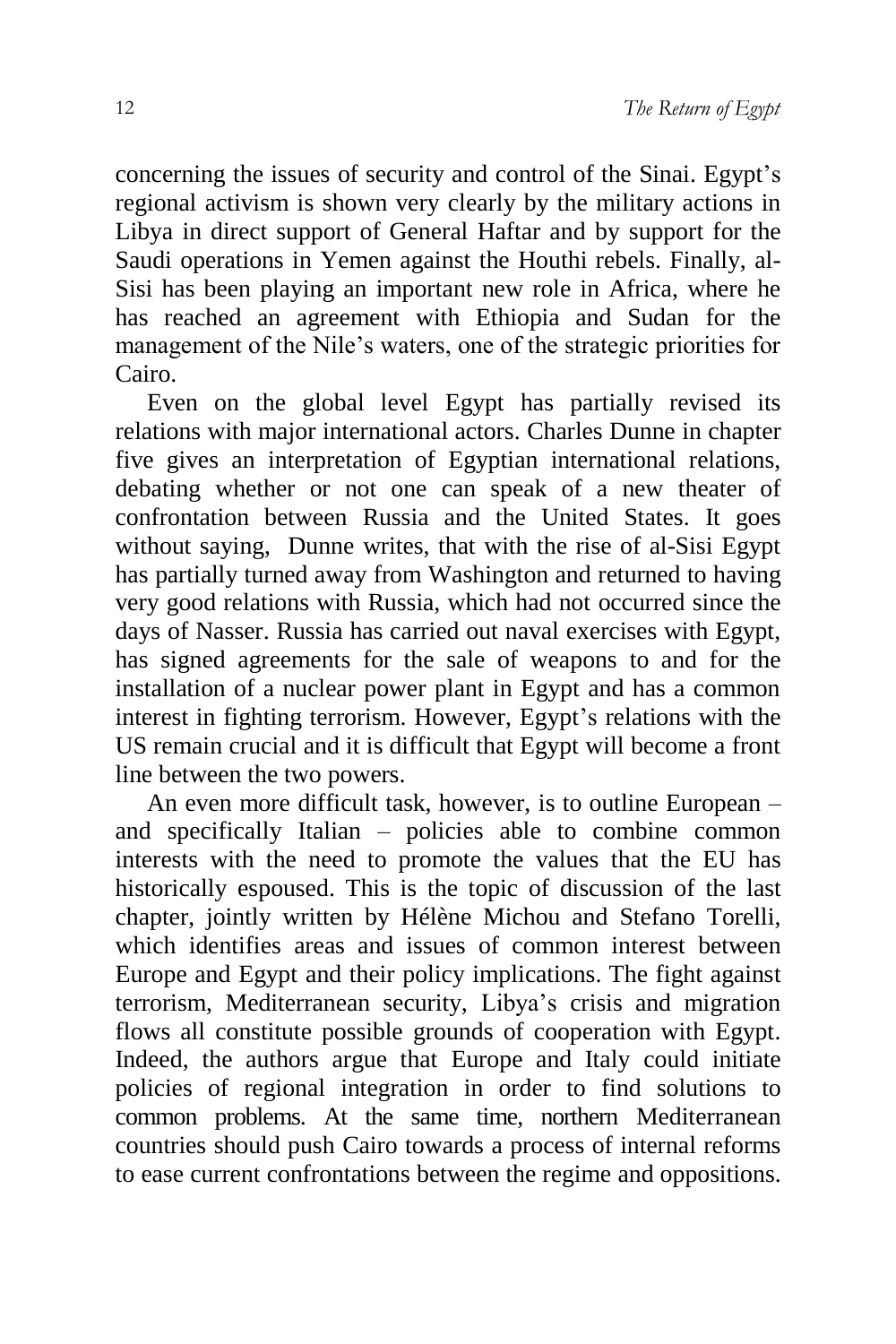Only in this way could common policies be built and, above all, Italy and Europe be able to regain credibility with southern Mediterranean partners.

> Paolo Magri *ISPI Executive Vice President and Director*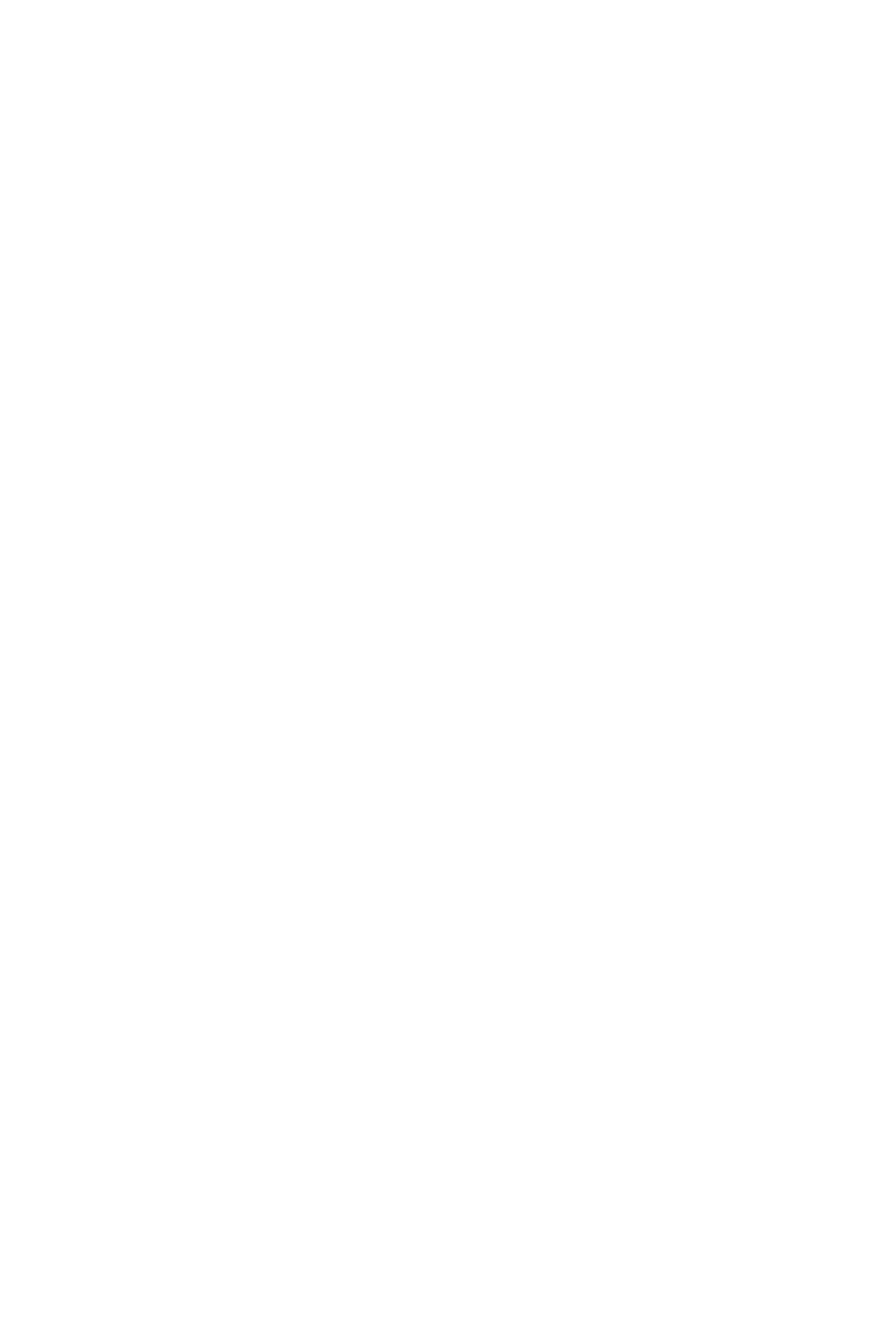## <span id="page-16-0"></span>**1. Al-Sisi's Egypt: The State Triumphant**

*Marina Ottaway*

-

There is no such thing as a regime. There is something called an Egyptian state. The Egyptian people elect a president who is able to stabilize the country. Not a regime that keeps changing, that is unacceptable. An Egyptian state with its institutions, courts, with its police, its army, all of its different elements working together collaboratively for Egypt and not for one individual on top. And in case this individual leaves, his successor will continue to build on what he started<sup>1</sup>.

The *coup d'état* of 3 July 2013 overthrew elected President Mohammed Morsi and reinstated the military in power more overtly than at any time since the days of President Gamal Abdel Nasser in the 1960s. The new regime is openly authoritarian, and all the more repressive because still insecure. But the change went further, turning on its head the concept of how government and people should relate to each other. The idea of democratic, representative government, long accepted in Egypt in theory even if regularly violated in practice, has been explicitly rejected by Egypt's new ruler, President Abdel Fattah al-Sisi, as a luxury. Today there is no question in Egypt of citizens freely choosing a government, or accepting and rejecting a regime. The central element in Egypt is the state and the regime is the state.

In al-Sisi's Egypt, the state comes first and citizens a distant second. Citizens, with their egoistical self-interests and demands,

<sup>1</sup> Abdel Fattah al-Sisi, speaking at the opening of the new airport in Hurghada, Egypt, 17 December 2014.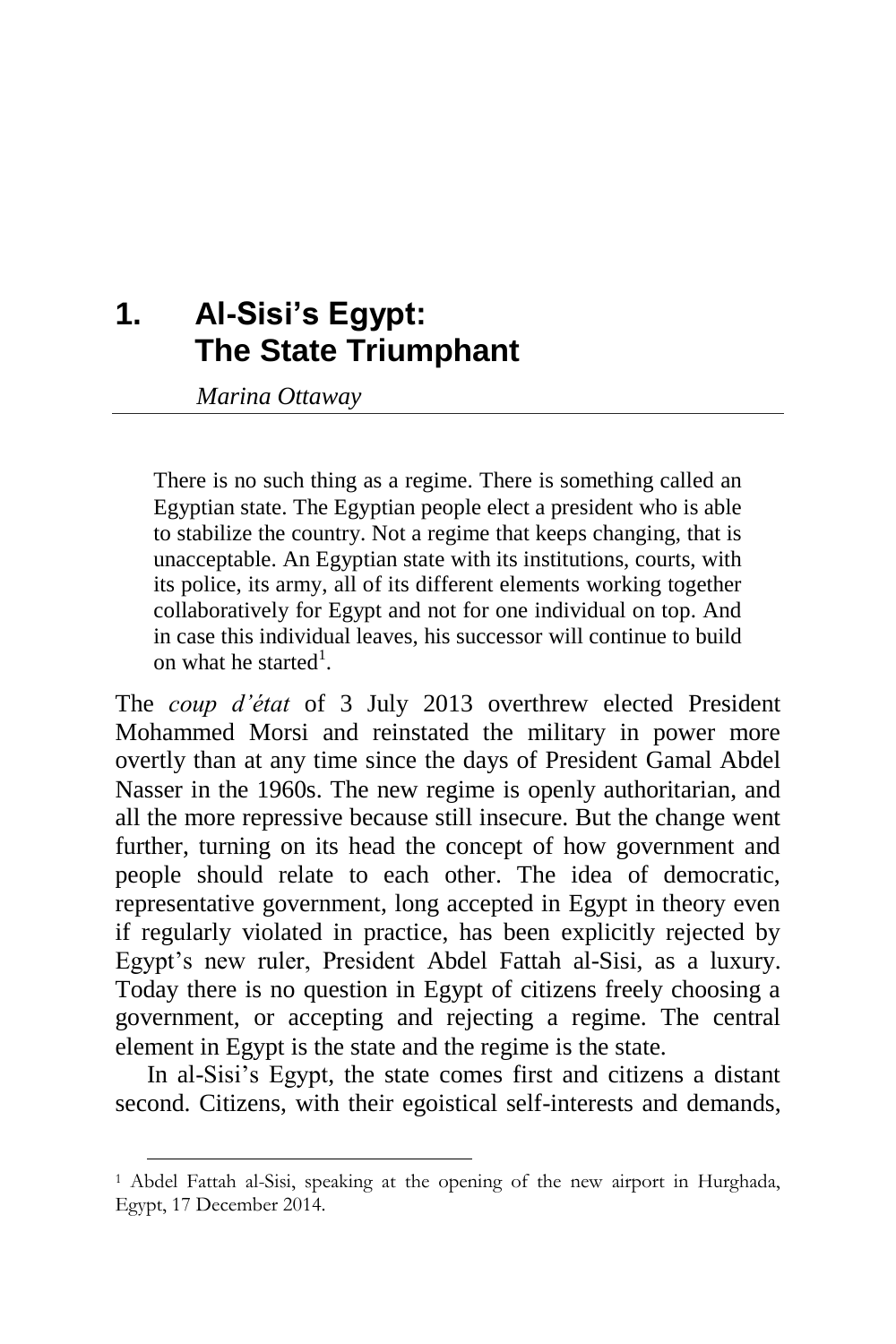are a hindrance to the greatness of the state unless they learn to sacrifice their interests and subordinate them to those of the state. During his presidential campaign, at a time when politicians all over the world are inclined to make extravagant promises, al-Sisi repeatedly warned that he could do nothing for Egyptians and that they needed to be patient, putting the need to rebuild the state ahead of their own concern. Even parliamentary elections were in his view a means of state building. Trying to reassure Egyptians upset by the repeated postponement of parliamentary elections, he explained that the polls would be held before the end of 2015 and that "the parliamentary election is simply to complete the institutions of the state"<sup>2</sup> not to give citizens a voice in the governing of the country. From politics to economics to security, the emphasis of the al-Sisi regime is on the aggrandizement of the state. And while he has never gone as far as Louis XIV and declared himself to be the state, he has come very close to it, as the quote that opens this paper shows.

The central element of the Egyptian state is the military. It protects the country, as militaries do everywhere, but it is also the central tool of its economic development. The Egyptian military has long been involved in business, with widely different estimates putting the share of the economy controlled by the military at anywhere between 5 and 40 per cent (the discrepancy is explained by the value attached to the land the military controls and to the fact that the role of the military in some businesses is not always overt). Theoretically committed to a market economy, the al-Sisi regime has been channeling to the military most of the investment funds Saudi Arabia, the United Arab Emirates and Kuwait are pumping into the Egyptian economy. And those funds will be directed, according to present proposals, toward largescale, grandiose projects meant to enhance Egypt's profile as a modern country, rather than more modest undertakings that would provide employment for Egyptians. Plans announced at an international economic conference at Sharm el-Sheikh in March

-

<sup>2</sup> Abdel Fattah al-Sisi, speaking at an Educational Seminar organized by the Armed Forces, 31 March 2015.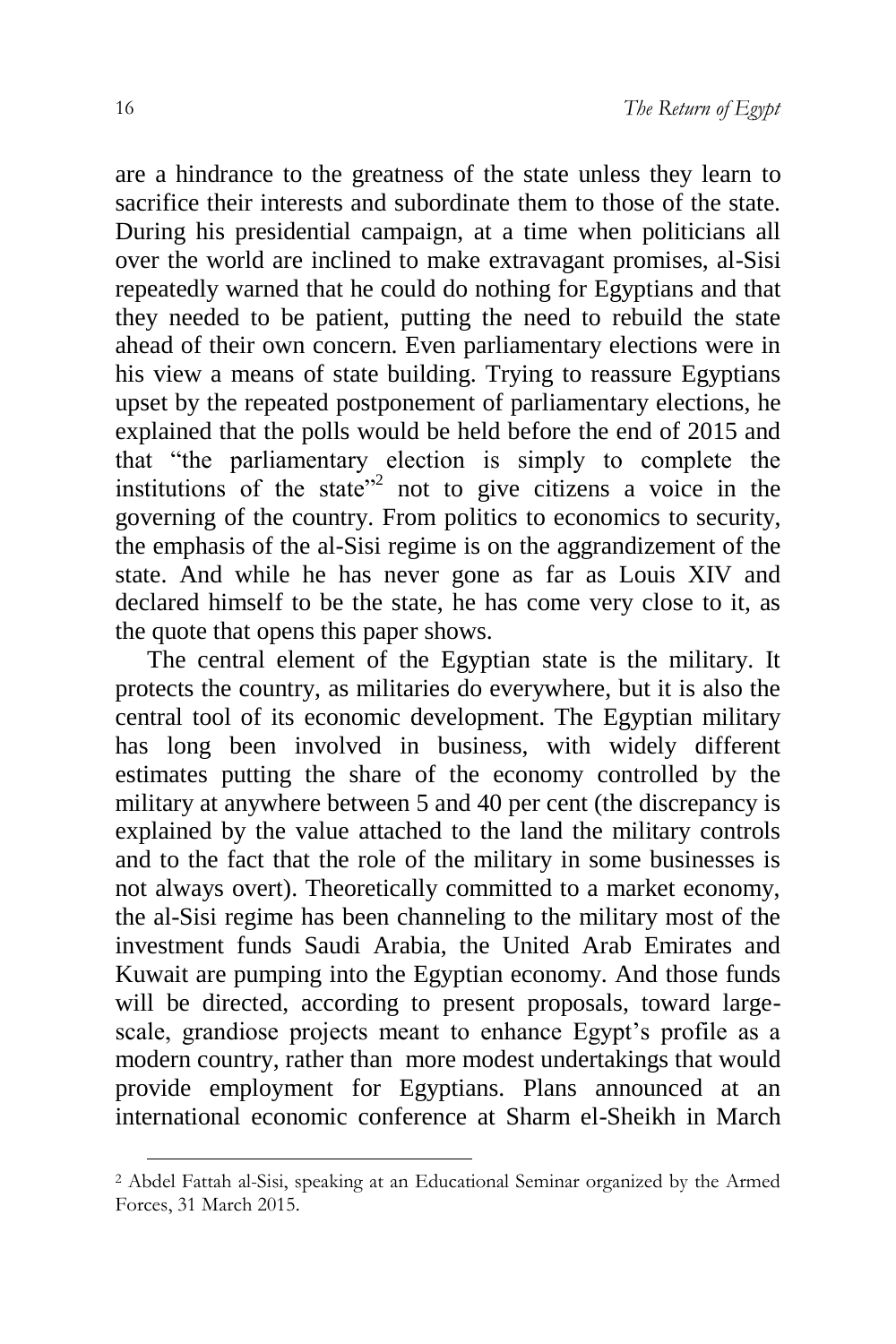2015 called for the building of a new capital city in the desert, complete with skyscrapers and parks, and an enlargement of the Suez Canal that aimed at transforming Egypt into an international transportation and industrial hub – work on the canal is already underway. But there was little in the plans to address the plight of ordinary Egyptians. Even investment in low and middle income housing, supported by United Arab Emirates (UAE) funds, was envisaged as a heroic undertaking managed by the military.

#### **Erasing politics**

1

Focus on state-building leaves very little space for politics in al-Sisi's Egypt. The game of politics – the jockeying over "who gets what, when and how" in Harold Lasswell's classic definition (1936), simply detracts from the real task at hand when it is the state that should get it all. After the coup, then General al-Sisi did not promise a return to democracy. In military fashion, he issued a road map for going forward. In an interview with a group of domestic and foreign editors and reporters shortly before he was elected president, al-Sisi made it clear that he considered democracy 'a luxury' to be rejected if Egypt wanted to get back on its feet, and that "the strategic goal is preserving the Egyptian state"<sup>3</sup>. Politics was clearly a distraction from that strategic goal.

The first stage of the road map was to replace the constitution adopted in December 2012 under the rule of the Muslim Brotherhood. The new constitution was written by a committee appointed by the non-elected transitional government on the basis of a concept of corporate representation. Members of the committee were chosen to represent various corporate groups – workers and professionals, religious organizations, women and youth, even the handicapped. Missing from the committee were

<sup>&</sup>lt;sup>3</sup> D. Gardner, "Sisi keeps policy vague and democracy off the agenda in Egypt", *Financial Times*, 18 May 2014, [http://www.ft.com/intl/cms/s/0/d216eed4-de8a-](http://www.ft.com/intl/cms/s/0/d216eed4-de8a-11e3-b46b-00144feabdc0.html%23axzz3ee6gBVtU.)[11e3-b46b-00144feabdc0.html#axzz3ee6gBVtU.](http://www.ft.com/intl/cms/s/0/d216eed4-de8a-11e3-b46b-00144feabdc0.html%23axzz3ee6gBVtU.)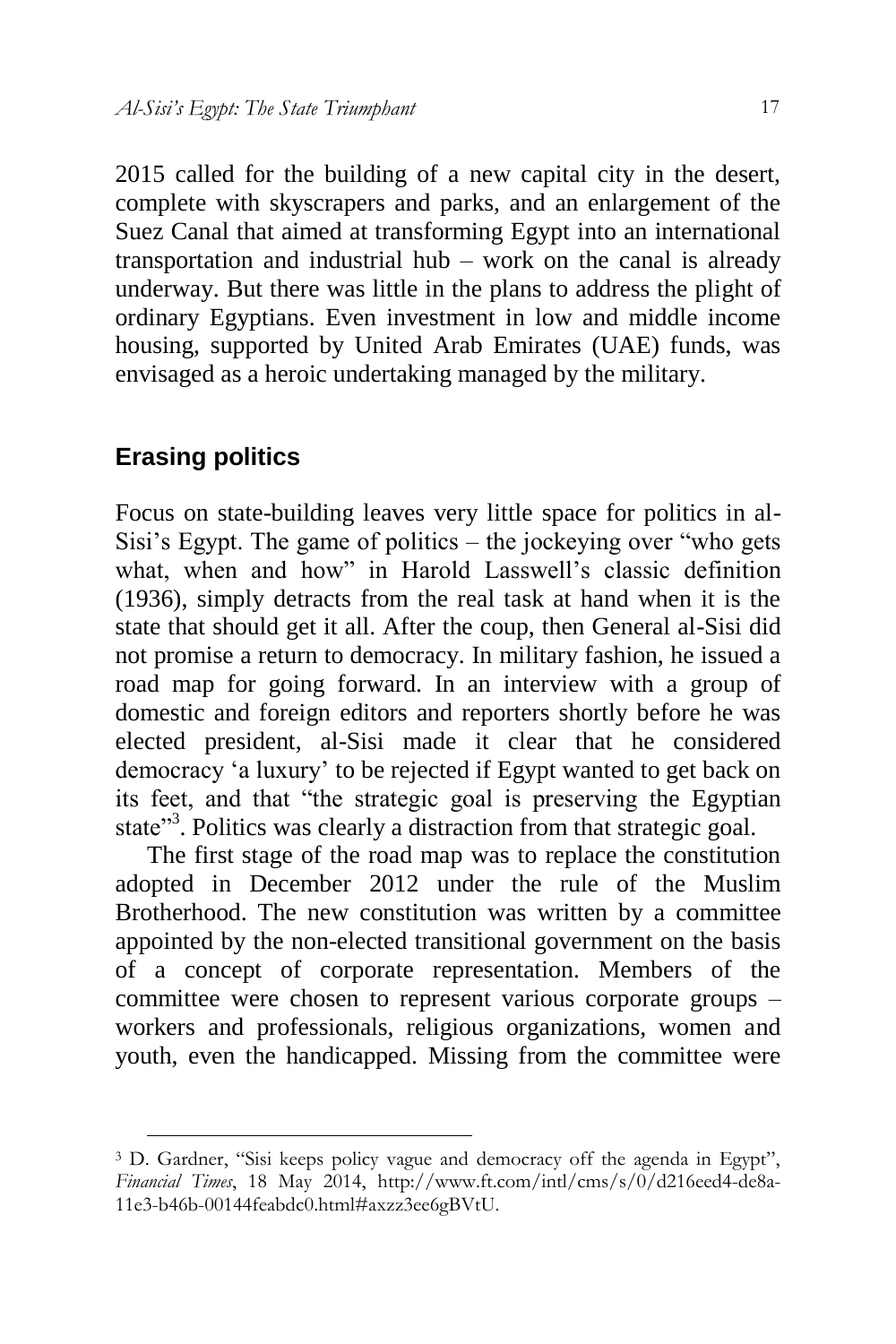representatives of constituency-based organizations freely chosen by members.

The constitution itself was a democratic document until it came to the position of the military, and then it deviated. It put the military budget outside the jurisdiction of the parliament and gave the military sole authority over the appointment of the Defense Minister, eliminating any pretense of civilian oversight. The military thus became a completely autonomous center of power, beyond the supervision of the elected institutions and not subject to any form of checks and balances. The constitution guaranteed an impressive list of individual political, economic and social rights on paper, but left the military free to act as it wanted in practice.

The second stage of the road map, the election of General Abdel Fattah al-Sisi as President, further demonstrated the regime's desire for untrammeled control and its downplaying of the citizens' right to make free choices. General al-Sisi, the army chief of staff and leader of the coup, had been the real power in the government since the overthrow of President Mohammed Morsi, although nominally he was only the Minister of Defense. To nobody's surprise he became the virtually unchallenged candidate in the May 2014 presidential election.

More than an election, it was actually a plebiscite. Al-Sisi's only, *pro forma* competitor was Hamdeen Sabbahi, a vaguely Nasserist politician who had gained some popularity as one of five candidates in the 2012 presidential elections. The outcome of the vote was never in doubt, with al-Sisi having the resources of the state and control over the media on his side, and Sabbahi having hardly any assets. Indeed, rumors were rife in Egypt that Sabbahi had been forced to run by unspecified threats in order to give the election a *façade* of respectability.

With the outcome assured, al-Sisi ran a low key campaign, without presenting a real program and making few public appearances. His message was the antithesis of populism. He did not promise prosperity or democracy, but constantly repeated that citizens had to sacrifice their own interests to those of state.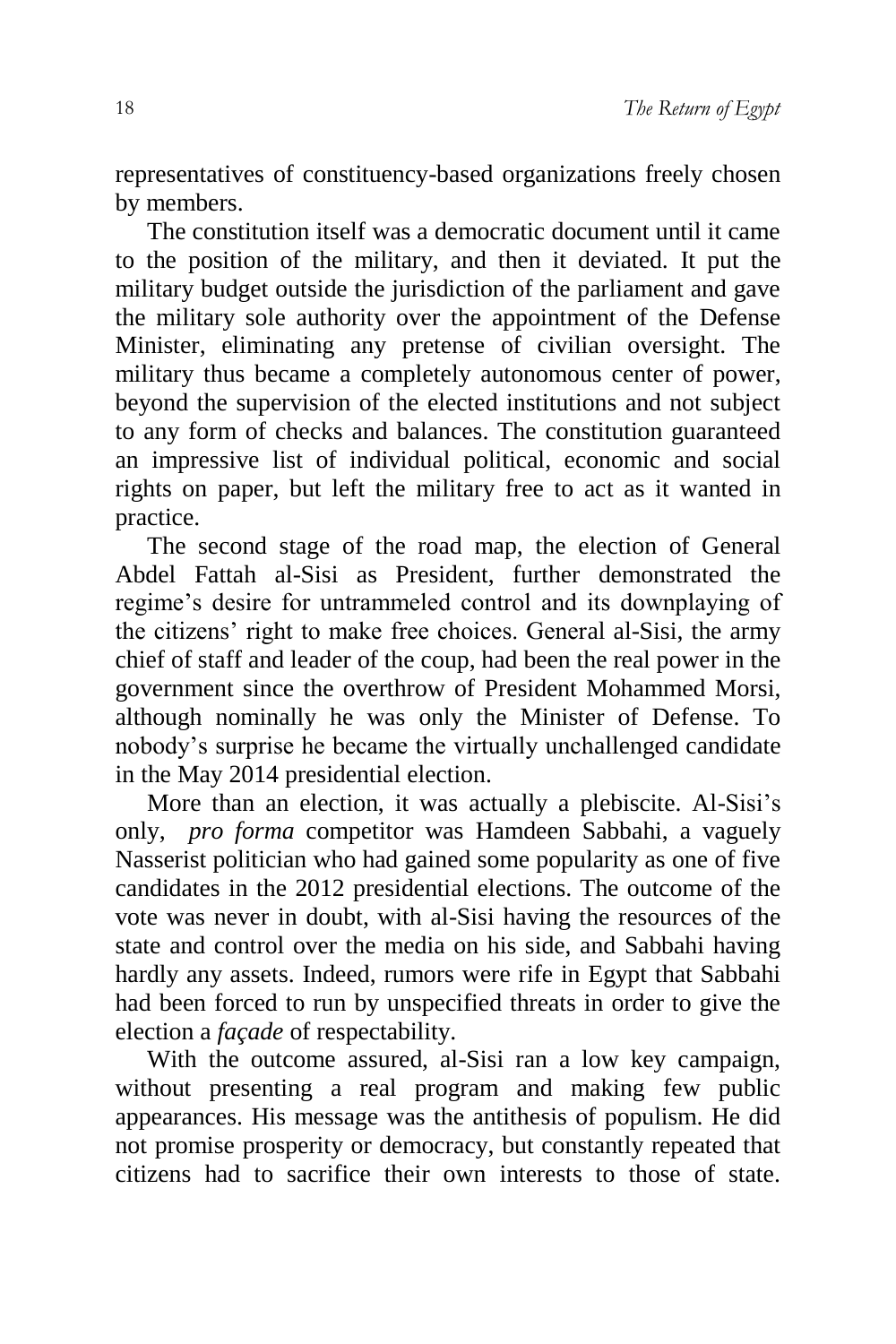1

Having won 96.1 per cent of the vote, he saw no reason to change his message after he became President.

Parliamentary elections, still not held at the time of this writing, were the third and last stage of the roadmap and a bigger challenge. It was a foregone conclusion that the Muslim Brotherhood would not be allowed to participate. It had a popular following, and neither the government nor other parties wanted it in the fray. The solution was radical: the Brotherhood was declared a terrorist organization, thousands of its members and supporters were imprisoned, and some 900 individuals with ties to the organization had their businesses expropriated<sup>4</sup>. Schools controlled by the Muslim Brotherhood or more indirectly affiliated with it were shut down or put under government control (over 150) such schools by mid-2015)<sup>5</sup>. Muslim Brotherhood charities were also closed down, with 380 forced out of business in February and March 2015 alone and more closures scheduled<sup>6</sup>.

But eliminating the Muslim Brotherhood from the competition was not enough for a regime that saw democracy as a luxury Egypt could not afford. Other political parties also had to be curbed, although they were no threat to the regime: they had accepted, even welcomed, the military coup; they had minimal organized support; they had repeatedly shown their inability to work together and form a lasting united front, despite many attempts; and they appeared unable to spread their message beyond the country's élite – most of the some 100 registered parties probably did not reach much beyond their founders' friends and family members. But they were independent voices and saw themselves as representing citizens and their demands, rather than being part of a centrally directed state-building effort.

<sup>4</sup> "Egypt seizes assets of 16 more Brotherhood members", *Ahram Online*, 9 March 2015, http://english.ahram.org.eg/NewsContent/1/64/124791/Egypt/Politics-/Egypt-seizesassets-of--more-Brotherhood-members.aspx.

<sup>5</sup> "Government takes over 104 Muslim Brotherhood schools", *Cairo Post*, 22 June 2015, http://www.thecairopost.com/news/156704/news/156704.

<sup>6</sup> "With latest crackdown, state dissolves 380 NGOs in just 2 months", *Mada Masr*, 18 March 2015, http://www.madamasr.com/news/latest-crackdown-statedissolves-380-ngos-just-2-months.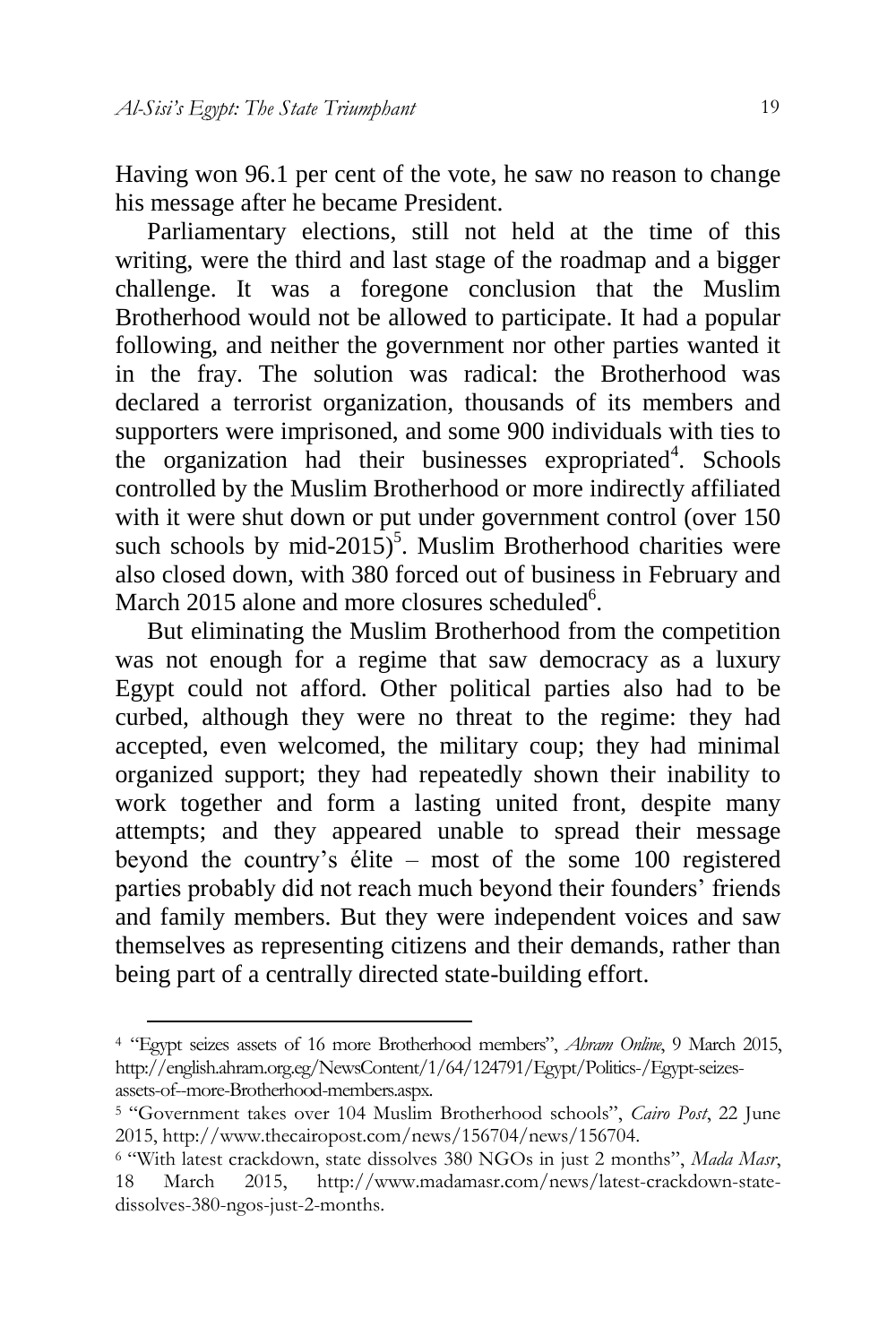The new parliamentary election law sought to limit the role of all parties by allowing them to compete for only twenty percent of the seats, with the rest reserved for independent candidates. The system favored local notables and promised to lead, as in the past, to a compliant parliament populated by patronage-seeking individuals rather than by representatives of parties with visions and plans. The parties objected strongly to the new law, but their protests fell on deaf years.

Nevertheless, a number of prominent al-Sisi's supporters sought to curb even more the already limited role of independent political parties by launching new, regime aligned organizations. Those efforts failed – supporters of the regime were no better at working together than its adversaries. Al-Sisi still sought to limit pluralism. Meeting with party leaders on 26 May 2015, he exhorted them to form a common list of candidates, because "… the challenges the country is facing require you to join forces and compete in the elections as one force… if you really want a powerful parliament that can rise above narrow-minded partisan and personal interests and achieve supreme national interests, you should first mend fences and run as one bloc"<sup>7</sup>. Thirty-two political parties, mostly new and virtually unknown, announced a short time later that they would form a joint electoral list in compliance with al-Sisi's exhortation<sup>8</sup>.

#### **Suppressing non-state actors**

1

The al-Sisi regime had no choice but to accept the existence of political parties, even as it tried to limit the space in which they could operate. In the  $21<sup>st</sup>$  century, even an authoritarian regime could no longer proclaim a single party state, as Nasser and

<sup>7</sup> "Top News: Parliament Before End of 2015, Sisi Tells Political Party Heads", *Atlantic Council*, 28 May 2015, http://www.atlanticcouncil.org/blogs/egyptsource/top-newsparliament-before-end-of-2015-sisi-tells-political-party-heads.

<sup>8</sup> "32 small political parties heed Sisi's call for unified electoral list", *Ahram Online*, 1 June 2015, http://english.ahram.org.eg/NewsContent/1/64/131657/Egypt/Politics-/-smallpolitical-parties-heed-Sisis-call-for-unifi.aspx.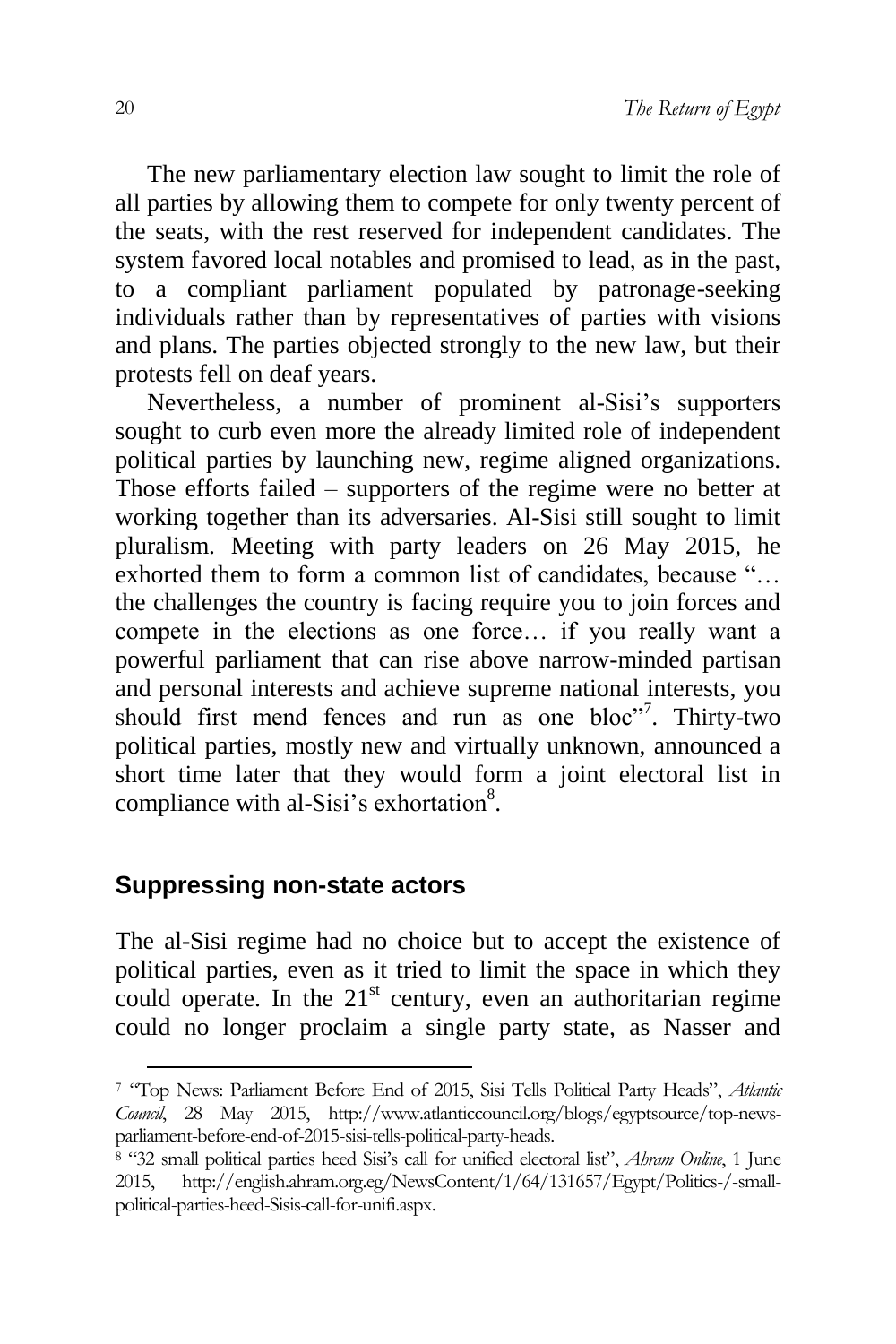innumerable leaders of his time had done. Unregistered political movements and even organizations of civil society were easier to target.

The regime was extremely hostile to the youth movements that had sprung up before and after the January 2011 uprising as well as to human rights organizations. Independent civil society organizations that focused on service delivery and charity were tolerated, as long as they had no ties to the Muslim Brotherhood and they registered with the Ministry of Social Solidarity under new, restrictive regulations.

The April 6 Movement, the major catalyst of the 25 January 2011 demonstrations that eventually brought down President Hosni Mubarak, was a major target of government repression, with much of its leadership serving lengthy prison terms for participating in protests and more broadly for insisting on remaining an independent voice. As in the case of the Muslim Brotherhood, repression against April 6 Movement could be explained as a matter of political expediency and self-interest on the part of the regime – both movements had a proven capacity to mobilize people. But the al-Sisi regime also curbed the activities of the Tamarrod Movement, a youth organization formed in April 2013 to demand the removal of President Morsi. Tamarrod had actually served the military's interests well. Promptly infiltrated by the state security services, which provided funding, logistics, and even personnel, Tamarrod grew quickly into a well-organized, visible machine deployed through the country to collect signatures on an anti-Morsi petition<sup>9</sup>.

Tamarrod also served as a cover for the security services when they organized the 30 June demonstrations against President Morsi. Those demonstrations provided the military with an excuse to intervene in order to carry out "the will of the people". But Tamarrod was not rewarded for its role in the demise of Morsi. Once in power, the new regime turned hostile to the organization

1

<sup>9</sup> A. Alsharif, Y. Saleh, "Special Report: The real force behind Egypt's 'revolution of the state'", *Reuters*, 10 October 2013, http://www.reuters.com/article/2013/10/10/us-egyptinterior-specialreport-idUSBRE99908D20131010.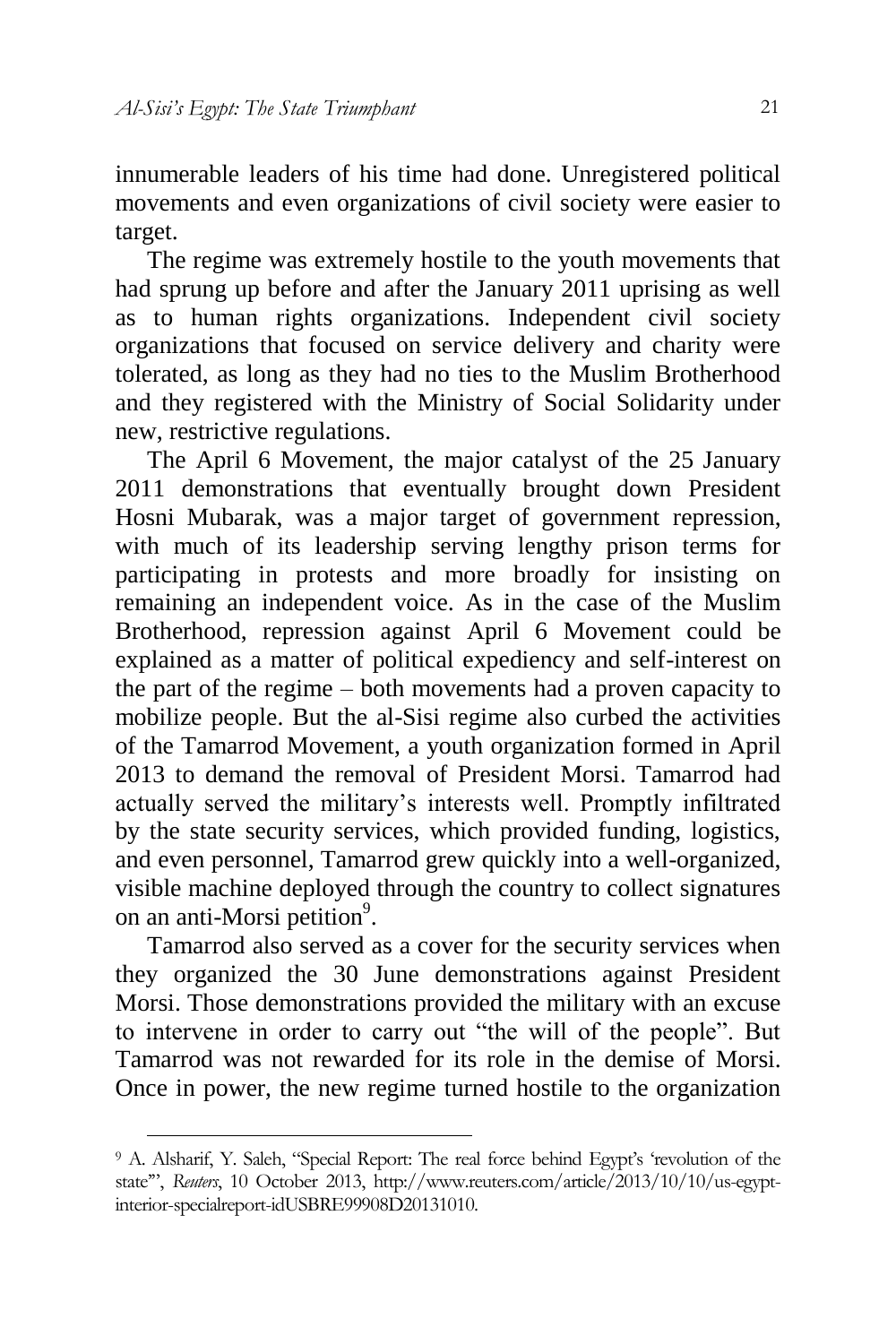it had built, treating it like any other movement and denying it the opportunity to transform itself into a political party and run for elections. The regime no longer needed Tamarrod and Independent activity by any organization, no matter how friendly, was not part of its plans for building Egypt.

Human rights organizations other than the official Egyptian National Council for Human Rights have survived so far under the al-Sisi regime, but barely so. Their funding was threatened by a new antiterrorism law enacted in late 2014, which imposes a potential life sentence for the crime of intending to "harm the national interest", "compromise national unity" or "breach security or public peace", if an organization receives foreign financing. Denouncing human rights violations falls in those categories for the Egyptian government, and Egyptian human rights organizations depend on foreign support for survival. So far, the law has not been used against them. There have been no dramatic trials or closure of organizations, but harassment is a constant problem, particularly against those that dared testify in front of the Human Rights Council in Geneva in September  $2014^{10}$ .

#### **Coopting labor unions**

1

The January 2011 uprising was preceded by several years of mounting workers' protests. Although the protests were largely apolitical, focusing instead on traditional labor issues of wages and working conditions, they contributed to the climate of discontent that led to uprising. The overthrow of Mubarak and the coming to power of the Muslim Brotherhood did not put an end to the manifestations of discontent, and neither did the military take-

<sup>10</sup> *Egypt: Ongoing harassment and restrictions to freedom of association faced by several Egyptian human rights organizations, including the Cairo Institute for Human Rights Studies*, International Federation for Human Rights (FIDH), 18 June 2015; *Egyptian Government Clamps Down on Rights Groups, Seeking their Eradication*, Cairo Institute for Human Rights Studies, 4 May 2015.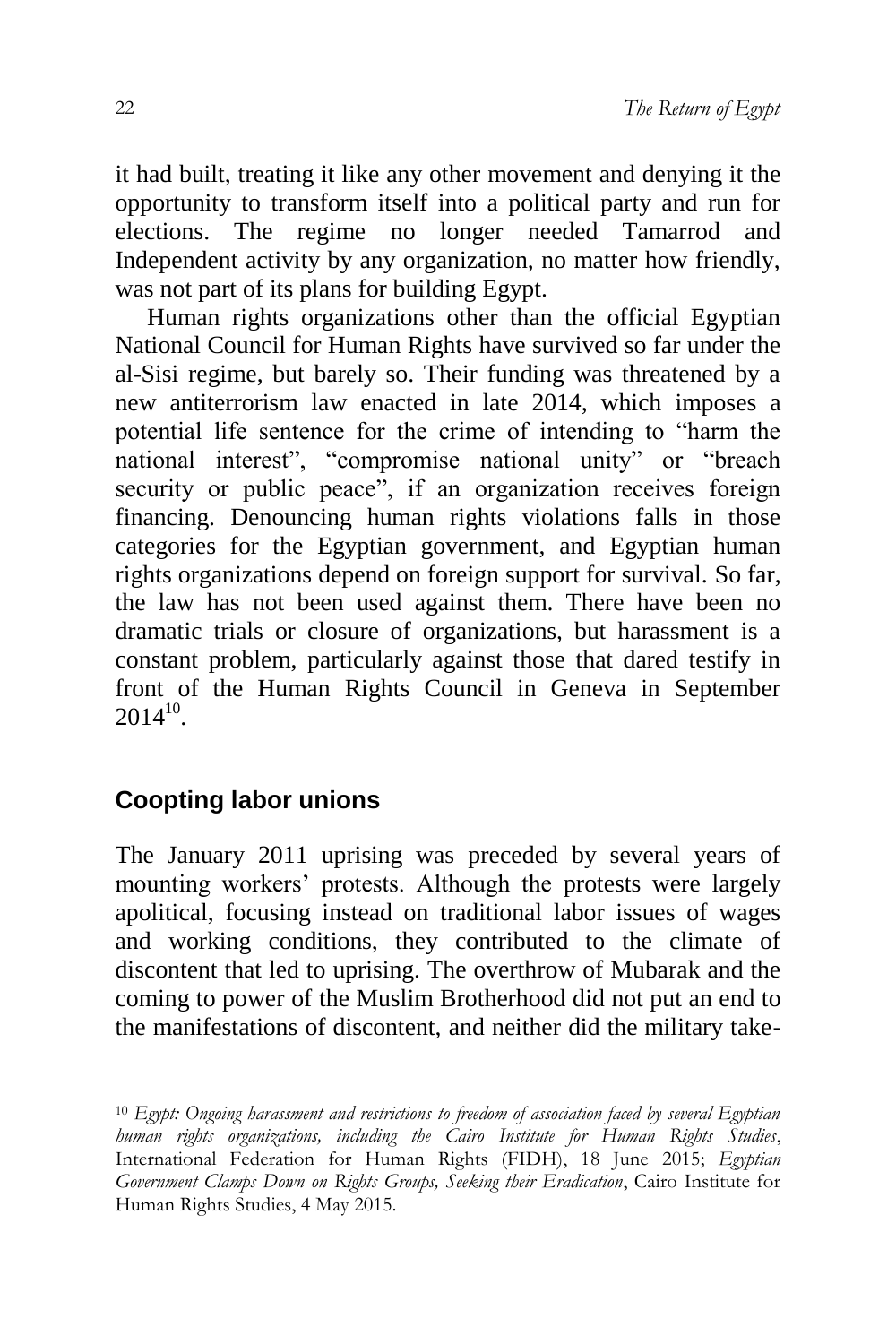$over<sup>11</sup>$ . What changed, however, was the regime's response. Rather than tolerating the turmoil, as governments had done for a few years, the military enacted new restrictive laws that stifled the new independent labor unions and coopted the long-established Egyptian Trade Union Federation.

Some independent labor unions were formed in the period of revolutionary fervor before and after the 2011 uprising. Important as a sign of the new political activism, in reality they suffered from the same problem affecting all other organizations emerging at the time: they had the enthusiasm, but not the strong organization, and they failed to unite. In 2013, independent unions supported the efforts to recall President Morsi, but they did not welcome the military take-over. As a result, the regime looked at them with suspicion, refused to register new ones and accused them of receiving foreign funding. The hostility of the regime and the new climate of demobilization led them to wither although not to disappear completely. Some of their leaders even decided to align themselves with the new regime<sup>12</sup>.

The officially recognized Egyptian Trade Union Federation (ETUF), whose leaders have been aligned with the government of the day since the federation's inception in 1957, had no trouble falling in step with the al-Sisi regime. Although during 2014 and 2015 workers staged hundreds of strikes and protests, the federation itself did not authorize any of them. Instead it cooperated with the government in drafting a new labor law, even more restrictive than the 2003 it will replace when enacted.

Government efforts to curb labor protest increased noticeably in April and May 2015, without complaints from ETUF and in some cases with its full cooperation. Shortly before Labor Day 2015 (1 May), the federation issued a new "code of conduct" for Egyptian workers, calling for "no strikes, more production and

1

<sup>11</sup> *Labor protests in Egypt*, Brief report Q3 2014 with additional comparison with Q1 & Q2, El-Mahrousa Center for Socioeconomic Development.

<sup>12</sup> J. Charbel, "Whatever Happened to Egypt's Independent Unions?", *Mada Masr*, 15 May 2015, http://www.madamasr.com/sections/politics/whatever-happenedegypts-independent-unions.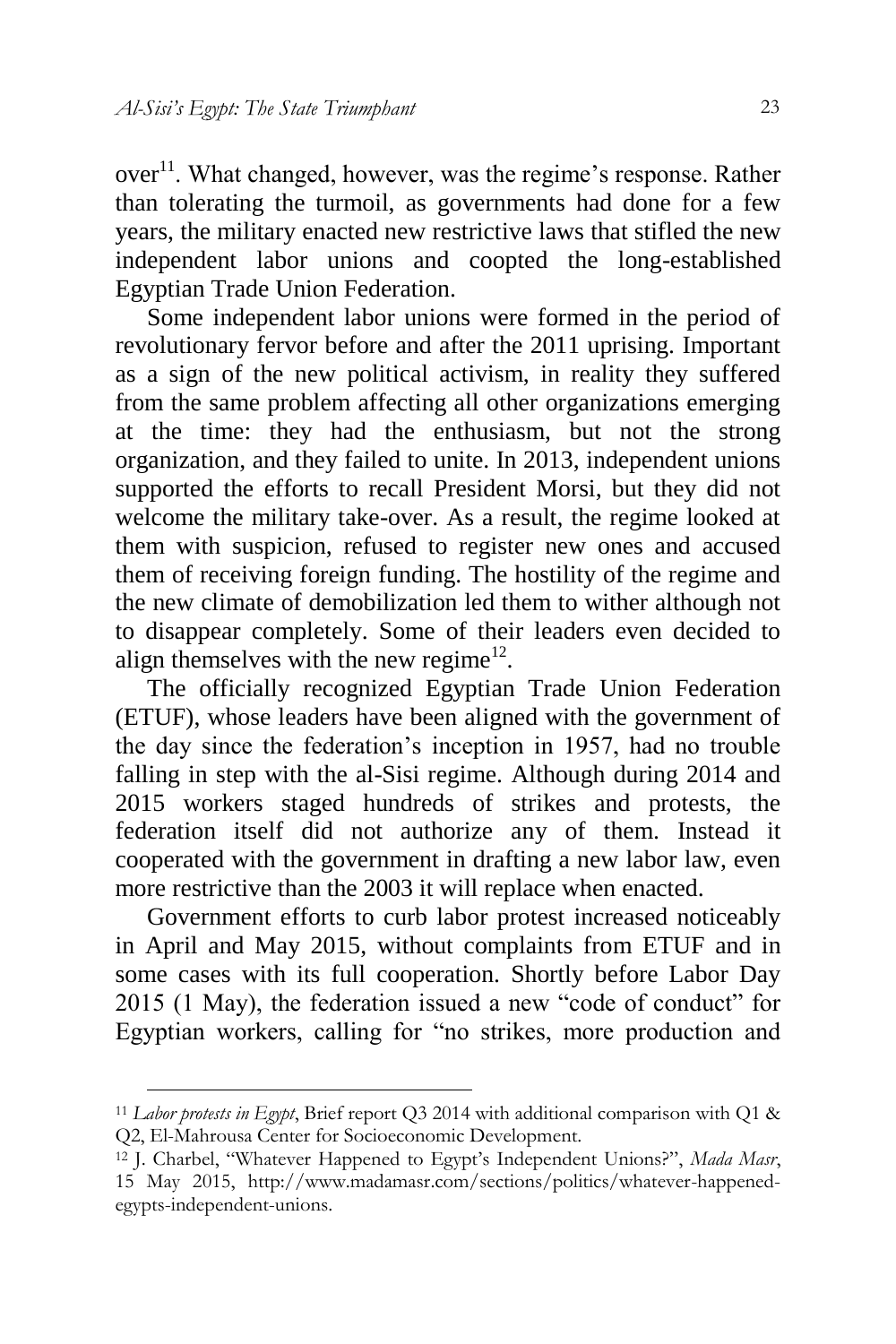work" and stating that "workers' interests are achieved only through stability and social peace"<sup>13</sup>. The code of conduct was dedicated to President Abdel Fattah al-Sisi, who relentlessly called on Egyptians to work hard and sacrifice.

A day after the announcement of the new code of conduct, the High Administrative Court dealt another blow to labor activity by ruling that employees guilty of striking and "delaying the interests of the public" should be forced into retirement, even arguing that striking was against the teachings of Islam and the purpose of sharia law. Again, there was no protest from the union, although the ruling violated the 2014 constitution, which guarantees the right to strike. Union leaders were rewarded for their support of the regime on 23 May by a new decree that extended their terms – despite the fact that the constitutions declares labor unions are independent of the government.

#### **Appropriating religion**

1

Al-Sisi's battle for control and for the elimination of autonomous centers of power and institution independent of the state has inevitably extended to the realm of religion. The Egyptian state has formally regulated the religious establishment, controlling most mosques and paying the imams that lead the prayers and preach sermons, since 1961. Al-Sisi is trying to go beyond, trying to control not only the institutions but also religious interpretations.

The system of state control over the religious establishment had become somewhat lax at the end of the Mubarak presidency. Independent mosques and preachers had proliferated as a result – about half the mosques were independent of the state, many of them street mosques operating in public spaces during Friday

<sup>13</sup> "Egypt Trade Union Federation calls for stability", *Ahram Online*, 27 April 2015, http://english.ahram.org.eg/NewsContent/1/64/128756/Egypt/Politics-/Egypt-Trade-Union-Federation-calls-for-stability.aspx.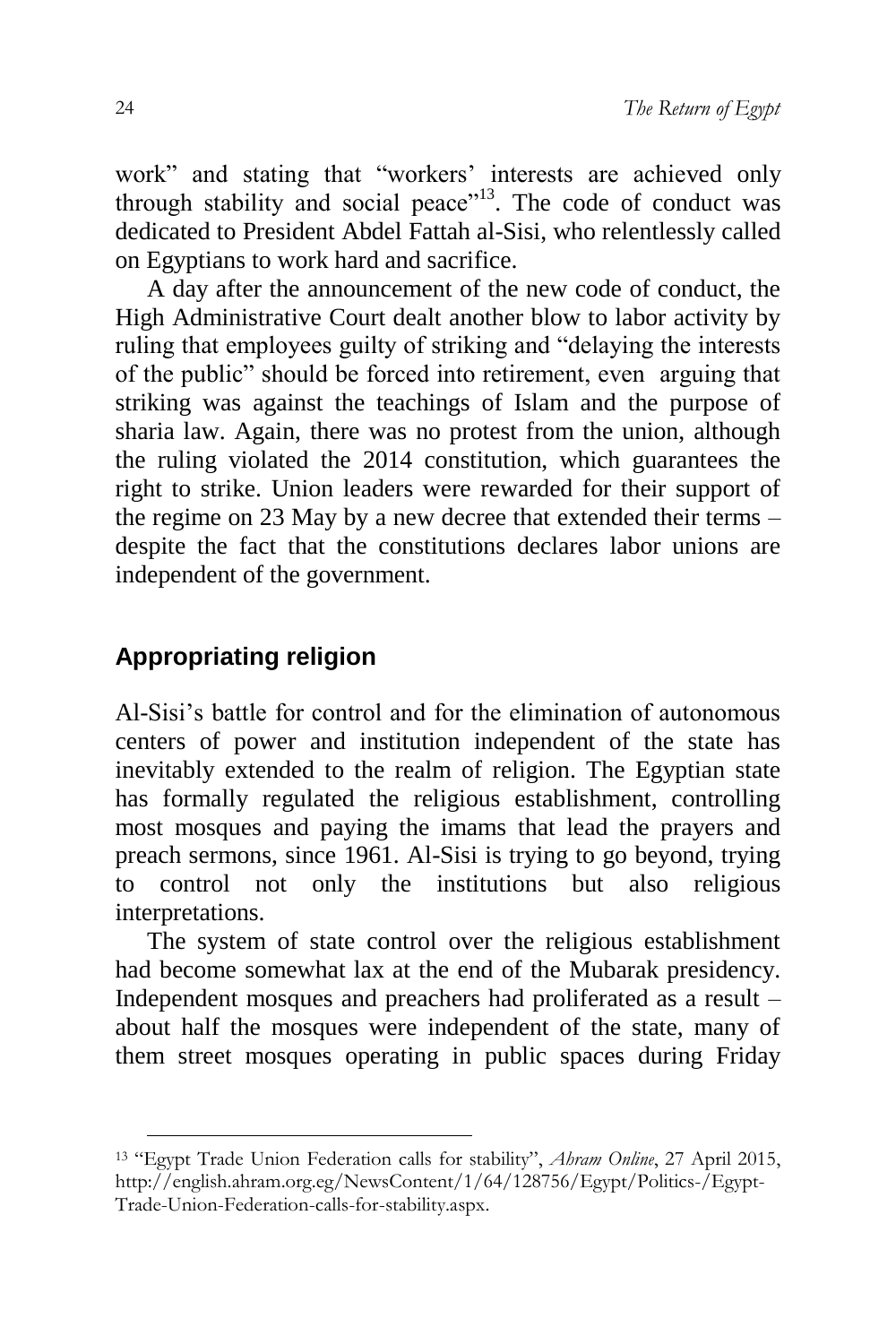prayer. The uprising and the period of turmoil that followed had further shaken monolithic state control over religion.

Even the venerable, authoritative al-Azhar, the one-thousandyear-old institution that is part university (including modern faculties) and part center of Islamic scholarship was influenced by the general turmoil, with growing debates inside the university not only about doctrine – the faculty included Muslim Brothers and Salafis alongside mainstream clerics – but also about the university's role and its relation with government authority $14$ .

Al-Sisi sought to re-establish order in the religious sphere as in all others, bringing it firmly back into the hands of the state. Preachers suspected of being Muslim Brotherhood sympathizers were quickly removed and most independent mosques closed. In September 2013, the Ministry of Religious Endowments decreed that only imams affiliated with al-Azhar could preach in the mosques, effectively banning some 50,000 preachers. In January 2014 a new decree ordered all imams to focus their sermons on the theme the Ministry of Religious Endowments assigned for that particular week.

A year later, the regime tightened its control even further. In February, the Ministry of Religious Endowments ordered that all mosques measuring less than 80 square meters should only operate as prayer rooms, with no sermons or collection of alms – a blow to independent mosques that are usually small. In March, the Ministry of Religious Endowments ordered that all remaining independent mosques (some 10,000 out of the 130,000 mosques in the country), be quickly brought under the Ministry's control. In the following weeks, new regulations were issued concerning the licensing of women preachers and the forced retirement of dissident preachers. The Ministry also decided to place all Islamic cultural institutes and preacher training centers under its direct control. In June, it ordered the removal of books, cassettes and CD's that preached radicalism from all mosque libraries (including the books of Muslim Brotherhood founder Hassan al-

-

<sup>14</sup> N.J. Brown, *Post- Revolutionary Al-Azhar*, Carnegie Endowment for International Peace, September 2011, http://carnegieendowment.org/files/al\_azhar.pdf.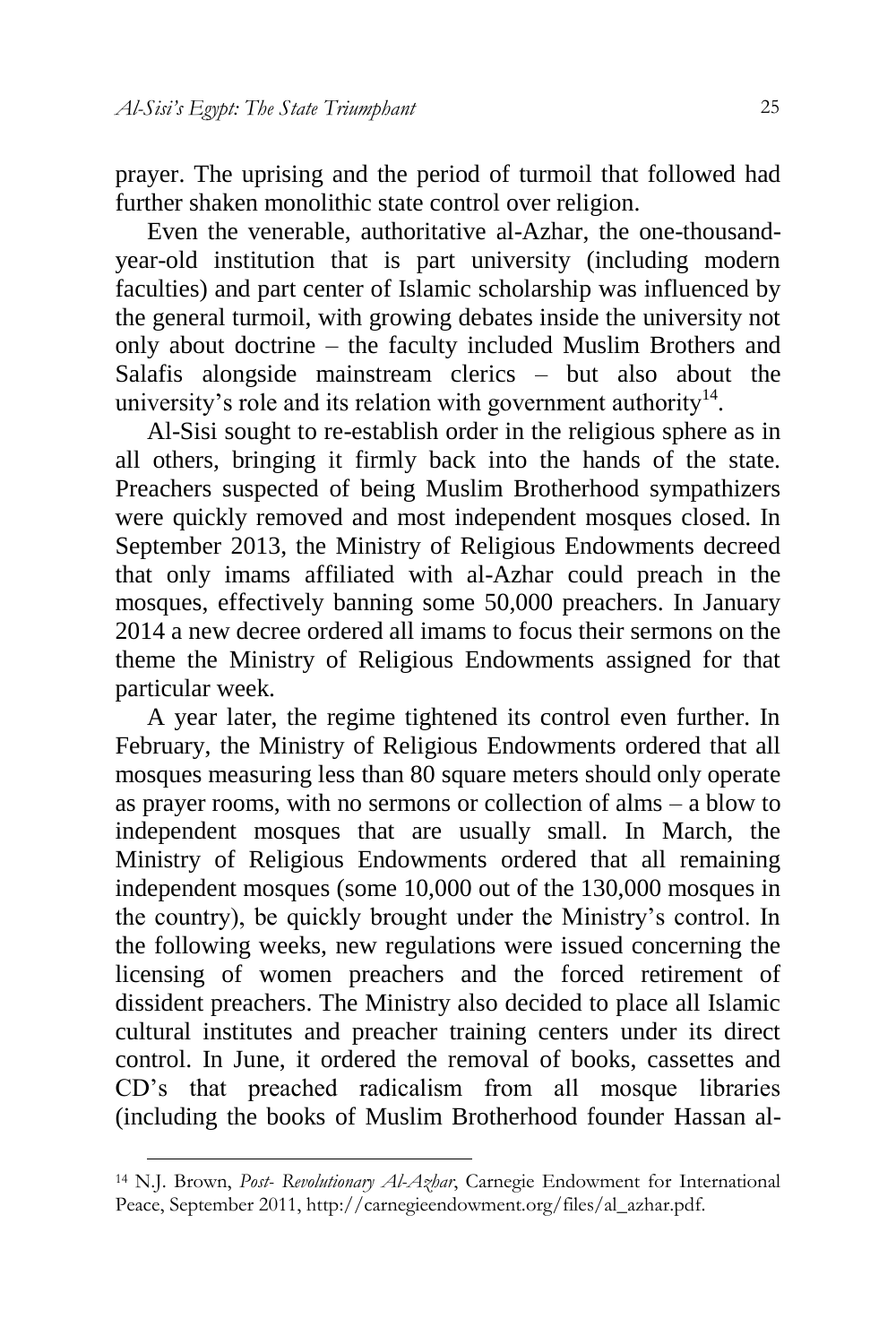Banna). It also ordered the immediate removal of all unlicensed preachers that still defied the earlier ban.

It was not the first time in Egyptian history that the government has sought to impose its control over religion – this seems to be a cyclical event. But al-Sisi sought to impose not only political control, but an interpretation of religion.

In a televised interview on 5 May 2014, al-Sisi declared that "religious discourse in the entire Islamic world has cost Islam its humanity. This requires us, and for that matter all leaders, to review their positions... we have frozen this [religious discourse]. It has been hundreds of years"<sup>15</sup>.

Then, in a speech at al-Azhar University on 1 January 2015, he threw the gauntlet to religious authorities: "I am addressing the religious clerics. We have to think hard about what we are facing… It is unconceivable that the thinking we hold most sacred should cause the entire *Umma* to be a source of anxiety, danger, killing and destruction for the rest of the world. Impossible! ... All this I am telling you, you cannot feel if you remain trapped within your mindset. You need to step outside of yourselves to be able to observe it and reflect on it from a more enlightened perspective… We are in need of a religious revolution… You, Imams, are responsible before Allah"<sup>16</sup>.

There are few indications of what a religious revolution means for al-Sisi beyond the rejection of violence and Jihad. Current efforts to revise history textbooks, eliminating references to wars and violence, confirm this aspect of his thinking. But there are also indications that the revolution will not be driven by openness and debate. On 17 April, reacting to a very public discussion on Islam triggered by a controversial television show, al-Sisi made it clear that the religious revolution he called for was to be carried out exclusively by "enlightened, respected scholars", causing the

1

<sup>15</sup> T. Perry, "Egypt's Sisi turns Islam on the Islamists", *Reuters*, 9 May 2014, http://www.reuters.com/article/2014/05/09/us-egypt-sisi-religionidUSBREA480G820140509.

<sup>16</sup> R. Ibrahim, "Egypt's Sisi: Islamic 'Thinking' Is 'Antagonizing the Entire World'", *Middle East Forum*, 1 January 2015, http://www.meforum.org/4951/egypt-sisiislamic-thinking-is-antagonizing.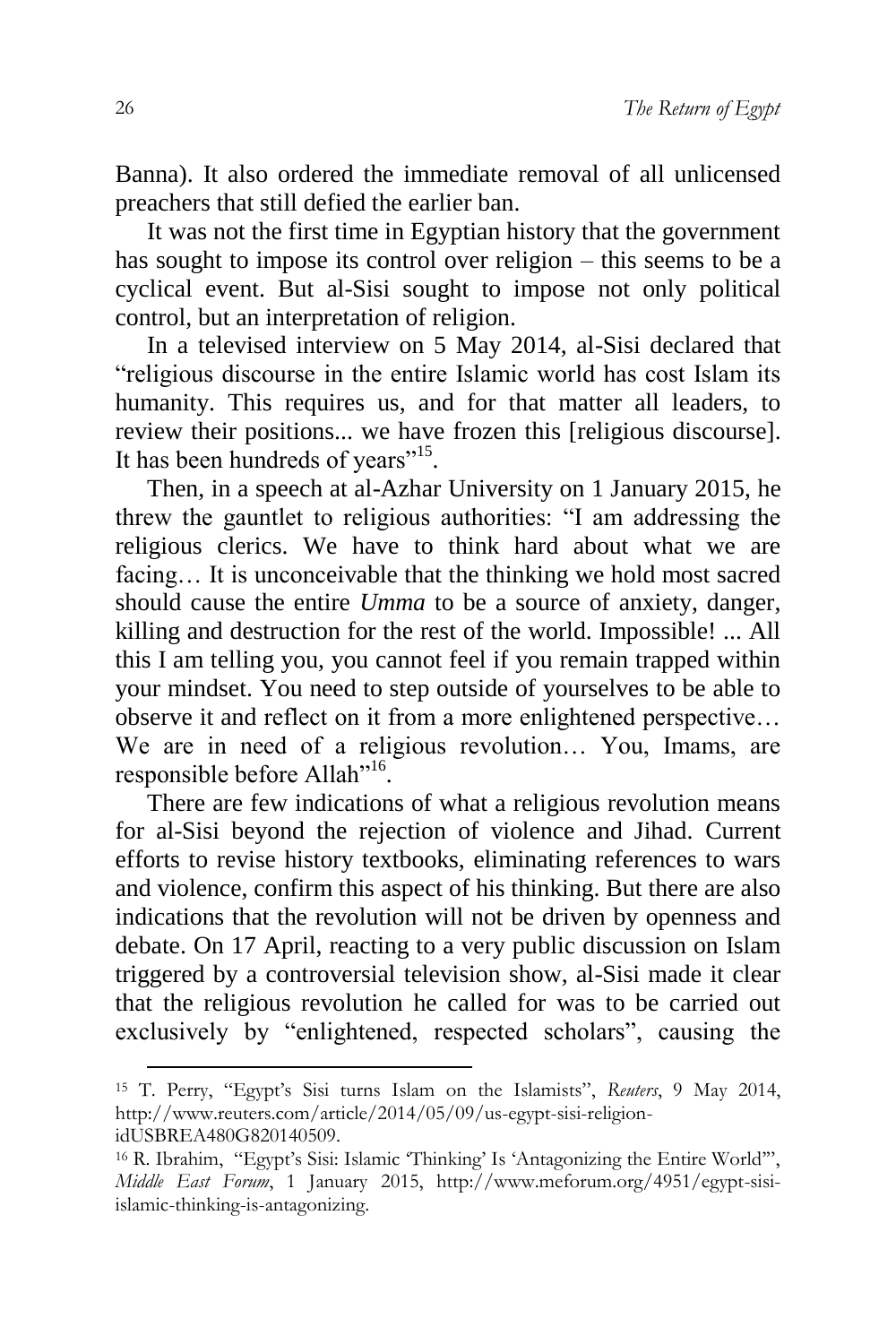station that aired the show to pull it off the air. And the revolution in Islamic thinking will not promote social tolerance: the last few months have seen a clear attempt to impose on the society discipline and conformity not only on political issues but also on social ones. Citizens are penalized harshly for protesting, for 'insulting' government institutions, the military, or the reputation of Egypt. Dissenting ideas on any topics are frowned upon. And the government appears to be making particular efforts to unmask and entrap homosexuals. This is not the climate from which a tolerant interpretation of religion is likely to emerge. Al-Sisi's religious revolution is more likely to stress the relations between an individual and the state than between an individual and God.

Al-Sisi's call for a religious revolution could benefit al-Azhar, enhancing its role. Under Mubarak, for example, religious authorities gained much influence while backing the regime with fatwas that defended the legitimacy of its decisions $17$ . But when Mubarak's predecessor, Anwar al-Sadat, sought to use Islam to combat Nasser's supporters and the continuing popularity of his political ideas he turned to the Muslim Brothers, not to al-Azhar. Al-Sisi is now relying on al-Azhar, but on his own terms. It is too early to tell at this point whether this will turn into a mutually beneficial relation between al-Azhar and the state or to a confrontation.

#### **A totalitarian vision**

-

President al-Sisi has a vision for Egypt, as he has repeated many times. In his speeches he downplays his personal ambition and stresses instead his commitment to saving and rebuilding Egypt. Statements about his lack of personal ambition should obviously not be taken at face value. His vision for Egypt should, because it guides his policies. And that vision is a totalitarian one, in which

<sup>17</sup> B. Kodmani, "The Danger of Political Exclusion: Egypt's Islamist Problem," *Carnegie Endowment for International Peace,* 13 October 2005.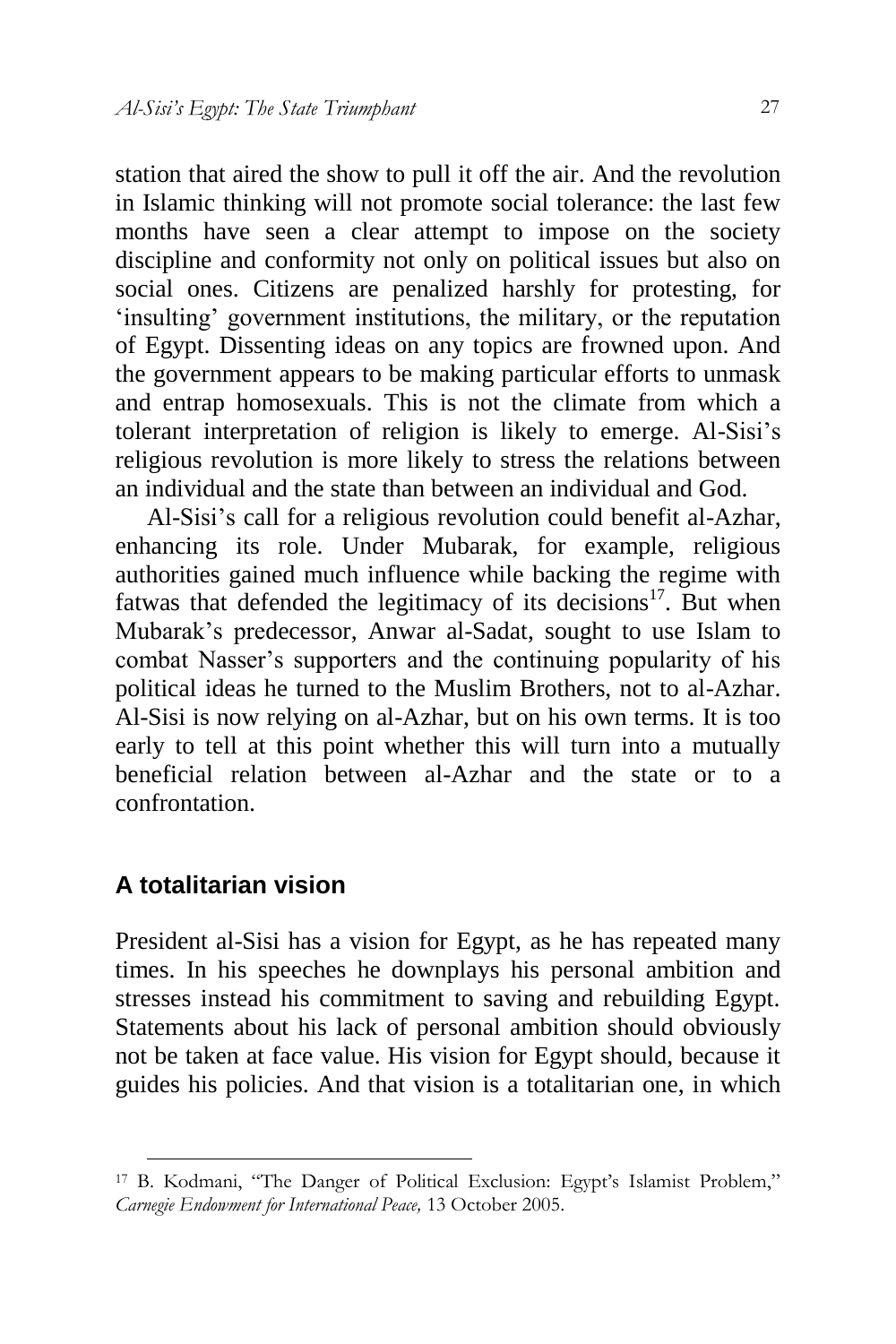the state reigns supreme and the interests of individuals are subordinated to those of the state.

This does not mean that al-Sisi will be able to develop a truly totalitarian system – Egypt is too disorganized, its institutions too inefficient and its population, while not necessarily defiant, too undisciplined, for the vision to be implemented. While the regime has made it clear that the state (and its military) should control all aspects of life – politics, the economy, religion, culture, even private space – in the end it will probably only demonstrate the repressive capacity to stay in power but not the ability to create a new, all-encompassing system.

Even if the totalitarian vision will ultimately fail, it is already affecting Egypt deeply, precluding pragmatism and compromise in government policies. Al-Sisi is taking on all independent organizations at the same time. He views all Islamist groups as hard core terrorists, and does not even trust al-Azhar clerics to provide the right interpretation of Islam without his guidance. All organized groups are threats: the Muslim Brotherhood, which has a following and remains a real adversary in an open political system, but also youth groups whose power has never gone beyond bringing people out in the streets, and even that in declining numbers. Mubarak was willing for decades to allow Muslim Brothers to participate in politics within limits, confident that he would retain ultimate control, but al-Sisi is even unwilling to allow political space to tame, weak secular political parties because they might interfere with his vision of the centrality of the state.

Egypt no longer represents simply another example of authoritarianism regime, but it embodies a philosophy of the state that precludes pragmatism and gradual reform. One way or other, violently or peacefully, the door of reform will reopen in Egypt, as it eventually happens everywhere. But it is not the present regime that will reopen that door.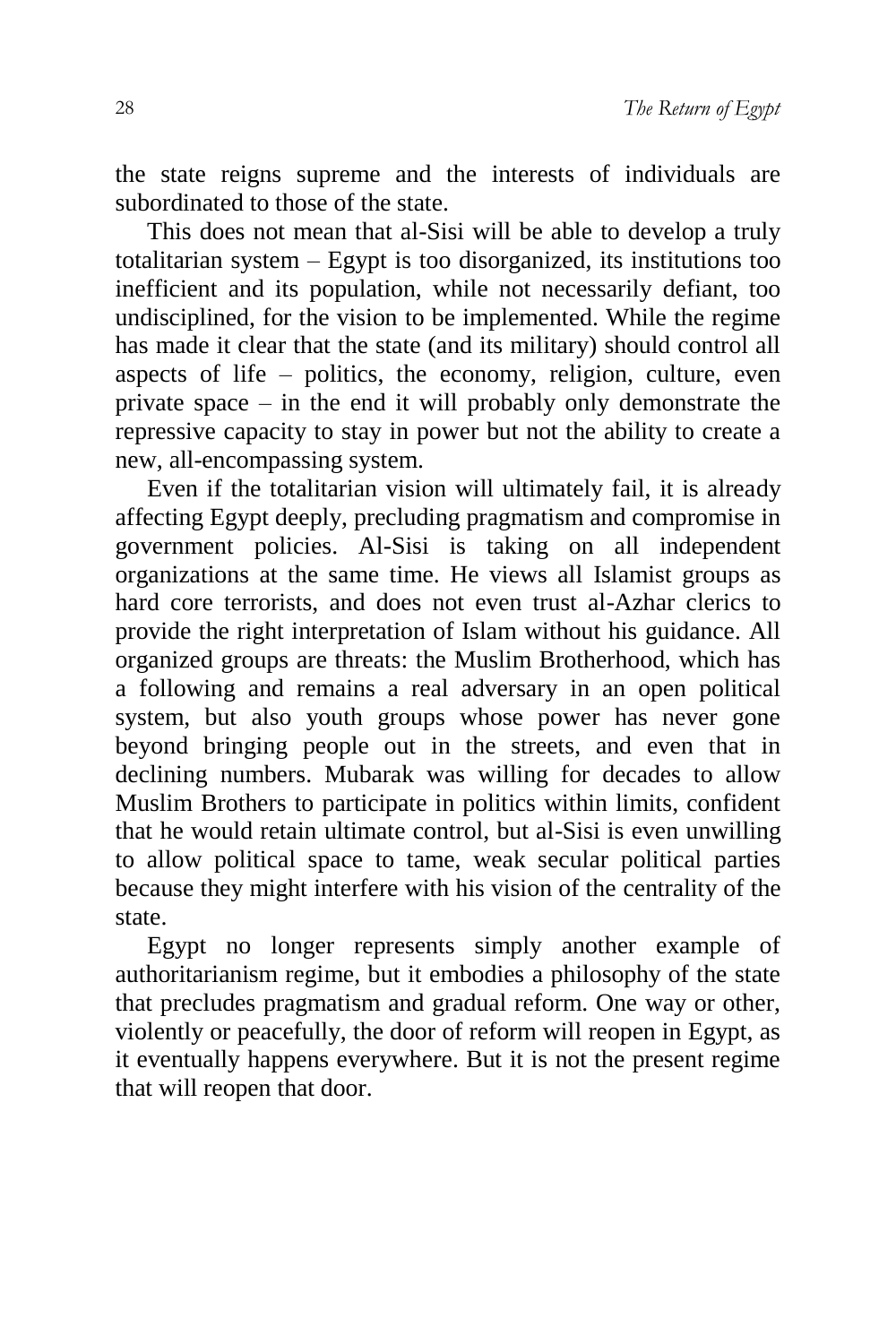## <span id="page-30-0"></span>**2. What People Want: Egypt's Domestic Challenges**

*Andrea Teti*

When tanks and armoured personnel carriers rolled into the streets across Cairo, Alexandria and other major Egyptian cities on 28 January, to everyone's surprise they simply remained there, without taking sides in clashes between protesters and forces mustered by the Ministry of Interior. Positioning itself between demonstrators and the regime in this way symbolically captured the armed forces' attempt to use the uprising to renegotiate their position within the regime itself, in which the balance of power under Mubarak had slowly drifted towards the Ministry of Interior, and latterly towards Gamal Mubarak's 'business-friendly' élites. In part, the new executive announced on 30 January reflected this renegotiation, with army Field Marshal Muhammad Tantawi – who was also confirmed as Minister of Military Production, the head of the army's vast economic empire – appointed Deputy Prime Minister under Air Force General Ahmad Shafiq. Today, while this process of renegotiation and regime reconfiguration continues, Egypt's hallmark has become an extraordinary state of *de facto* direct military rule: parliament has been dissolved, a military figure elected with nearly 100 per cent of the turnout rules by fiat, and while the military expands its economic empire and attempts to secure its rule politically, there are no prospects in sight for elections, let alone for cornerstones of any transition towards democracy such as security sector reform. Sisi's attempted plebiscite in presidential elections – 96 per cent of the vote, but turnout unlikely to have exceeded 10 per cent –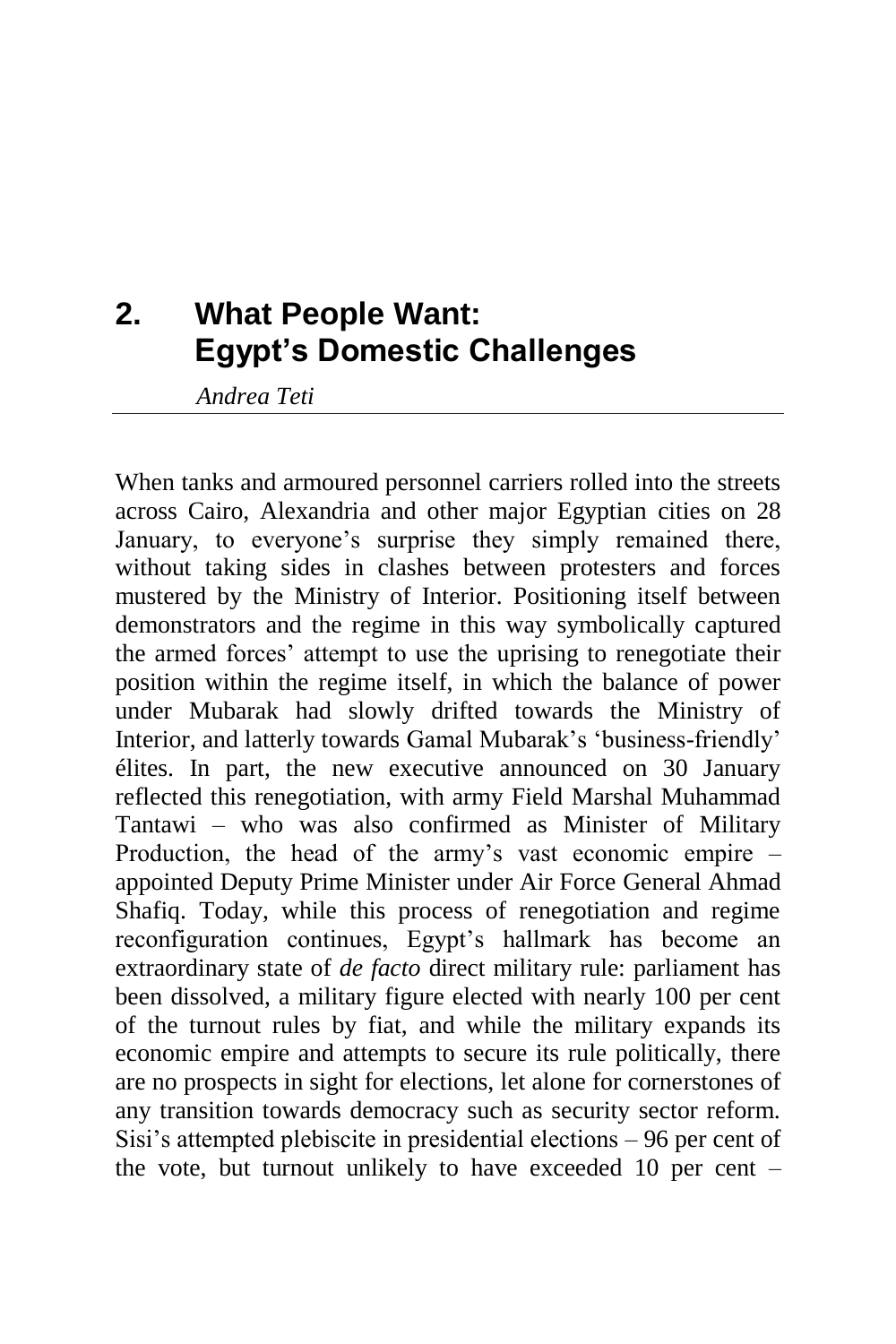reveals just how shaky the grip of Egypt's new rulers could be<sup>1</sup>. The country is profoundly polarised and in deep economic difficulty, and although it has the significant support of social classes close to the old regime and of those who see the Brotherhood as an existential threat, the army-centred regime faces constant protest on several political fronts. The regime's inability to produce concrete answers beyond propaganda and security crackdowns is the result of a direct conflict between its economic and political interests and the country's<sup>2</sup>. Alongside Egypt's position as a crucible of regional and international forces in the wake of the Arab uprisings, this combination of factors helps explain the tumultuous relationship with internal opposition groups.

#### **Islamist Movements**

1

In the days before the 25 January uprising, and indeed until the eve of what were going to be massive demonstrations on 28 Friday, all religious leaderships – the Azhar, the Brotherhood, Salafis, and the Coptic Church – decided to boycott demonstrations, ordering their followers to refrain from protesting. The Brotherhood even entered into cautious negotiations with Mubarak's wobbling regime. This fracture between institutional leaderships and 'revolutionary' groups traced a dividing line the effects of which are tangible still today: while civil society groups and labour movements would eventually split over whether or not to support the new military regime against Morsi's Brotherhood, their opposition to the Brotherhood itself is far clearer. This split arguably undermined the possibility of a broad 'revolutionary alliance' which might challenge military – or military-directed – rule.

<sup>1</sup> G. Gervasio, A. Teti, *Civic Activism and the 2011 Egyptian Revolution*, in G. Gervasio, L. Anceschi, and A. Teti (Eds), *Informal Geographies of Power in the Middle East*, London, Routledge, 2014, pp. 55-70.

<sup>2</sup> G. Gervasio, A. Teti, "The unbearable lightness of authoritarianism: lessons from the Arab uprisings", *Mediterranean Politics*, vol. 16, no. 2, 2011, pp. 321-327.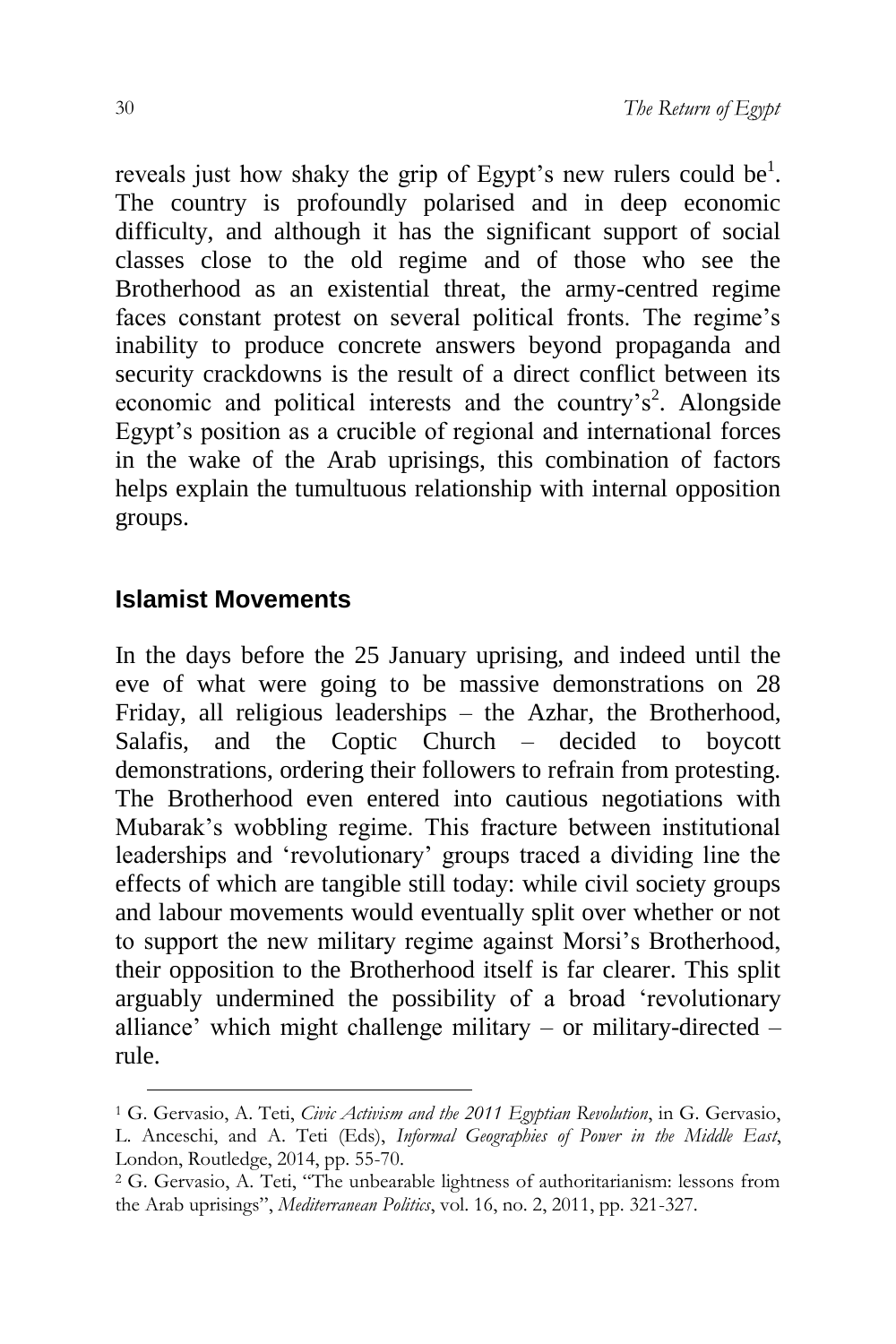#### *Muslim Brotherhood*

Those who bring about revolutions rarely manage to seize power,<br>and Egypt's 'revolutionaries' were no exception: the and Egypt's 'revolutionaries' were no exception: the Brotherhood's wealth, its breadth and depth of its 'reach' nationwide compared to secular movements made it a virtual certainty that it would be the strongest political force in any postuprising democratic political landscape. Unlike in Tunisia, the armed forces attempted for months to stall a democratic transition process, and were only forced to accede to elections after the increasing protests against military rule throughout the summer and autumn of 2011. While the Brotherhood ran in elections for the lower house of parliament  $-$  in which they won a near-majority – they initially committed to not running in presidential elections, not least in order to assuage fears both amongst secularists and in the military. Debates inside the Brotherhood concerning its political direction after the January 2011 uprising eventually lead to some more progressively-oriented members leaving or being expelled, prime among these Abdel Moneim Abul Futouh, who had gained a reputation for sympathy towards 'revolutionary' demands, having been involved from very early on in the anti-Mubarak protests against initial dictates from Brotherhood leaders. Partly because Abul Futouh's candidacy for the presidency was perceived as a threat, the Brotherhood decided to run, presenting first Khairat al-Shater, widely believed to be the power behind the throne of the Brotherhood, and then, when a previous conviction for fraud under Mubarak barred him from running, Mohammed Morsi. Morsi eventually won the elections by a very narrow margin against the very same Ahmad Shafiq Mubarak had appointed as his last Prime Minister, but the first round of the elections revealed just how fragmented Egypt's political landscape was at that point: Morsi (24.78%) won by a small margin against Shafiq (23.66%) both very narrowly beating the nationalist and social-democrat candidacy of Hamdeen Sabbahi (20.72%) and progressive Islamist Abul Futouh (17.47%). Fraught debates followed both within secularist 'revolutionaries' and amongst Islamists about which of the two winning candidates to support –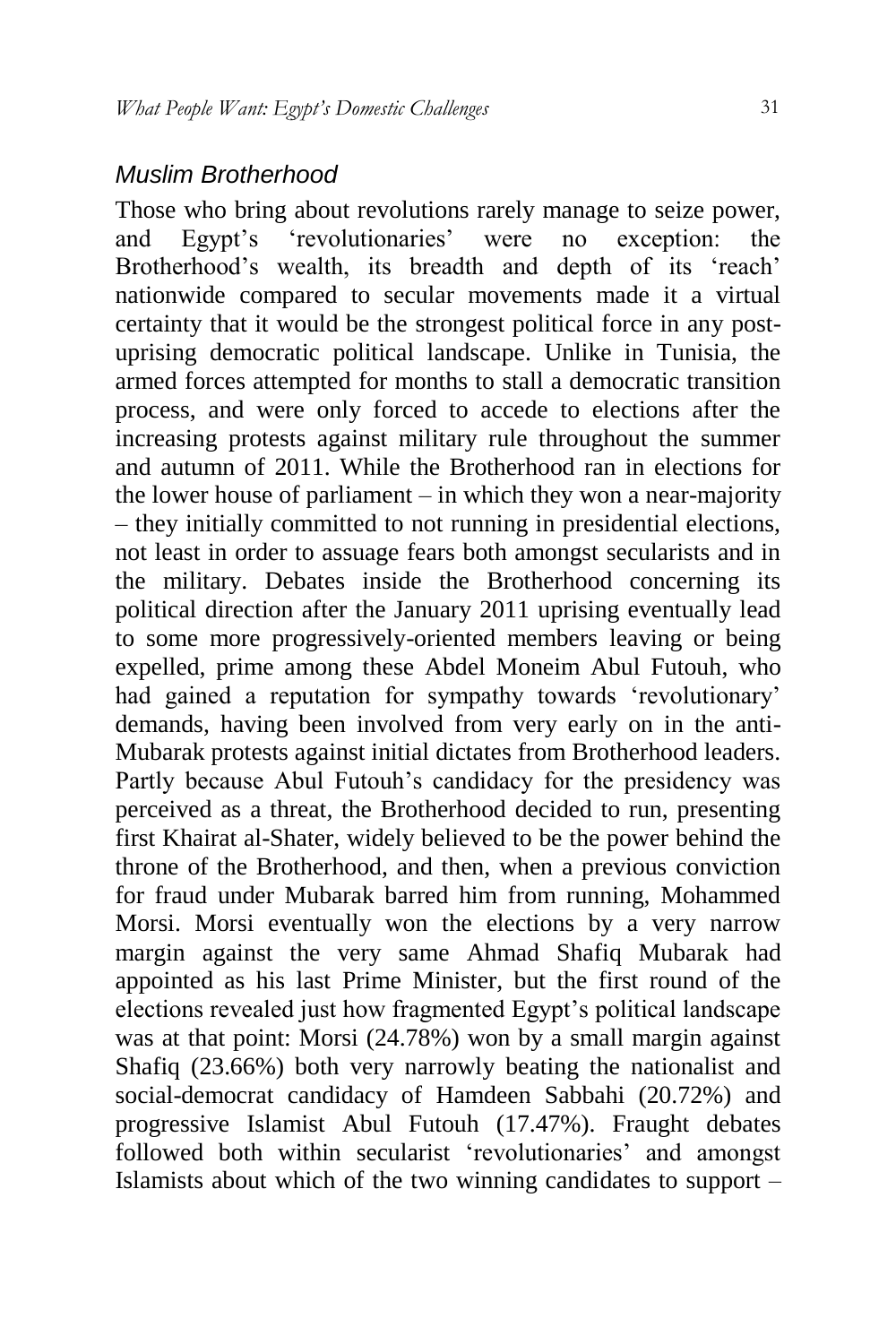Morsi as an Islamist or as guarantee of some kind of post-Mubarak change, or Shafiq as the anti-Islamist who, however, epitomised continuity with the Mubarak era – but Morsi narrowly won (51.73 per cent against Shafiq's 48.27 per cent). This double electoral victory, however precarious its presidency, may have given the Brotherhood a false sense of security.

What the Brotherhood's strategy in power was still remains partly shrouded in mystery. While in power, it certainly sought to distance itself from other opposition groups, particularly so-called 'revolutionaries', appearing to pursue an agenda very similar to the Supreme Council of the Armed Forces (SCAF) military government of 2011-2012 by cracking down on public demonstrations, attempting to limit the independence of 'activist NGOs', and doing so deploying a rhetoric of emergency, national unity, the risk of 'chaos', and the economic risks of opposition dissent. On the other hand, Morsi famously sidelined Muhammad Tantawi and his *dauphin*, Sami Enan, in what was presented as an attempt to bring the military under (their) civilian control.

The Brotherhood's period in power was marked by increasing internal dissent. Instead of attempting to form broad alliances, the Brotherhood and Salafis ran roughshod over oppositions' concerns in Parliament, and then again in the 100-strong committee tasked with re-writing the Constitution. Their willingness to focus on 'Islamic' issues and to make concessions to the military – e.g. in writing lack of civilian oversight over military budgets into the Constitution, or in continuing military trials of civilian protesters – worsened the divide between 'revolutionaries' and Islamists. Morsi's willingness to push through the new constitution by granting himself exceptional – if temporary – powers further broadened the divide between Islamists and secularists. This vicious circle of majoritarian attitudes by Islamists in parliament and increasing protests by opposition groups escalated from November 2012 until it gave birth to the so-called Tamarrod (rebel) movement in June 2013. Tamarrod organised a nation-wide petition asking that Morsi be removed, and declared a national protest on 30 June 2013. With substantial support from across the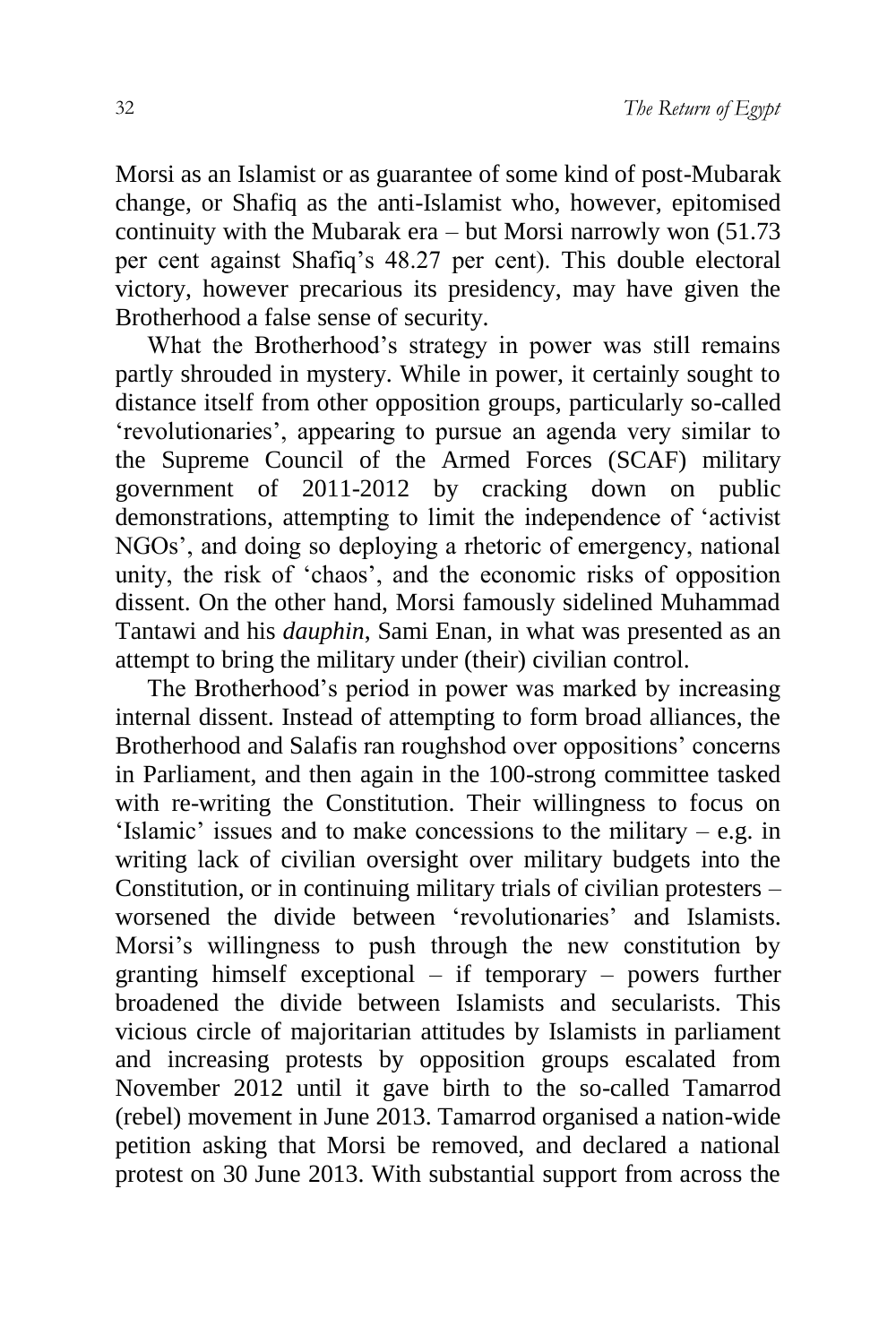country, the demonstrations provided the armed forces with the opportunity to remove Morsi and replace him with Ahmed Mansour, chair of the constitutional court.

After Morsi's removal, the Muslim Brotherhood has undoubtedly borne the brunt of the post-uprising crackdown, not least because – despite the unprecedented wave of arrests since President Mohammed Morsi's removal which has seen roughly 40,000 politically-motivated arrests – it remains the largest and best-organised force in Egyptian politics aside from regime groups such as the army. But while the military has been the blunt instrument of the Brotherhood's repression, this is the result of its isolation at both a domestic and a regional level: internally, it alienated other opposition groups as has been described, but internationally it failed to secure the support of key regional actors, with support from Western governments lukewarm at best, Saudi Arabia, Kuwait and the United Arab Emirates (UAE) set against both Brotherhood rule – let alone a transition to democracy –, and tentative support from Turkey and Qatar ending up damaging the Brotherhood by placing it at the centre of a regional struggle for influence.

#### *Salafists*

Before the 2011 uprising, salafists had espoused a quietist stance in relation to Egyptian politics, eschewing direct political engagement. The Tunisian revolution first but particularly the sheer size of protests in Egypt lead to an internal debate about the possibility of engaging in Egyptian politics which eventually resulted in the establishment of a salafist alliance in the Nour (Light) Party. The extent of the salafists' electoral success in 2012 was the surprise of the only post-uprisings parliamentary polls thus far. At close to 27 per cent, they were by far the largest parliamentary block after the Brotherhood. Notoriously, salafist and Brotherhood MPs engaged in long parliamentary debates on religious issues and ran roughshod over oppositions both in that venue and in the committee tasked with drafting the constitution eventually pushed through parliament and approved in a popular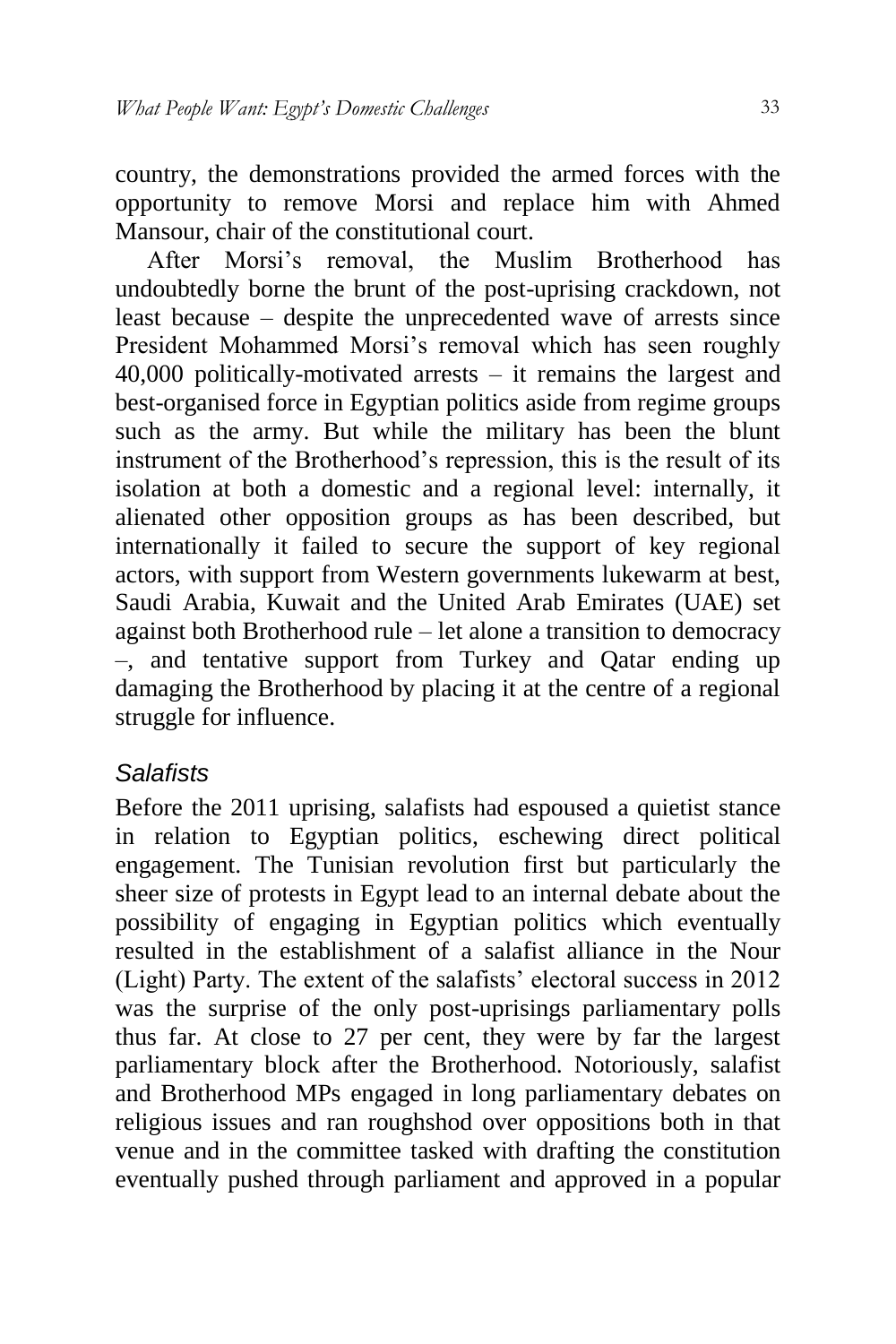referendum in December 2012 (by 63.38%). It ought to be noted that salafists as much as the Brotherhood, while content to bring religious issues and rhetoric front and centre of political rhetoric, nonetheless had little trouble accepting the *de facto* compromise with the armed forces represented by the 2012 constitutions formal protection of the armed forces' privileges, as enshrined particularly in the constitutionally-mandated inscrutability of military budgets by civilian governments.

Since the crackdown on the Brotherhood, the Salafis have remained largely outside of the political fray and partly also due to the regime's tenacious repression of manifestations of religion in public life, few have moved to defend the Brotherhood. As within the Brotherhood, the debate within the Salafi Da'wa has also been intense – including about whether salafists should engage in politics at all – and while there is no evidence that support for Salafi movements has receded, the electoral alliance appears to have fragmented. For Salafis, aside from ideological reservations about engaging in politics *tout court*, there is also the question of whether such engagement would not lead to a similar impasse as marks the Brotherhood's position: the broad possibility of 'Islamising from below' at the price of systematic exclusion and persecution at any kind of political level. In the longer term, the real challenge for salafists will be precisely whether they will accept to become part of an updated version of the pre-2011 modus vivendi between 'deep state' and Brotherhood, in which social influence and a certain degree of economic access was granted to the Brotherhood in return for political quietism. While in the short term the military and other components of the Egyptian regime are unwilling to formally recognise the need for such an arrangement, their unwillingness to consider more equitable and inclusive economic policies means they will be forced, sooner or later, to rely on forces such as these to provide the basic welfare and educational services they are unwilling to concede the general population.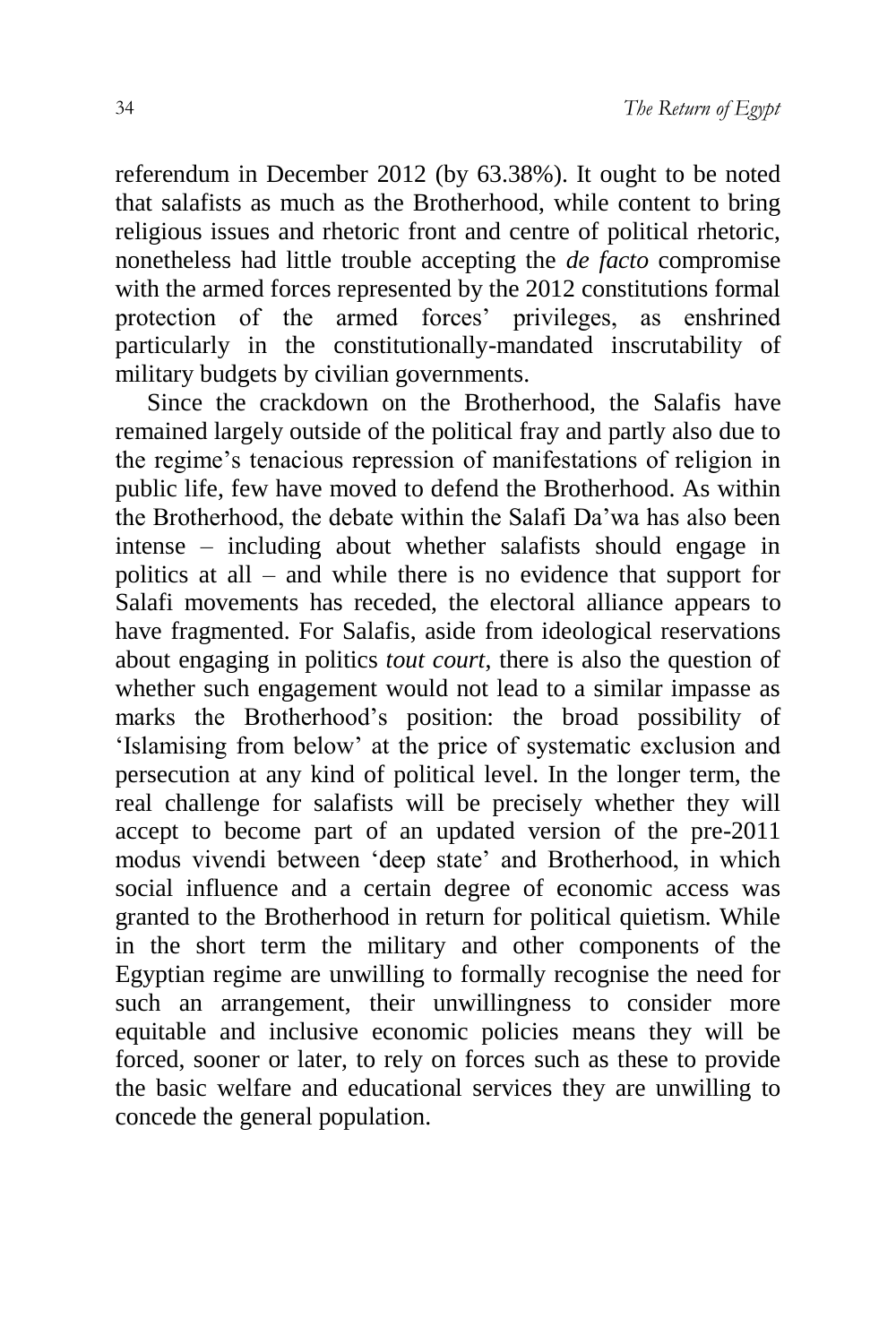## **Civil Society**

Second to the Muslim Brotherhood simply due to the sheer number of arrests of Brotherhood members, civil society activists have been no less intensely hit by repression. Indeed, given their less extensive support base and smaller size, it could be said that activist opposition groups have been proportionally harder hit, and no less violently than the Brotherhood. Under SCAF (Supreme Council of the Armed Forces) military rule there was an initial period of opening in which some amongst the more established activist groups were even invited to policy discussions, but over the summer and autumn of 2011 that space quickly and decisively closed. Since then, activists have been repressed to various degrees under military rule first, then during the Muslim Brotherhood's tenure in power, and even more intensely under post-Morsi *de facto* direct military rule. Today, they are isolated from other political forces, including a notable part of the labour movement, both official and independent.

The reasons for this crackdown are multiple: partly, the January uprising certainly galvanized activists, but more importantly it provided a spectacular reminder on the one hand of the appeal and reach which their message – built around democracy, accountability, economic and social justice – could have, and on the other therefore also a reminder of the fragility of the consensus the regime could count on, and just how quickly and easily it could be undermined.

The challenges facing activist civil society groups today are in many ways similar to those they faced before the uprising. First of all, these groups are for the most part urban-based groups with little nationwide reach (and rural-based groups have, conversely, little reach in urban areas). Secondly, they mostly focus on a narrow range of issues and are therefore only partly able to fulfil the function of broader interest aggregation. Thirdly, although some groups in particular have been making efforts to broaden participation and internal democracy in order to counter the perception that activists are – albeit well-meaning – drawn from a narrow élite of Egypt's middle and upper classes. Fourthly, all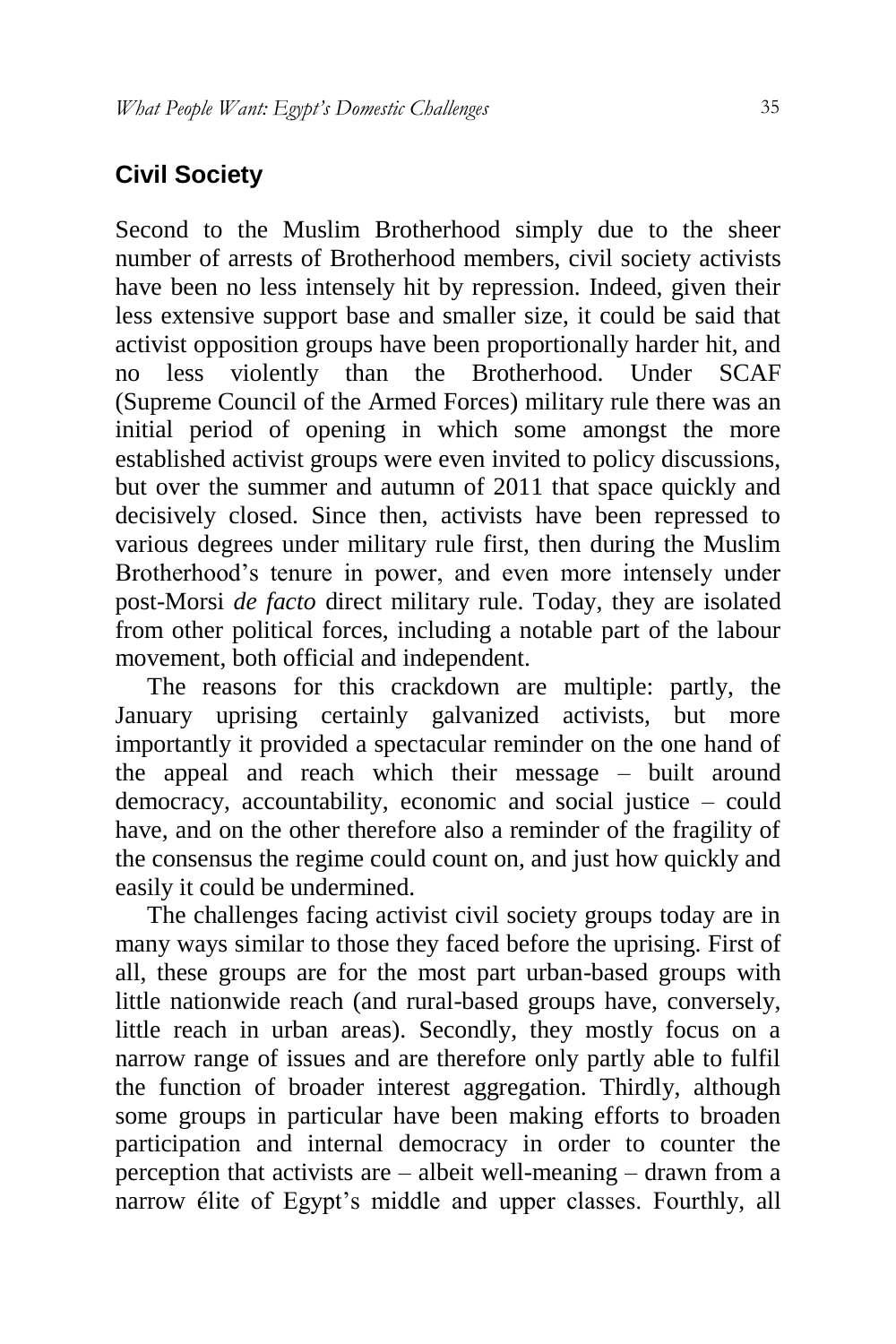such groups do not have an independent financial base. This undermines their ability to build a national network, let alone mobilise their members and supporters politically. It also makes them vulnerable to regime pressure of various kinds, not just on individual activists, but also to confiscation of assets, freezing bank accounts, and of course changing legislation to make it easier to outlaw either these organisations' activities or the manner in which they are pursued. The Brotherhood was (in)famously labelled a terrorist organisation by the Sisi regime, but that accusation has also – and equally absurdly – been levelled at activists. One of the most notorious amongst such instruments is stigmatizing these groups for receiving 'foreign funding': despite the glaring contradiction between the regime accusing civic activists of receiving such funding and the infinitely larger flow of money entering the regime's own coffers – the state and army notoriously receive roughly US\$ 3bn a year from the US alone, and similar amounts have flown in from the Gulf since 2011 – this accusation has been plastered across government-controlled media and its sympathetic private sector counterparts, putting activists on the back foot in the public eye. In reality, external funding of Civil Society Organizations (CSOs) in Egypt is vanishingly small compared to the funding salafists or the Brotherhood can draw on, and the latter is in turn minuscule compared to the foreign funding the state can draw on in the shape of 'capacity-building' agreements with Western states in areas such as the judicial sector or public administration. Even such funding as does reach Egyptian CSOs needs to be placed in context, with significant portions of it going to regime-friendly organisations and many of the more progressive groups not applying for Western funding at all for political reasons (e.g. these governments' support for authoritarian regimes or their position on Palestine). Indeed, for all its use as xenophobic leverage by regime élites, the 'foreign funding' debate touches upon genuine issues, and has actually been going on in Egyptian civil society for a long time before the 2011 Egyptian uprising, revolving around the question of whether it is at all justifiable to draw on funds from foreign states,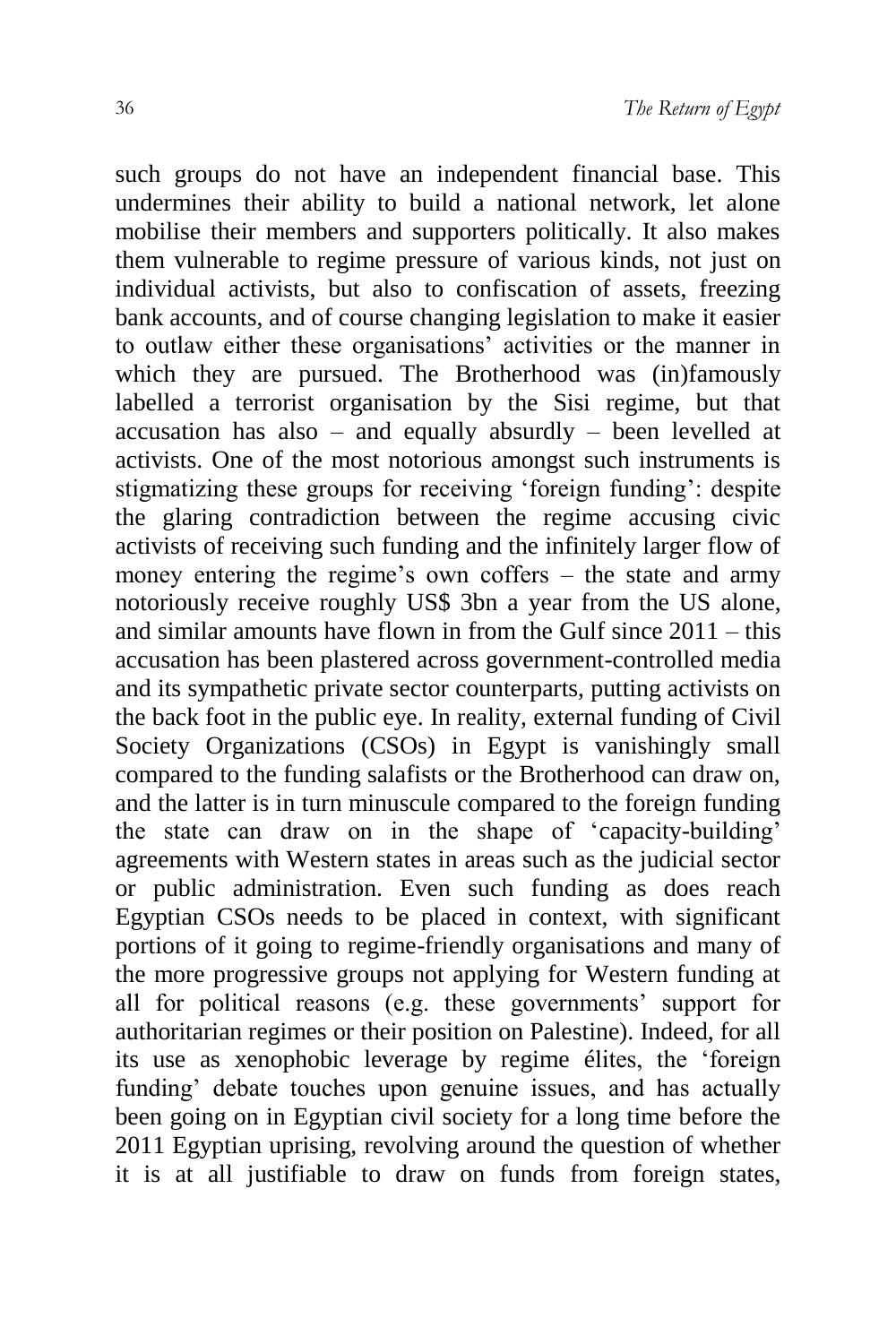particularly Western governments or organisations close to them. In addition, there is a keen sensitivity particularly among more progressive groups about the risks of being sucked into the 'democracy industry' and losing their focus on organisation and change in society to grant-writing and reporting, or are simply unwilling to take money from governments who are also prepared to support authoritarian regimes, or who are unwilling to challenge the status quo in the Palestinian/Israeli question. In any case, these groups receive precious little support from outside Egypt, leaving the democratic opposition overall thoroughly isolated at an international level.

While regime leverage on activist groups cannot be underestimated, it is also important to remember that they face significant challenges to the task of building a significant, unitary coalition. There have always been several lines of fracture running through the activist civil society sphere: setting aside the split between independent CSOs and government-affiliated or *façade* organisations, there have been ongoing debates internally to these groups concerning such matters as whether to work with their counterparts amongst co-opted and government-affiliated CSOs or indeed government itself (e.g. within women's rights organisation in relation to the Suzanne Mubarak foundation) or indeed with Islamist charities more or less closely linked to the Brotherhood and the Salafi Da'wa.

Just how important the *vexata quaestio* of relations with the Brotherhood in particular can be became apparent during the arc of the Brotherhood's ascent and then fall from power. During parliamentary elections of 2012 various 'secular' groups debated whether or not to enter into electoral alliances with the Brotherhood or the Salafis in order to maximise their parliamentary presence. Then, during the second round of presidential elections activists were faced with a choice between the Brotherhood representative and a stalwart of the old regime whose principal credential was that he was anti-Brotherhood. Having to choose the 'least-worst' between two forces inimical if not outright opposed to activist CSOs generated an often heated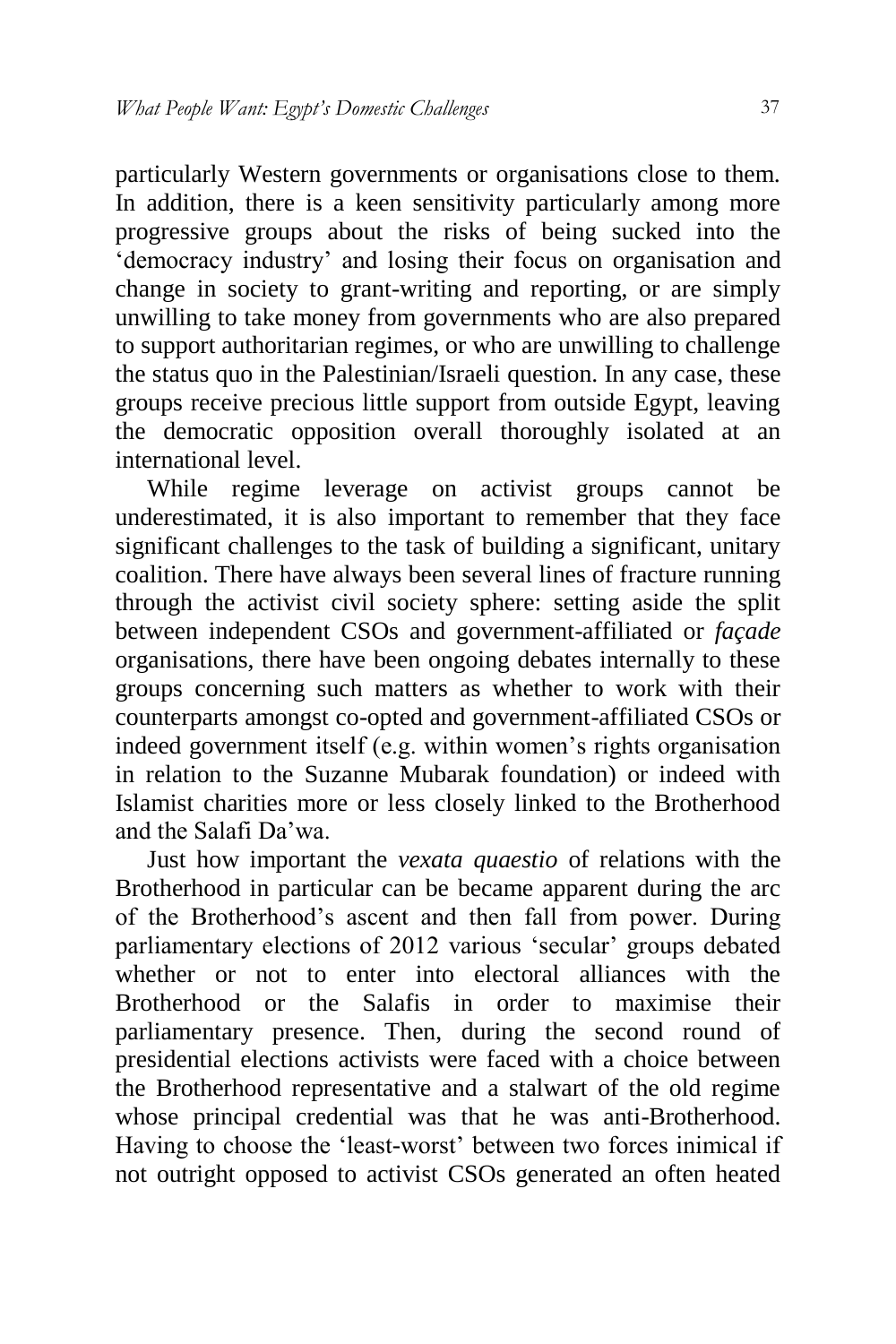debate and sometimes acrimonious split between those 'revolutionaries' who preferred to give the Brotherhood the benefit of the doubt or wanted any kind of change to a return to Mubarak, and those for whom the Brotherhood represented the worst of all possible outcomes, to which even Mubarak's former ally was preferable. Then, under the Brotherhood's rule in 2013, most activist groups came under precisely the kind of pressure the more optimistic amongst them had hoped to avoid. This strategic choice by the Brotherhood seems to have been motivated by an attempt to reach a settlement with the remnants of the Mubarak regime, but had the effect of further isolating the Brotherhood from potential allies. In particular, it contributed to a groundswell of anti-Brotherhood sentiment which culminated in the Tamarrod (rebel) movement, which allowed the military to simultaneously dethrone Morsi and ride a wave of popular support which made most people forget the chants against military rule as recently as 2011-12.

These are all limitations that the largest and most influential organisations were well aware of even before the uprising, but the political isolation from Egyptian public opinion as well as the physical, legal, and financial crackdown activists have been subjected to after Morsi's dethronement have been unprecedented. Activists have been subjected to harassment by both the army and the Ministry of Interior. The government's own figures set the number of arrests between the 2013 regime change and March 2015 at 16,000 people have been arrested and remain in detention. By comparison, the worst crackdowns against Brotherhood activists under the Mubarak period would be around 10,000. Local rights organisations, however, believe the number is closer to 40,000. In this context, the number of protesters and activists subjected to military trials has soared, as the regime sought not only to demobilise activists, but to use spectacular means to do so. In addition, the government has given itself a number of legal instruments to 'legally' curb any opposition, including legislation restricting the activity of NGOs and perhaps most notoriously restricting the right to protest and the stigmatization as 'terrorist'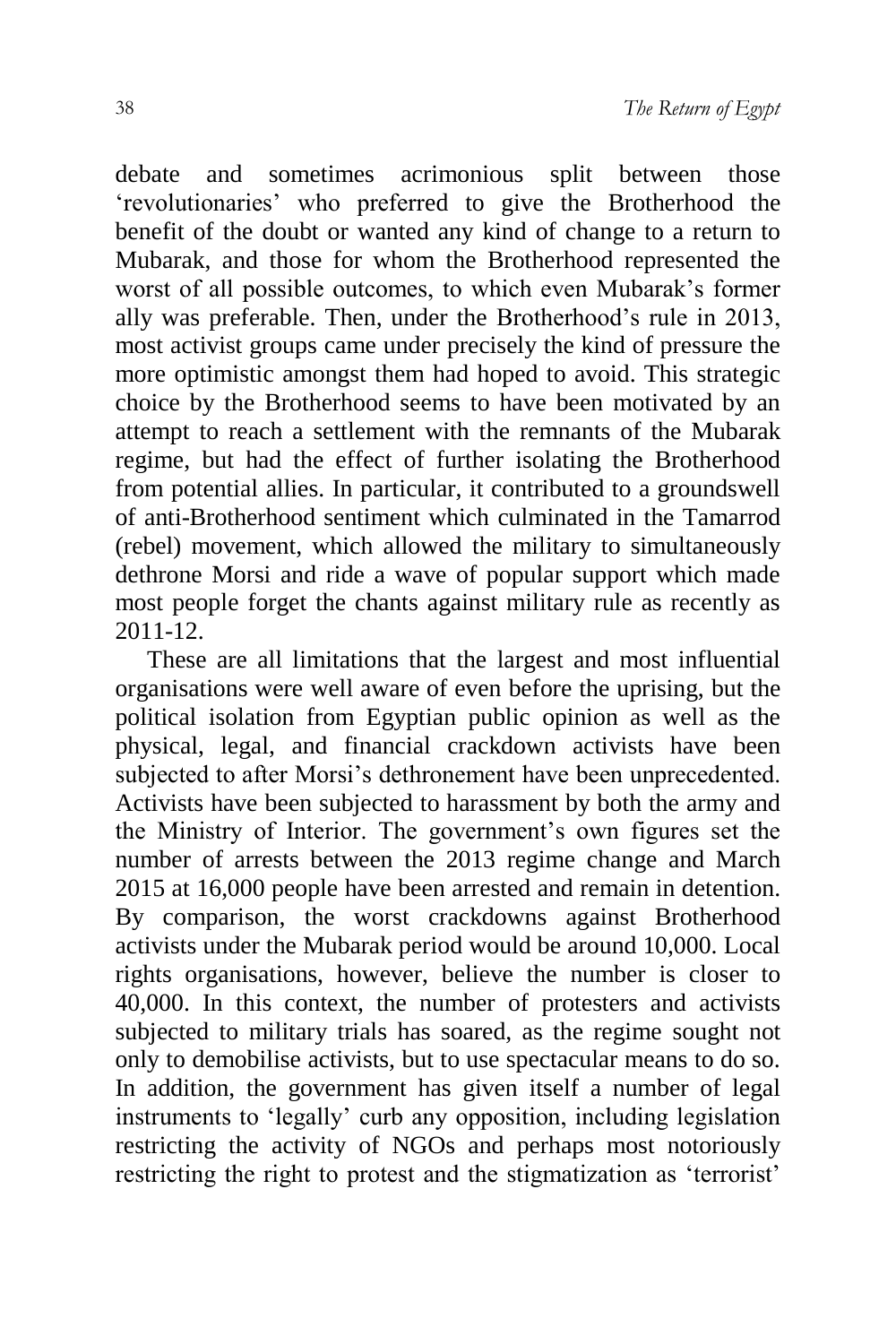groups of several opposition groups, including the now-outlawed April 6 Movement. Activists are often charged with belonging to a banned group, calling for a general strike, or other similarly trumped-up charges; trials are equally often farcical. Death sentences have been handed down increasingly frequently, even in mass trials, and although these are often stayed, reversed or pardoned, the political signal they are intended to send is absolutely unambiguous.

In addition, the regime has used a variety of extra-legal tactics, including harassment of Western journalists and a series of assaults by police against lawyers, academics, and students and even more worryingly forced disappearances and even killing squads targeting activist leaders not already in jail for calling for a protest against the deterioration of socio-economic and political conditions over the past two years. These new trends in extra-legal repression are epitomised by the case of Islam Atito, an engineering student who was abducted from his classroom while taking an exam at Ain Shams University and was found dead the day after. Human Rights Monitor has registered 44 cases of enforced disappearances until May 2015, with 31 taking place in May alone. The National Council for Human Rights (NCHR) has also uncovered evidence of such abductees facing prosecution secretly. As a result, larger civil society groups which have the option to do so have either relocated part of their activities abroad, or been pushed to leave Egypt entirely. In December 2014, for example, after 20 years, the Cairo Institute for Human Rights Studies (CIHRS) announced that they will be moving most activities to Tunisia. Western groups have been far from exempt from such pressure, and while it is true that they have routinely been harassed at crucial political junctures such as elections, since 2011 the pressure has increased enormously, with systematic attempts to design the law – or twist it – so as to undermine these groups' work or even their presence in the country. The Egyptian Foreign Ministry, for example, has accused Human Rights Watch of supporting 'terrorism', "spreading lies to cause instability", and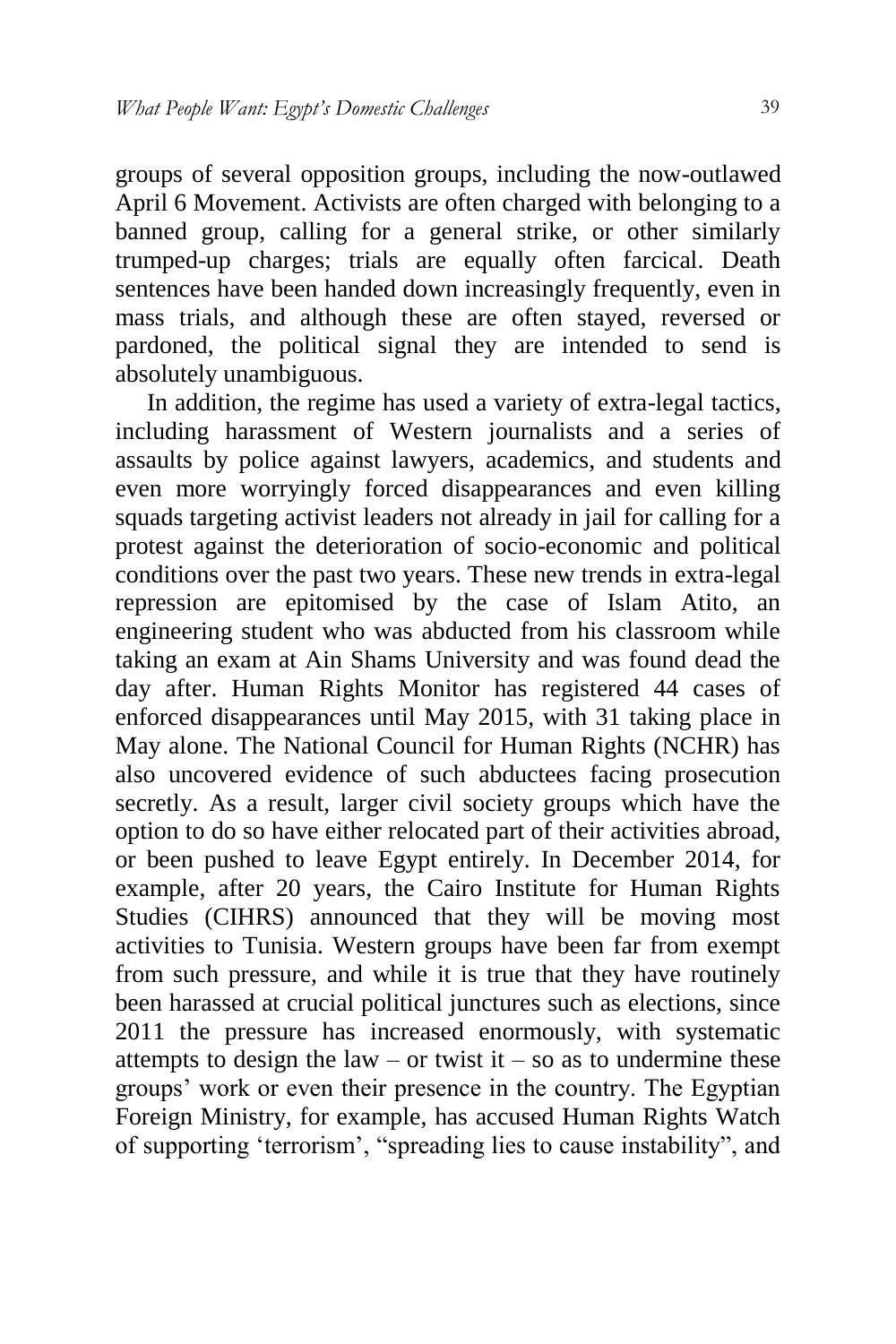of "clearly targeting the Egyptian people and their will to achieve their aspirations".

While this box of tricks is certainly not unfamiliar to Egyptian activists, particularly during elections, the intensity with which they have been used, the way in which any dissent is treated as treason is stamped on, has few precedents in recent history.

## **Labour Movements**

The workers' movement proved a significant although underestimated force in the overall process of mobilisation in Egypt throughout the  $2000s<sup>3</sup>$ . Labour activism certainly increased throughout the first decade of the century in the wake of economic 'reforms' which privatized state assets, reduced labour protection, and undermined unionization. These reforms, which were justified by both the regime and its Western allies as ideal tools not just for macroeconomic growth but for more equitable development, notoriously produced the former but not the latter. In fact, these changes – which effectively saw the transfer of state assets into private hands but not market liberalisation which was in the words of reformers the herald of political liberalisation and eventual democratization – polarised the distribution of income and wealth, effectively pushing the lower middle classes towards impoverishment. Unsurprisingly, therefore, these 'reforms' and their perverse effects produced more generalised convergence of agendas and interests in workers' movements and parts of the middle classes, which was partly responsible for short-lived but politically significant experiences of organisational convergence such as the Kifaya! (enough!) movement, Shayfeenkum (we see you), and the April 6 Movement. The latter was formed in solidarity precisely with strikes called by independent workers' organisations in Mahalla, an industrial centre in the Nile Delta region, on 6 April 2008. This strike, which took place two days before important local elections, epitomised the informal

1

<sup>3</sup> G. Gervasio, A. Teti (2014).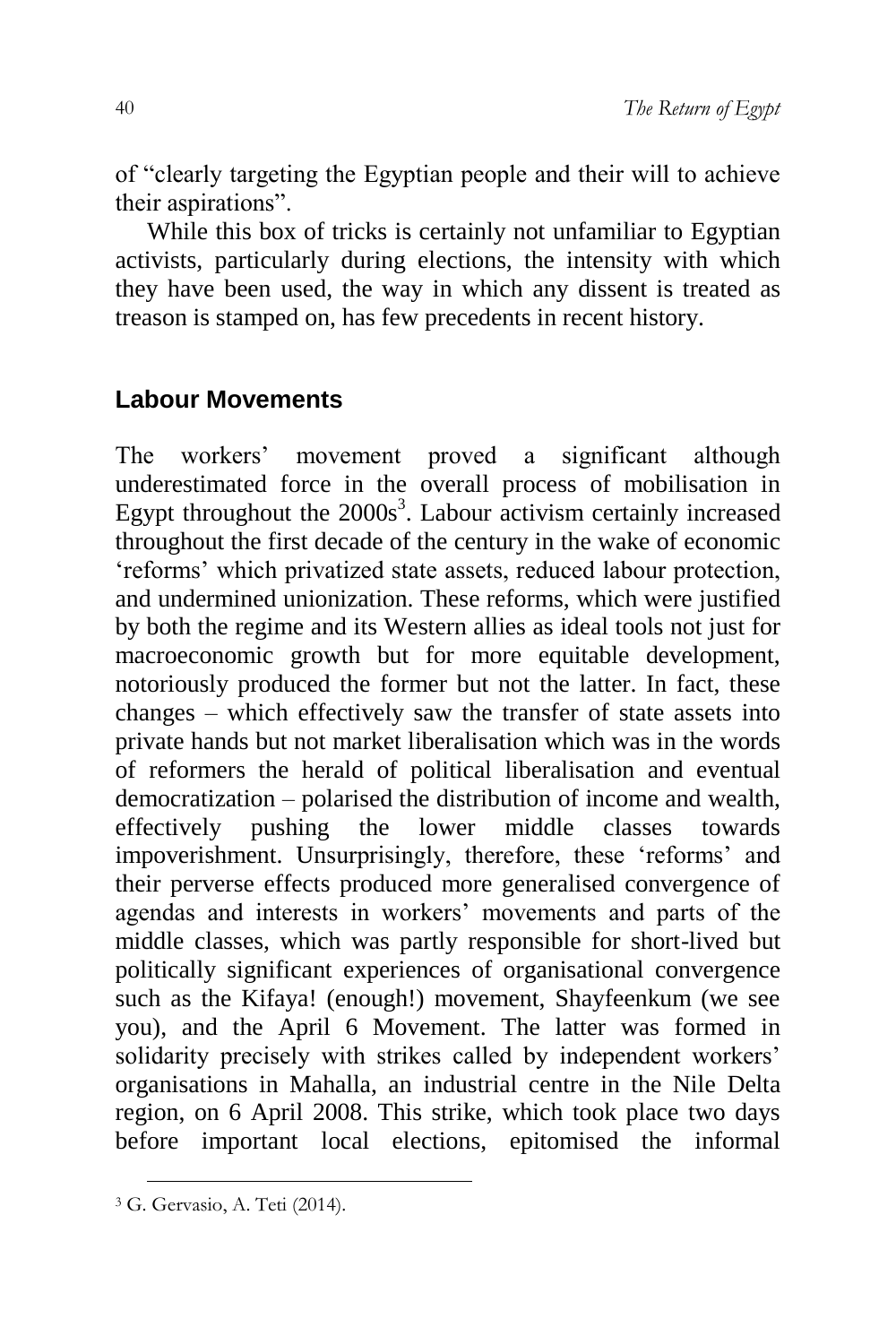cooperation between workers movements and some members of the Brotherhood, but also the inability of the regime to respond to socio-economic and political demands with anything but repression, and the effect this might have in mobilising opposition to the regime itself. All these movements are notable for the fact that they drew together liberal, leftist and worker organisations and individuals, and including some Islamists, in what was effectively an experiment in identifying a unified agenda in opposition to the regime and a *modus vivendi* amongst ideologically different forces: although sometimes short-lived, these experiences provided a bedrock upon which collaboration could be explored – if not always sustained – both during and after the January 2011 uprising.

In the events of the January 2011 uprising itself, however, while individual workers were certainly present from the very beginning, their representative organisations were slower to react. The pro-government Egyptian Trade Union Federation (ETUF) predictably towed the regime line, just like religious institutions. However, while independent trade unions did conduct unity talks which culminated in the establishment on 31 January 2011, of the Egyptian Federation of Independent Trade Unions (EFITU) which brought together a range of different workers' groups, spearheaded by the two largest and best-known groups, Kamal Abu Eita's Real Estate Tax Assessors (RETA) and Kamal Abbas' Centre for Trade Union Workers' Services (CTUWS). Unlike their religious counterparts, they did not officially oppose the protests from the start; however, independent workers' groups were nonetheless slow to join the fray officially, calling for a general strike only on 9 February, barely two days before Mubarak's fall from grace. While on the one hand the call for a general strike certainly helped to pile pressure onto the Mubarak regime, on the other hand it did come sixteen days into the eighteen-day protest. Finally, it has to be noted that once organisational unity was achieved and action officially called for, such unity did not last long. The new independent federation grew very rapidly since its establishment with hundreds and soon thousands of smaller unions being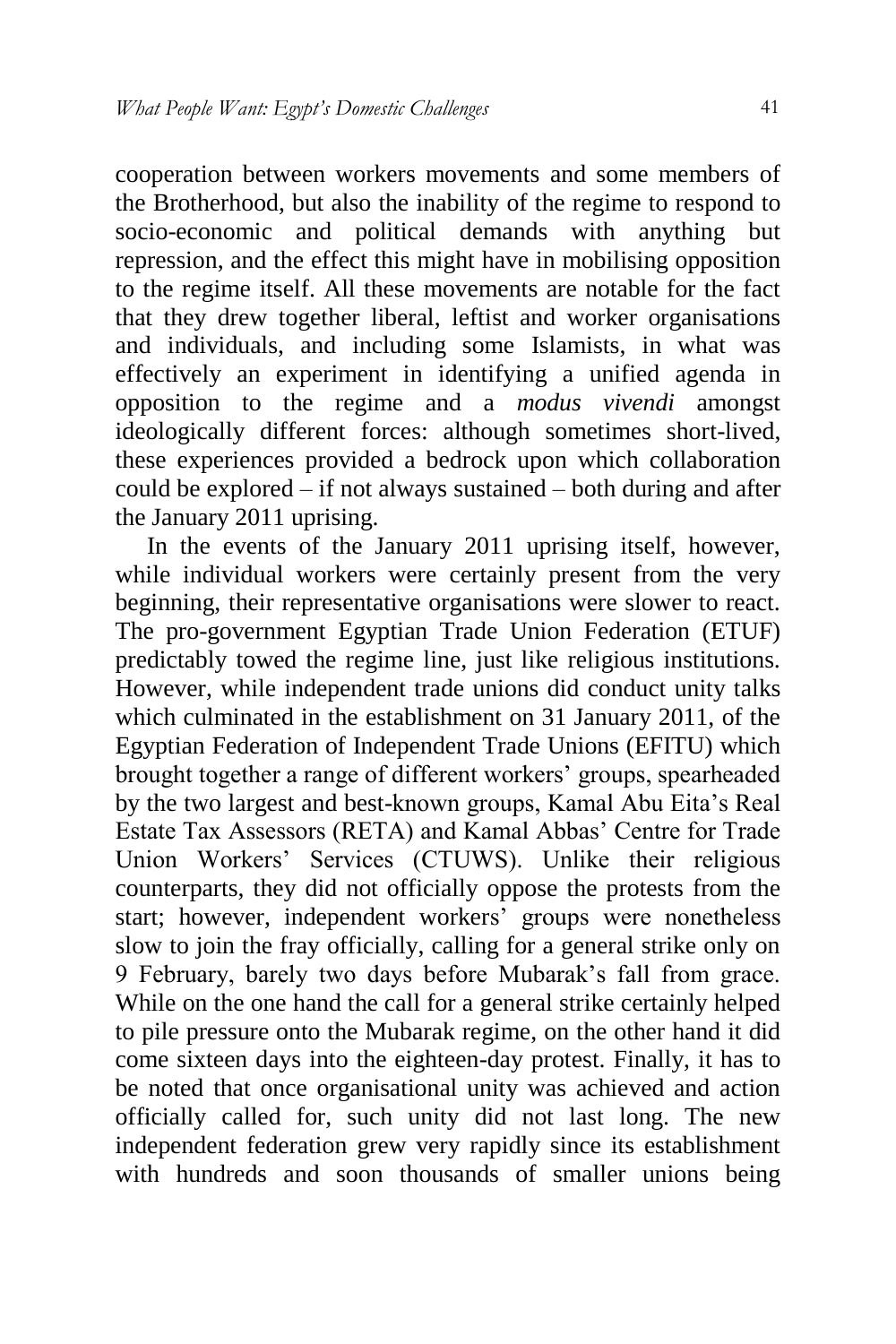established across the country, but soon fissures the two principal founding organisations fell out, with CTUWS withdrawing from EFITU. The differences were on the surface related to 'foreign funding', but also to basic strategic objectives for the labour movement, with RETA favouring focusing unionisation drives on the still large public sector, while the minority CTUWS-led current aimed to extend unionisation into the private sector and into Special Economic Zones, where workers have even fewer rights. In July 2013, barely ten days after the coup against Mohammed Morsi, Abu Eita accepted a position as Minister of Manpower in the government of Hazem al-Beblawi, which to many signified his willingness of at least part of the workers' movement to be co-opted by the military-backed regime. The political differences between workers' organisations also became apparent at various points in post-2011 history, such as during the run-up to the second round of the 2012 Presidential elections, or during the Tamarrod movement, the eventual coup against Mohammed Morsi, and during the crackdown against Islamists and pro-democracy opposition activists.

In a way, the 'eighteen days' of the January uprising epitomise the strengths and weaknesses of the independent labour movement: on the one hand the ability to organise often effective opposition against the regime, including forcibly resisting security forces, and the limits of both 'neoliberal' reforms and authoritarian regime power, but on the other hand the internal divisions (political, geographical, sectoral, etc.), and the difficulties in going beyond pay and conditions-based actions to full politicisation.

Finally, it should be noted that while civil society activists, workers<sup>'</sup> groups, and religious groups were the most politically prominent during and after the uprising, other groups were crucial to its mass nature and political success: football ultras with experience fighting the security forces and teenagers from socalled informal neighbourhoods with nothing to lose provided fighting force and experience to back up those of workers and Islamists – civil society groups had little such skill – made the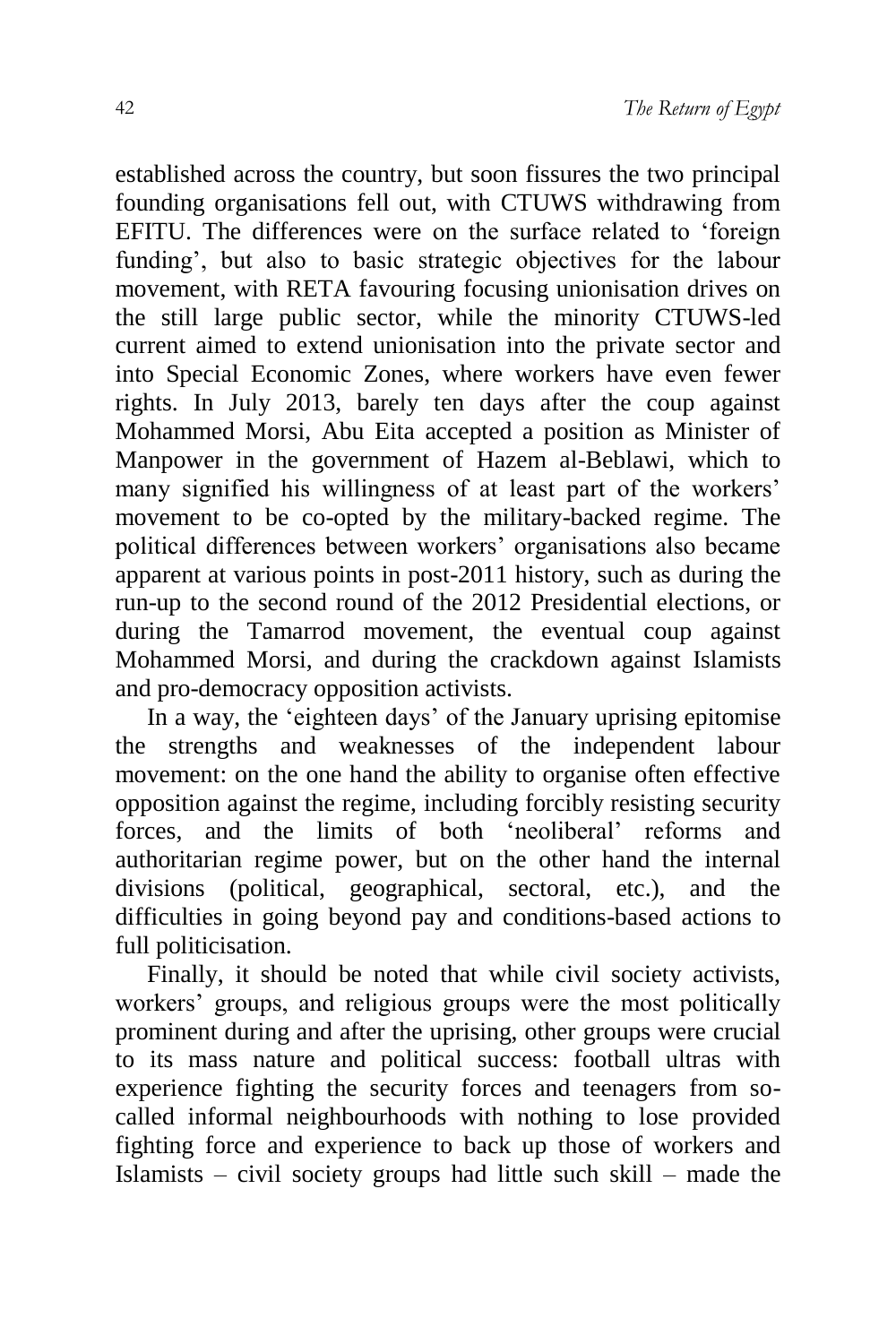organisation of a viable counter to police forces possible, and the participation of ordinary people en masse provided the sheer size that overwhelmed Interior Ministry forces.

## **Conclusion**

-

It would be a mistake to equate the current fragmentation of the formal opposition and the regime's intense repression of dissent with a secure, hegemonic position in society. Not only is the al-Sisi regime still in the process of settling what its internal equilibria might be, but the consensus supporting the regime is far from being complete, unconditional, or irreversible. As has been said of Mubarak before the January 2011 uprising, the military and its (current) allies may be fierce, but depending on if and how the regime will deliver on people's expectation of a better future, this ferocity may be a sign of weakness or in the longer term even fragility, rather than strength<sup>4</sup>. After all, Mubarak's own regime produced what appeared to be a stunning electoral victory for the ruling party just weeks before the January uprising.

The January uprising's two best-known slogans epitomise the challenges facing the regime: *ash-sha'b yurid isqaat an-nizaam* (the people want the downfall of the regime) signified a rejection of the parasitic corruption and abuse of power which permeates ordinary life; *'aish, horreya, adala igtema'eya* (bread, freedom, social justice) indicates the demand for a more inclusive social, economic and political system to replace the oligarchic, authoritarian kleptocracy which has ruled Egypt. Sisi's regime has, to date, provided no substantive response to this challenge beyond xenophobic rhetoric, promises of mega-projects, and brutal repression. The regime's problem is that it is difficult to see how the interests of most of its components can accommodate popular expectations for growth, justice, and inclusion.

<sup>4</sup> A. Teti, V. Matthies-Boon, G. Gervasio, "Sisiphus", *Middle East Research and Information Project*, 2014.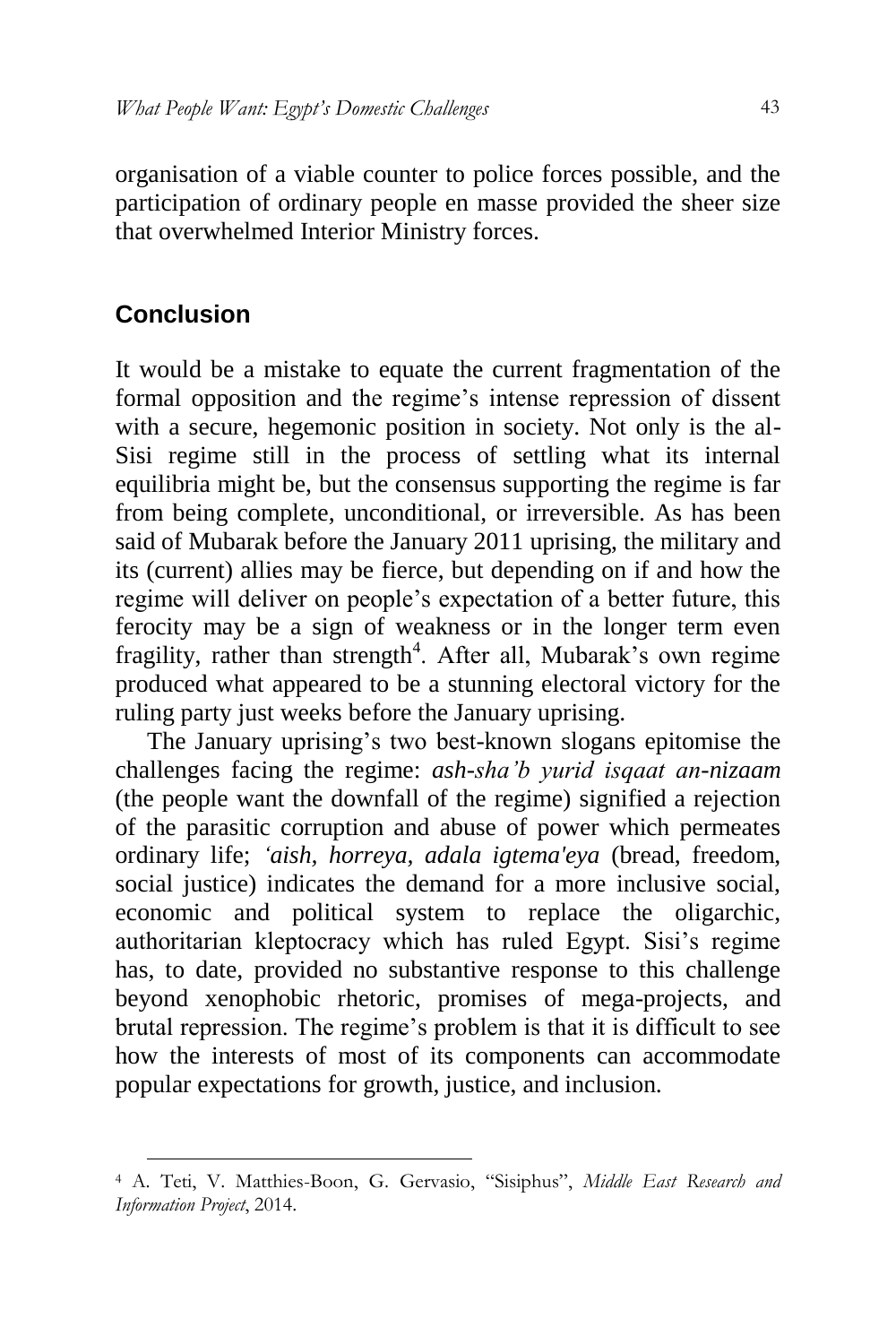The opposition, for its part, faces much the same kinds of challenges it did before 2011: major Islamist groups aside, opposition groups have neither a national reach nor a solid independent base of funds or influence, and have failed to bring about nationwide mobilisation both before and since the January uprising. Whether the events of 2011 will end up being a memory which citizens and activists in future years will draw upon as a source of strength to contest the regime's failing or whether the ghost of division and defeat will haunt the opposition will depend much on the extent to which conservative and reactionary tendencies within opposition groups win out against economically, politically and religiously progressive forces capable of uniting in order to exploit regime fissures.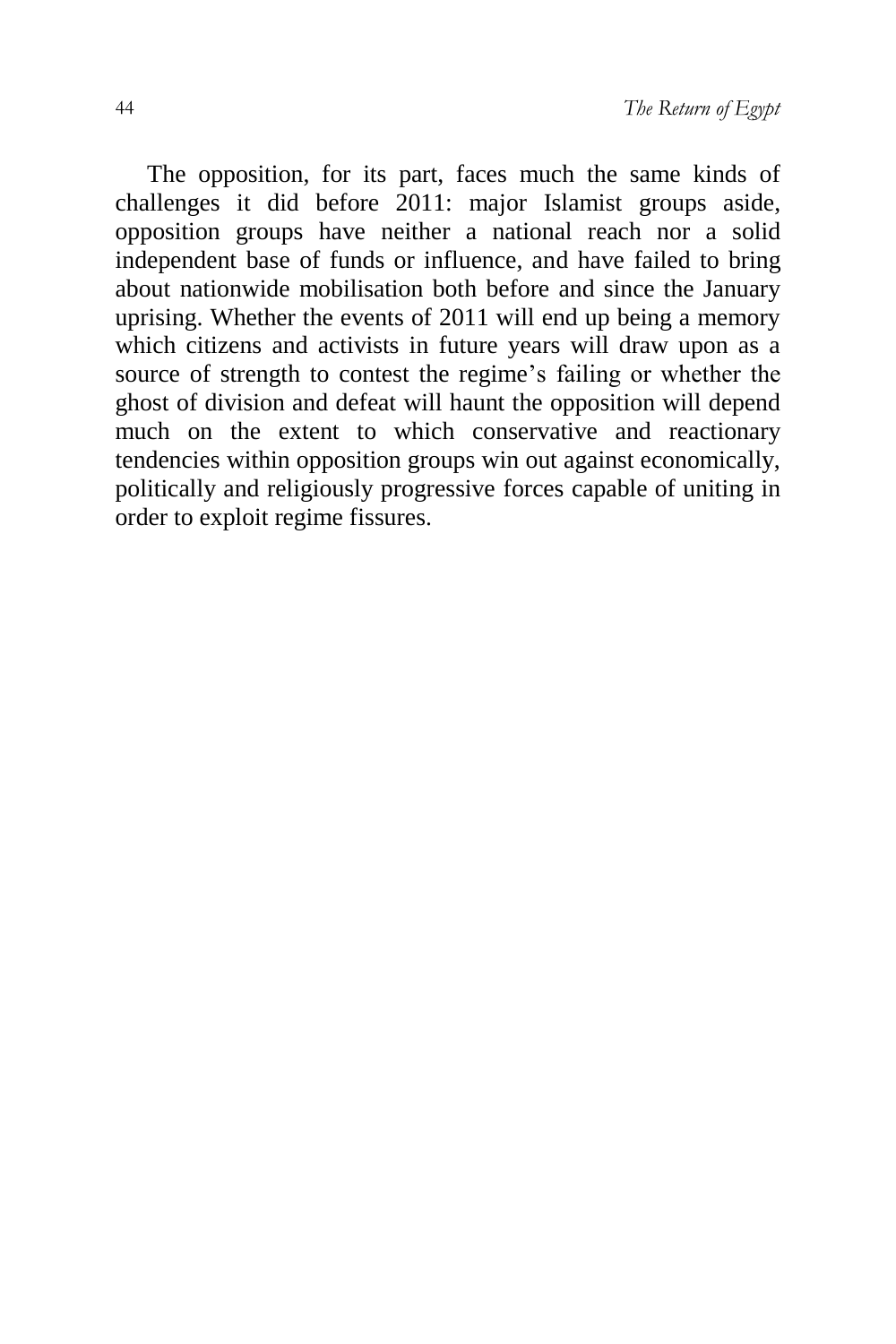# **3. Adding the Security Ingredient: The Jihadi Threat in the Sinai Peninsula**

*Zack Gold*

-

Egyptian security and counterterrorism are perhaps the most important factors in current and future European-Egyptian relations. Egypt today faces a number of internal security challenges that impact its stability – the maintenance of which is important to Europe both indirectly and directly.

Two years ago the Egyptian system rejected the presidency of Mohammed Morsi and what was viewed as rule by his Muslim Brotherhood movement. Following mass protests, the Egyptian armed forces – led by Defense Minister Abdel Fattah al-Sisi – removed Morsi from office on 3 July 2013.

Political violence occurred during Morsi's year in office – as did terrorism in North Sinai – but the extent of such attacks increased exponentially following Morsi's ouster. Two follow-on events from that summer also drove a rise in terrorism: the resumption of military operations in North Sinai at the end of July; and the 14 August breakup of Brotherhood-led sit-ins in Cairo.

The military's moves in the Sinai Peninsula followed a call from al-Sisi for public support against "terrorism and violence", primarily seen as a war on the Brotherhood and political Islam<sup>1</sup>. In North Sinai, a back and forth of militant attacks and military strikes has continued since. Making matters worse, in November 2014 Sinai's most lethal jihadi organization – Ansar Bayt al-

<sup>1</sup> "Defense Minister al-Sisi calls on citizens to rally against 'terrorism'", *Ahram Online*, 24 July 2013, [http://english.ahram.org.eg/News/77235.aspx.](http://english.ahram.org.eg/News/77235.aspx)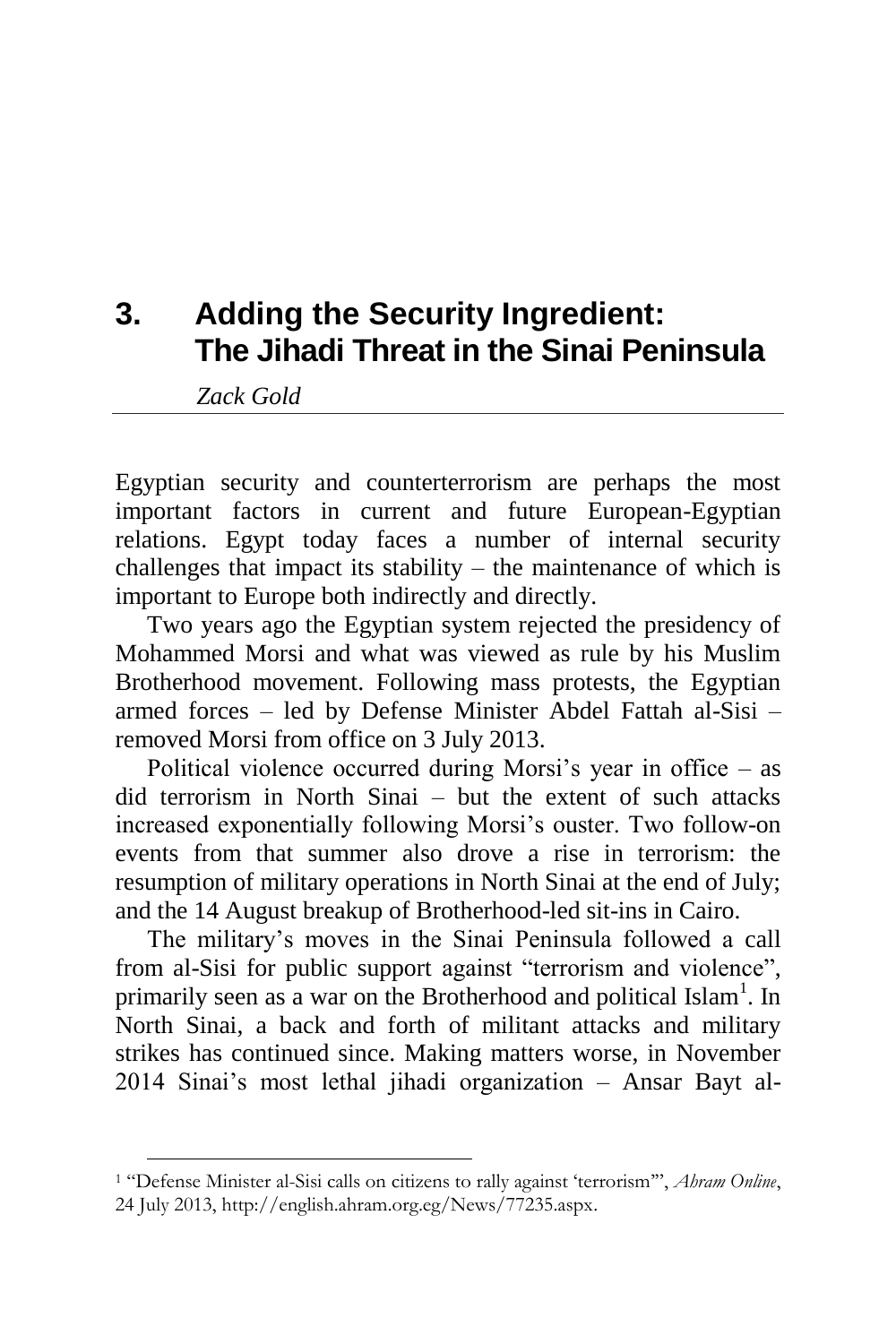Maqdis (ABM) – pledged allegiance to the Syria-based Islamic State group.

In what is known as 'mainland' Egypt – west of the Suez Canal  $-$  terrorism has increased as well. In the summer of 2013, a number of supporters and sympathizers of the Brotherhood attacked security forces and the interests of Coptic Christians, who were viewed as collaborators in Morsi's ouster. From the end of 2013 into 2014 there were also a number of mainland attacks by cells affiliated with Sinai-based jihadis.

Throughout 2014 to today there has been a negative development of mainland-based groups carrying out attacks around the nation: especially in and around Cairo. Unlike in Sinai, most of these terror attacks are not carried out by jihadis. Instead, there has been a rise in what could be called 'revolutionary' terrorist attacks – or, in some cases, anarchist attacks – targeting security forces and drivers of Egypt's economy such as businesses and electricity infrastructure.

This chapter explores Egypt's security challenges, specifically in the Sinai Peninsula. It begins with background on Sinai's longstanding security problems and local grievances as well as a deeper discussion of terrorism in North Sinai from the removal of President Hosni Mubarak in 2011 until July 2013. The chapter then looks at the expansion of terrorism across Egypt following Morsi's ouster, including the emergence of an Islamic State affiliate. Following an assessment of Egyptian military operations in North Sinai, the chapter concludes by laying out issues of common concern between Egypt and Europe: counterterrorism, maritime security, and Libyan stability.

## **Background**

### *A decade-long insurgency*

Various developments since the 2011 Egyptian uprising – all of which will be discussed below – have exacerbated problems in Sinai. However, understanding the current situation in the Sinai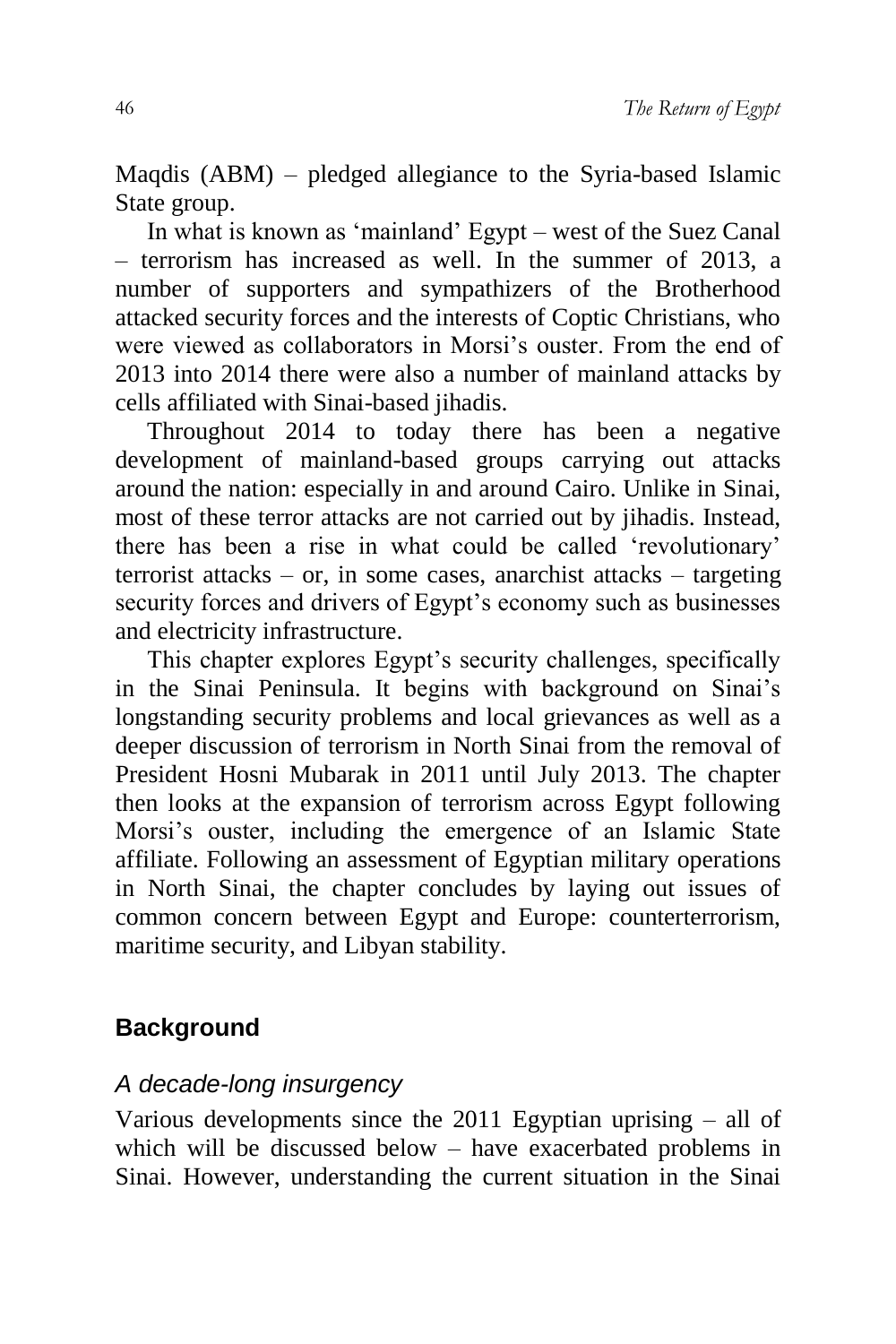Peninsula requires consideration of longstanding issues. Neither jihadi violence nor grievances against the state began with the fall of long-time Egyptian President Hosni Mubarak.

From 2004 to 2006 jihadis carried out attacks in the South Sinai tourist resort cities of Taba, Sharm el-Sheikh, and Dahab. These operations all took place over Egyptian national holiday weekends: simultaneously attacking Egypt's tourist economy and the secular nature of the state. The direct targets are different today, but goal is the same. Sinai-based jihadis seek to weaken the Egyptian state.

The attacks in the 2000s backfired, costing jihadis any sympathy from a tourist-dependent population: a lesson they should have learned from terrorist efforts in the 1990s. Greater than the popular backlash, however, was the reaction from the Egyptian police and security forces, which responded to the South Sinai attacks by hunting down the suspected perpetrators in North Sinai. With a broad definition of 'suspects', few families in North Sinai were untouched by arrests, harassment, and sentencing *in absentia*<sup>2</sup> *.*

This heavy-handedness worked in the immediate term: by January 2011 North Sinai was quiet. However, it created longterm grievances against the state – and especially against the Ministry of Interior. Though quiet, the population angrily awaited a trigger to set off its vengeance. That spark was the January 2011 Egyptian uprising.

### *January 2011-June 2013*

1

The uprising in January 2011 created a security vacuum throughout Egypt that the country is still trying to fill. Nowhere was this truer than in North Sinai. When the hated police forces melted away, well-armed Bedouin took revenge by sacking police infrastructure throughout the governorate<sup>3</sup>. Also during the

<sup>2</sup> N. Pelham, *Sinai: The Buffer Erodes*, Chatham House, September 2012. [http://www.chathamhouse.org/sites/files/chathamhouse/public/Research/Middle](http://www.chathamhouse.org/sites/files/chathamhouse/public/Research/Middle%20East/pr0912pelham.pdf) [%20East/pr0912pelham.pdf.](http://www.chathamhouse.org/sites/files/chathamhouse/public/Research/Middle%20East/pr0912pelham.pdf)

<sup>3</sup> "Sabry on Sinai", *CairoScene*, 18 September 2013,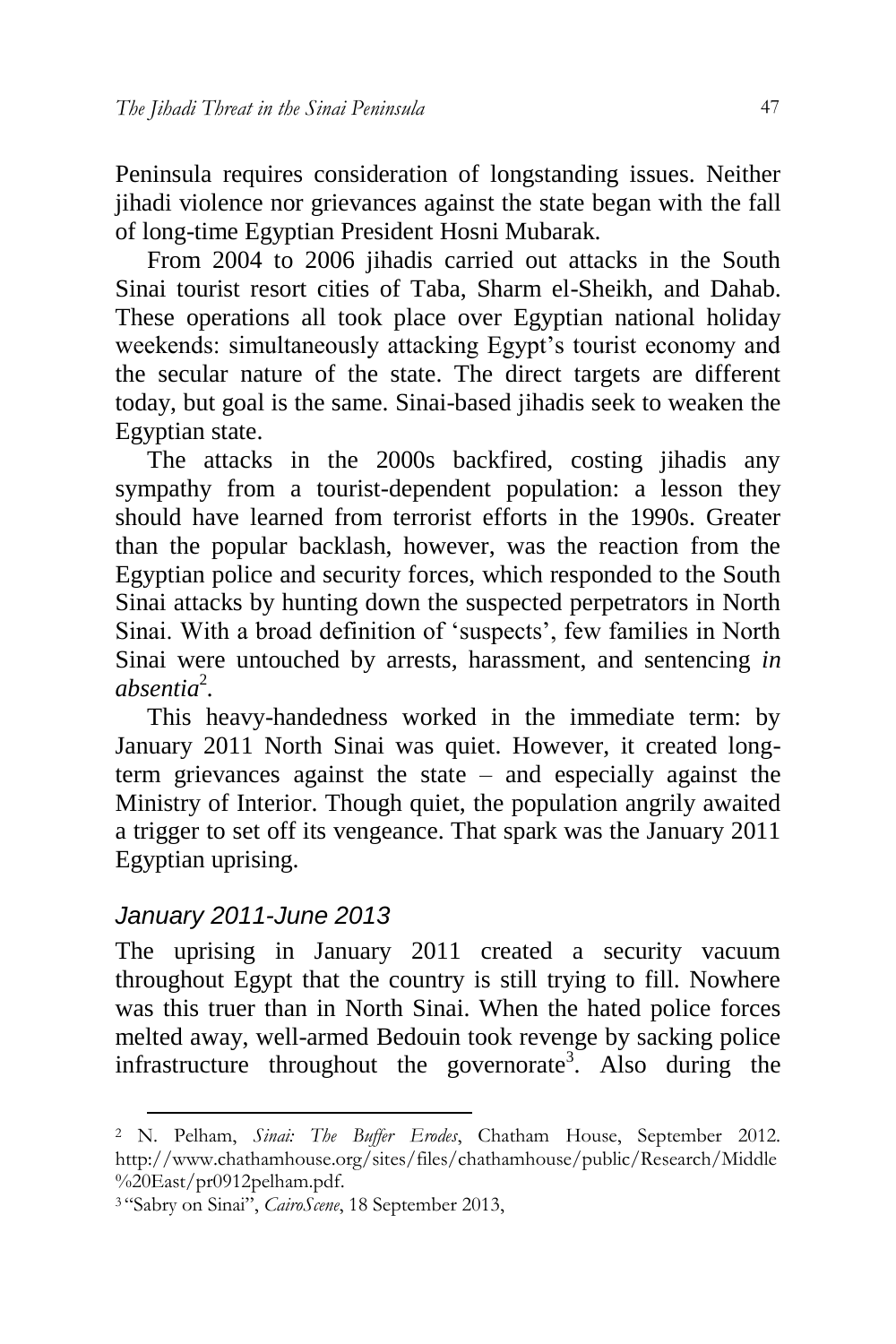uprising, thousands of criminals fled prisons in the chaos. Some of the hardened jihadis that escaped or were released traveled to North Sinai and returned to their criminal ways<sup>4</sup>.

In February 2011, while Mubarak was still in power, the first of many attacks on the Egypt-Israel gas pipeline through Sinai occurred. In the 18 months that followed, the pipeline system – which transferred Egyptian gas to Israel, Jordan, and to militaryrun industrial areas in Sinai – was attacked over a dozen times. These attacks, it turned out, were the signature operations of a group calling itself Ansar Bayt al-Maqdis (Supports of Jerusalem)<sup>5</sup>.

ABM was founded and has been led by Egyptians – both Bedouin and those that sought refuge in Sinai – with connections to international and Gaza-based jihadis, including those associated with al-Qaʻida. The group is a collection of various Sinai-based jihadi organizations, cells, and individuals that have traded on multiple names over the years of Sinai's insurgency. For example, one of the group's founders Tawfiq Mohamed Freij – who was killed in March 2014 – is said to have been an associate of the deceased leaders of Tawhid wal Jihad, blamed for some of the South Sinai bombings of the  $2000s<sup>6</sup>$ .

The foundational targets of ABM were Israel and the Egyptian-Israeli relationship. In addition to the pipeline bombings, ABM cells shot and fired rockets across the mutual border on a handful of occasions. In the worst cross-border incident, in August 2011, a jihadi cell attacked a civilian bus north of Eilat, Israel's southern

1

http://www.cairoscene.com/ViewArticle.aspx?AId=1645.

<sup>4</sup> T. Perry, A. Macdonald (Eds.), "INSIGHT-In Sinai, militant Islam flourishes quietly", *Reuters*, 1 April 2012, [http://www.reuters.com/article/2012/04/01/egypt](http://www.reuters.com/article/2012/04/01/egypt-sinai-idUSL6E8EQ66S20120401)sinai-idUSL6E8EO66S20120401; and interview with a source close to the Egyptian military, 16 April 2013.

<sup>5</sup> *Ansar Jerusalem Releases Video of Bombing Arish-Ashkelon Pipeline*, SITE Intelligence Group, 24 July 2012[, http://ent.siteintelgroup.com/index.php?option=com\\_content&view=article&id=10421.](http://ent.siteintelgroup.com/index.php?option=com_content&view=article&id=10421)   $6 \text{ http://www.longwarjournal.org/archives/2014/03/sinai-based ansar-je.}$ php.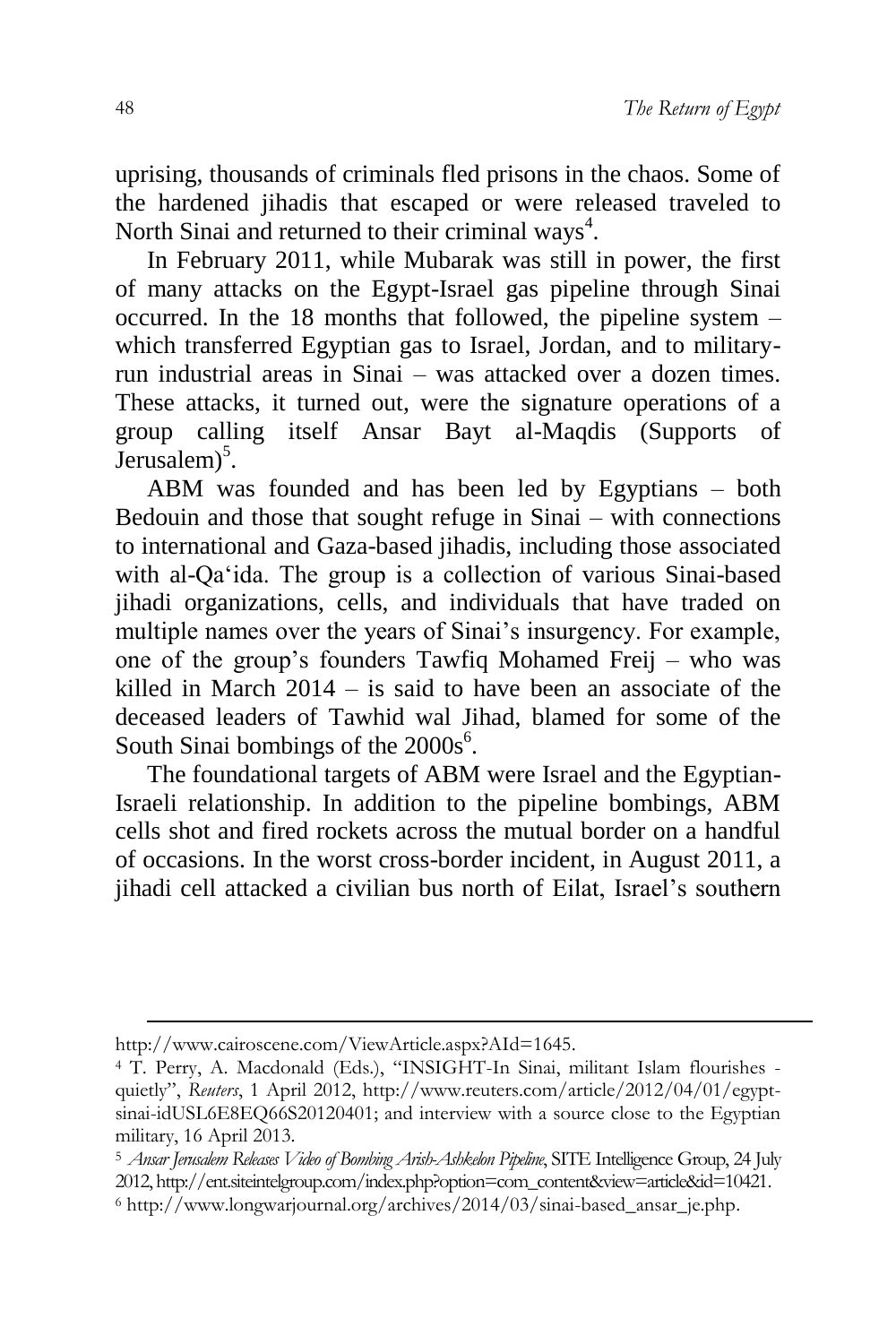port city. Eight Israelis were killed in a lengthy, multipronged  $\arctan^7$ .

In addition to ABM, other jihadi groups announced their alleged presence in Sinai during the first two years of Egypt's transition: for example the short-lived "al-Qaʻida in the Sinai Peninsula<sup>38</sup>. It is unclear if these groups ever really existed or if they folded into the ABM brand.

Finally, it is important to note the growth in conservative Islam in North Sinai – influenced by Gaza's Salafis and by the emergence of *sharia* courts. Recognizing this large population is important for understanding the rise in violence following the ouster of President Mohammed Morsi. For example, estimates of Salafiya Jihadiya – an activist religious group that supports jihad under certain circumstances – put the group's ranks at more than five times the size of  $ABM^9$ .

#### **Morsi's ouster and its aftermath**

1

On 3 July 2013, the Egyptian military – under the leadership of Defense Minister Abdel Fattah al-Sisi – removed Morsi from the presidency. In the lead up to the protests precipitating his ouster, the ministries of interior and defense worked to seal the Gaza border with Sinai and to cut off the peninsula from the rest of Egypt $10$ . The rationale for these moves was concern about Hamas

<sup>7</sup> "Timeline / Eight hours of terror in southern Israel", *Haaretz*, 18 August 2011, [http://www.haaretz.com/news/diplomacy-defense/timeline-eight-hours-of-terror](http://www.haaretz.com/news/diplomacy-defense/timeline-eight-hours-of-terror-in-southern-israel-1.379344)[in-southern-israel-1.379344.](http://www.haaretz.com/news/diplomacy-defense/timeline-eight-hours-of-terror-in-southern-israel-1.379344) 

<sup>8</sup> M. Fahmy, "Egypt cracks down on terror cells in Sinai; bin Laden's doctor spotted", *CNN*, 16 August 2011, [http://www.cnn.com/2011/WORLD/africa/08/16/egypt.sinai/;](http://www.cnn.com/2011/WORLD/africa/08/16/egypt.sinai/)  "Local sources say Bin Laden's doctor trains Sinai militants, security official denies", *al Arabiya*, 25 August 2011[, http://www.alarabiya.net/articles/2011/08/25/163956.html.](http://www.alarabiya.net/articles/2011/08/25/163956.html) 

<sup>9</sup> S. Nasralla, "Egyptian troops kill Sinai militant leader in gunbattle-army", *Reuters*, 9 December 2013, [http://www.trust.org/item/20131209154709-nfesi/.](http://www.trust.org/item/20131209154709-nfesi/)

<sup>10</sup> "Egyptian Interior Ministry to close routes from Sinai to mainland for 30 June", *Ahram Online*, 18 June 2013, [http://english.ahram.org.eg/News/74314.aspx;](http://english.ahram.org.eg/News/74314.aspx) United Nations Office for the Coordination of Humanitarian Affairs occupied Palestinian territory, "Protection of Civilians Weekly Report 2-8 July 2013",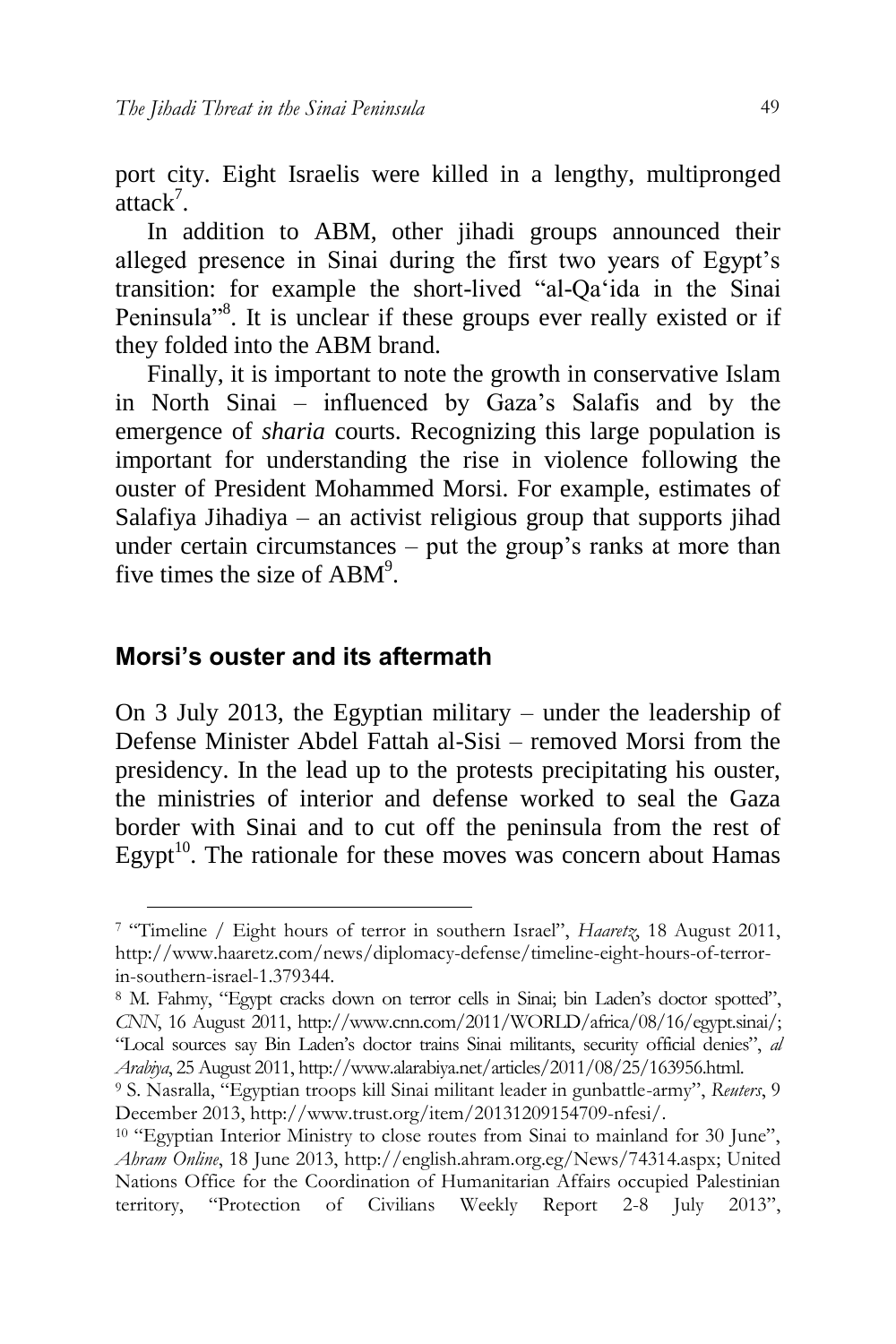or jihadi infiltration of the 'mainland' in support of Morsi – or to attack his opponents.

Morsi's ouster turned the focus of Sinai's Jihadis away from Israel toward the Egyptian state. In July and August 2013 attacks in Sinai – as they did throughout the country – targeted local Christians and security forces $11$ .

Although its actions were viewed as supportive of the ousted President and his Muslim Brotherhood organization, ABM – like all jihadi groups – was opposed to the Brotherhood's involvement in the political process. However, as the police cracked down on the Brotherhood and its supporters, ABM took the opportunity to promote a longstanding jihadi argument against Brotherhoodlinked groups: politics gets you nowhere.

Salafiya Jihadiya also hardened its view after the removal of Egypt's first Islamist president. Although Morsi did not govern in a terribly Islamic manner, conservative Islamist groups saw more hope for a sharia-ruled state under the Brotherhood than under a secular leadership. Additionally, during Morsi's rule these groups had more freedom of action than they had before: Morsi encouraged reconciliation with violent groups, called for jihad in Syria, and supported Salafiya Jihadiya-led protests outside the US embassy.

At the end of July 2013, the Egyptian military initiated its first post-Morsi military operation in North Sinai, discussed below. This 'invasion' of the peninsula was viewed by Salafiya Jihadiya as fulfilling a condition for 'defensive Jihad'. In August Salafiya Jihadiya released a statement calling for attacks on Egypt's military<sup>12</sup>. The group itself has never claimed responsibility for an attack, although many attacks do go unclaimed.

-

[http://www.ochaopt.org/documents/ocha\\_opt\\_protection\\_of\\_civilians\\_weekly\\_re](http://www.ochaopt.org/documents/ocha_opt_protection_of_civilians_weekly_report_2013_07_12_english.pdf) [port\\_2013\\_07\\_12\\_english.pdf,](http://www.ochaopt.org/documents/ocha_opt_protection_of_civilians_weekly_report_2013_07_12_english.pdf) pp. 4-5.

<sup>11</sup> M. Sabry, "Coptic Christmas in North Sinai marred by security concerns", *Al Monitor*, 7 January 2014, [http://www.al-monitor.com/pulse/originals/2014/01/north-sinai](http://www.al-monitor.com/pulse/originals/2014/01/north-sinai-christmas-marred.html)[christmas-marred.html;](http://www.al-monitor.com/pulse/originals/2014/01/north-sinai-christmas-marred.html)[http://edition.cnn.com/2013/08/19/world/meast/egypt-sinai](http://edition.cnn.com/2013/08/19/world/meast/egypt-sinai-ambush/)[ambush/.](http://edition.cnn.com/2013/08/19/world/meast/egypt-sinai-ambush/)

<sup>12</sup> [http://www.longwarjournal.org/archives/2013/08/sinai\\_jihadists\\_thre.php.](http://www.longwarjournal.org/archives/2013/08/sinai_jihadists_thre.php)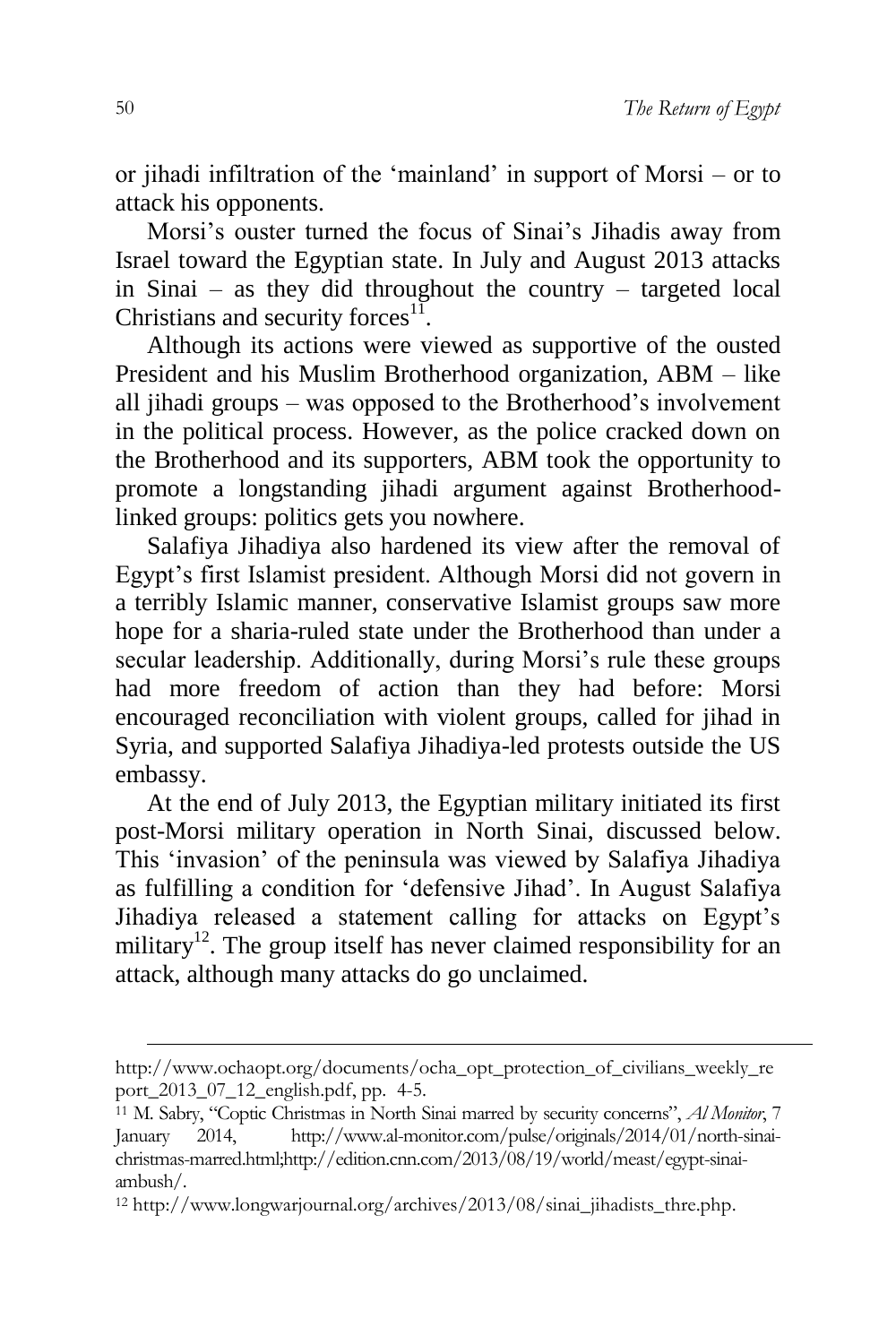1

While conservatives served as a force-multiplier for attacks in the Sinai Peninsula, ABM went on the offensive west of the Suez Canal. In September 2013 it almost assassinated Interior Minister Mohamed Ibrahim with a vehicle-borne improvised explosive device (VBIED) targeting his motorcade in Cairo.

At the same time as ABM was striking in the heart of Egypt, another jihadi organization – similarly targeting security forces – began to operate in Cairo. Ajnad Misr (Soldiers of Egypt) used rudimentary improvised explosive devices (IEDs) to target police: often low-level forces manning police posts around the capital $1<sup>3</sup>$ .

Ajnad Misr's lack of sophistication garnered it little attention until 24 January 2014, when ABM detonated a VBIED outside the Cairo Security Directorate. In a statement, ABM claimed responsibility for the strike and a number of others in the capital throughout that day. Later, ABM issued a correction: some of the Cairo blasts had been the work of Ajnad Misr, which the second statement referred to as "our brothers"<sup>14</sup>.

From that day, it was clear that a link existed between ABM and Ajnad Misr. However, the extent of the ties was extremely sketchy. ABM's statement proved that the groups communicated with each other; but Ajnad Misr did not appear to be ABM's "Cairo cell": the Cairo-based group's capabilities developed from scratch as opposed to building on the Sinai-based group's expertise. The US government believes that Ajnad Misr 'splintered' from ABM<sup>15</sup>.

In April 2015, Ajnad Misr's leader – Hammam Mohamed Attiyah – was killed in a police raid. The Ministry of Interior said

<sup>13</sup> A. McGregor, "Egypt's Domestic Security Threat: Ajnad Misr and the 'Retribution for Life' Campaign", *Terrorism Monitor*, vol. 12, no. 14, The Jamestown Foundation, 2014, [http://www.jamestown.org/programs/tm/single/?tx\\_ttnews%5Btt\\_news%5D=42599](http://www.jamestown.org/programs/tm/single/?tx_ttnews%5Btt_news%5D=42599&cHash=bc8968687db7aaee07ffa008a03d5046#.VYp1qXqqqko) [&cHash=bc8968687db7aaee07ffa008a03d5046#.VYp1qXqqqko.](http://www.jamestown.org/programs/tm/single/?tx_ttnews%5Btt_news%5D=42599&cHash=bc8968687db7aaee07ffa008a03d5046#.VYp1qXqqqko)

<sup>14</sup> T. Joscelyn, "State Department designates Egyptian jihadist group, ex - Gitmo detainee", *The long War Journal*, 18 December 2014, [http://www.longwarjournal.org/archives/2014/12/state\\_department\\_des](http://www.longwarjournal.org/archives/2014/12/state_department_des_3.php)  $-3.$ php.

<sup>15</sup> "Terrorist Designations of Ajand Misr and Ibrahim al-Rubaysh", *Media Note*, Office of the Spokesman, US Department of State, 18 December 2014, [http://www.state.gov/r/pa/prs/ps/2014/12/235386.htm.](http://www.state.gov/r/pa/prs/ps/2014/12/235386.htm)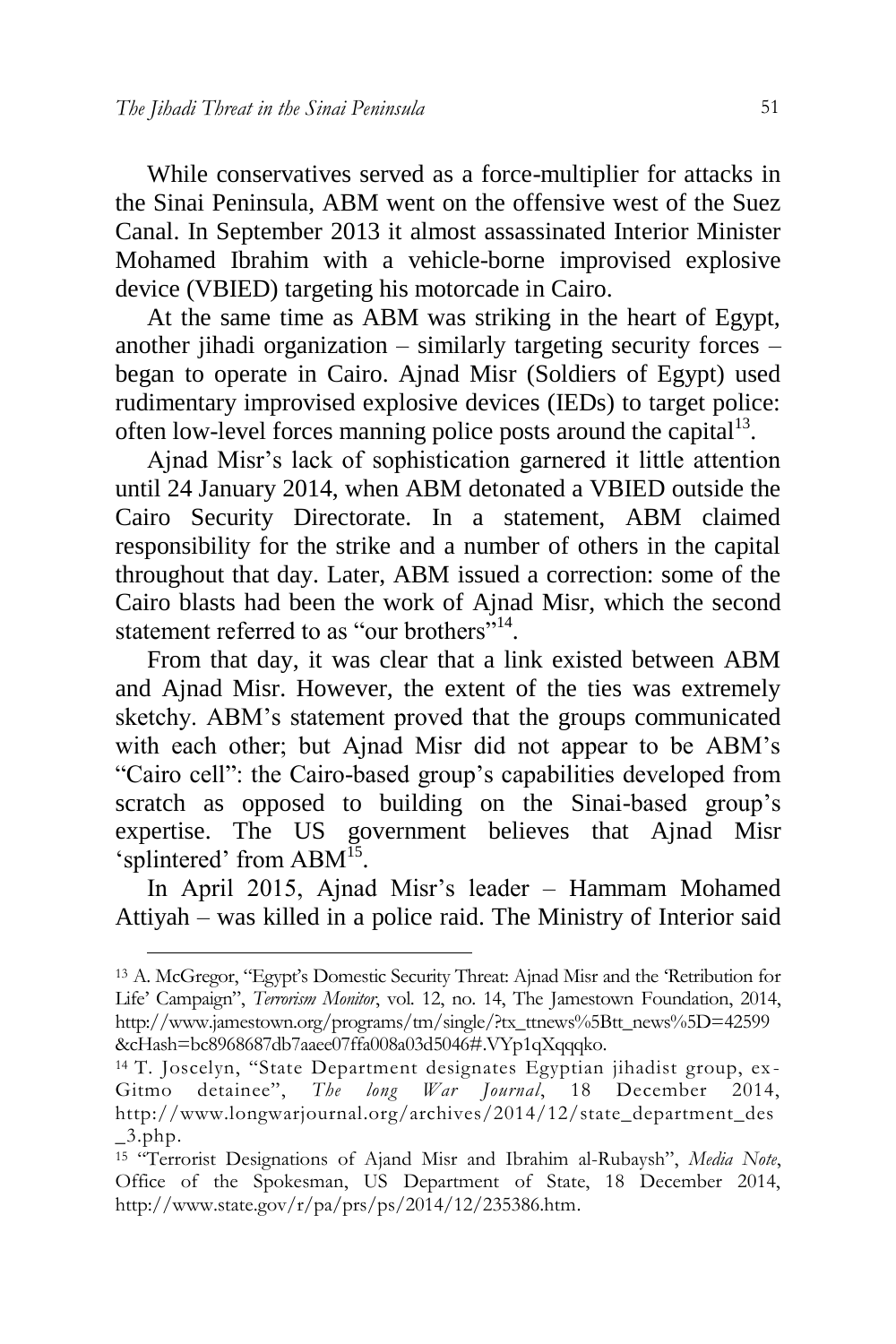he was an ABM member prior to starting the Cairo-based organization<sup>16</sup>. Ajnad Misr confirmed that Attiyah had fought in Sinai before founding the group.

It appears Attiyah's formation of Ajnad Misr was a spawning from ABM – not a schism. The groups are not in any public feud. Even following ABM's formal affiliation with the Islamic State group, Attiyah said of ABM, "They are our greatest friends and our brothers. We know them best and worked with them well. There are organizational differences and sometimes we are not cooperating with them, but Allah should protect them"<sup>17</sup>.

It is also clear that as ABM moved into the orbit of the Syriabased Islamic State Ajnad Misr remained in the Qaeda-leaning camp. Indeed, Attiyah was eulogized in statements by al-Qaʻida in the Arabian Peninsula and al-Qa'ida in the Islamic Maghreb.<sup>18</sup>

One commonalty between Ansar Bayt al-Maqdis and Ajnad Misr is that both have made efforts to recruit disgruntled Muslim Brotherhood youth and Islamist students generally. Ajnad Misr titled its anti-police terrorism campaign "Retribution is Life": justifying its attacks as 'revenge' for various alleged wrongs committed by the police against Islamist protestors and Muslim women. Meanwhile, ABM propaganda mocked the professed peacefulness of the Brotherhood and its leadership's failure to both hold onto power and to avenge its loss.

Some Islamist youth steered toward this jihadi siren song. For example, Egyptian officials point to the involvement of the son of a local Brotherhood leader in the December 2013 ABM attack on the Dakahliya Security Directorate<sup>19</sup>. However, despite their Islamist leanings, many more youth turned toward terrorism

1

<sup>16</sup> "Egypt militant group confirms chief's killing", *Ahram Online*, 9 April 2015, [http://english.ahram.org.eg/News/127315.aspx.](http://english.ahram.org.eg/News/127315.aspx) 

<sup>17</sup> Youtube Video[, https://www.youtube.com/watch?v=fu2ARpByEUU.](https://www.youtube.com/watch?v=fu2ARpByEUU)

<sup>18</sup> T. Joscelyn, "Al Qaeda branches eulogize slain Egyptian jihadist", *The Long War Journal*, 13 April 2015, [http://www.longwarjournal.org/archives/2015/04/al-qaeda](http://www.longwarjournal.org/archives/2015/04/al-qaeda-branches-eulogize-slain-egyptian-jihadist.php)[branches-eulogize-slain-egyptian-jihadist.php.](http://www.longwarjournal.org/archives/2015/04/al-qaeda-branches-eulogize-slain-egyptian-jihadist.php)

<sup>19</sup> "Egypt links Brotherhood, Hamas to Mansoura bombing", *Anadolu Agency*, 2 January 2014, [http://www.aa.com.tr/en/world/269881--egypt-links-brotherhood](http://www.aa.com.tr/en/world/269881--egypt-links-brotherhood-hamas-to-mansoura-bombing)[hamas-to-mansoura-bombing.](http://www.aa.com.tr/en/world/269881--egypt-links-brotherhood-hamas-to-mansoura-bombing)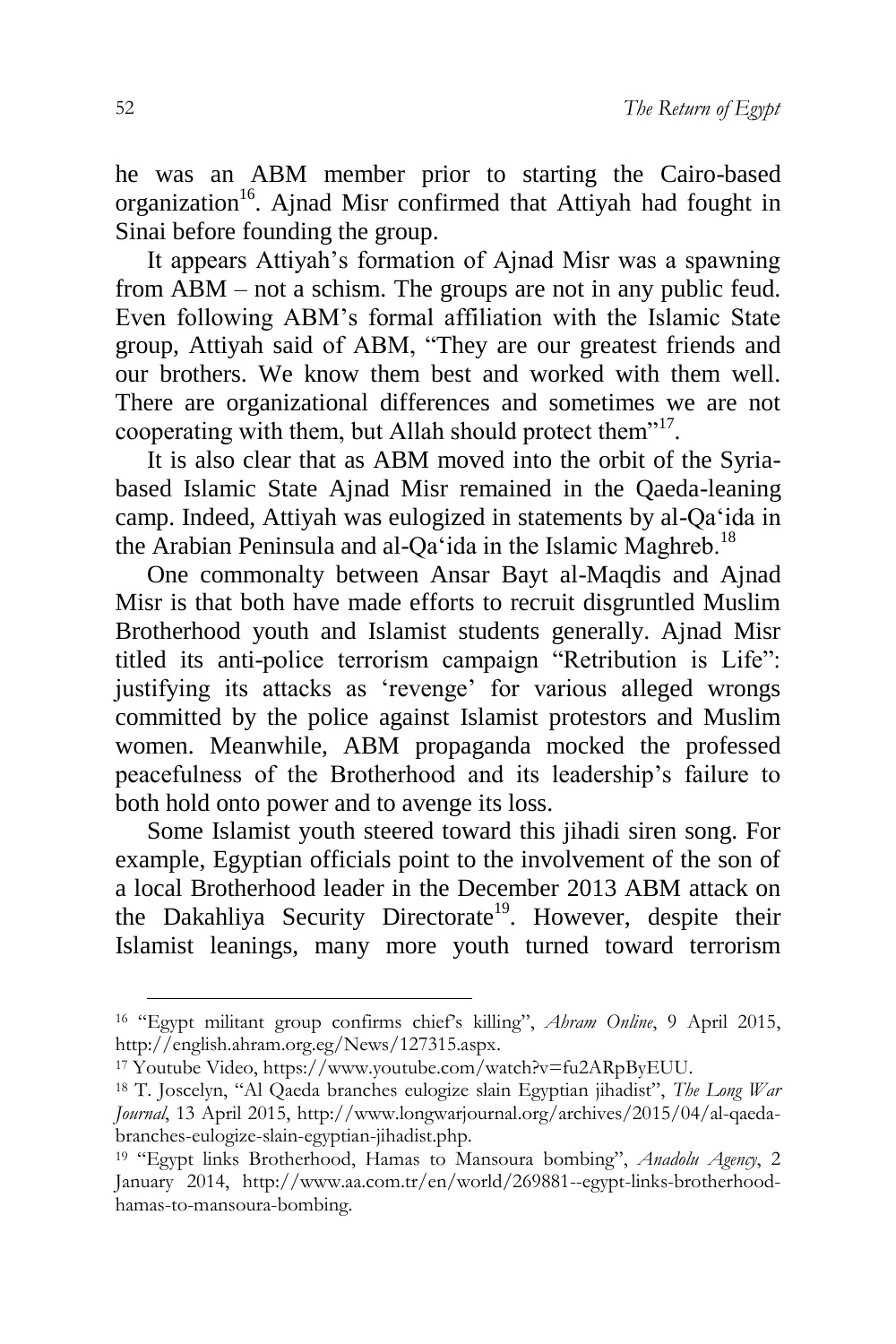couched in a revolutionary – and sometimes anarchist – ideology $^{20}$ .

In mainland Egypt today, then, the Egyptian state faces security challenges from these different philosophies. Although not coordinated, jihadi, Islamist, and revolutionary terrorist groups have similar targets. By different methods, all three target Egyptian security forces. Additionally, all three types of groups target various economic drivers of the Egyptian state.

In North Sinai, however, the biggest threat continues to come from the region's jihadis.

#### **Islamic State affiliation**

-

On 10 November 2014, Ansar Bayt al-Maqdis formally pledged allegiance to the Islamic State, which quickly accepted the Sinaibased group's entry into its so-called 'Caliphate'. To mark the move, ABM rebranded itself as Wilayat Sinai (the State of Sinai), a 'province' of the Islamic State.

The group, though, has been slow to drastically change its *modus operandi*. As Wilayat Sinai, the group's main target – Egyptian security forces – continues to be the same as ABM maintained since mid-2013. However, what has been clear is that while ABM presented itself as a defender of the local Sinai population, Wilayat Sinai has threatened, attacked, and killed locals at an increasing rate $^{21}$ .

Unlike the Islamic State, Wilayat Sinai does not control territory; but there have long been areas of Sinai in which ABM operated with near impunity<sup>22</sup>. In the spring of 2015, Wilayat Sinai militants attempted to expand that area of operation, and in doing

<sup>20</sup> M. Awad, S. Tadros, "Allah Versus KFC", *Foreign Policy*, 27 February 2015, [http://foreignpolicy.com/2015/02/27/allah-versus-kfc-egypt-arab-spring](http://foreignpolicy.com/2015/02/27/allah-versus-kfc-egypt-arab-spring-terrorism/)[terrorism/.](http://foreignpolicy.com/2015/02/27/allah-versus-kfc-egypt-arab-spring-terrorism/)

<sup>21</sup> *Egypt Security Watch*, Monthly Briefing, January 2015, [http://timep.org/wp](http://timep.org/wp-content/uploads/2015/02/ESW-JanuaryBriefing.pdf)[content/uploads/2015/02/ESW-JanuaryBriefing.pdf.](http://timep.org/wp-content/uploads/2015/02/ESW-JanuaryBriefing.pdf)

<sup>22</sup> "Terrorist Safe Havens (Update to 7120 Report)", *Country Reports on Terrorism*, US Department of State, 2014, Chapter [5 http://www.state.gov/j/ct/rls/crt/2014/239412.htm.](http://www.state.gov/j/ct/rls/crt/2014/239412.htm)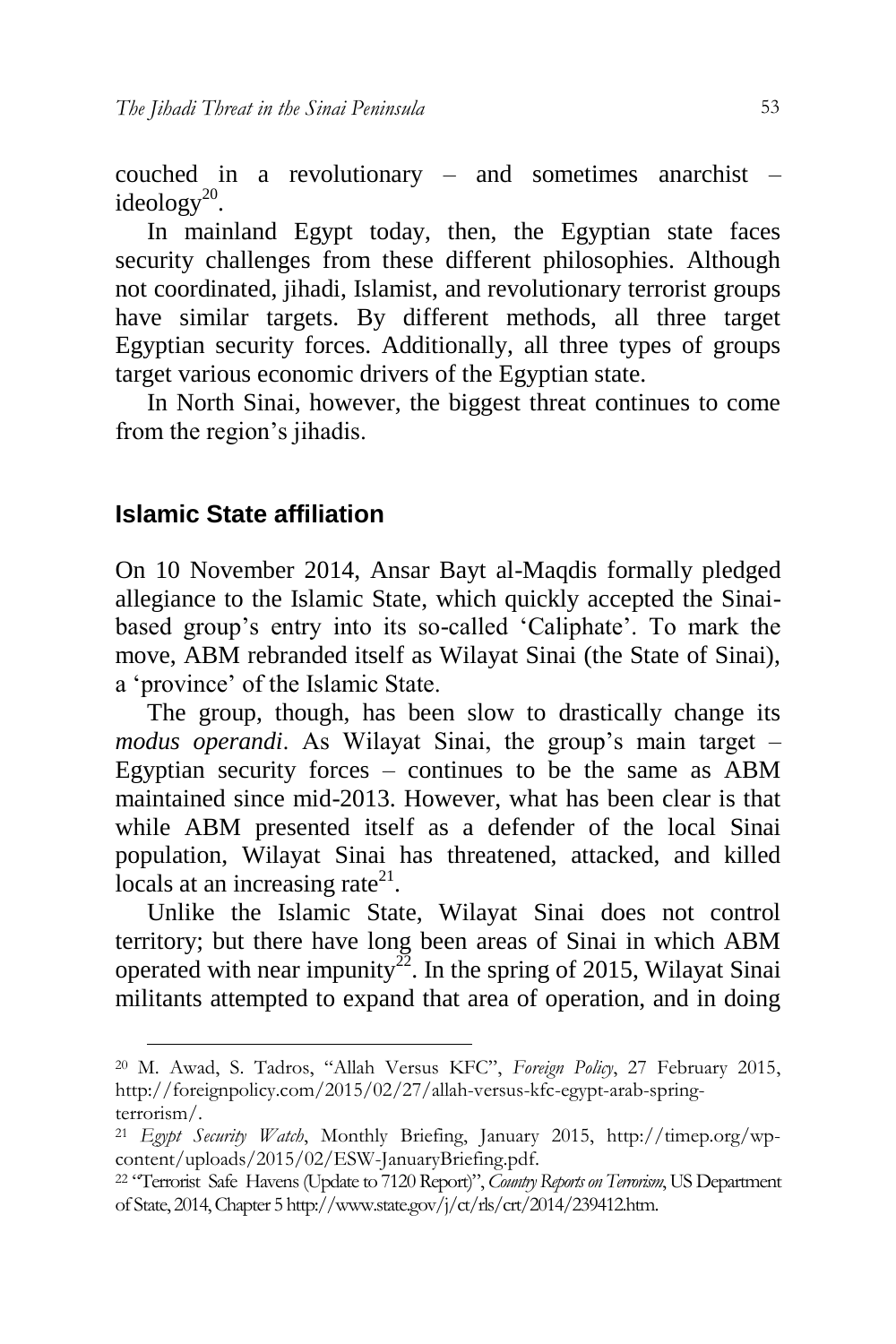so they pushed up against the established tribal system in those  $area^{23}$ . At times, statements from Wilayat Sinai – the media office of which is run out of Islamic State-controlled areas of Syria – suggest the group is conducting state-like actions: interdicting drug smuggling or handing out aid, for example. These media campaigns are more propaganda than actual fact, but they present the group's operations as it aspires them to be.

One state-like function Wilayat Sinai does carry out is security – for itself. On the roads between the North Sinai cities of Sheikh Zuweid and Rafah, militants regularly set up checkpoints and inspect passing cars<sup>24</sup>. The group uses these blockades to capture individuals it accuses of collaborating with either the Egyptian military or Israeli intelligence against Sinai's jihadis. In one incident, Wilayat Sinai captured an Egyptian police office: killing him in a video warning to Egypt's security forces<sup>25</sup>.

Islamic State leaders have called on the group's Egyptian supporters to travel to Sinai and join the Jihad there against the Egyptian army<sup>26</sup>. One concern is that the more Egyptians from the Nile Valley – or even foreign fighters that have trained elsewhere – travel to Sinai the more likely Wilayat Sinai is to take orders from Syria instead of acting on local interests. Soft targets like the South Sinai resort towns and the international forces stationed in North Sinai have rarely been attacked because local interests – mostly employment opportunities for local tribes – derive from their protection. However, militant cells beholden to an

-

<sup>23</sup> Z. Gold, "Sinai Tribes: Between the Egyptian State and the Islamic State", *INSS*, 8 May 2015, [http://www.inss.org.il/index.aspx?id=4538&articleid=9533.](http://www.inss.org.il/index.aspx?id=4538&articleid=9533)

<sup>24</sup> S. Frenkel, M. Atef, "Despite Ongoing Egyptian Military Campaign in Sinai, Militant Groups Gaining Ground", *Buzzfeed*, 30 January 2015, [http://www.buzzfeed.com/sheerafrenkel/despite-ongoing-egyptian-military-campaign](http://www.buzzfeed.com/sheerafrenkel/despite-ongoing-egyptian-military-campaign-in-sinai-militant)[in-sinai-militant.](http://www.buzzfeed.com/sheerafrenkel/despite-ongoing-egyptian-military-campaign-in-sinai-militant)

<sup>25</sup> B. Rohan, "Video shows killing of Egypt officer by Sinai extremists", *Yahoo News*, 26 January 2015, [http://news.yahoo.com/video-shows-execution-egypt-officer](http://news.yahoo.com/video-shows-execution-egypt-officer-sinai-extremists-164028594.html)[sinai-extremists-164028594.html.](http://news.yahoo.com/video-shows-execution-egypt-officer-sinai-extremists-164028594.html)

<sup>26</sup> J.M. Mohon, "ISIS leader in new audio message: 'Islam was never for a day the religion of peace'", *Business Insider*, 15 May 2015[, http://www.businessinsider.com/afp-is-leader-urges](http://www.businessinsider.com/afp-is-leader-urges-muslims-to-move-to-caliphate-recording-2015-5)[muslims-to-move-to-caliphate-recording-2015-5.](http://www.businessinsider.com/afp-is-leader-urges-muslims-to-move-to-caliphate-recording-2015-5)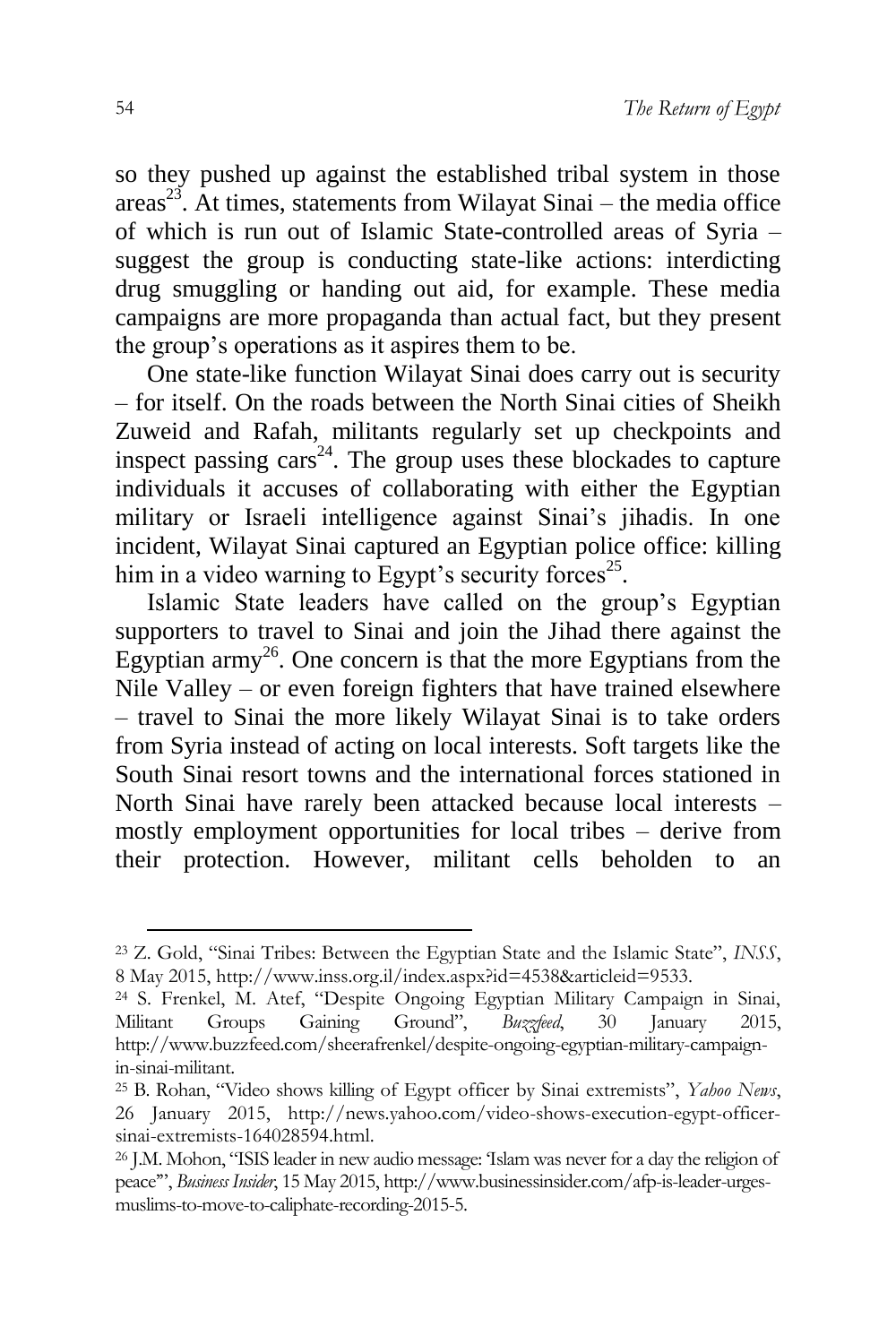international terrorist group based in Syria are likely to be less concerned about their impact on the local community.

Although Sinai is relatively isolated, a major concern for Egypt is the linkage between IS-affiliated fighters in the peninsula and those operating in Libya. Egypt shares a 1115 kilometer border with its western neighbor, and the Libyan revolution released a number of ills into Egypt. From 2011, the insurgency in Sinai was fueled by the huge flow of advanced weaponry from raided Libyan storehouses. More recently, Cairo has been concerned that Egypt, Libyan, and foreign militants training in eastern Libya may launch attacks into Egypt. To defend against this possibility, the armed forces deployed some of its best-trained units to Egypt's western border region<sup>27</sup>. Such a decision may impact its ability to operate effectively in Sinai to the east.

## **Egyptian military operations in Sinai**

1

During the Mubarak years, security in North Sinai was the responsibility of the police and other Ministry of Interior forces. After the removal of Mubarak and the disappearance of the police, the Egyptian military had limited interest in doing what it viewed as the Interior Ministry's job.

Under the leadership of Mohammed Hussein Tantawi – Egypt's long-serving Defense Minister and the *de facto* head of state during the interim rule of the Supreme Council of the Armed Forces (SCAF) – the armed forces only carried out one campaign in North Sinai: in the summer and fall of 2011. The SCAF launched Operation Eagle after the boldness of North Sinai's jihadis went too far. In July 2011, the same month al-Qaʻida in the Sinai Peninsula allegedly announce its foundation, a caravan of militants waving the black flag of Jihad paraded through the North Sinai capital of al-Arish.

<sup>27</sup> "V15 activists leave bottles outside Likud HQ", *The Times of Israel*, 29 January 2015, [http://www.timesofisrael.com/as-egypt-pulls-back-from-sinai-threat-to-israel](http://www.timesofisrael.com/as-egypt-pulls-back-from-sinai-threat-to-israel-said-to-rise/)[said-to-rise/.](http://www.timesofisrael.com/as-egypt-pulls-back-from-sinai-threat-to-israel-said-to-rise/)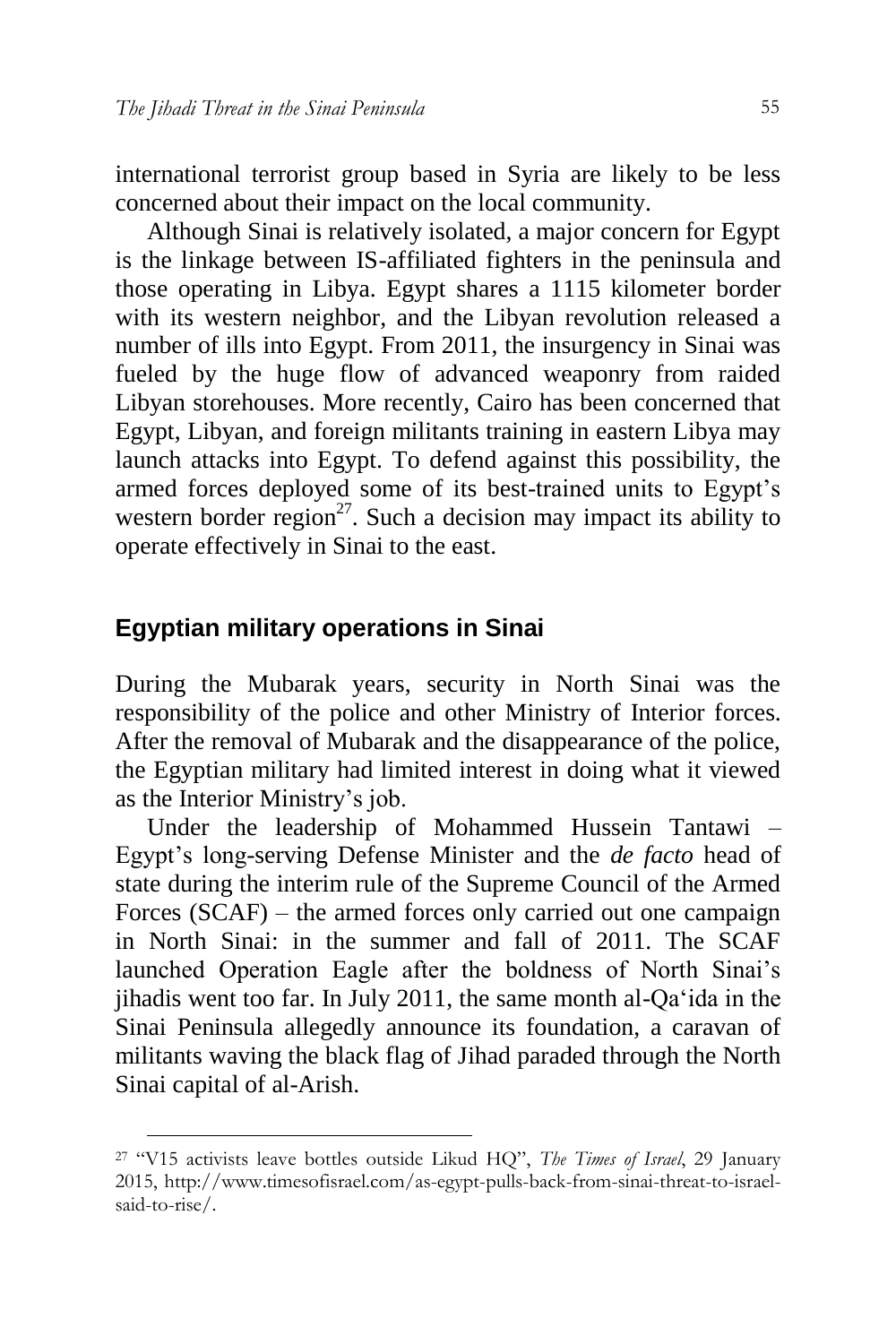Operation Eagle was a massive show of military might, but this seemed to be the purpose itself. Egypt moved heavy weapons – including fighter jets and tanks – into the peninsula for the first time since signing the peace treaty with Israel. The efforts were successful in scaring jihadis out of Sinai's main cities but made little attempt to directly engage with militants, most of which simply fled back into villages or the mountains.

Another bold militant move forced Tantawi from office a year later. In August 2012, Egyptian soldiers at a border outpost in Rafah were breaking their Ramadan fast when they came under attack: 16 were killed. The attack shocked Egypt, and then-President Morsi used it as a pretext to remove the Minister of Defense: replacing him with then-General al-Sisi.

Al-Sisi's background in intelligence and his place in a younger generation of military leadership – one trained by the United States – gave him a different perspective on the importance of internal military operations. Additionally, the "Rafah massacre" – as it became known – provided Morsi and al-Sisi justification for expanding both the military campaign and counter-radicalization efforts in North Sinai.

Although Morsi technically oversaw the Egyptian military, it was al-Sisi's rise to defense chief that changed the armed forces' perspective on internal operations. From August 2012 to today – under the Morsi government, the post-Morsi interim government, and now the government of President al-Sisi – there has been a consistency in Sinai operations.

It was also under Morsi that Egypt began cracking down on the illegal tunnels between Sinai and Gaza. Despite Morsi's affinity for Gaza's governing Hamas organization – with roots in his Muslim Brotherhood movement – his office concurred with the Egyptian security assessment that the tunnels were a threat to Egyptian national security<sup>28</sup>.

1

<sup>28</sup> P. Taylor, Y. Saleh, "Egypt flooded tunnels to cut Gaza arms flow: aide", *Reuters*, 18 February 2013, [http://www.reuters.com/article/2013/02/18/us-palestinians](http://www.reuters.com/article/2013/02/18/us-palestinians-tunnels-egypt-iduSBre91H0JA20130218)[tunnels-egypt-iduSBre91H0JA20130218.](http://www.reuters.com/article/2013/02/18/us-palestinians-tunnels-egypt-iduSBre91H0JA20130218)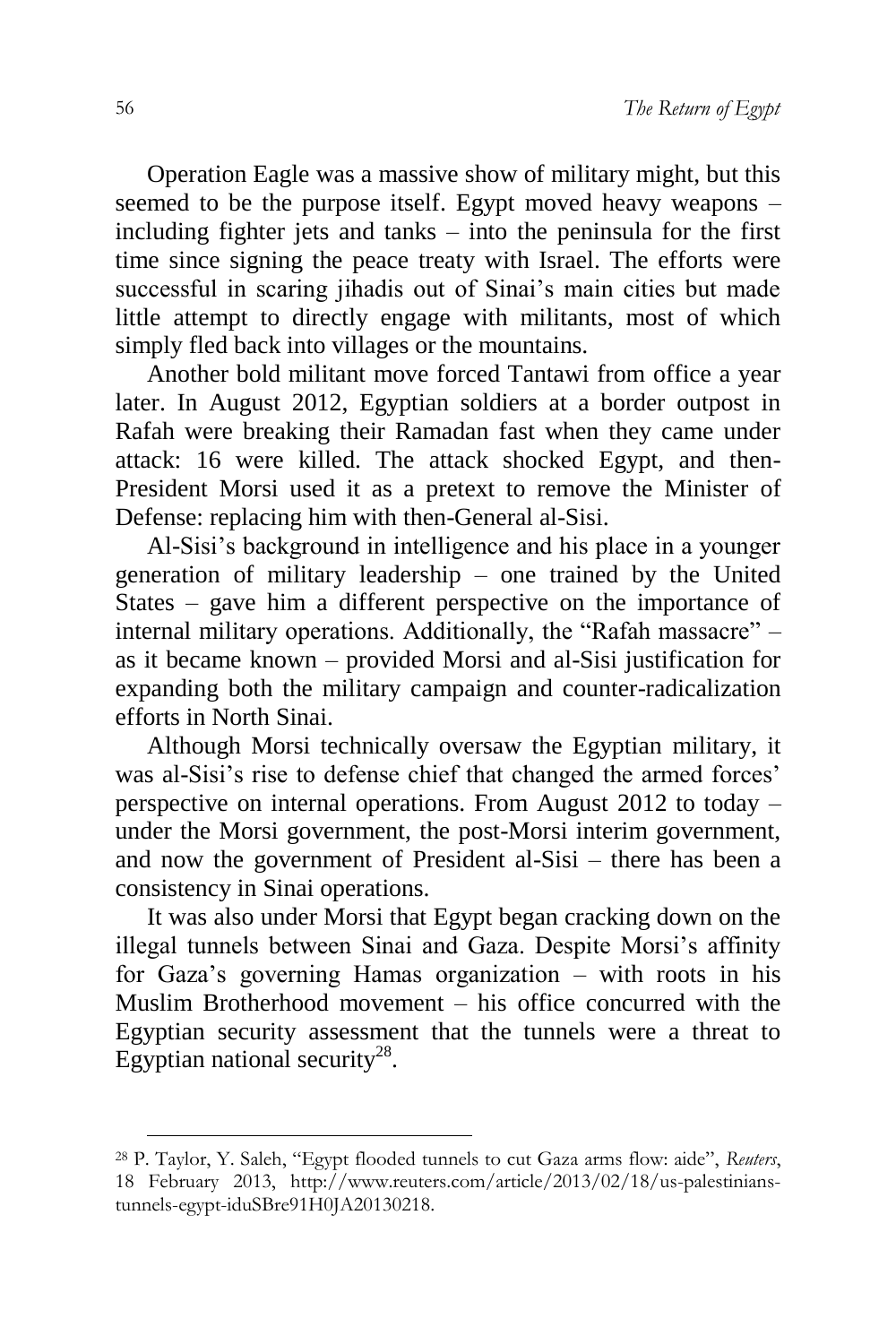1

Since Morsi's ouster the Egyptian military has carried out successive campaigns in North Sinai from July 2013 onward. These operations varied in duration and intensity, but they more often than not followed a retaliatory pattern: a major jihadi escalation was followed by a massive armed forces deployment.

The Egyptian military has been generally successful in containing Sinai-based jihadi operations within a limited area of North Sinai. A combination of military operations in Sinai, border security efforts at the Suez Canal, and good police work in 'mainland' Egypt succeed in breaking ABM's capabilities outside the peninsula for most of  $2014^{29}$ . However, between the North Sinai capital of al-Arish and the Gaza border terrorist and insurgent attacks continue unabated.

A major concern for the international community – both for reasons of human rights and for its impact on operational success – is the heavy-handedness with which the Egyptian military is carrying out operations in North Sinai. For the general population of the governorate, life has been completely interrupted<sup>30</sup>. Although the government and military pay lip-service to the suffering of civilian population, Egyptian policy and military tactics increase local grievances.

On a policy level, North Sinai has been under various levels of curfew and state of emergency for years. Al-Sisi declared an official three-month "state of emergency" following an 24 October 2014, VBIED attack on a military post near Sheikh Zuweid. The state of emergency has been extended twice, although in April 2015 curfew hours were reduced slightly in al-Arish $^{31}$ .

Also after the 24 October attack, Egypt decided to implement a long-planned "buffer security zone" on Sinai's border with the

<sup>29</sup> "Two army officers killed in raid on terrorist hideout in Nile Delta", MENA and *Ahram Online*, 19 March 2014, [http://english.ahram.org.eg/News/97028.aspx.](http://english.ahram.org.eg/News/97028.aspx) 

<sup>30</sup> Z. Gold, *North Sinai Population Continues to Sacrifice for Egypt*, The Tahrir Institute for Middle East Policy, 18 May 2015, [http://timep.org/commentary/north-sinai](http://timep.org/commentary/north-sinai-population-continues-to-sacrifice-for-egypt/)[population-continues-to-sacrifice-for-egypt/.](http://timep.org/commentary/north-sinai-population-continues-to-sacrifice-for-egypt/)

<sup>31</sup> "Sisi extends state of emergency in North Sinai", *Aswat Masriya*, 25 April 2015, [http://en.aswatmasriya.com/news/view.aspx?id=5611d9cf-2556-4512-8870-](http://en.aswatmasriya.com/news/view.aspx?id=5611d9cf-2556-4512-8870-5209845f52ed) [5209845f52ed.](http://en.aswatmasriya.com/news/view.aspx?id=5611d9cf-2556-4512-8870-5209845f52ed)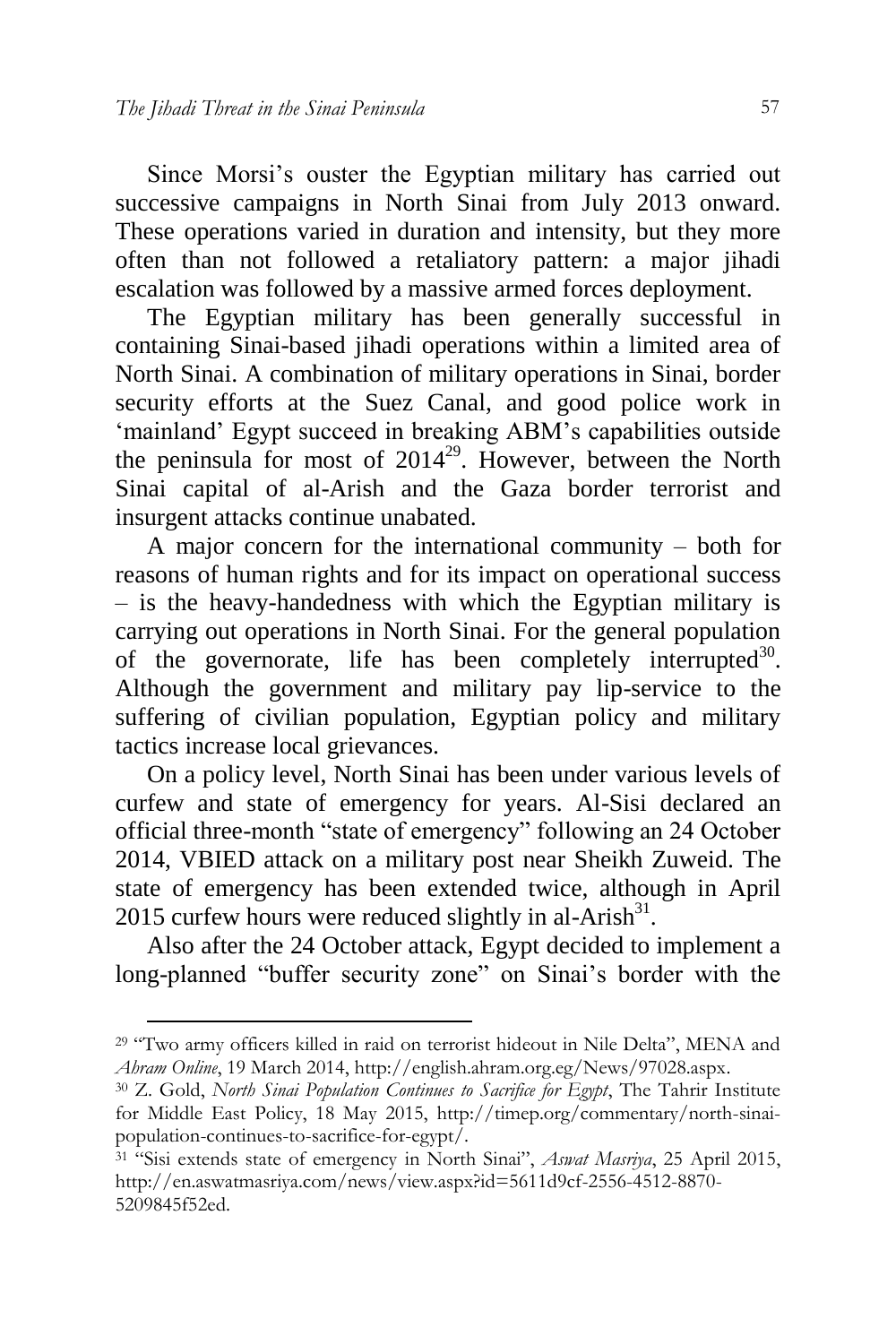Gaza Strip. In the initial stage, the Egyptian military cleared thousands of residents from their homes, on days' notice, within 500 meters of the border<sup>32</sup>. Stage two – 500-1000 meters – followed soon after. In June 2015, residents living 1000-1500 meters from the border were alerted to expect to be moved from their homes during the implementation of phase three: to commence in July. By some estimates, the next stage will entail the destruction of  $10,000$  homes<sup>33</sup>.

In addition to these policy decisions from Cairo, Egyptian military operations disrupt daily life in the governorate. Of course, the most obvious disruptions are for civilians caught in the crossfire between the military and the militants: there have been a number of cases in which locals are killed by stray artillery. However, more broadly, for operational security the military often cuts area telephone and internet service during operations $3<sup>34</sup>$ . Such interruptions, locals complain, affect everything from business communications to banking.

In January 2015 – following another coordinated attack – al-Sisi restructured the armed forces, creating a Unified Sinai Command to oversee the operations of the Second and Third Field Armies<sup>35</sup>. From spring 2015, under the leadership of the Unified Command, the military is for the first attempting operations to isolate jihadi militants.

The military set up checkpoints separating al-Arish from the cities of Sheikh Zuweid and Rafah further to the east. This siege of northeastern Sinai halted the transit of supplies to the furthest reaches of Egyptian territory, and for a time locals complained of

-

<sup>32</sup> Z. Gold, "The Egypt-Gaza Buffer Zone: More Harm than Good for Sinai Security", INSS, 20 November 201[4, http://www.inss.org.il/index.aspx?id=4538&articleid=8124.](http://www.inss.org.il/index.aspx?id=4538&articleid=8124)

<sup>33</sup> "Egypt to evacuate 10,000 homes in Gaza buffer zone expansion", *Ma'An News*, 6 June 2015, [http://www.maannews.com/Content.aspx?ID=765794.](http://www.maannews.com/Content.aspx?ID=765794)

<sup>34</sup> E. Hamed, "Egypt's media blackout on Sinai", *Al Monitor*, 7 April 2014, [http://www.al-monitor.com/pulse/originals/2014/04/suffering-sinai-media](http://www.al-monitor.com/pulse/originals/2014/04/suffering-sinai-media-silence-egypt.html)[silence-egypt.html.](http://www.al-monitor.com/pulse/originals/2014/04/suffering-sinai-media-silence-egypt.html)

<sup>35</sup> "Sisi establishes unified command to fight terrorism in Sinai", *Aswat Masriya*, 31 January 2015, [http://en.aswatmasriya.com/news/view.aspx?id=f47afca6-2a23-](http://en.aswatmasriya.com/news/view.aspx?id=f47afca6-2a23-48dc-9942-ad89225856bb) [48dc-9942-ad89225856bb.](http://en.aswatmasriya.com/news/view.aspx?id=f47afca6-2a23-48dc-9942-ad89225856bb)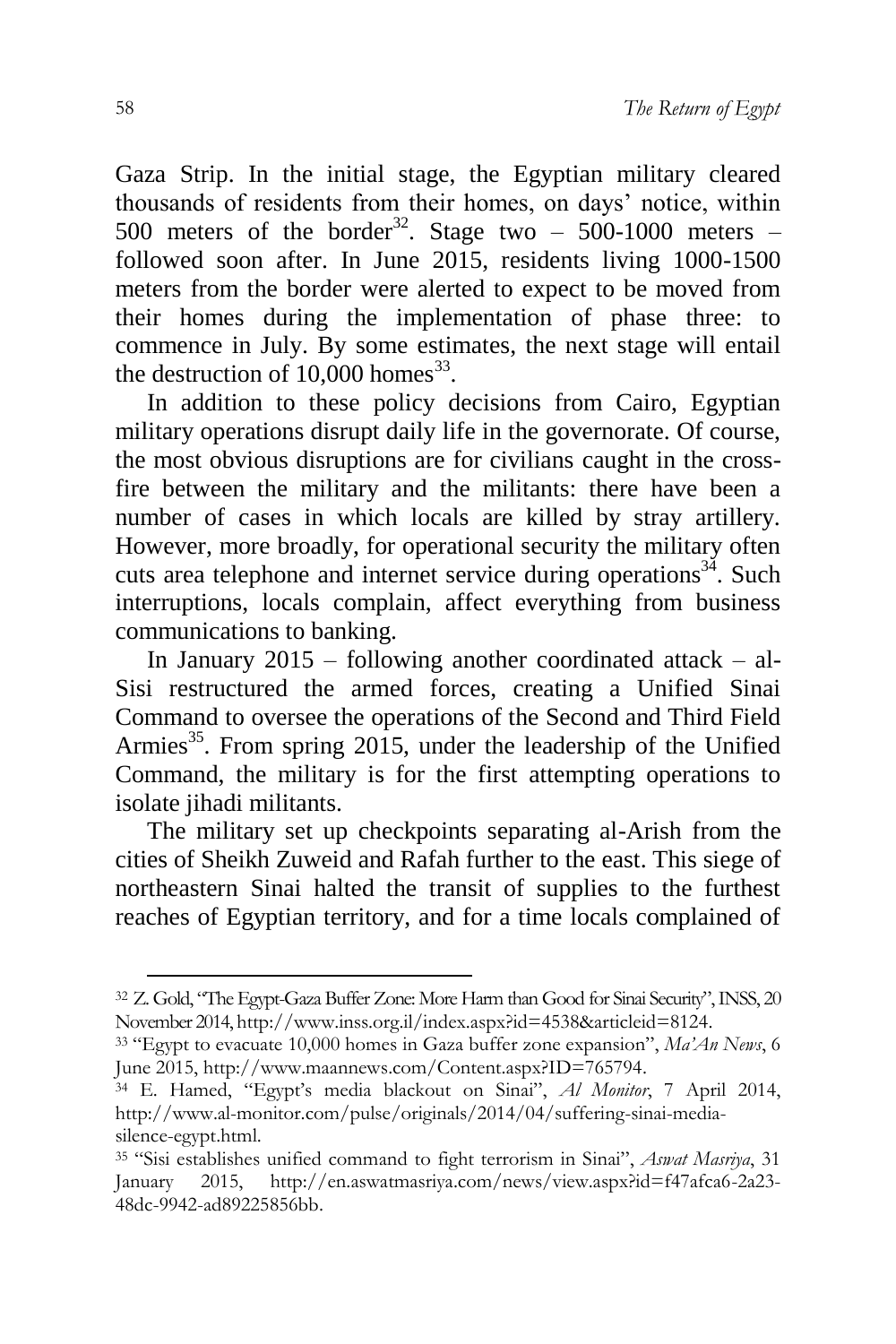shortages<sup>36</sup>. Then, in June, the military set up five checkpoints on roads between Sheikh Zuweid and Rafah to cut resupply and reinforcement routes among Wilayat Sinai cells<sup>37</sup>.

In all of these efforts, the Egyptian government and military profess support for the civilian population and describe the importance of local – and especially Bedouin – cooperation. This rhetoric from Cairo is extremely important, but – as seen from examples above – it is not always translated into reality on the ground in North Sinai.

### **Issues of common interest with Italy and Europe**

As the Egyptian government exerts efforts to protect and stabilize the country, Cairo shares a number of common security interests with Italy, and with Europe and the West more broadly. These include counterterrorism, containment of Libya's instability, and security in the Mediterranean Sea.

Terrorism in Egypt indirectly threatens Europe by threatening the stability of an allied nation. One problem that the West faces is that its view of what constitutes 'terrorism' is not shared by the Egyptian government. When European governments talk about terrorist groups in Egypt they typically mean jihadis. Cairo, of course, recognizes jihadis as a threat. However, in Egypt's fight against terrorism, groups like the Muslim Brotherhood, football fans, and activist groups are also the enemy. This discrepancy both affects relations between Egypt and the European states and also impacts the West's decisions on providing counterterrorism assistance to Egypt.

Another western concern is that Egypt's policies of political repression drive radicalization among those whose outlets for peaceful expression are limited. Related, Egyptian policy in both the Nile Valley and the Sinai Peninsula emphasizes the security angle to the detriment of addressing popular grievances. In Sinai,

-

<sup>36</sup> Twitter[, https://twitter.com/muhamedsabry/status/599540887098630145.](https://twitter.com/muhamedsabry/status/599540887098630145)

<sup>37</sup> Facebook, [https://www.facebook.com/photo.php?fbid=671713939626258.](https://www.facebook.com/photo.php?fbid=671713939626258)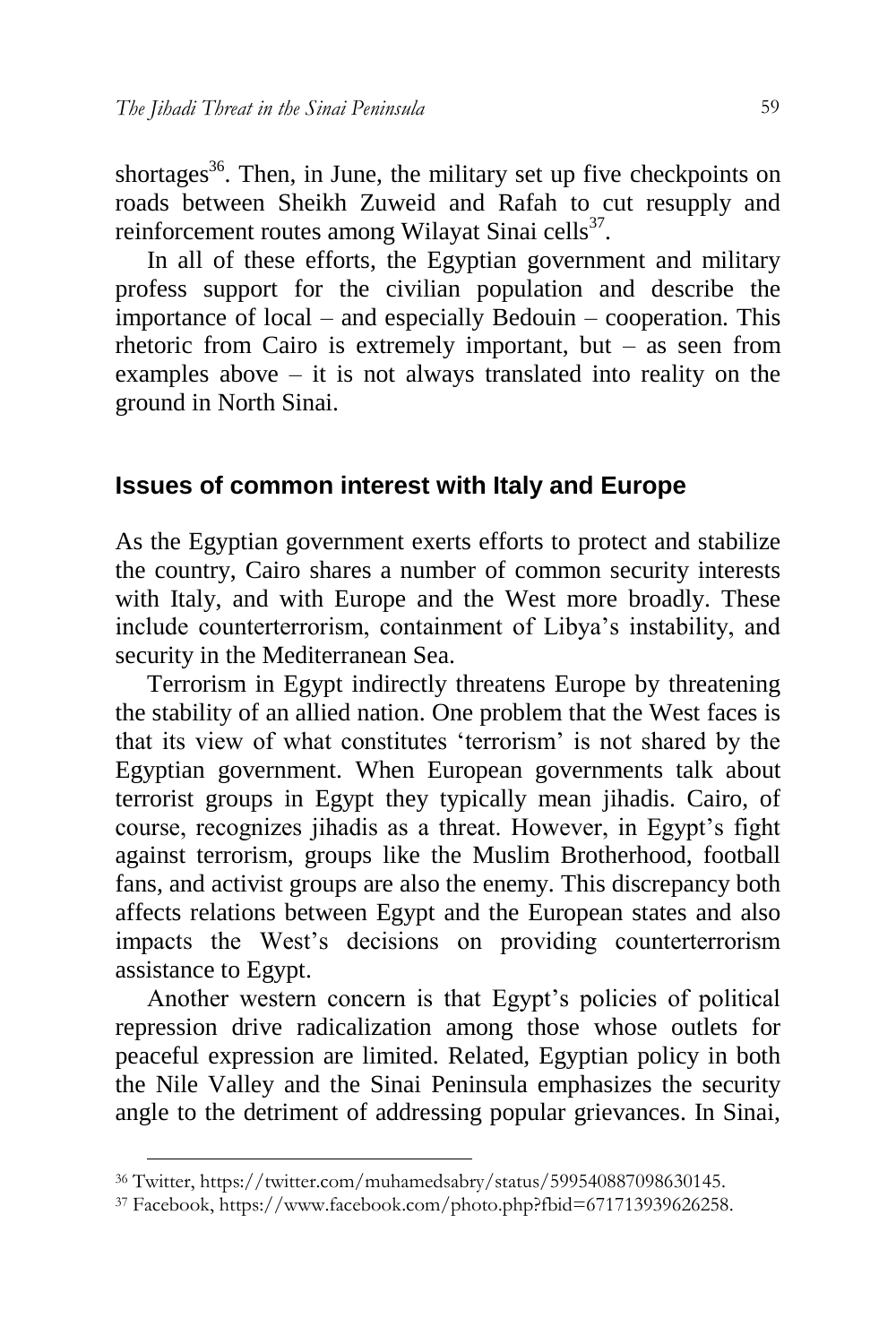the government and military need to show that they are on the side of the local population – in an effort both to protect the people and to separate civilians from the jihadis among them. In many instances, however, military actions and government policies further damage citizen-state relations.

A more direct threat for western nations than the impact of terrorism on Egyptian stability is the potential of terror attacks on international interests inside Egypt. The increase in political violence and terrorism in Cairo over the past year has raised concerns about the security of foreign embassies and their staffs. In December 2014 the UK and Canadian embassies briefly closed to the public because of concerns about Egypt's security posture<sup>38</sup>. Since 2011, incidents of siege, attack, or breach of a number of diplomatic missions in Cairo – including the Israeli, Saudi, Syrian, and US embassies – have raised questions as to the level of protection provided by the Egyptian security forces.

Another concern of the international community is the safety of its citizens, especially tourists, in Egypt. A February 2014 ABM attack on a tour bus in Taba, South Sinai, which killed three South Koreans and their Egyptian driver, raised the possibility of more frequent attacks on foreigners. Most western countries placed a travel warning on South Sinai travel following that event. An attack on police near the pyramids and an attempted attack in Luxor, both in June 2015, renewed concerns that tourists are being targeted<sup>39</sup>.

Perhaps no western interest is more exposed than the Multinational Force and Observers (MFO), the international force in Sinai to oversee observance of the Egypt-Israel Peace Treaty. The force's North Camp base is located south of Sheikh Zuweid, in one of the main areas of Wilayat Sinai operations; and the MFO patrols across the peninsula. On 9 June 2015, Wilayat Sinai for the

1

<sup>38</sup> "Canada closes Cairo embassy over security fears", *BBC*, 8 December 2014, [http://www.bbc.com/news/world-us-canada-30377051.](http://www.bbc.com/news/world-us-canada-30377051)

<sup>39</sup> D. Kirkpatrick, "Militants Hit Karnak Temple, in 2nd Recent Attack on Egyptian Tourist Sites", *The New York Times*, 10 June 2015,

[http://www.nytimes.com/2015/06/11/world/middleeast/karnak-temple-luxor](http://www.nytimes.com/2015/06/11/world/middleeast/karnak-temple-luxor-egypt-attack.html?_r=0)egypt-attack.html? r=0.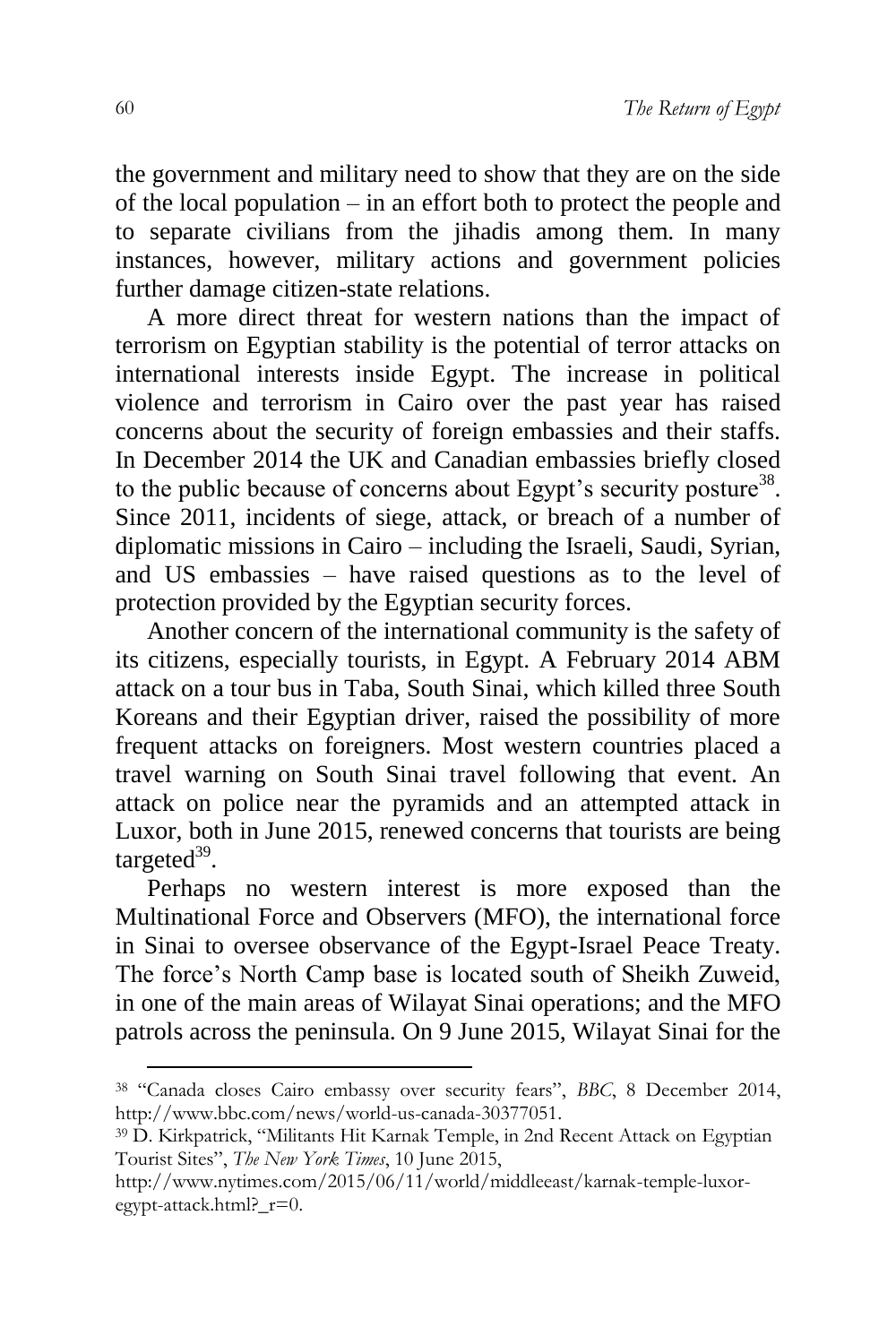first time claimed an attack targeting the international force: firing mortar rounds at al-Gura airport, which is used by the  $MFO^{40}$ .

Finally, Europe is concerned about the threat of terrorism in the Suez Canal. This is a major worry for Egyptian authorities, too, given the importance of canal tolls for Egypt's budget.

Outside Egypt's borders, European states are concerned about the impact terrorist groups in Egypt have on maritime security in the Mediterranean Sea. For example, on 16 November 2014, militants hijacked an Egyptian guided missile craft. Fortunately, the stolen boat was not used to target international commercial or naval ships or to attack gas drilling infrastructure in the Eastern Mediterranean. However, the possibility of naval threats to both Egypt and Europe have resulted in high-level meetings and military exercises with Cyprus and Greece<sup>41</sup>.

Another mutual security concern for Egypt and Europe is stabilization of Libya and stemming the spread of Libya's internal conflicts outside of its borders. Ever since NATO intervention in Libya in 2011, Egypt has called on the West to 'fix' the problems caused by the ouster of Muhammar Qaddafi. In addition to the flow of Libyan weapons that have added fuel to the Sinai insurgency and Egypt's concern about the threat of militants in Libya attacking across the mutual border, in February of this year Egypt tragically witnessed the threat to its interests inside Libya with the release of a video by the Islamic State's local affiliate showing the brutal murder of 21 Egyptian citizens<sup>42</sup>.

Following that incident  $-$  and a brief Egyptian military intervention – Cairo has called on the West to intervene, again, in

<sup>-</sup><sup>40</sup> *Ibid*.

<sup>41</sup> "Cyprus, Greece and Egypt agree to step up 'terror' fight", *Yahoo News*, 29 April 2015, [http://news.yahoo.com/cyprus-greece-egypt-agree-step-terror-fight-](http://news.yahoo.com/cyprus-greece-egypt-agree-step-terror-fight-174108195.html)[174108195.html;](http://news.yahoo.com/cyprus-greece-egypt-agree-step-terror-fight-174108195.html) Facebook,

<https://www.facebook.com/photo.php?fbid=665128380284814>; and "Greek Cyprus, Egypt conduct joint drill in Mediterranean", *Today's Zaman*, 25 May 2015, [http://www.todayszaman.com/national\\_greek-cyprus-egypt-conduct-joint-drill-in](http://www.todayszaman.com/national_greek-cyprus-egypt-conduct-joint-drill-in-mediterranean_381714.html)[mediterranean\\_381714.html.](http://www.todayszaman.com/national_greek-cyprus-egypt-conduct-joint-drill-in-mediterranean_381714.html)

<sup>&</sup>lt;sup>42</sup> "Video shows beheading of Copts at IS hands; Egypt declares week of mourning", *Ahram Online*, 15 February 2015[, http://english.ahram.org.eg/News/123128.aspx.](http://english.ahram.org.eg/News/123128.aspx)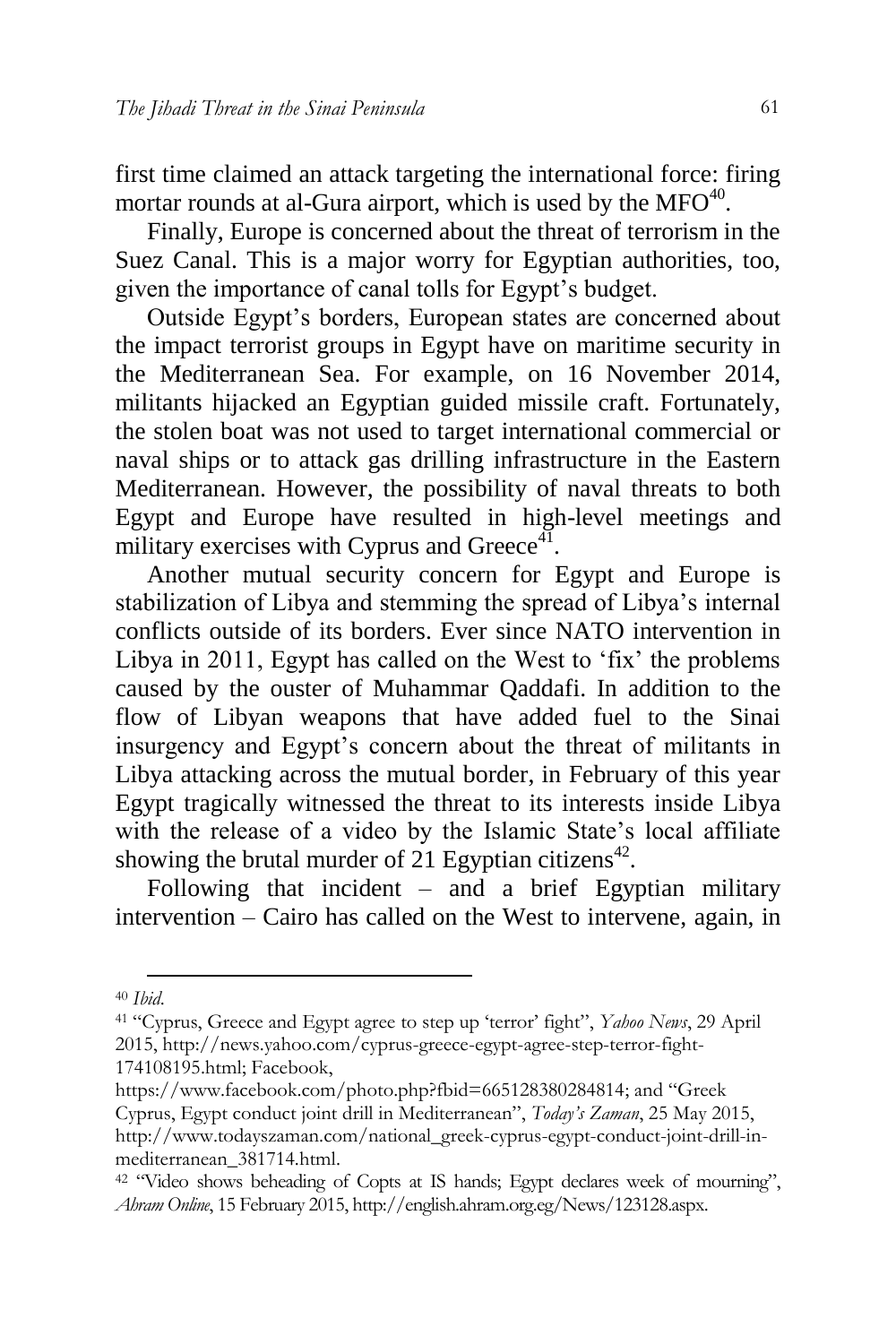Libya and to lift its arms embargo<sup>43</sup>. Europe and the international community, however, are focused on the UN-led political dialogue. Given Italy's proximity to Libya – as well as its historic colonial ties – Rome has participated in tripartite meetings with Egypt and Algeria on ways to solve Libya's political crisis<sup>44</sup>.

## **Conclusion**

1

Two years after Egypt launched a self-declared "War on Terrorism", the country continues to face a number of security threats. Indeed, it is concerning that these attacks have spread: both geographically and in their targets. In the past year, more civilians have been directly targeted by terrorism and recent attacks suggest tourists are now considered 'legitimate' targets by iihadi and other groups that have declared economic warfare on the state. Europe can help Egypt in its counterterrorism efforts, especially against IS-linked jihadis. However, European supporters of Egypt must also emphasize that there is more than just a security solution to Egypt's political violence – and that focusing on security-centric approaches is exacerbating terrorism in Egypt.

<sup>43</sup> "Egypt urges tough global 'intervention' against Libya militants", *Yahoo News Maktoob*, 16 February 2015, [https://en-maktoob.news.yahoo.com/egypt-urges](https://en-maktoob.news.yahoo.com/egypt-urges-tough-global-intervention-against-libya-militants-093214336.html)[tough-global-intervention-against-libya-militants-093214336.html.](https://en-maktoob.news.yahoo.com/egypt-urges-tough-global-intervention-against-libya-militants-093214336.html)

<sup>44</sup> "Egypt, Italy and Algeria to discuss Libya in Cairo", *Ahram Online*, 7 June 2015, [http://english.ahram.org.eg/News/132154.aspx.](http://english.ahram.org.eg/News/132154.aspx)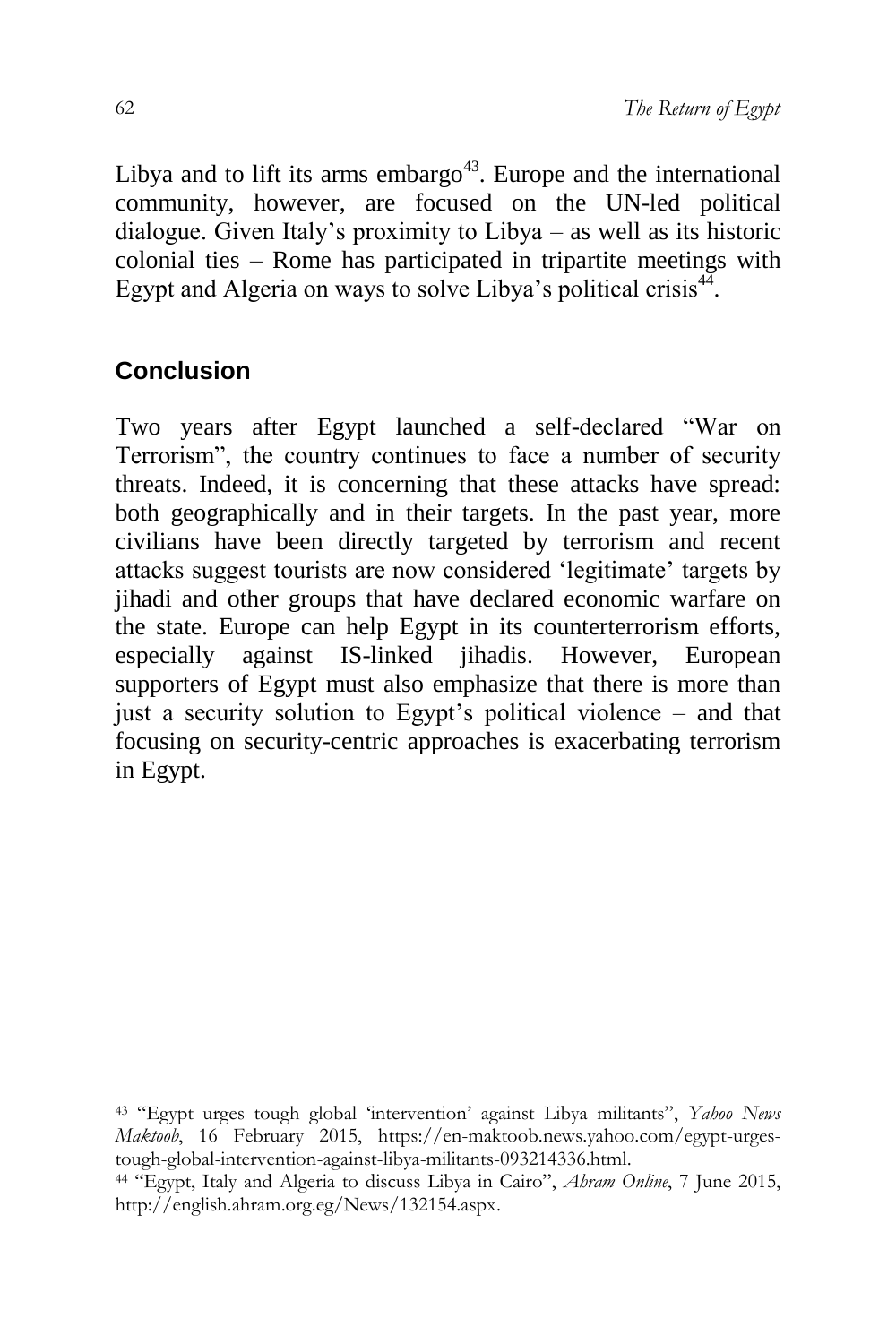# **4. Egypt and the Middle East. A 'New' Regional Protagonist?**

*Cecilia Zecchinelli*

Dissatisfied with Egypt's decline on the world stage, generalturned-president Abdel Fattah al-Sisi aspires to reclaim the status that his country had under Gamal Abdel Nasser half a century ago.

The activism of the new ruler in Cairo marks a significant change from the apathy in the international arena shown by longtime autocrat Hosni Mubarak before he was ousted following the 25 January Revolution in 2011. Both politically and militarily, al-Sisi is making every effort to live up to Egypt's long-established epithet: *Umm Al Dunya*, Mother of the World.

However, the era of Pan-Arabism led by the charismatic *raìs* passed in 1970 is long since over, and the current leader of the Arab world's most populous country must content himself with playing a supporting role, eclipsed by wealthier neighbours who have a strong say in his own agenda.

Al-Sisi's rapid and unexpected political ascent to power was already the result of solid ties and common interests shared with stronger foreign players, namely the conservative Sunni autocracies of the Gulf.

In 2013, Saudi Arabia, the United Arab Emirates, and Kuwait staunchly backed his removal of then-President Mohammed Morsi of the Muslim Brotherhood, in the hope that their open political support and generous financial assistance, assessed to be over US\$ 30bn, would stamp out politicized Islam in the whole region, and indirectly secure their own regimes.

After the United States gave up its role as primary financial donor of Egypt and president Barack Obama downsized its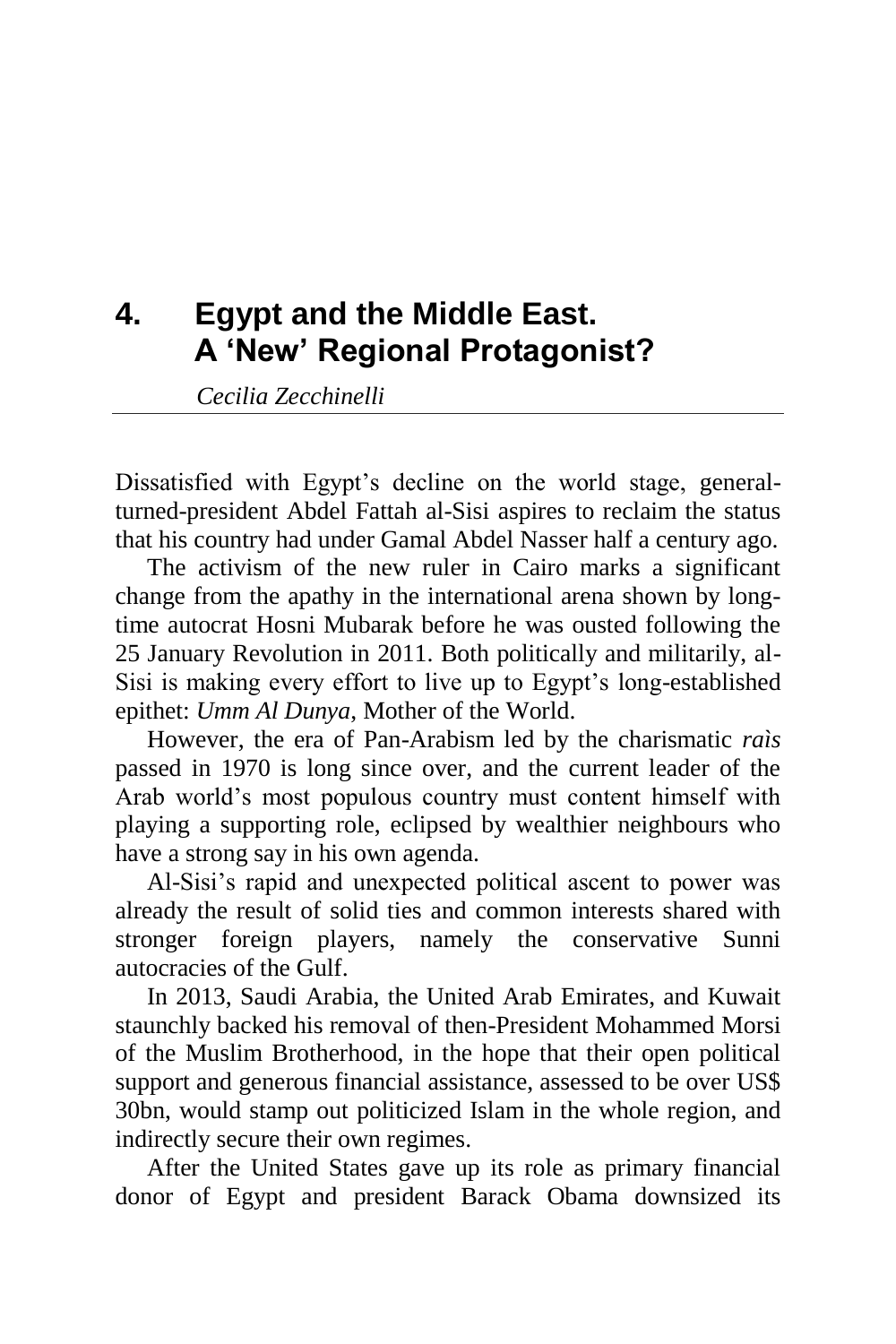political and military action in the Middle East, the influence of the oil-rich Gulf monarchies on the country has emerged as the major element and it is bound to remain so, at least for the time being. Important economic and industrial deals with Europe, such as the US\$ 11bn agreement with Germany's Siemens, and a new form of military co-operation with Moscow, the first of its kind since Nasser, are tactical moves aimed at counterweighting the power of the Arab patrons.

However, al-Sisi's relationship with Riyadh was strained after Salman succeeded his half-brother Abdullah as king. The new leadership in Riyadh is more open to reconciliation with the Muslim Brothers and their international patrons and focuses on the Iranian threat, while the Egyptian President has opposite priorities.

A story apart is Qatar, which was the main backer of the former Islamic government of Morsi and the Muslim Brotherhood and withdrew after their dramatic fall. While the Saudis sponsored a rapprochement between Doha and Cairo late last year, with measured success, relations with Ankara deteriorated significantly over the last two years and they are now at their low point. Turkish President Recep Tayyip Erdoğan still views deposed Morsi as the only legally elected Egyptian president.

Permanent tension and anxiety still mark Cairo's relationships with Iran, after a temporary détente during Morsi's brief rule. Diplomatic ties with Israel have improved greatly and al-Sisi has admitted that he talks to Benjamin Netanyahu, Israel's Prime Minister, 'a lot'. Mutual cooperation has never been so extensive, including security and intelligence.

Also importantly, Egypt has started to re-engage with Africa, after decades of ignoring the continent including, most recently, managing the risk of a war with Ethiopia over an enormous hydroelectric dam on the Nile. The agreement al-Sisi signed in March with Addis Adeba and Sudan for a peaceful sharing of the Nile's waters can be considered the best result he has achieved so far in international relations, at least in the region.

Conversely, Egypt's ambitious bid to place itself at the centre of the fight against 'terror' in the Middle East is a far more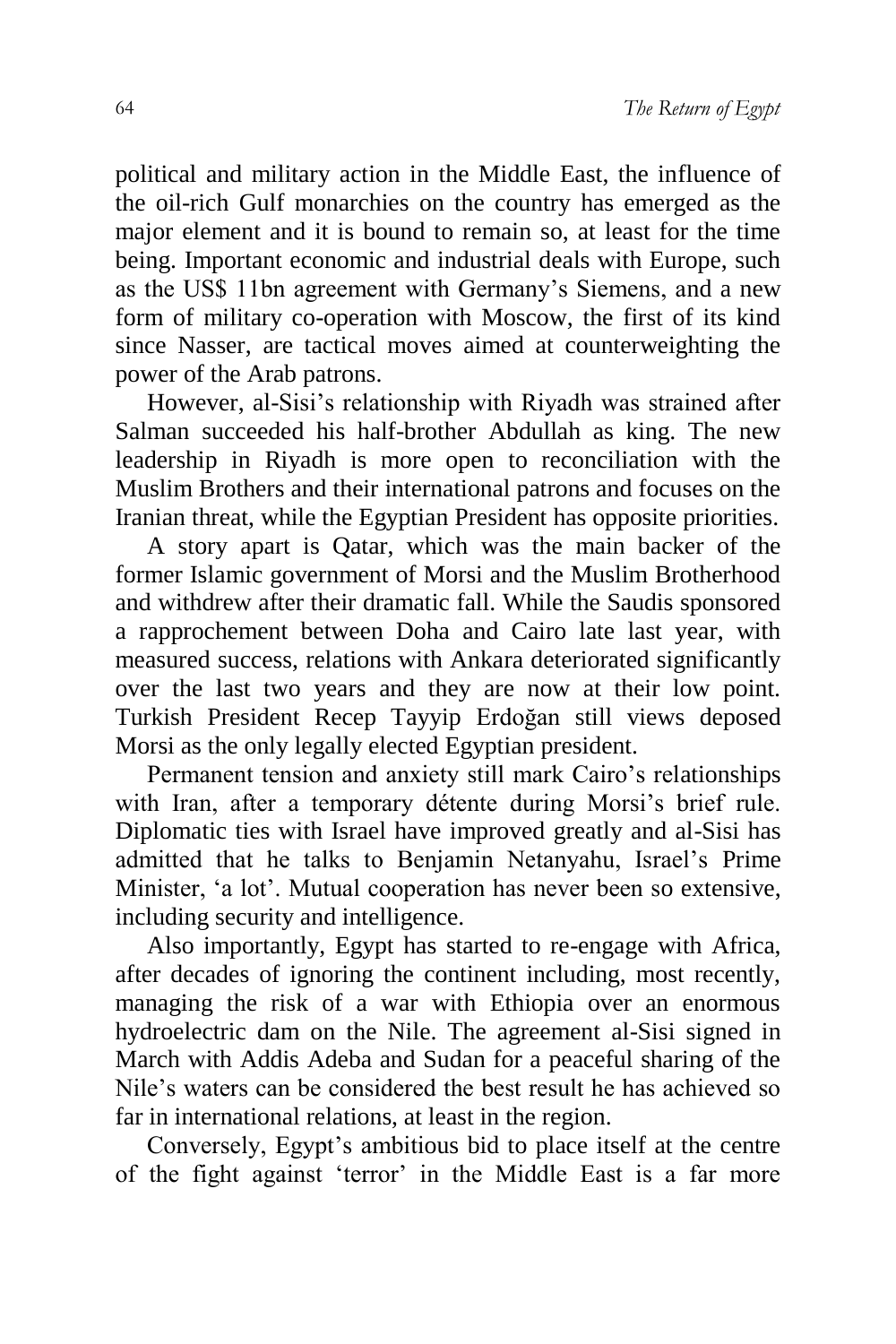hazardous, and controversial, matter. Beyond fighting militants in its own Sinai Peninsula, Cairo is involved in Libya's civil war where it has backed the somewhat secular eastern government, while helping Saudi Arabia defend its borders. However, the military alliance, as for diplomatic relations, is weakened by different views. While al-Sisi believes that extremism must be confronted region-wide, with no distinction between political Islamists and terrorists, and with no mercy, an increasingly urgent anti-Iranian initiative is becoming the main priority of the Saudis and to some extent of the other Arab autocracies.

## **The Gulf - A controversial 'special relationship'**

A few hours after the coup of 3 July, in which General al-Sisi ousted president Mohammed Morsi, Saudi king Abdullah was the first head of state to send a message of congratulations to interim President Adly Mansour, the former Chief Justice accused by the Muslim Brotherhood of being a puppet in the hands of the military.

"I congratulate you on assuming the leadership of Egypt", wrote the ailing Arab monarch who died in January and was succeeded by his half-brother Salman. "We strongly shake hands with General Abdel Fattah al-Sisi, who managed to save Egypt at this critical moment from a tunnel so dark only God could comprehend its dimensions and repercussions", he added, confirming that the 59 year-old General was already the strongman of Egypt, ruling behind the scenes one year before he became president.

King Abdullah's message came as no surprise. As al-Sisi explained in a recent interview with Al Arabiya TV channel "ties between Riyadh and Cairo have a long tradition of stability and understanding, they go back to history: when Egypt was facing the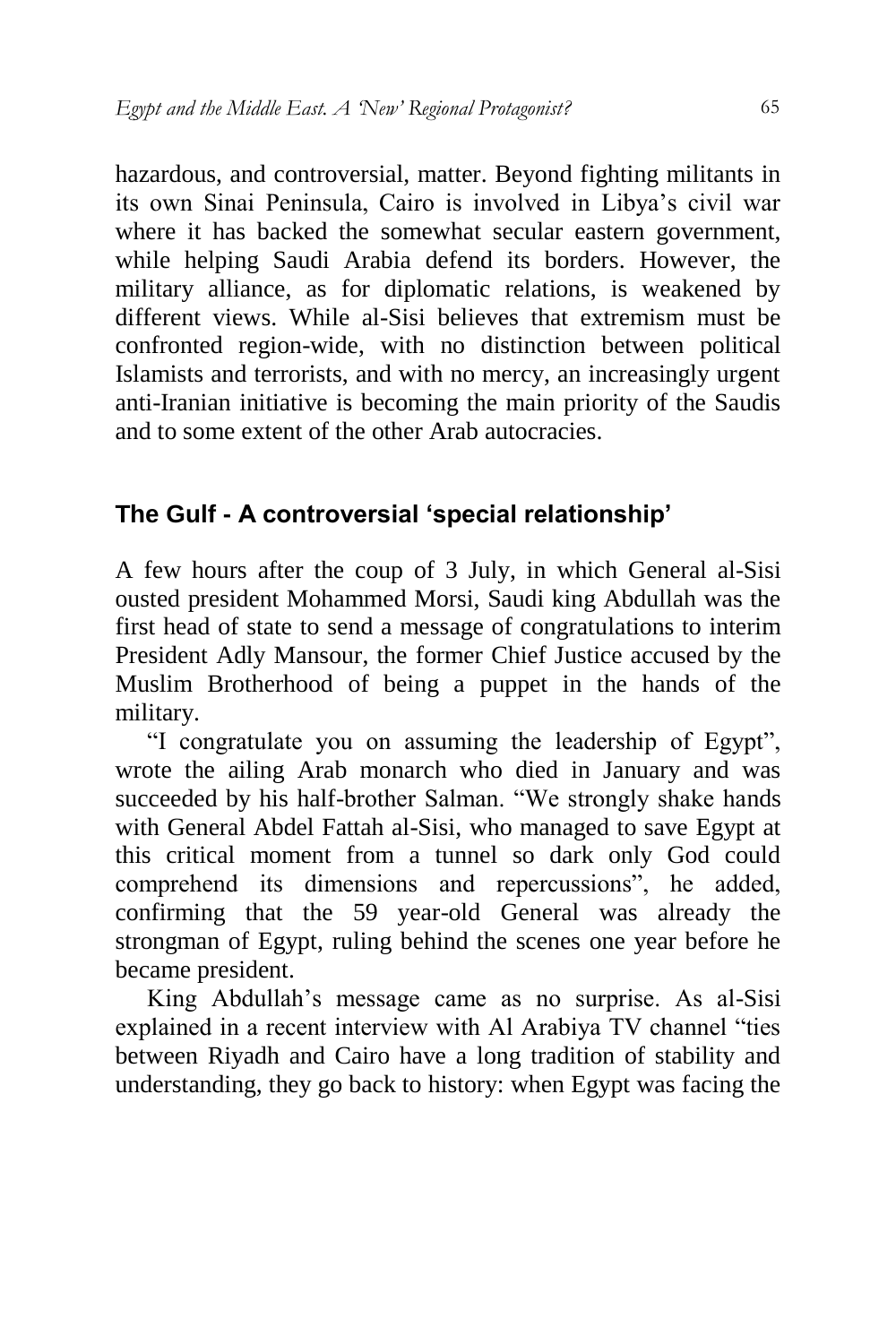(Israeli) aggression of 1956, (Saudi) King Salman was among the fighters"<sup>1</sup>.

What al-Sisi did not say is that Riyadh's special ally is not Egypt, but the Egyptian military, which has been ruling the country since 1952 with the only brief parenthesis of Morsi's presidency, and controls nearly half of its economy. The fall of Mubarak and the rise of the Muslim Brotherhood sent shivers down the spines of the Saudis and their allies in the Gulf. Far more at ease with al-Sisi, who served as the Egyptian government's military attaché in Riyadh, they aligned themselves with the Egyptian general on day one to restore the old order along the Nile.

"The Saudis are nervous about any elected Islamist government in their world, and that's what Morsi in Egypt represented. They have always claimed to speak for Sunni Islam, and when you have an elected Islamist government, some people inside Saudi Arabia may start to think, 'Why can't we have an elected government?'", says F. Gregory Gause  $III^2$ .

According to Saudi political activist Mujtahid bin Hareth bin Hammaam<sup>3</sup>, Riyadh provided the Egyptian generals with a US\$ 1bn to stage the coup against Morsi and install interim leadership. Recently disclosed leaks claim that in early 2013 United Arab Emirates officials funnelled huge funds to Tamarrod, a "grassroots movement" that was apparently established by five young independent Cairo activists to gather popular support against Morsi and the Muslim Brotherhood and to organize mass street protests $4$ .

1

<sup>1</sup> Salman bin Abdul Aziz participated with the Egyptian forces against the Tripartite Aggression during the Suez crisis in 1956, at the age of 20. He fought in two battles against the Israelis and one battle against the British. The official bio of the Saudi king does not report these events.

<sup>2</sup> Professor of political science at the University of Vermont and a Senior Fellow at the Brookings Doha Center.

<sup>3</sup> Nicknamed the "Julian Assange" of Saudi Arabia, Mujtahid bin Hareth bin Hammaam or @Mujtahidd is a tweeting star exposing the corruption of the royal family. Despite authorities' criticism he has 1.8 million followers

<sup>4</sup> Tamarrod (rebel) was an Egyptian movement founded to register opposition to President Morsi and force him to resign. On June 2012 it announced it collected 22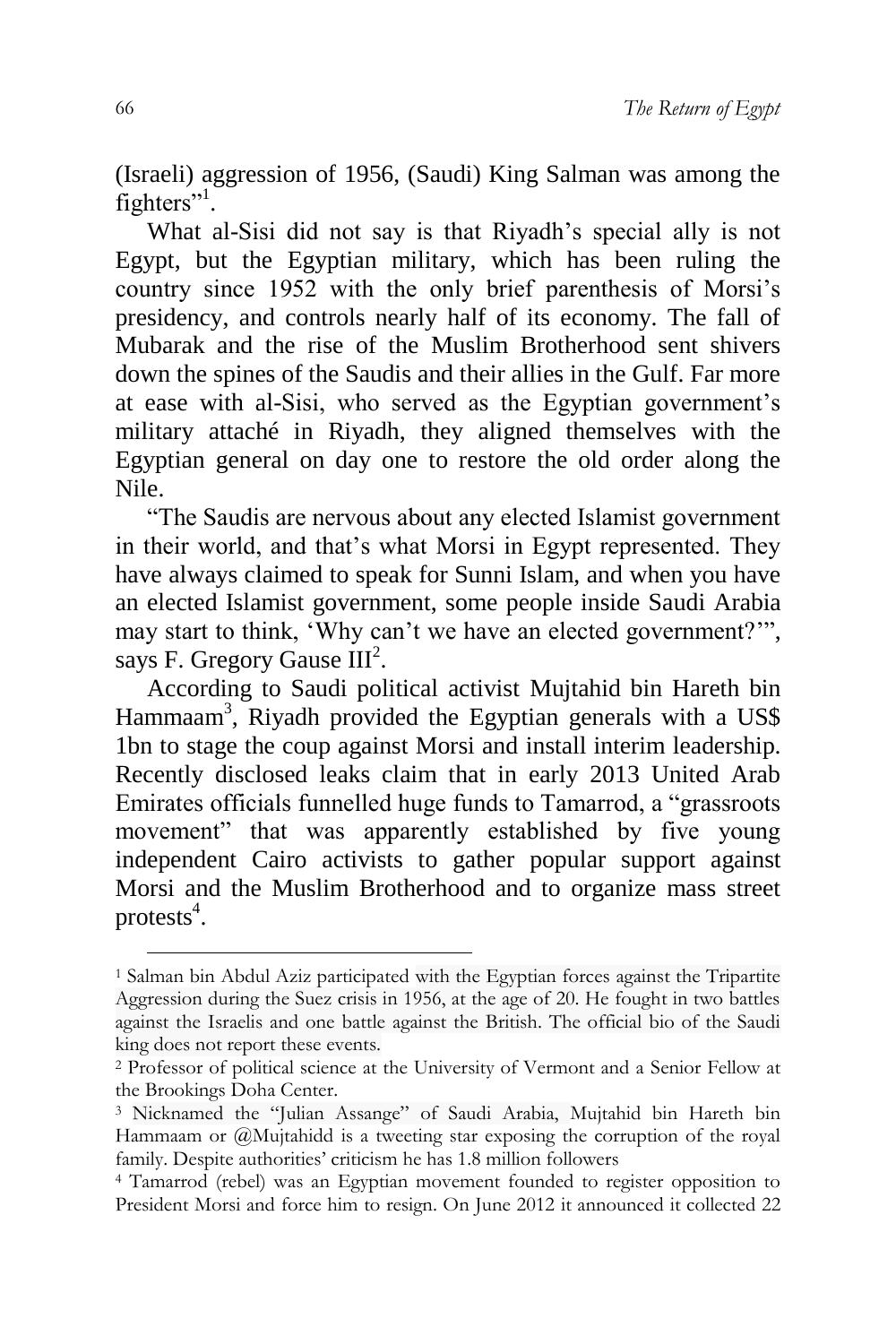Moreover, Saudi Arabia, the United Arab Emirates and Kuwait announced within a week of the military's July 2013 takeover a US\$ 12bn rescue package that dwarfed direct military and economic grants from the United States (US\$ 1.5bn) and the European Union (US\$ 1.3bn) combined. Their efforts in Egypt stood out even by Gulf standards, and did not stop there.

By recent estimates the Egyptian military received more than US\$ 39.5bn in aid from the Gulf since 2013. The total included US\$ 25bn in cash and US\$ 14.5bn worth of petrol. Saudi Arabia alone contributed US\$ 22.5bn. More conservative assessments put the total at US\$ 32bn so far. The last bulk (US\$ 12bn) was pledged by the three Gulf monarchies in March at an international investment conference held in Sharm el-Sheikh. Al-Sisi made the summit the centrepiece of his economic program and it was attended by scores of heads of state, including Italy's Prime Minister Matteo Renzi.

The new contributions were vital for Egypt, as its balance sheet has come under renewed pressure this year. Its net foreign reserves fell to US\$ 15.5bn in February and rebounded to US\$ 20.5bn in April, after the Sharm el-Sheikh conference. Before the uprising in 2011 they stood at US\$ 36bn. Egypt's budget deficit had risen continuously since the January revolution due to the sharp drop in tourism and foreign investments<sup>5</sup>.

The Sharm el-Sheikh conference came at a delicate moment in the Saudi-Egyptian relations. In February an alleged audio recording of al-Sisi mocking the oil-rich Arab monarchies was leaked and became viral on the web. The alleged recording (which appears genuine and on which the president's office did not comment) dates from the time when al-Sisi was Egypt's Defense Minister just before running for president. In the audio he is heard

-

million signatures and a few days later Morsi was ousted by the military. The number of signatures was never verified and recent audio tapes secretly recorded in the offices of the deputy ministers to al-Sisi establish the movement as an arm of the military coup.

<sup>5</sup> According to analyst David Hearst, editor of the *Middle East Eye*, Egypt received US\$ 39.5bn in cash, loans and petrol derivatives from the Gulf states in 2014. By the end of this year the figure will have risen probably to US\$ 50bn.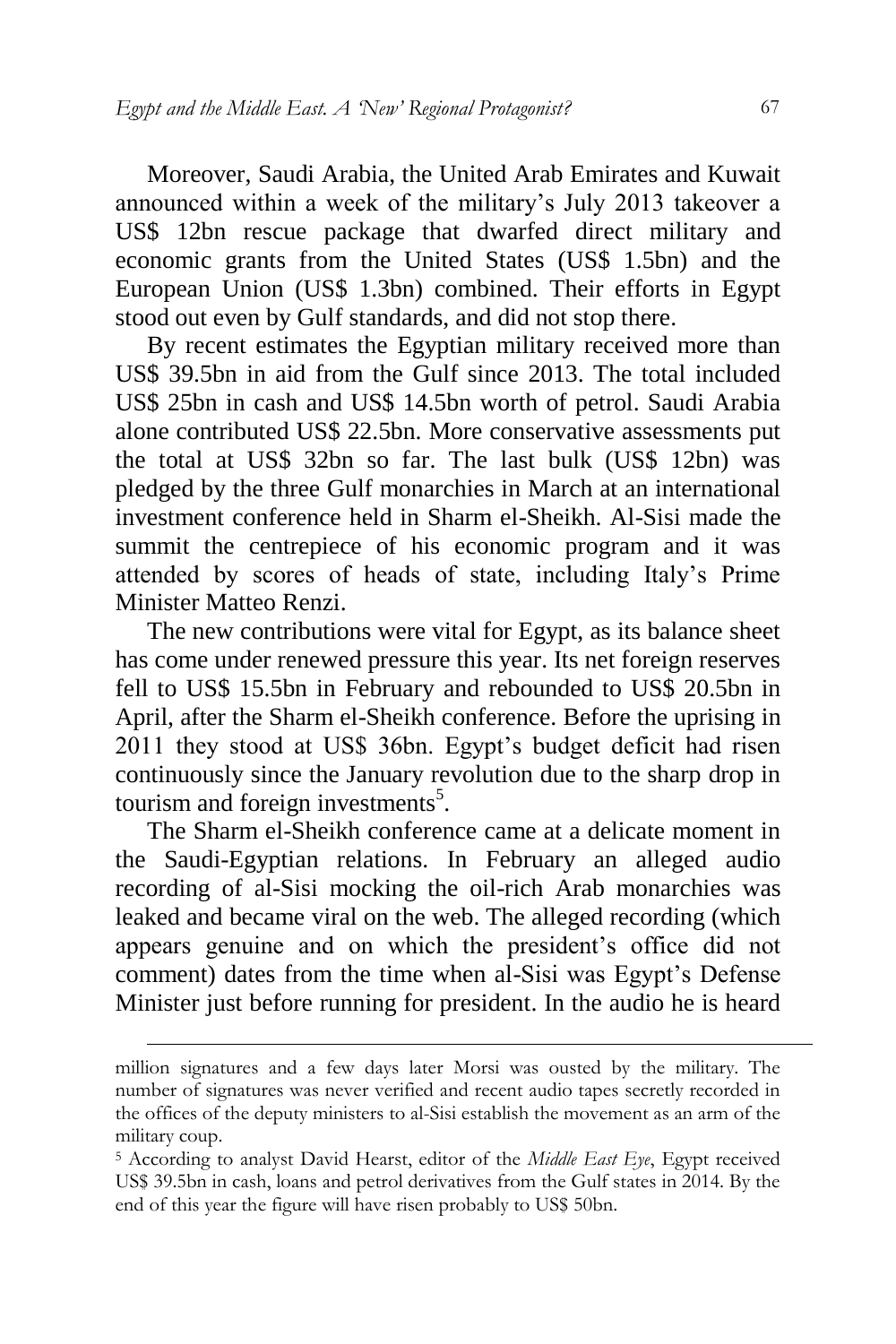telling his office director to ask the Saudis, the Emirates and Kuwait to each deposit "10 (billion dollars) in the army's account. They have money like rice".

Apart from the "rice scandal", political analysts have recently questioned if the close ties that existed between Cairo and Riyadh under the late King Abdullah would continue. Reportedly, al-Sisi visited Saudi Arabia for his first policy meeting with King Salman ahead of the Sharm el-Sheikh conference with some anxiety. The new Saudi monarch broke official protocol to meet him at the airport, a pointed mark of favour towards the Egyptian president.

However, behind the official *façade*, tensions started to emerge. The real change came in April when King Salman appointed his young and popular nephew, the country's Interior Minister Mohammad bin Nayef, as the new crown Prince replacing Prince Muqrin. In another major shift, Salman replaced veteran Foreign Minister Saud Al Faisal with Adel El Jubeir, the first non-royal to hold the post. Both Muqrin and Al Faisal were considered link pins of Cairo's relationship with Riyadh, while the new leadership is believed to have al-Sisi in lower esteem. Their views are different on many key issues: Riyadh's new aggressive doctrine in foreign policy gives top priority to curbing Iran's expansion and addressing security issues in the region, rather than crushing the Muslim Brotherhood which remains al-Sisi main obsession. For Riyadh political Islam is still a problem, but not the pre-eminent problem. Its new leaders are therefore more open to reconciliation with Qatar, Turkey and even the Brotherhood.

There are also disagreements between Cairo and Riyadh on Syria and Libya. On Syria, al-Sisi believes in a political solution and in the need to include Bashar al-Assad, Saudi Arabia does not. In Libya the opposite is true: Saudi wants a political solution while al-Sisi prefers (or at least preferred) a military approach. More contrasts arose with the Saudi-led action in Yemen, in which Egypt has a very marginal role, while both governments are increasingly unhappy with the ally's foreign policies. Riyadh does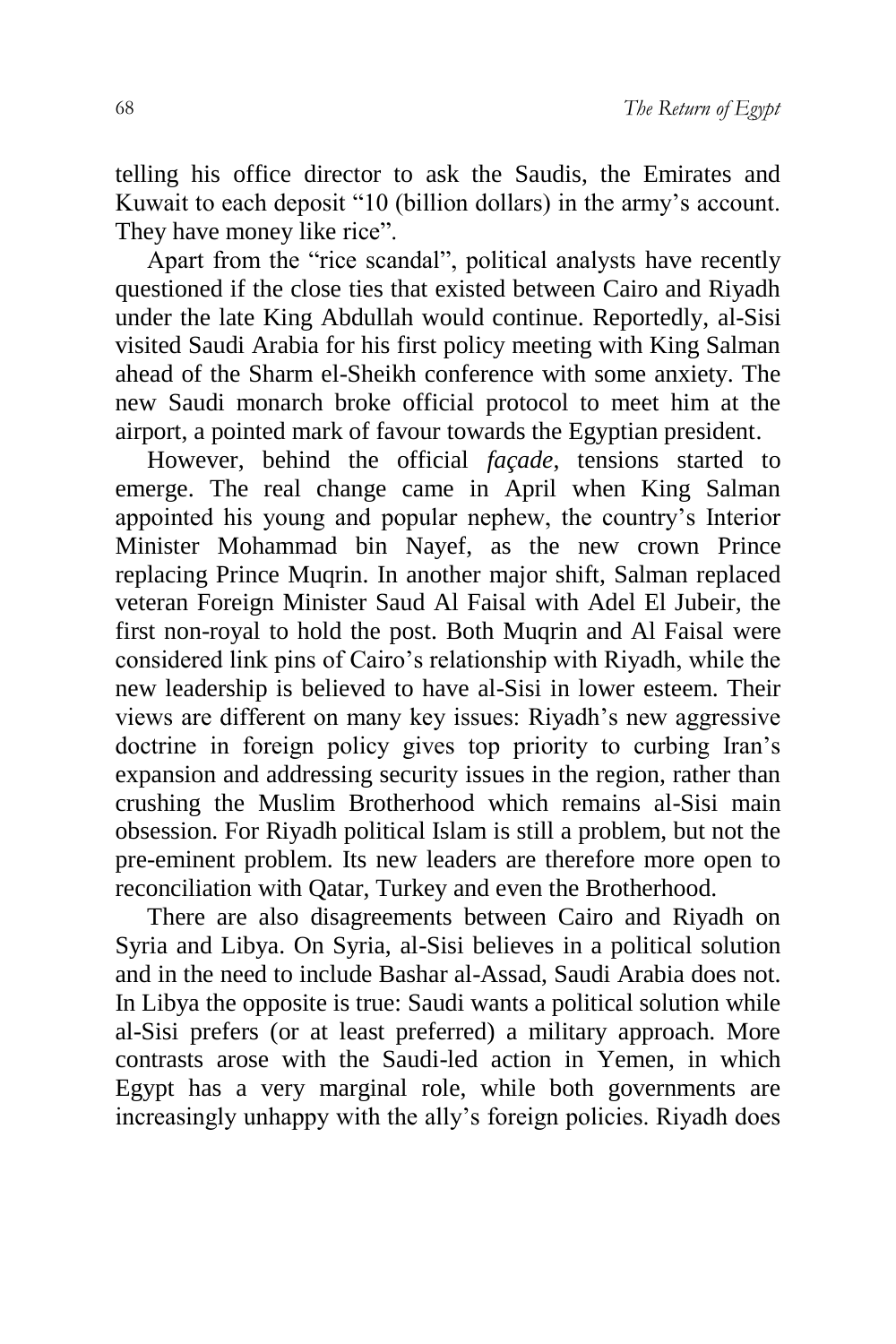not approve the Egyptian steps toward stronger ties with Russia<sup>6</sup>. Cairo does not appreciate the apparent warming of ties between Riyadh and Ankara and Doha.

### **Qatar - "Sponsor of terror"**

1

A strong backer of the Muslim Brotherhood in the region when the movement was still semi-illegal, Qatar came out as its main Arab sponsor after the election of President Morsi in defiance of the other Gulf monarchies as well as the Egyptian military.

The coup of July 2013 sparked a period of tense relations between Cairo and Doha, culminating in a diplomatic war marked by several heated battles. Egypt imprisoned three journalists working for the Qatari-owned satellite channel Al Jazeera and shut down its Egypt operations, accusing the broadcaster of serving as a mouthpiece for the 'terrorists'. Qatar continued to welcome prominent Muslim Brotherhood members fleeing the Egyptian regime's crackdown on the movement, which was declared an illegal terrorist organization at the end of 2013. In January 2014 Doha "expressed concerns" about the increasing number of deaths in Egyptian protests, provoking the recall of the Egyptian ambassador in Doha.

The feud flared up again during the Israeli offensive on Gaza in July 2014, after Qatar rejected a ceasefire initiative proposed by Cairo, which had the support of the UN Security Council and the Arab League. In August, Doha finally demanded Egypt return a deposit meant initially to be made into bonds, part of the muchneeded financial help granted to Morsi in 2012. A month later, Egypt had returned US\$ 2bn to Qatar, claiming this was a "statement of independence against Qatari intervention and interference".

<sup>6</sup> Al-Sisi's first visit to a non-Arab or African country since his swearing as president was in Russia, in August 2014. Putin promised to speed arms sales and the two leaders agreed on boosting military and technological cooperation.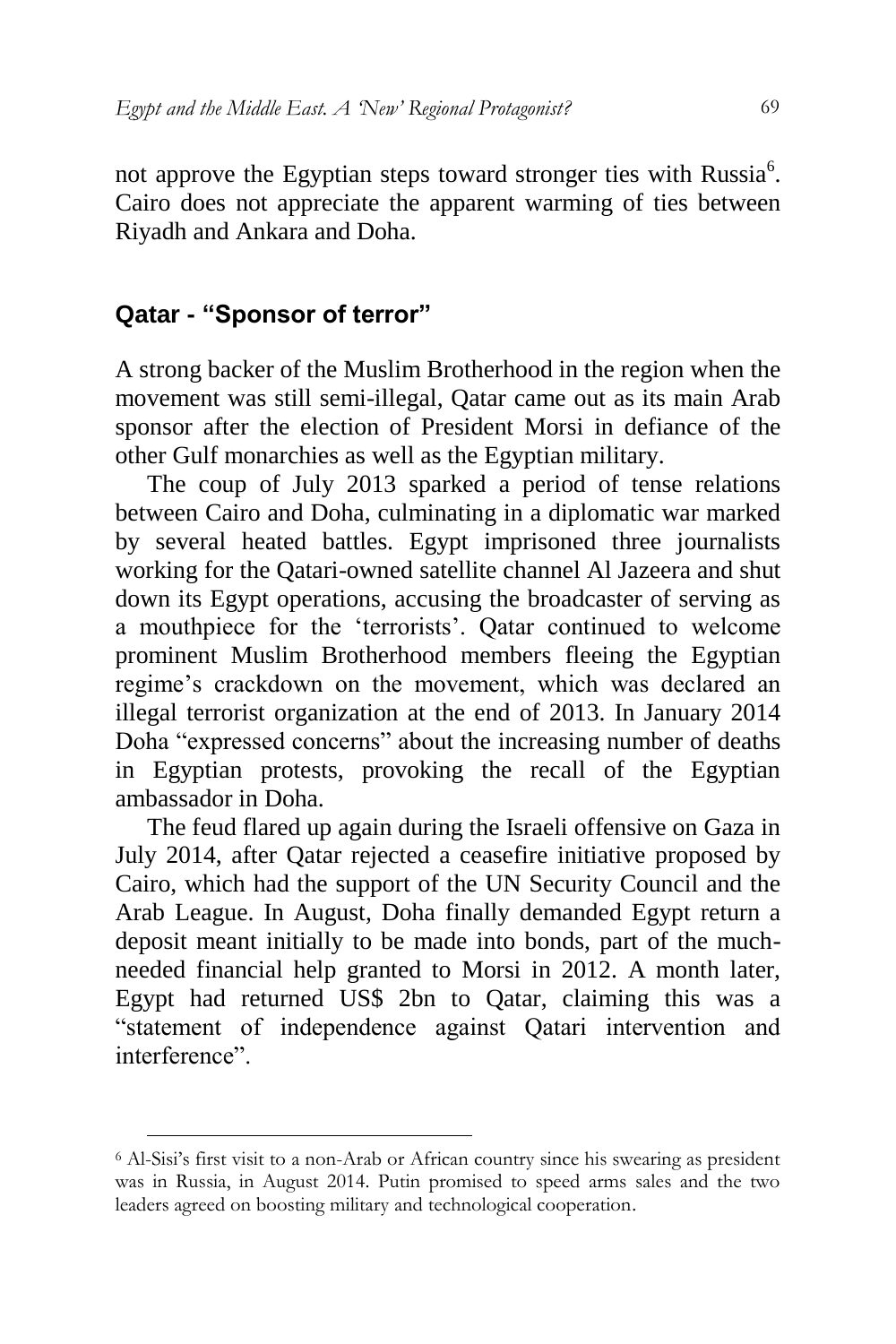A first diplomatic de-escalation process began in November through conciliatory moves of late Saudi King Abdullah and "the Riyadh Agreement"<sup>7</sup>. The Egyptian presidency welcomed the initiative, a move that was followed by a similar statement from Qatar, which had already extended an olive branch to al-Sisi closing Al Jazeera Mubashir Misr<sup>8</sup> and forcing seven Brotherhood leaders to leave the country.

The relationship grew tense once again after an Arab League meeting in February 2015, when Doha objected to an article that would allow Egypt to bomb ISIS targets in Libya. The Egyptian government responded by calling Qatar "supportive of terrorism". Qatar withdrew its ambassador to Cairo. However, this new crisis was short-lived. A month later, at the Arab League summit held in Sharm el-Sheikh, al-Sisi welcomed Qatari Emir Sheikh Tamim bin Hamad Al Thani at the airport, and the Qatari ambassador returned to Cairo. Egypt's diplomatic representative is expected to return to Doha. The prior need of the regional Sunni powers to stand united against the Iranian threat forced the two countries to at least reach a "non aggression pact".

## **Turkey - Frozen relations**

1

While diplomatic relations with Qatar are gradually evolving through continuous ups and downs, Egypt and Turkey have been determined and irreconcilable enemies for the past two years. The tension between the two largest Muslim-majority countries in the Eastern Mediterranean dates back to the Ottoman Empire, of which Egypt was just a province until it gained semi-independence

<sup>7</sup> With the Riyadh Agreement of November 2014, Saudi Arabia, the United Arab Emirates and Bahrain stated the return of their ambassadors to Doha and the beginning of normalization with Qatar. The three country had withdrawn their diplomats in March after alleging that Doha has been meddling in their internal affairs supporting the Muslim Brotherhood

<sup>8</sup> Al Jazeera Mubashir Misr or Al Jazeera Live Egypt was a TV channel operated by Al Jazeera Media Network from 2011 to 2014 when it was closed. It broadcasted conference and other events live without editing or commentary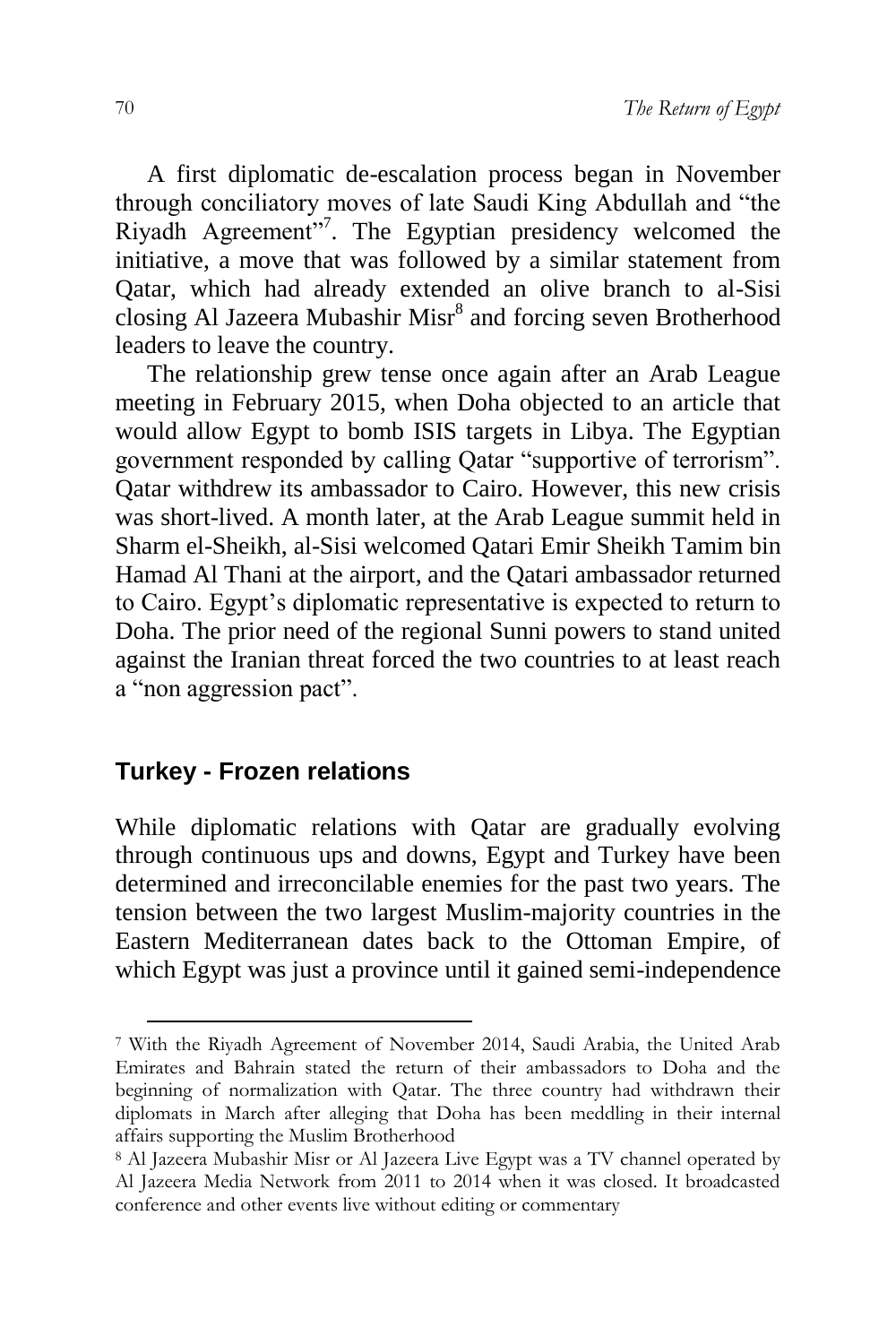in 1867. Over the decades the Cairo-Ankara relationship has alternated between bitter hostility and cordial competition, never quite reaching warm.

Things got worse when Turkish President Recep Tayyip Erdoğan took power in 2003 and launched an aggressive pro-Middle East policy, abandoning a pro-Europe orientation in favour of focusing on Asia and Africa. Ankara interjected itself in the Israeli-Palestinian conflict and built ties with various Muslim Brotherhood-affiliated parties in North Africa and in the Middle East, including Hamas in Gaza and the movement in Egypt, where, despite being officially banned, it continued to operate behind the scenes.

The January 25 Revolution was strongly supported by Turkey and when Erdoğan visited Cairo in September 2011 he was given a hero's welcome by swarming crowds. Beyond his religious message of a 'modern Islam', Egyptians were attracted by the economic success of Turkey where pro capita GDP is four times larger than in Egypt. Politically, they applauded his anti-Israel effort, comparing it favourably with the close partnership that Sadat, and later Mubarak, developed with the Jewish state since the Camp David Treaty in 1979.

After Morsi's election in June 2012, the two countries consolidated their alliance and discussed common initiatives in foreign policy as well as joint economic development plans. However, the collapse of the Muslim Brotherhood in Cairo came too soon to see any results. The return of the Egyptian military to power marked the end of that special relationship. The Turkish leader was the first to publicly denounce the July 3 military coup and to condemn Western powers for their silence. After the August 2013 Rabaa massacre<sup>9</sup>, Erdoğan asked the UN Security Council to impose sanctions on Egypt. Things deteriorated still further after Egypt's decision to launch an airstrike against ISIS

<sup>9</sup> On 14 August 2013 [Egyptian](https://en.wikipedia.org/wiki/Egypt) security forces raided two camps of peaceful supporters of Morsi in [Cairo:](https://en.wikipedia.org/wiki/Cairo) one at Al Nahda Square and a larger one at [Rabaa al-](https://en.wikipedia.org/wiki/Rabaa_al-Adawiya_Square)[Adawiya Square.](https://en.wikipedia.org/wiki/Rabaa_al-Adawiya_Square) According to HRW a minimum of 817 people and more likely at least 1,000 were killed in Rabaa.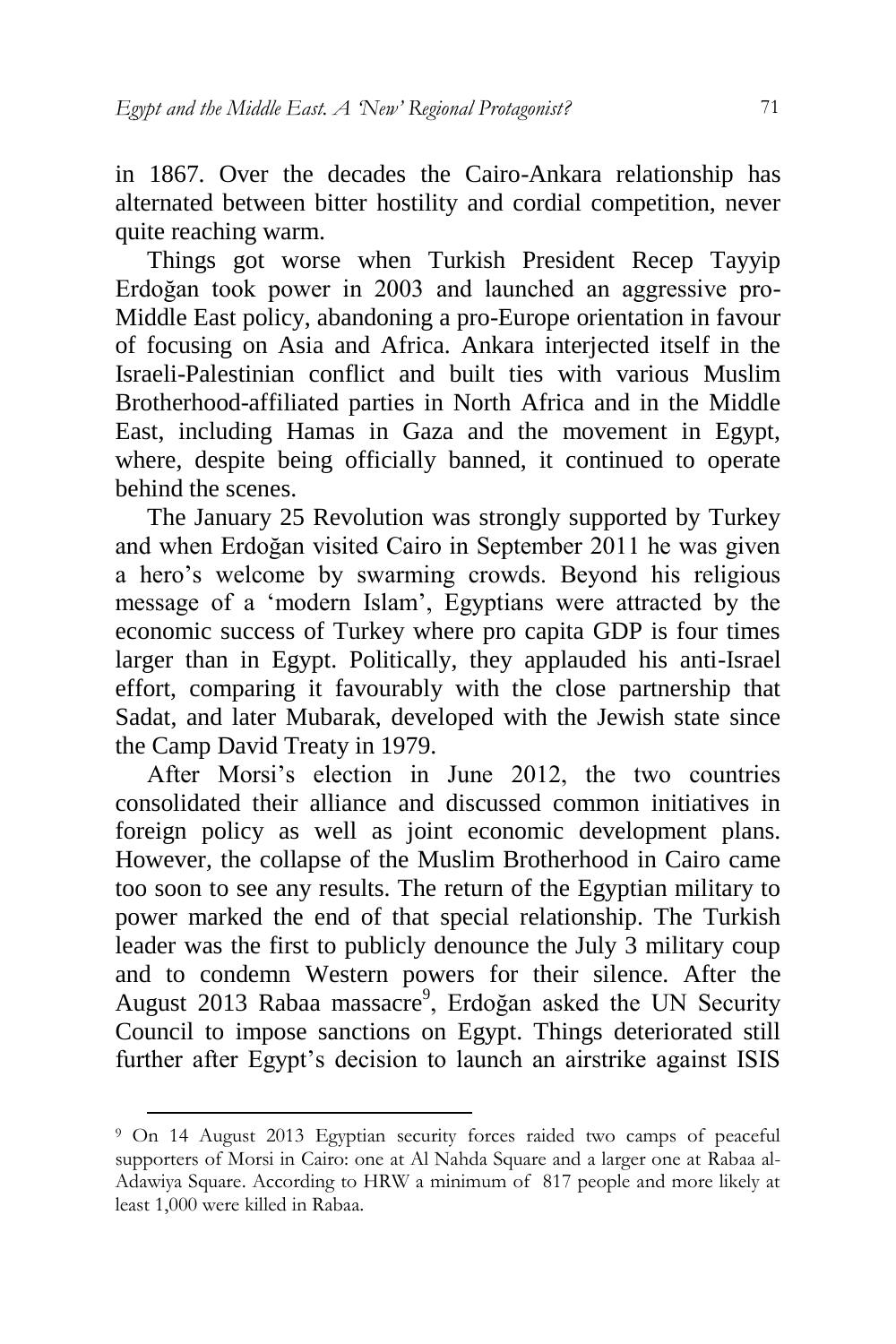targets in Eastern Libya last February.

"With General al-Sisi in power, Turkey quickly became one of the country's main adversaries in the Levant. And local and regional developments over the past two years suggest that their contentious relationship is unlikely to improve so long as Erdoğan and al-Sisi are in power", write Soner Cagaptay and Marc Sievers of the Washington Institute<sup>10</sup>. Recent events seem to confirm their forecast. Despite Saudi King Salman's attempts to cast a bridge between Egyptian and Turkish governments and build a Sunni front, Erdoğan continues slamming al-Sisi as "an illegal tyrant". In a rally on 16 May, the day Morsi was sentenced to death, the Turkish leader declared: "To me the President of Egypt is still Morsi. I have consistently said at international platforms that I do not accept al-Sisi".

#### **Iran - Back to the past**

1

After decades of wavering tensions, Cairo-Tehran diplomatic relations broke down in 1979 in the wake of two historic events: the Islamic Revolution in Iran and Egypt's signing of the [Camp](https://en.wikipedia.org/wiki/Camp_David_Accords)  [David Accords](https://en.wikipedia.org/wiki/Camp_David_Accords) with [Israel.](https://en.wikipedia.org/wiki/Israel) Newly proclaimed leader Ayatollah Khomeini denounced Egyptian president Anwar Sadat's peace initiative, labelling it "treason against Islam" and called the Egyptian people to overthrow his government.

The Iranian leader was further aggravated when Sadat allowed his "dear brother" the Shah of Iran to live in Cairo after he was deposed by the Revolution. More contentious issues followed over the years, including Cairo's support for [Iraq](https://en.wikipedia.org/wiki/Iraq) in [Iran's eight-year](https://en.wikipedia.org/wiki/Iran-Iraq_War)  [conflict,](https://en.wikipedia.org/wiki/Iran-Iraq_War) the Islamic Republic's hailing of [Khalid Al Islambouli,](https://en.wikipedia.org/wiki/Khalid_Islambouli) the Sadat's assassin, as a religious hero<sup>11</sup>, and the close Egyptian

<sup>10</sup> S. Cagaptay, M.J. Sievers, *Turkey and Egypt's Great Game in the Middle East*, The Washington Institute, 8 March 2015.

<sup>11</sup> Khaled Al Islambouli was an Egyptian army officer who participated in the assassination of Sadat on 6 October 1981. He was executed. Iran named a street in Tehran after him but in 2001 it renamed the street "Intifada Avenue" to improve relations with Cairo.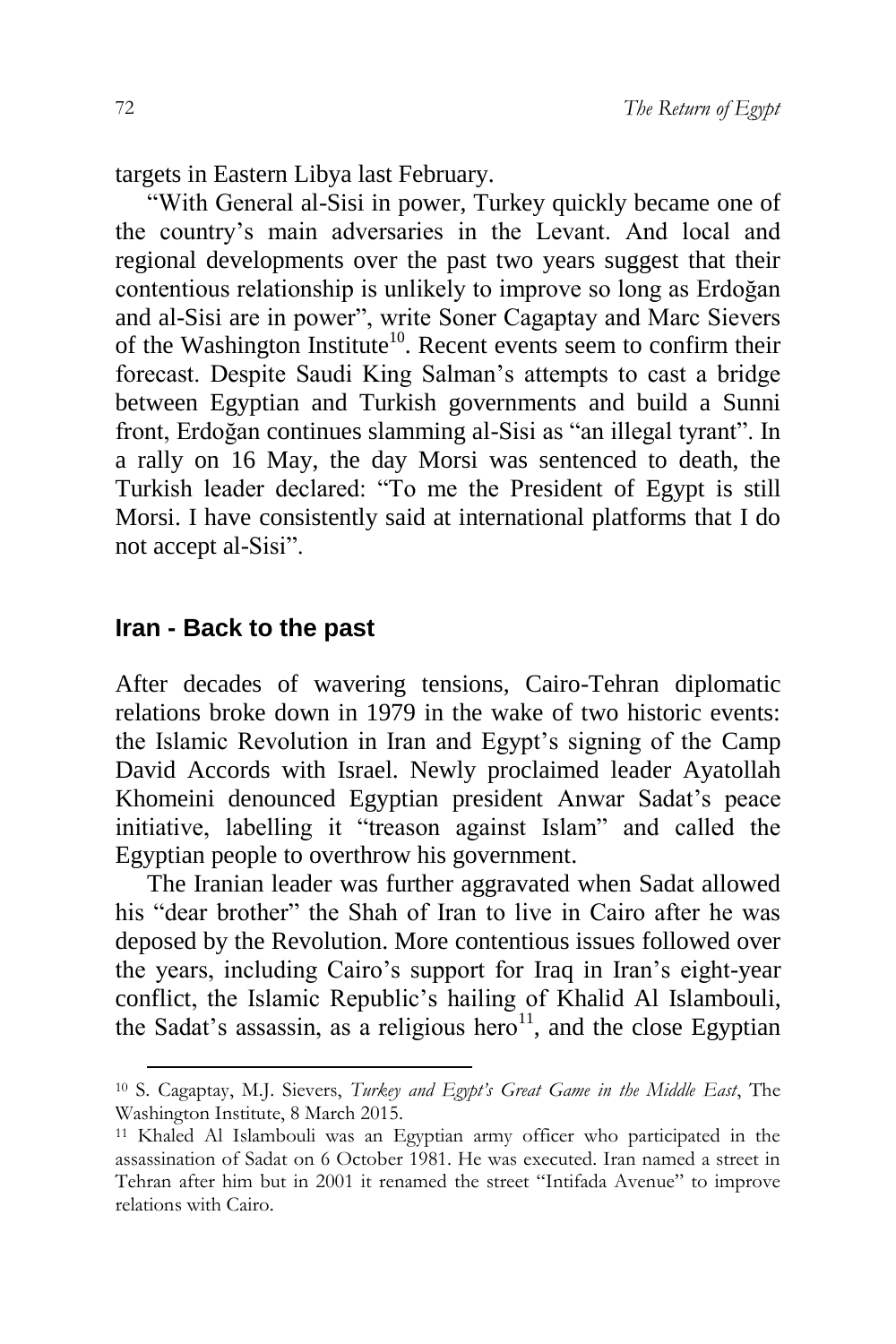relations with the United States and Israel which Tehran found unacceptable.

The January 25 Revolution marked a shift in their bilateral 'non-relations'. The ruling élite in Iran was elated when the Arab Spring increased the role of the Muslim Brothers in Egypt, and even more so when Morsi was elected President the following year. Isolated as it was during Mahmoud Ahmadinejad's presidency and weakened by sanctions, the Islamic Republic believed it would finally get the opportunity to establish a strong relationship with a major country in the region based on some of its Islamist values.

Egypt's Islamic president, however, turned out to be more reticent and the much talked-about honeymoon between him and Tehran was exaggerated. Morsi's enemies accused him of joining forces with Iran's controversial leader to discredit him in the eyes of the international community. Many western media believed in the Iranian propaganda that claimed a new, strong alliance had been finally established with Cairo after its "Islamic awakening"<sup>12</sup>.

Also the 'historic' first visit of an Egyptian President to Iran since the [Islamic revolution](https://en.wikipedia.org/wiki/Islamic_revolution) was overstated. Morsi attended the [2012 Non-Aligned Movement](https://en.wikipedia.org/wiki/Non-Aligned_Movement) (NAM) summit only for a few hours and because Egypt had held the NAM presidency for three years and had to pass it onto Iran. "Declining the invitation would have been a strong anti-Iran statement – stronger than Morsi was willing to make at a time. He wanted to keep his options open", says Dina Esfandiary of the International Institute for Strategic Studies in London. Importantly, at the summit Morsi stated loud and clear that Bashar Al Assad had to be removed from power, while Iran confirmed that it was supplying the Syrian regime with political, military and technical assistance<sup>13</sup>. The diplomatic accident showed how fragile the new 'alliance' was even if it is true that a bilateral rapprochement took place after the revolution and during Morsi's brief ruling for the first time in over 30 years.

<sup>12</sup> T.L. Friedman, "Morsi's Wrong Turn", *The New York Times*, 28 August 2012.

<sup>13</sup> C. Zecchinelli, "Assad è un traditore. Affondo dell'Egitto", *Corriere della Sera*, 31 August 2012.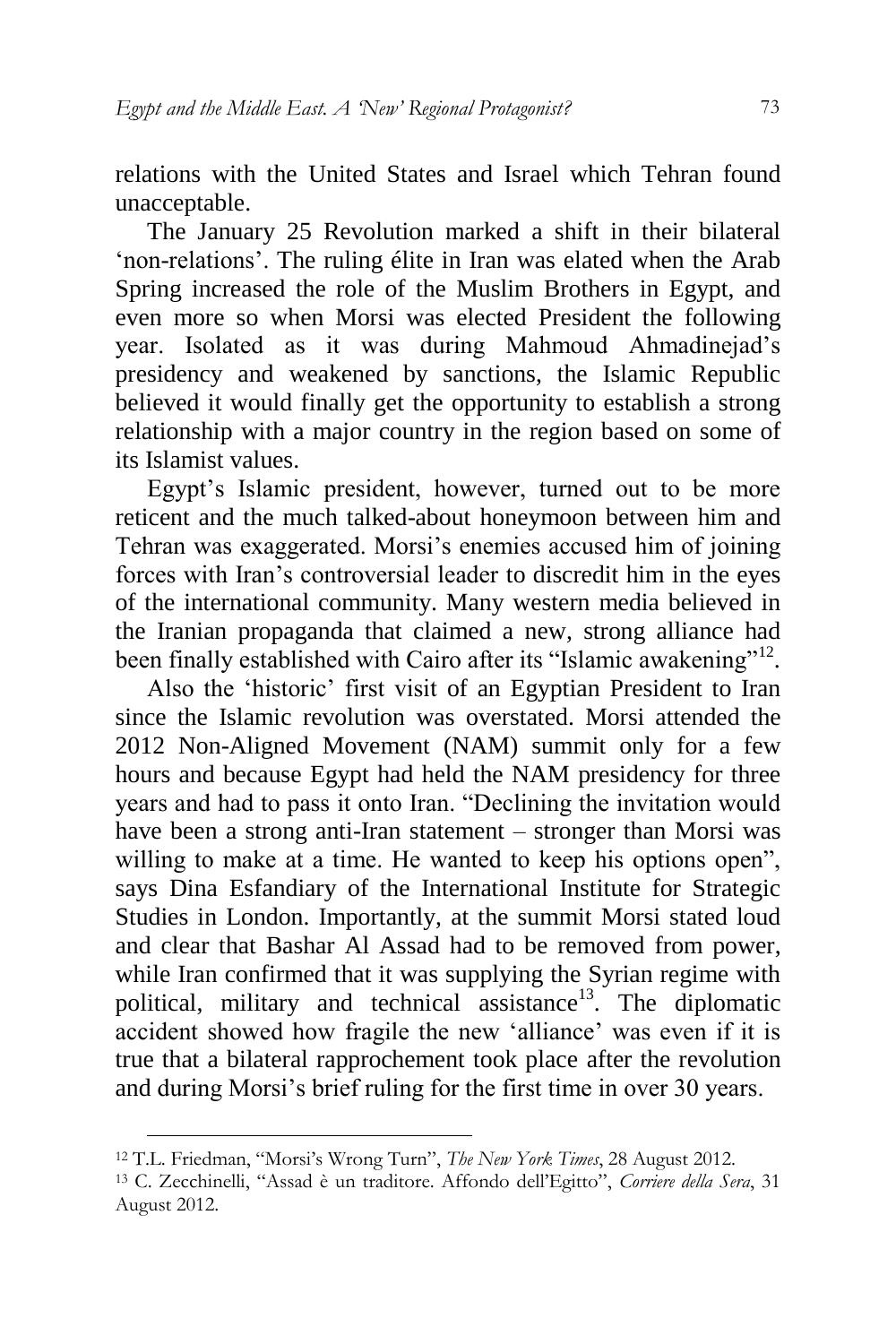When the army ousted Morsi from power, Tehran criticized the move, calling it a 'coup' and drawing a hostile response from Cairo. Political analysts were expecting al-Sisi to freeze bilateral relations again, as with Turkey, but the new *raìs* maintained a sort of soft rapprochement with the Islamic Republic. After the first negative reaction, "Tehran has avoided clashing with Egyptian principles. It has dealt very carefully with the Muslim Brotherhood dossier and refused to be a safe haven, akin to Ankara and Doha. However, tension soon returned with the crisis in Yemen, where Iran supports the Houthis", says Mohammed Mohsen Abu Nour, a researcher in international and Iranian affairs.

On the other hand the emergence of the Islamic State as a common enemy could draw them nearer again. Their complex relation however is strongly influenced by Egypt's international interests and alliances. Cairo is trying not to displease the major world powers, especially the United States after its détente with Iran, and Russia. At the same time the Egyptian government must deal with the open hostility between Tehran and the Gulf states.

## **Israel - The new frenemies**

Over 100 countries attended the Sharm el-Sheikh conference in March to discuss the pharaonic projects included in "Egypt of the future", al-Sisi's new development plan. Only four nations were officially declared "non gratae", Turkey, Iran, Syria, and Israel. The Jewish media protested against Cairo's decision, but the Israeli political leadership was not surprised, knowing well that diplomacy and financial needs forced al-Sisi to act so. At a summit dominated by the powerful Gulf monarchies, Israel could not be invited. In the meantime, relations between Egypt and the Jewish state have never been so good.

The fall of Mubarak, a long time ally *de facto*, in 2011 was a blow to Israel. Relations went rapidly souring. In March 2012 Egypt blamed its neighbour for starting hostilities that led to violence in Gaza. In June newly elected President Morsi withdrew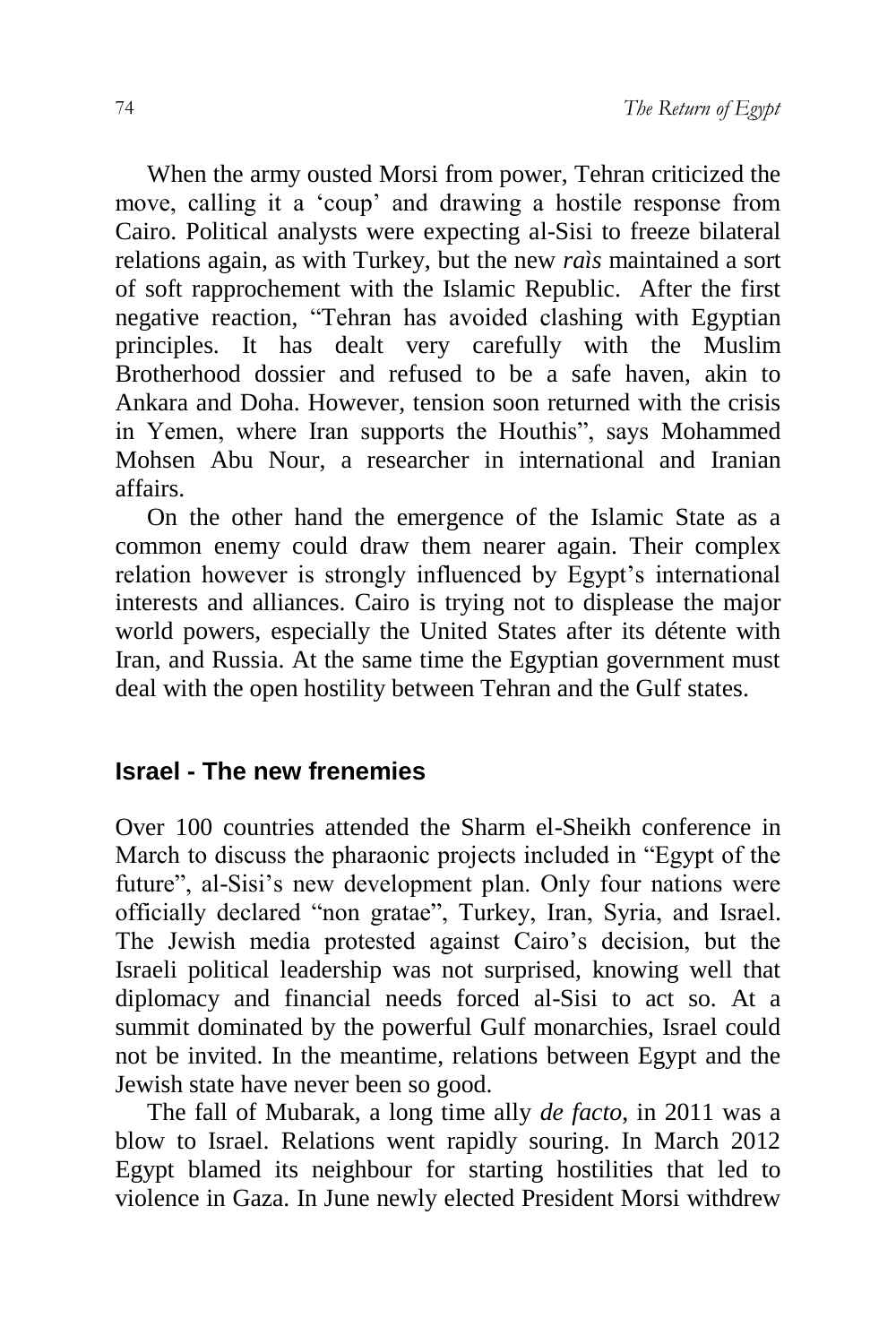the Egyptian ambassador from Tel Aviv in protest over operation Pillar of Defense in the Strip. Rumours circulated that the new Islamic *raìs* would no longer consider binding the 33-year-old peace treaty and that he would turn to Iran in one way or another.

But the new Egyptian government played an intricate balancing act to avoid alienating its allies, especially the United States. It maintained an ambiguous stance *via-à-vis* Israel. To Iran's dismay the Camp David Treaty was upheld while security and intelligence cooperation was increased as a result of the surge of violence in the Sinai. Only gas supplies to Israel, regulated by a 20-year contract, were halted after a string of bombings disrupted the pipeline's flow.

When the Egyptian army returned to power in 2013, Israel discovered that the new President was friendlier than even Mubarak. Within a few days, al-Sisi created a buffer zone along the Gaza border, which the Jewish leaders have been asking in vain for 15 years. The new regime in Cairo ordered the inhabitants to leave the historic city of Rafah and destroyed all the houses to create a 5 kilometres neutral area. Then al-Sisi helped the Israelis in completing the siege over Gaza. During Israel's war in the Strip in 2014 the Egypt sealed its side of the border and outlawed Hamas, the Palestinian Islamist movement close to the **Brotherhood** 

In exchange, Israel allowed the Egyptian army to move in Zone B and Zone A in Sinai, which was prohibited according to Camp David Treaty and never happened before. Egypt, which is facing one of its worst energy crunches in years, has also signed in June a seven-year deal to import natural gas from Israel's newly developed offshore field Tamar.

Bilateral cooperation in security and intelligence developed and diplomatic ties improved greatly. Al-Sisi has admitted that he talks to Benjamin Netanyahu, Israel's Prime Minister, "a lot"<sup>14</sup>. A further step forward was taken in June when Egypt appointed its first Ambassador to Israel since 2012.

-

<sup>14</sup> L. Weymouth, "Interview with General al-Sisi", *The Washington Post*, 12 March 2015.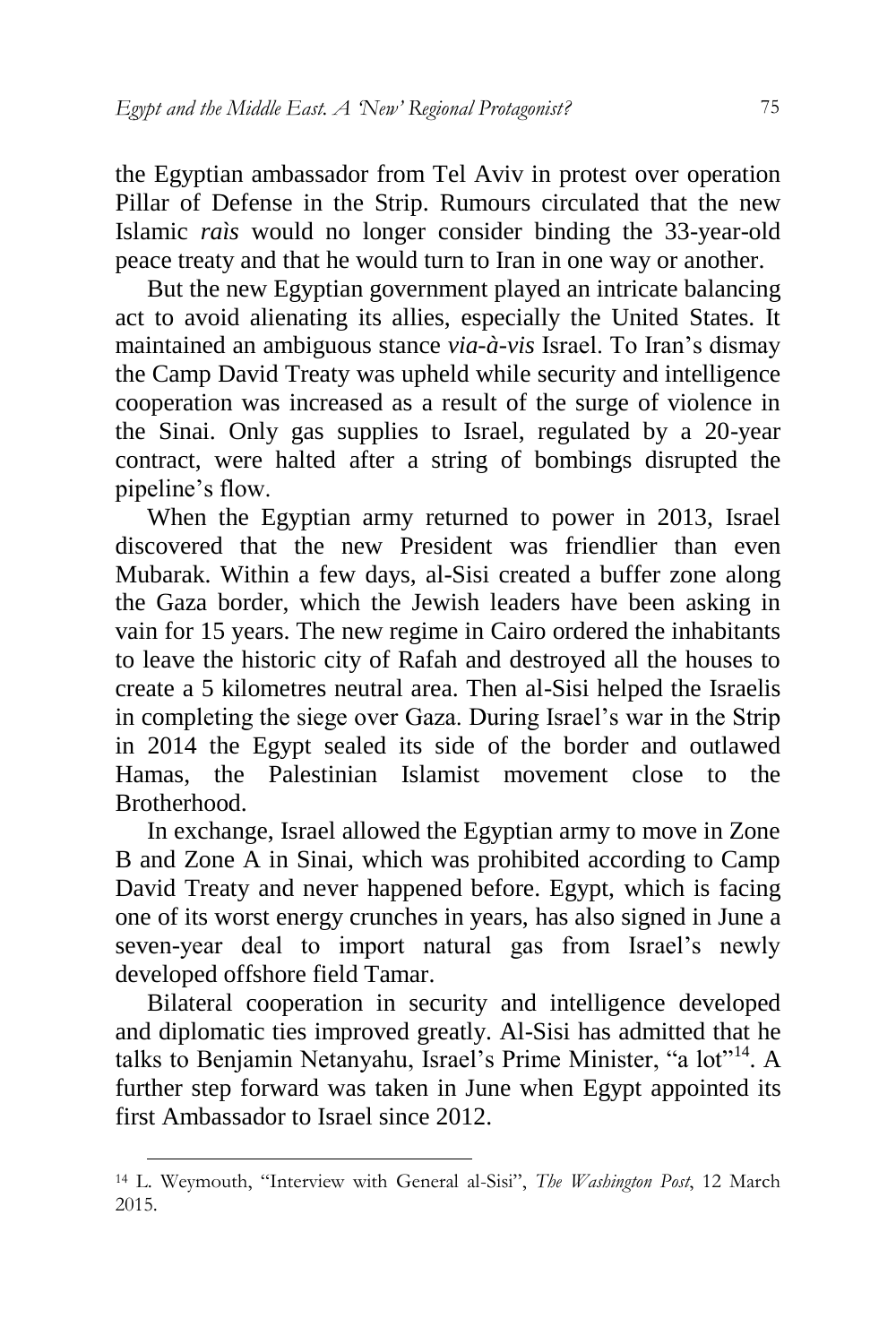Recent events, including the decision of Egyptian courts to reverse a verdict that declared Hamas as a terrorist organization, and the temporary opening of the Rafah crossing between Egypt and Gaza, do not mark a new strategy for Egypt at its eastern borders. They are just a result of the new regional policy of Saudi Arabia, which cannot be ignored by the Egyptian leadership.

## **Africa – A new start**

-

In 2013 North-East Africa seemed headed for a bloody "water war" between its two most important countries. Ethiopia's parliament ratified a controversial agreement to replace colonialera treaties that gave Egypt 87 per cent of the Nile's flow and the power to veto upstream projects. At once president Morsi vowed to protect Egypt's water security at all costs. "All options are open, if Egypt is the Nile's gift, then the Nile is a gift to Egypt", he said. Leading politicians on TV suggested that Cairo should prepare airstrikes and send Special Forces to bomb the multibillion-dollar dam Ethiopians were building<sup>15</sup>. Addis Abeba was not impressed, tension was high but the conflict remained a war of words, ignored by the world. Then entered al-Sisi.

In March the General-turned-President signed a preliminary deal with Ethiopia and Sudan on sharing the Nile water, lowering tensions after decades of tensed or hostile relations between Cairo and its southern neighbours. If Morsi went close to a war, Mubarak withdrew completely from the continent when he was almost assassinated in Ethiopia in  $1995<sup>16</sup>$ . For the next 16 years he never attended African summits, Cairo's relations with the continent were limited to occasional quarrels over water, and

<sup>15</sup> On 26 June 1995 Al Gama'a Al Islamiya and the Egyptian Islamic Jihad staged a carefully planned [attempt on the life of Mubarak](https://en.wikipedia.org/wiki/Attempt_on_the_life_of_President_Mubarak) in Addis Abeba. The president escaped unharmed and retaliated with a ruthless crackdown on GI members and their families in Egypt. Only Egyptians participated in the operation.

<sup>16</sup> The Grand Ethiopian Renaissance Dam is a [gravity dam](https://en.wikipedia.org/wiki/Gravity_dam) on the [Blue Nile i](https://en.wikipedia.org/wiki/Blue_Nile_River)n [Ethiopia](https://en.wikipedia.org/wiki/Ethiopia) near the border with [Sudan,](https://en.wikipedia.org/wiki/Sudan) currently under construction. At 6,000 MW, it will be the [largest hydroelectric power plant](https://en.wikipedia.org/wiki/List_of_largest_hydroelectric_power_stations) in Africa when completed.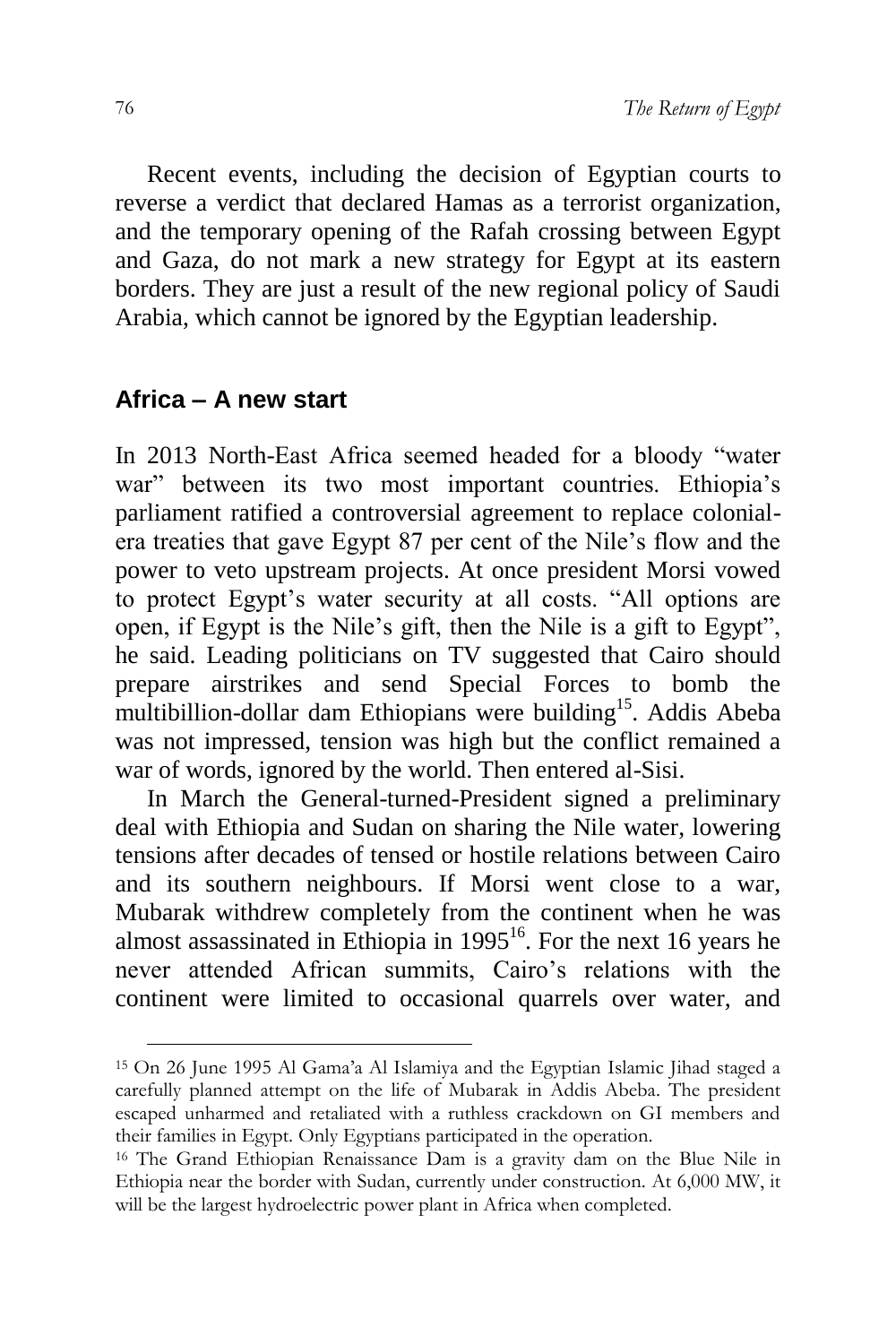Egypt's trade on Africa collapsed to less than 3 per cent of its total.

Admittedly, al-Sisi's debut in Africa's political arena was not smooth as the African Union suspended Egypt for almost a year in 2013, a punishment for his overthrow of Morsi. When readmitted, al-Sisi made up for lost time. He attended African summits and engaged with other leader, he welcomed 10 African heads of state at the Libya and signed in June along with 25 African countries an agreement to form the continent's largest free trade area (FTA), in *There is a lot of room for improvement*, says Leila Mokaddem of the African Development Bank, who believes foreign trade with the continent and investments are bound to grow in Egypt.

#### **Libya and Yemen - Military actions**

Significantly, Egypt's main military effort outside its border is in Africa. Three years after the ouster of Muhammar Qaddafi, Egypt's neighbour Libya has been among the countries suffering deeper political division and increased violence, as two rival coalitions of militias are fighting for control over the country and its huge resources. In the absence of any effective central government, a many-sided proxy war has erupted as rival Muslim states support different militias while jihadist groups like the Islamic State and al-Qaʻida try to expand their operations. Cairo has grown increasingly impatient at the chaos at its western border and deeply concerned about the flood of extremists and weapons crossing into its territory. More importantly, al-Sisi has watched with growing apprehension as a coalition of moderate Islamists, extremists and regional militias took control of the Libyan capital, Tripoli. Together with the United Arab Emirates, Egypt has covertly backed a rival coalition based in Tobruk and recognized by the international community, coalesced around Libyan General Khalifa Haftar.

Following the decapitation of 21 Coptic Egyptian workers in Libya, in February Cairo responded with airstrikes against Islamic State positions around Derna. Six Egyptian F-16 jets bombed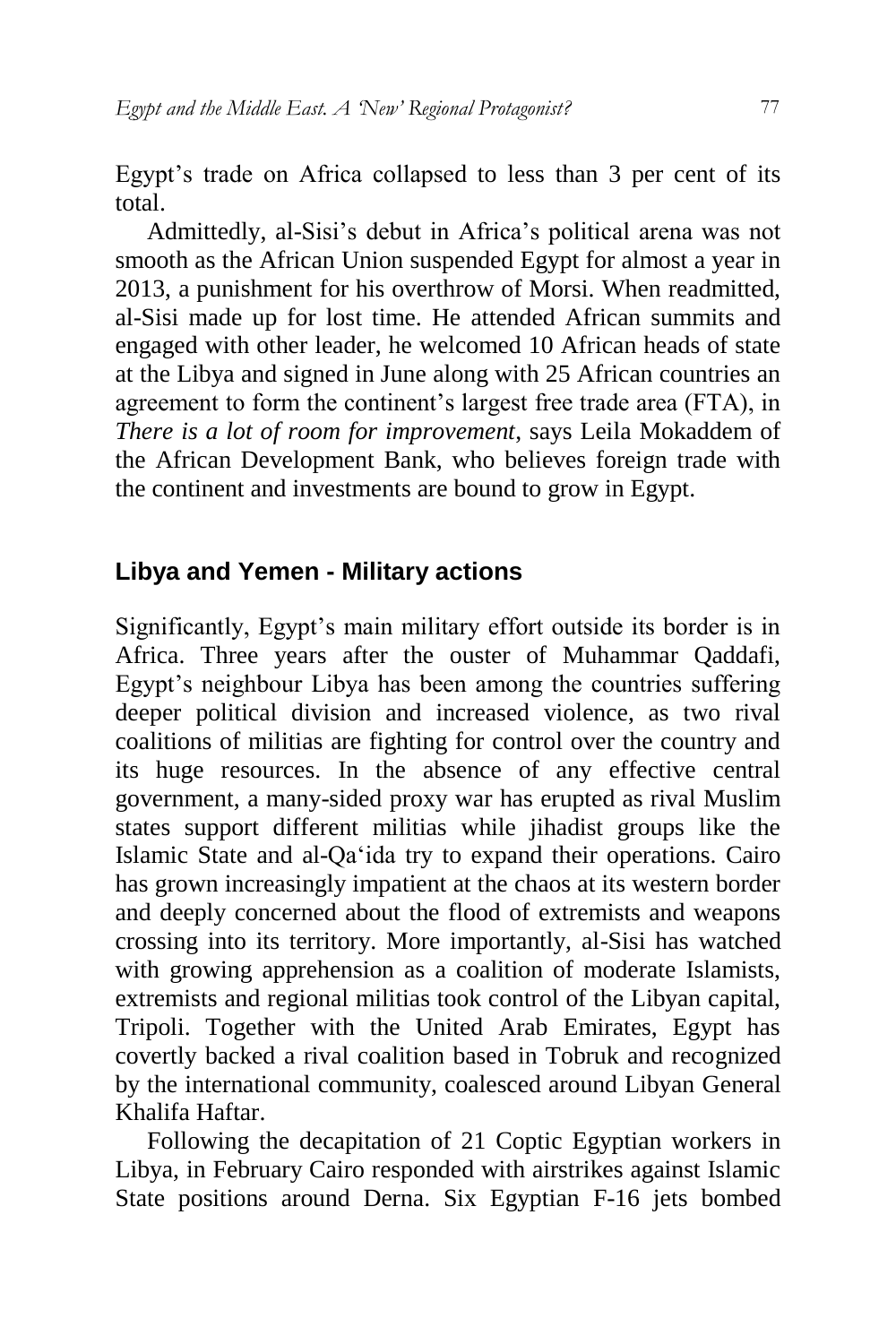training camps and weapons and ammunitions caches, destroying them. It was the first time Egypt confirmed launching military attacks in Libya and after this mission many expected al-Sisi to escalate his battle against Islamic militants also in Libya. The Arab League officially supported Egypt's airstrikes with the only exception of Qatar that recalled its ambassador in Cairo for 'consultations'.

However, the Egyptian President refrained from further solo operations, acknowledging the vulnerability of his country to potential counterattacks by Islamist forces both in Libya, where a large number of Egyptians is still working, and in Egypt through the long and porous desert border.

He called for a United Nations resolution mandating an international coalition to intervene in Libya. When his request fell on deaf ears he decided to back a political solution between Libya Dawn in Tripoli and the "Tobruk government" within the framework of UN-sponsored peace talks.

As political crisis worsened in Yemen, the theatre of an apparent Sunni-Shia proxy war, al-Sisi planned to put forward his notion of a joint Arab military force at the Arab Summit held in Sharm el-Sheikh at the end of March. However, the Saudis launched airstrikes against the Houthi movement<sup>17</sup> just two days before the conference. "Egypt was informed of the attack a few hours before it started. Saudi Arabia doesn't want Egypt as a partner, even as a second-rate one. It doesn't want an Arab front", Mustafa El Labbad, director of the Cairo Al Sharq Centre for Regional and Strategic Studies said.

Riyadh sought to take a leading role in Yemen by proceeding at the head of a hastily convened alliance in which Egypt was just another participant.

Moreover, Egypt's public opinion, its media and its army were all hostile to see Egyptian involvement in a new war in Yemen as

<sup>17</sup> Ansar Allah, known as Houthis, are a Sciite Zaidi group operating in Yemen. In 2014-15 they succeeded in taking over the Yemeni government and the control of its capital Sana'a. They also occupied a large part of the country and tried to conquer Aden. marching on Aden.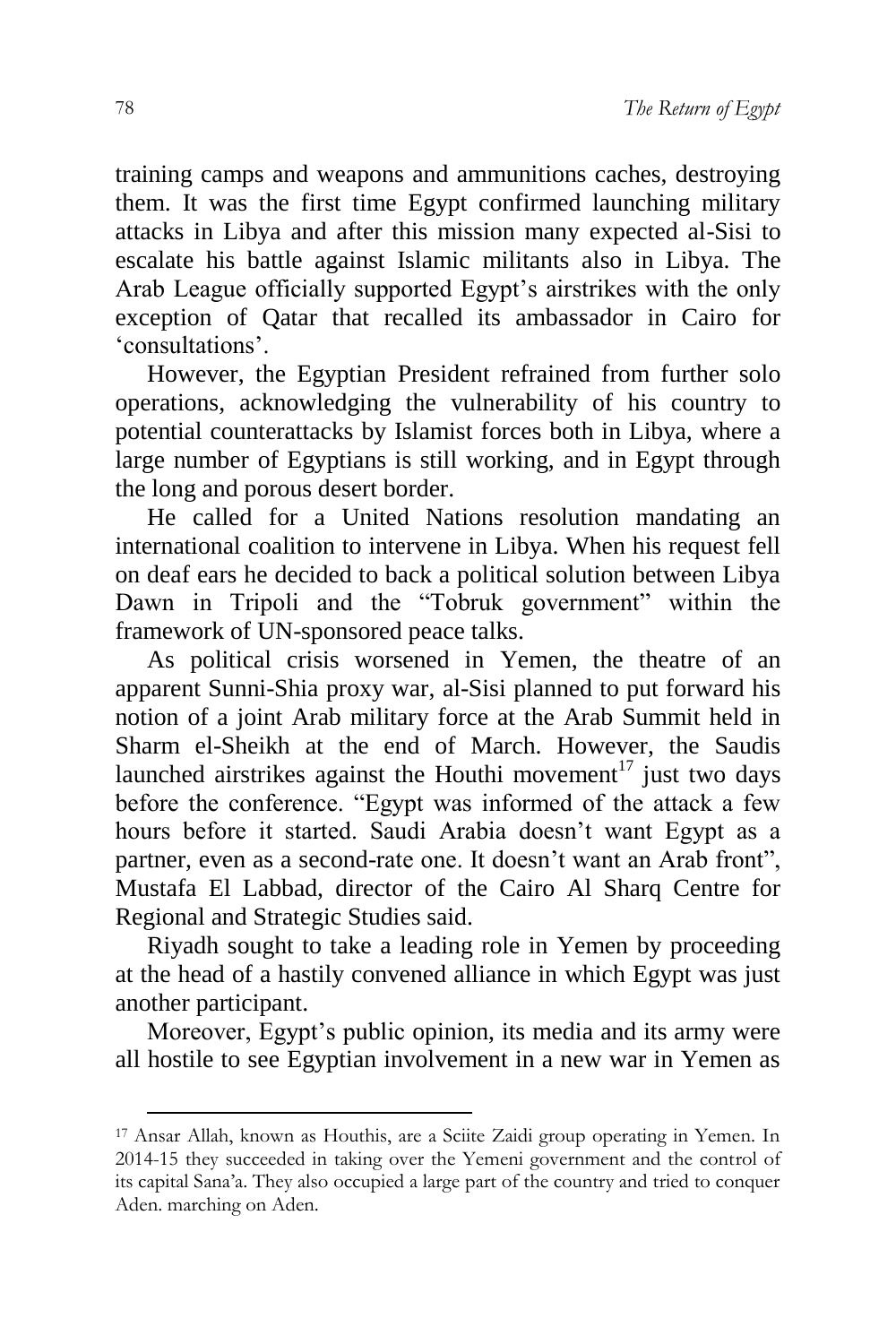the conflict led by Nasser in support of the young republican regime in the 60s cost the lives of 26,000 Egyptian soldiers. It came as no surprise that Cairo refused to send out its troops and contented itself with the deployment of four ships on the Bab El Mandeb strait, which is already closely patrolled by American and French marines. Cairo's aerial contribution is unclear and most probably inexistent.

#### **Conclusion**

Restoring order in Egypt was a relatively easy job for President al-Sisi, with several thousand dissidents, both secular and Islamist, been jailed and at least a thousand killed. Becoming an internationally acclaimed leader has proved to be a much harder task if not a mission impossible. His ambition to emulate Gamal Abdel Nasser and re-establish Egypt's historical role as the leading regional power collided with the reality of today's Middle East. After at least three decades of stagnation, since the Arab Spring the whole region is in turmoil. More aggressive and wealthier states, especially Saudi Arabia and Iran, are dominating both the diplomatic and the military arenas. These two players are fighting among themselves for supremacy, involving their proxies in a tangle of alliances and enmities extremely confusing and often changing.

Al-Sisi was caught off guard when Riyadh abandoned their common obsession with Islamists and the Muslim Brotherhood. The new King Salman has refocused Iran rather than Islamism as the chief threat, does not appreciate al-Sisi's attempts to lead military and diplomatic initiatives and allegedly doubts about his stabilization strategy at home. The relationship between Egypt and Saudi Arabia, however, is bound to survive in a way or another and Riyadh is expected to continue financing the poorer ally. But the Egyptian *raìs* has lost the unconditional support and the place of honour he held with late king Abdullah. Egypt's role has been further downsized.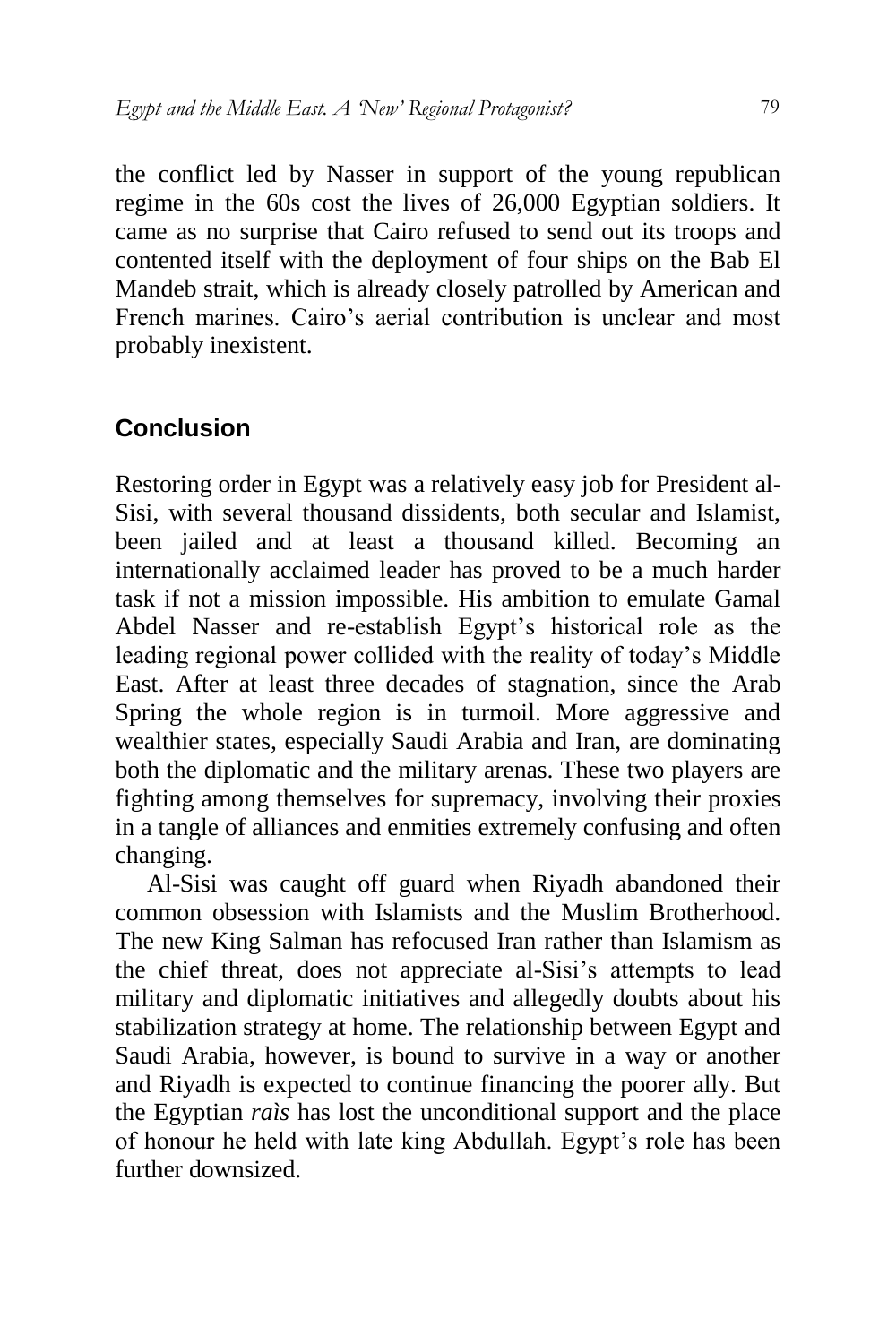As a reaction, al-Sisi has expanded Egypt's diplomacy both on several regional and international platforms. Relations improved or were re-launched with Israel, Africa, Russia, Europe, and even the United States. He tried to lead military and diplomatic initiatives to address regional crisis. But this international crusade had mixed results and did not change the reality. Egypt remains in desperate economic conditions, dependent on foreign aids and weakened by unstable neighbours. The unlimited support the Egyptian people have offered to their sixth president might start to fade if no results are delivered. The "historic inauguration" of the second Suez Canal, scheduled for August one year since the works started, would not be enough to build confidence nor to outstrip the fame of Nasser. Even the hero of Pan-Arabism followed Egypt's millennia-old tradition of building big with the Aswan High Dam on the Nile.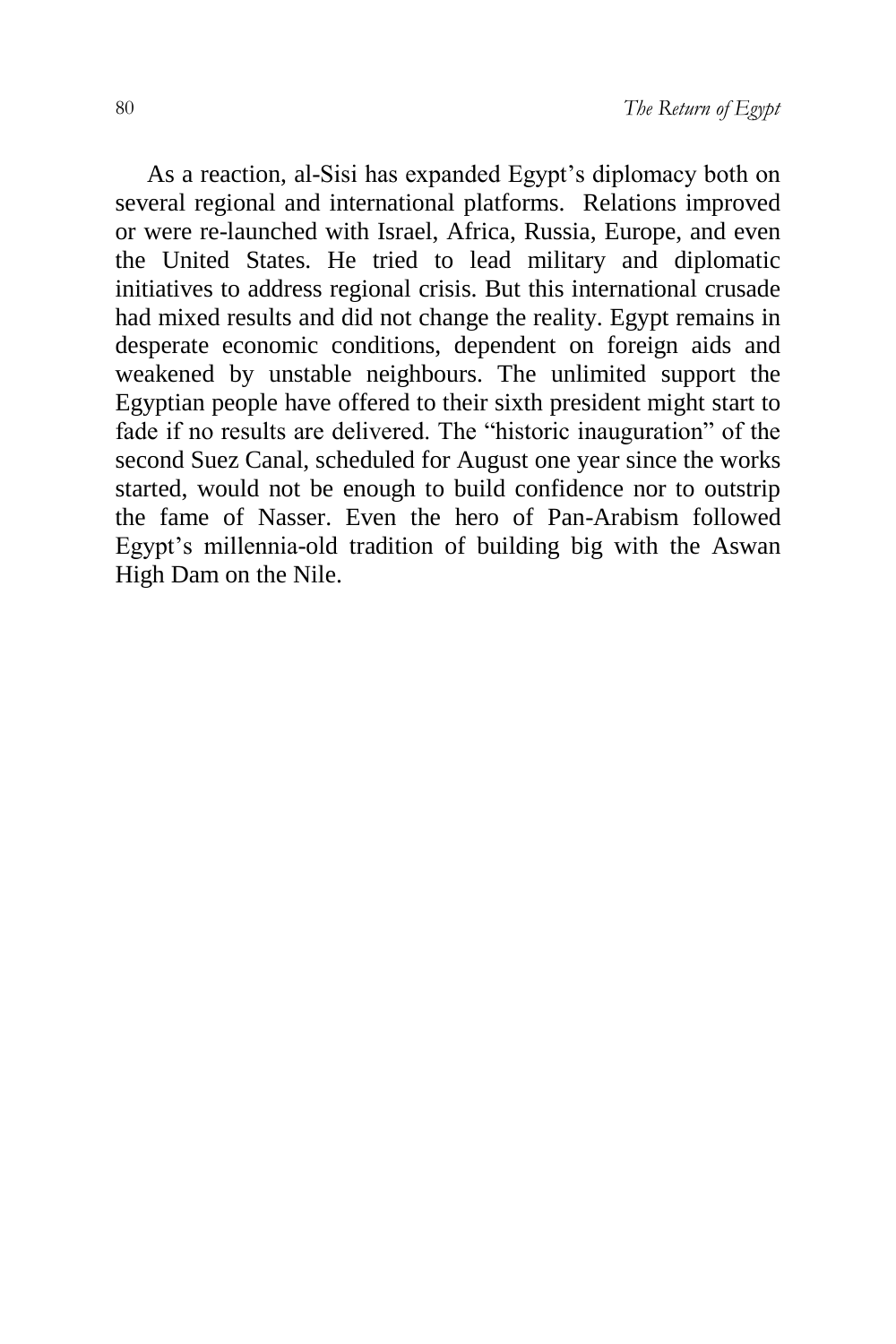## **5. Cairo Between Washington and Moscow: A New Theatre for Global Confrontation?**

*Charles W. Dunne*

There have been many recent signs of improving Egypt-Russia relations, including visits exchanged between the leaders of the two countries, talk of arms deals, and possible counterterrorism cooperation. The two countries clearly see a redefinition of their bilateral relationship as a means to counter the United States in the region. Egypt wishes to express its dissatisfaction with restrictions on delivery of weapons from the United States – an arms relationship that has now been fully restored – and criticism of its repression of human rights. Russia, for its part, views expansion of its relationship with Egypt as a means of adding to US diplomatic woes in the Middle East and perhaps drawing attention from other crises, such as Ukraine and Syria, where the United States also has an interest in countering Russian ambitions. There are ample geopolitical reasons for Russia and Egypt to strengthen bilateral ties, and an historical basis on which to do so.

Nevertheless, the way forward is unclear. Egypt needs to remain within the general orbit of the West for a variety of reasons, and Moscow's real priorities lie elsewhere. Therefore, while new Egypt-Russia overtures are vexing from a western policy perspective, they may not amount to much. Russia has limited means both on the military and economic front to support Egypt, and Moscow's strategy and interests in the region often collide. Egypt cannot afford to finance any potential arms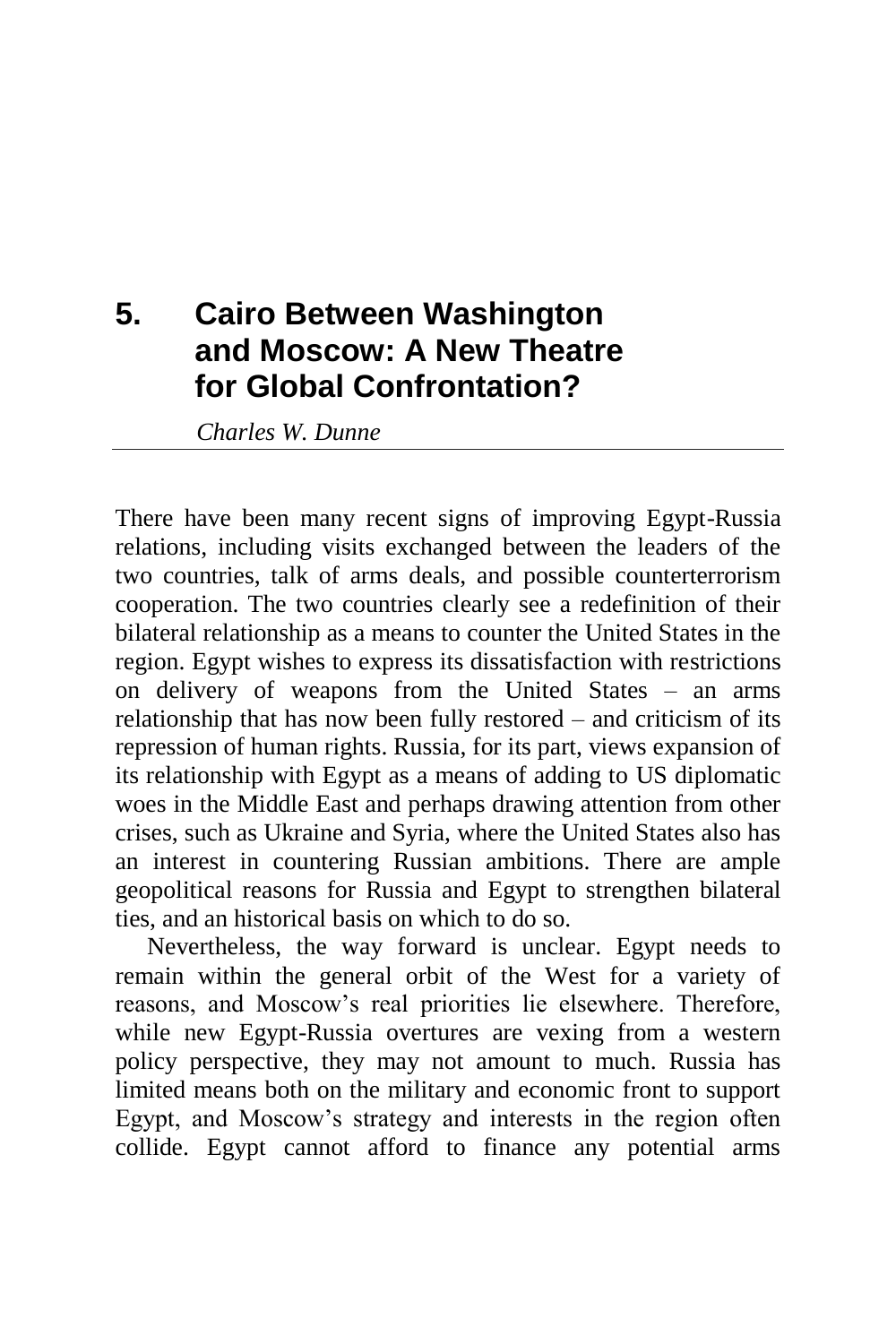purchases from Russia on its own, and the willingness of its supporters in the Persian Gulf States to do so is in doubt.

Thus, it is unlikely that Egypt will become a significant new theater of confrontation between Russia and the United States. The US, to be sure, faces certain policy questions generated by this issue, including Russia's possible influence on Egyptian military cooperation with the United States, and a shared authoritarian agenda that reinforces the pushback against the Arab Spring and like movements in other countries. In addition, Egypt's changing relationship with Russia may give it additional leverage as it deals with the United States on a wide range of issues.

The possibility for serious confrontation over Egypt, however, remains remote.

#### **Introduction**

A military exercise in the Mediterranean Sea, entitled "The Bridge of Friendship-2015" kicked off on June of that year, marking the first joint Russian naval exercise with Egypt since the late President Anwar Sadat ended the exclusive military relationship with the Soviet Union by expelling Russian military advisers from the country in 1972. The exercise involved more than ten warships and support vessels from the two countries, as well as Egyptian F-16 aircraft. The ostensible purpose was to coordinate efforts to protect sea lanes. What it lacked in sophistication and allies compared to the biennial Bright Star exercise – organized by the US and Egypt with participation of numerous regional and European powers, and last held in 2010 – did have an important political purpose: to demonstrate that Russia and Egypt have options in the Middle East that do not necessarily include the United States.

Egypt has looked to diversify its international sponsors for several years since the revolution that overthrew Hosni Mubarak in 2011, and policy tension between the US and Egypt has been growing ever since. Human rights concerns have been a major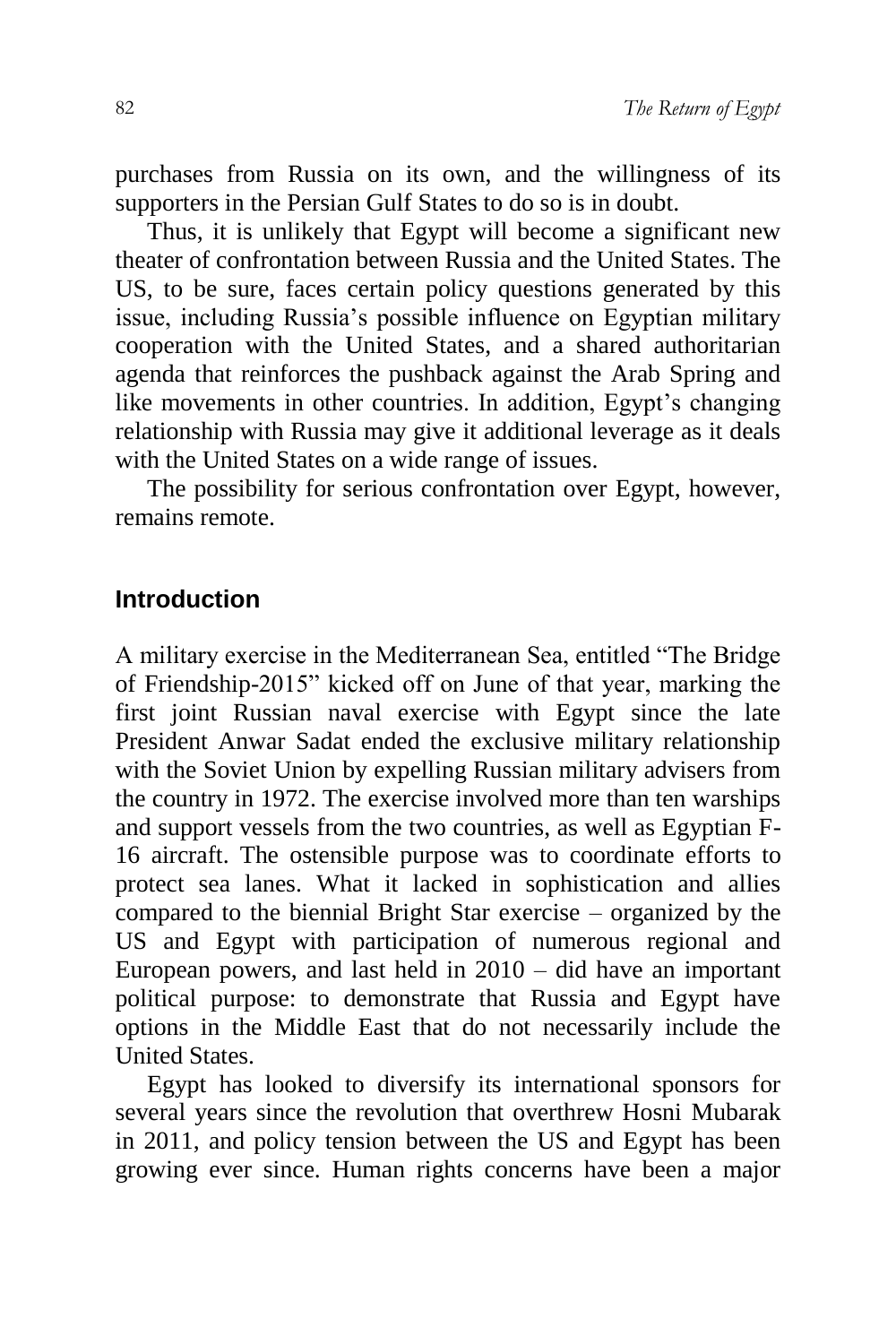catalyst<sup>1</sup>. In 2013, following the coup against the first freely elected Egyptian President, Mohammed Morsi of the Muslim Brotherhood's Freedom and Justice Party, the army violently put down protests against the new military regime, notably in Rabaa Square, that killed over 1,000 people. According to an Egyptian rights group, at least 2,600 people have been killed in confrontations with the security force since Morsi's overthrow<sup>2</sup>. More than 40,000 Muslim Brotherhood supporters, secular activists, and others remain in prison without charges after a major sweep-up of political opponents.

A determined campaign against civil society was also launched. Most notably, 43 international civil society workers were convicted of felonies in June 2013 due to their work on human rights and democracy in an infamous "foreign funding case"<sup>3</sup>.

## **Human rights abuses mounting**

1

Other trends are even more disturbing. Extra-judicial killings and disappearances have increased sharply, many of them aimed at the Muslin Brotherhood and alleged sympathizers (who, at this point, have largely been crushed politically). But these incidents have also targeted secular activists involved with the now-banned April 6 Movement, which helped ignite the uprisings against the Mubarak regime, and unaffiliated human rights activists. As many

<sup>1</sup> Freedom House, in its annual review *Freedom in the World*, documented the decline in civil and political liberties in Egypt, https://freedomhouse.org/report/freedomworld/2014/egypt#.VYB2r0YzAgQ.

<sup>2</sup> The number of deaths in street protests since the 2013 coup far exceeds those in the revolt against Mubarak. See also http://www.huffingtonpost.com/2015/05/31/egyptkillingsmorsi\_n\_74806http://fride.org/download/PB201\_Russia\_in\_the\_Middle\_East.p df20.html.

<sup>3</sup> This author was convicted in absentia in the case for his work at Freedom House as the Director of Middle East and North Africa programs.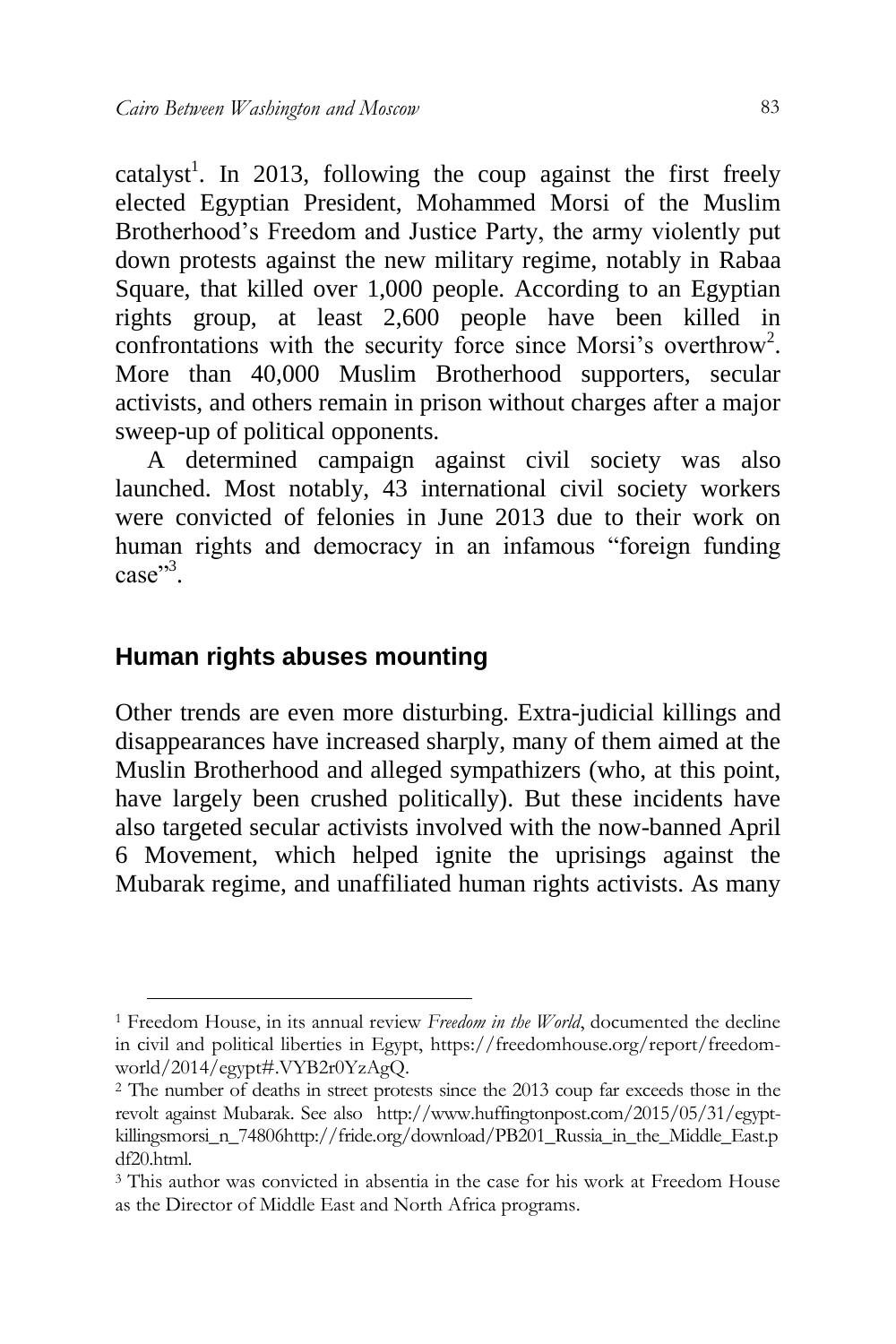as 91 persons have been 'disappeared'<sup>4</sup> in a tactic reminiscent of Argentina in the 1970s.

Legal prosecution concerning freedom of speech and freedom of association are accelerating. In the absence of an elected parliament, the choosing of which has remained in legal limbo, has permitted the government essentially to rule by decree. It is now considering a draconian new law that would tighten restrictions on activities by civil society organizations. Another law limiting the rights of political protesters and other public gatherings went into effect in November 2013; the so-called Protest Law banned public assemblies of more than 10 people without police approval, and allowed authorities the right to block gatherings without prior notice, especially those vaguely deemed a threat to "public order"<sup>5</sup>. In addition, media outlets have been censored, bloggers and others with opinions rejected by the government have been arrested and jailed, and employees of international media (in particular Al Jazeera) thrown into prison. Laws against insulting the president, the judiciary, and the military have been strictly enforced. The window for popular political discourse and critical news dissemination has, effectively, been closed.

By many accounts, this is the worst period of repression and human rights abuses in Egypt's modern history. It has contributed to instability in the country by catalyzing terrorist organizations to counterattack against security forces and the tourism industry, a major generator of the economy. Two Islamic extremists were killed in June 2015 in an abortive attack on the Temple of Luxor. Hundreds of Egyptian security forces, mainly police, have also

<sup>4</sup> Disappearances are real and disturbing, and represent a major development in Egypt's assault on human rights; this was not an important feature of Mubarak's rule. For reference, look at http://www.washingtonpost.com/world/middle\_east/in-egyptactivists-document-a-surge-of-forced-disappearances/2015/06/12/75274570-0dff-11e5 a0fe-dccfea4653ee\_story.html.

<sup>&</sup>lt;sup>5</sup> "Egypt: Deeply Restrictive New Assembly Law Will Enable Further Crackdown, Stifle Electoral Campaigning", *Human Rights Watch*, 26 November 2013, http://www.hrw.org/news/2013/11/26/egypt-deeply-restrictive-new-assemblylaw.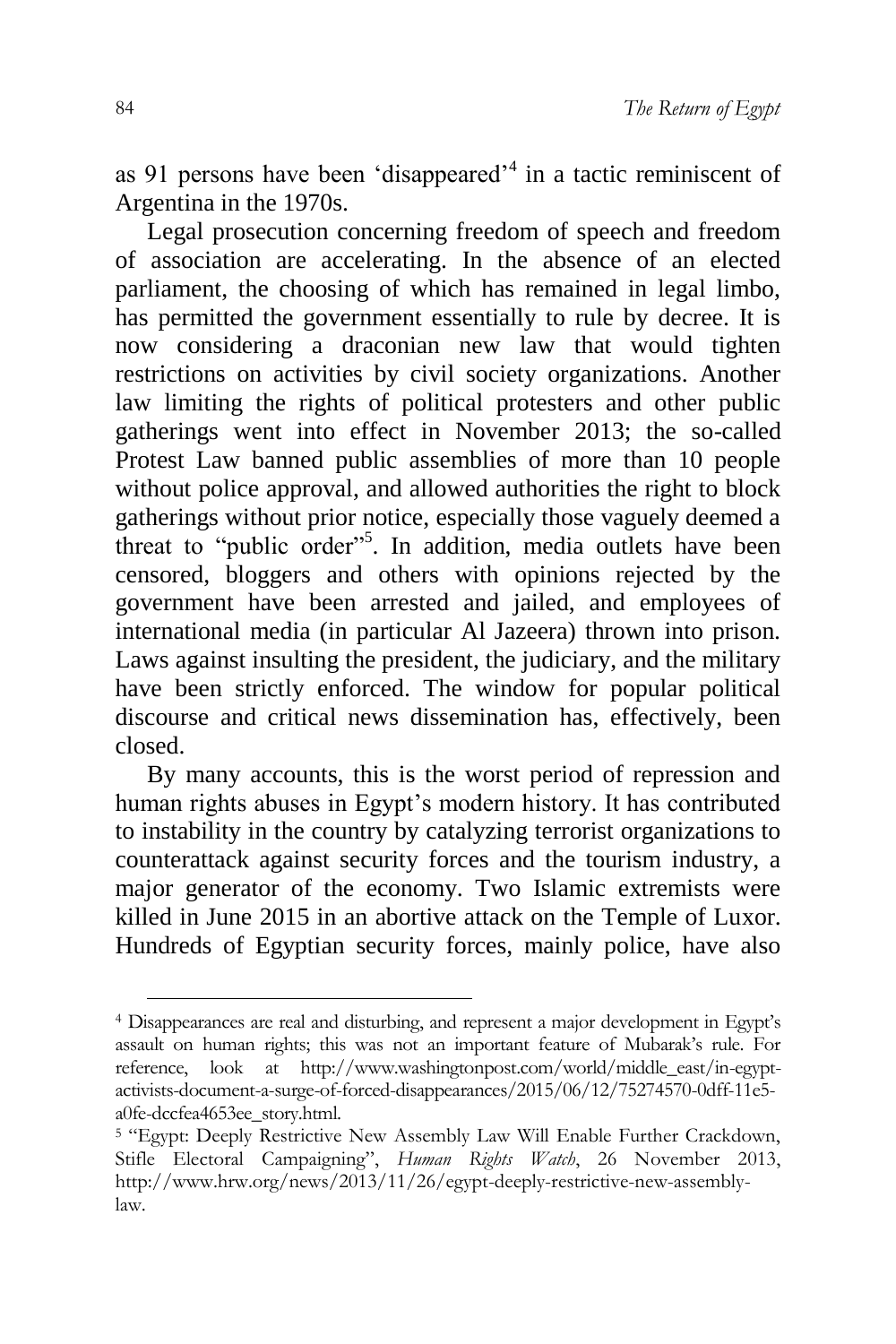been killed over the last two years, including dozens in a series of coordinated attacks in Sinai claimed by the Islamic State in July 2015. The June 2015 assassination of the Egypt's top prosecutor, Hisham Barakat, with a remotely-detonated car bomb marks a worrisome escalation in the sophistication of terrorist attacks.

While as-Sisi clamps down on human rights in order to project an image of stability and effective anti-terror efforts in the country, the reality is anything but.

#### **Joint authoritarian blueprint**

-

Sisi's playbook is similar to Russia's for repressing dissent and cutting off avenues for political change. As in Egypt, Russia has persecuted civil society and other 'undesirable' organizations<sup>6</sup>. Disappearance and assassination of investigating journalists helped to intimidate both media and activists. Government regulation of online media and social networks has contributed to stifling political discussion and dissent. Legal cases against those perceived as regime opponents have burgeoned, and an antiprotest law has restricted the ability of Russians to freely assemble, resulting in arrests and prosecutions.

In addition, both governments – while, indeed facing real threats – have used counterterrorism efforts to pressure political opponents. In Russia, anti-terrorism crackdowns have been used by the authorities to build support for the state. In Egypt, human rights crackdowns in the name of fighting extremism have been similarly used to delegitimize political opponents and boost the reputation of both the military and al-Sisi.

In short, the two governments are kindred spirits. Neither truly believe in the rule of law; both believe in using the law to intimidate and to remove those opposed to the power of the state. Both wish to defeat Islamist opponents (which has resulted in the loss of many lives, in Chechnya, Sinai, and elsewhere). Both have

<sup>6</sup> Human Rights Watch has detailed many of these abuses. See http://www.hrw.org/worldreport/2014/country-chapters/russia.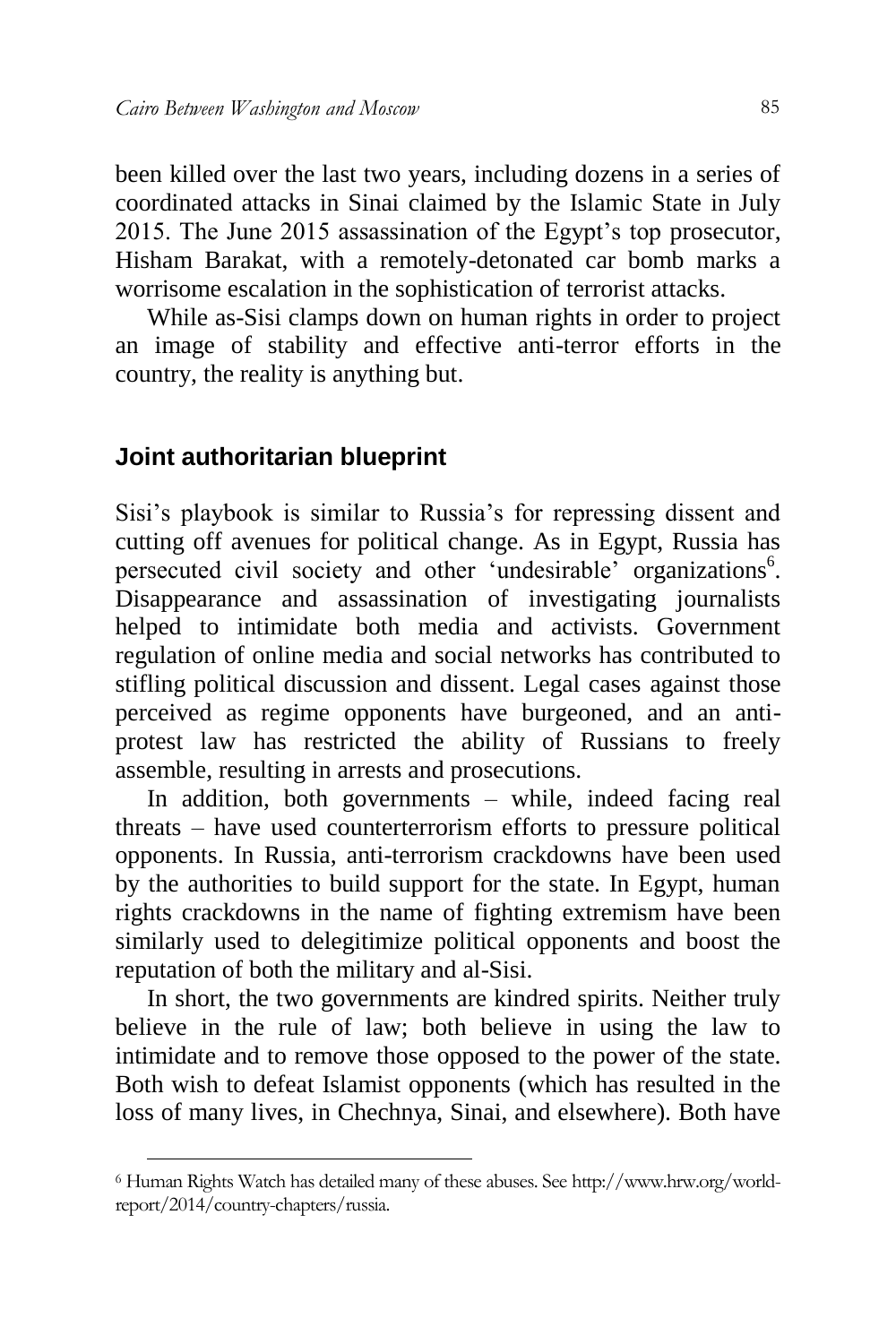cracked down on freedom of expression on the Web and in print, jailing or intimidating those who would criticize the government. Both have also put pressure on international aid organizations; in Russia's case, terminating the presence of the United States Agency for International Development (USAID), which had worked with civil society on human rights issues. In Egypt, the aforementioned effort to crack down on both local and international civil society, and to prohibit funds from foreign governments going to civil and political rights organizations, moved in tandem with Moscow's developing restrictions. Both countries have put in a major effort to sever ties between international organizations and domestic civil society not only financially, but politically.

## **Confluence of interests?**

All this has led to, at least theoretically, an important synergy between Russia and Egypt. The two countries evidently see a confluence of interests that suggest political, economic and military opportunities that are too important to be ignored. In addition, both countries have a contentious relationship with the United States and are interested in exploring the potential for cooperation, intended to distance themselves from the US and perhaps to reshape regional politics and pressure US foreign policy in ways that might pay diplomatic benefits in various areas. For its part, Egypt has felt that pressure on human rights, delays on military aid deliveries related to this issue, and perceived US support for the former Morsi government, constituted an abrogation of the basic diplomatic and financial understanding between the two countries. Russia evidently sees an opportunity to irritate Washington and perhaps seize a tactical advantage in a vital region.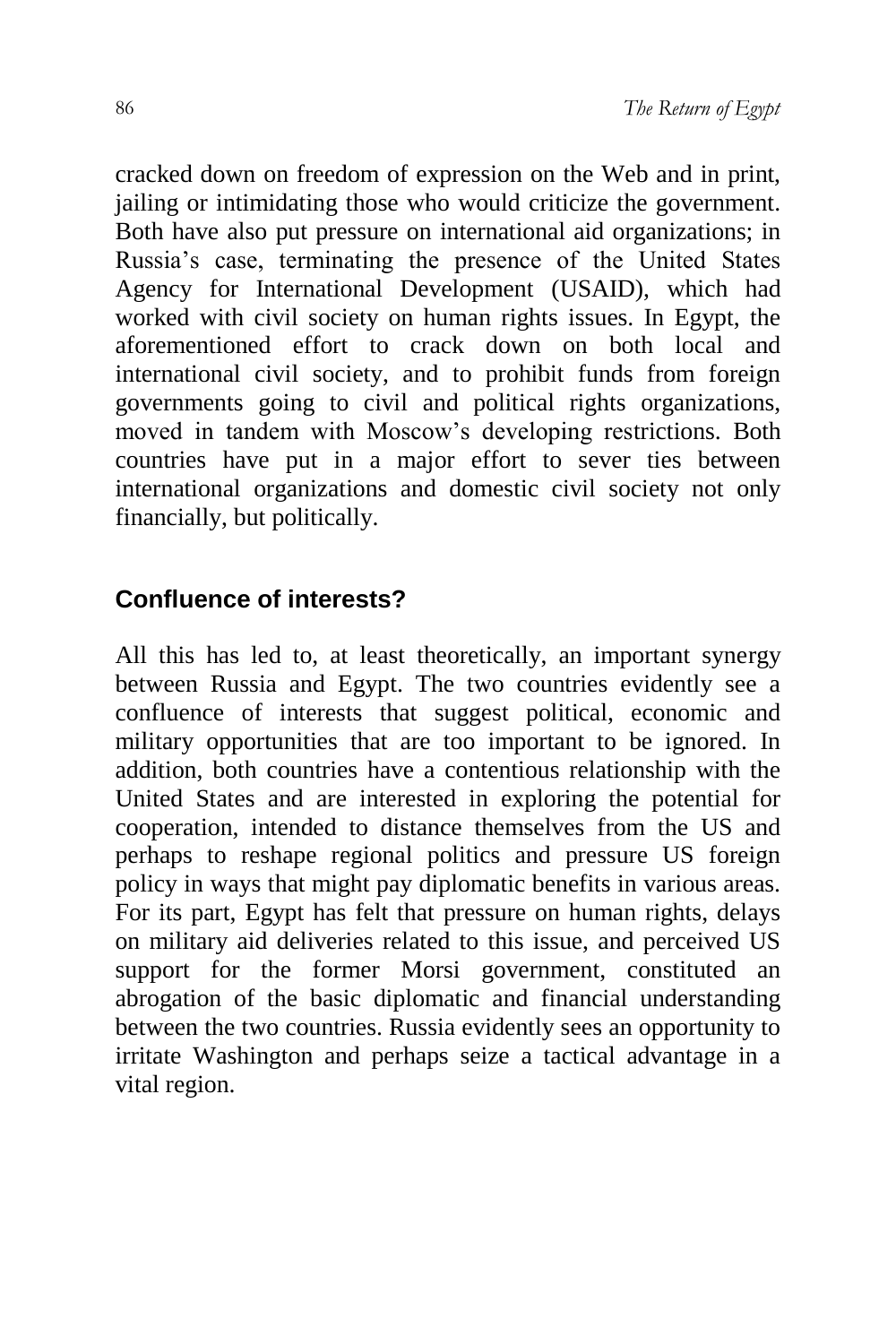### **Old ties. New foundation?**

The two countries have a long history of military and economic cooperation on which to build the basis for a renewed relationship. After Nasser's ascension to power, economic relations burgeoned. The Soviet Union crucially provided significant support in the form of technical and financial assistance to build the Aswan Dam in the 1960s, which transformed Egypt's agricultural outlook by disrupting the annual Nile flood and thereby providing steady water flows year-round. (It also caused significant environmental and archaeological damage).

Moscow also provided training and weapons systems to Egypt, which helped build its military into a regional power. Importantly, it transformed the Egyptian operational philosophy by informing the tactical outlook and personal affinities of many of Egypt's general staff, who were schooled in Soviet military academies. The results can be seen today in an Egyptian army that, despite decades of close military ties with United States, focuses on armor-heavy, politically driven, static tactics, on display most notably in the first Persian Gulf War of 1991, where no troop movement occurred absent the decision of President Mubarak<sup>7</sup>.

#### **Current advances in the Russia-Egypt relationship**

There is clearly an historical as well as a contemporary geopolitical basis on which to explore a new relationship between Russia and Egypt. Whether the apparent confluence of tactical interests today will be given meaning through trade deals, arms sales and strong security and counterterrorism cooperation remains to be seen. But both countries are willing to explore this.

Sign of potential new cooperation between the two countries abound. During President Vladimir Putin's visit to Egypt in

<sup>7</sup> The US training and arms relationship with Egypt since the late 1980s has not effectively overturned this dynamic, although inroads have been made with some of the younger generation of officers.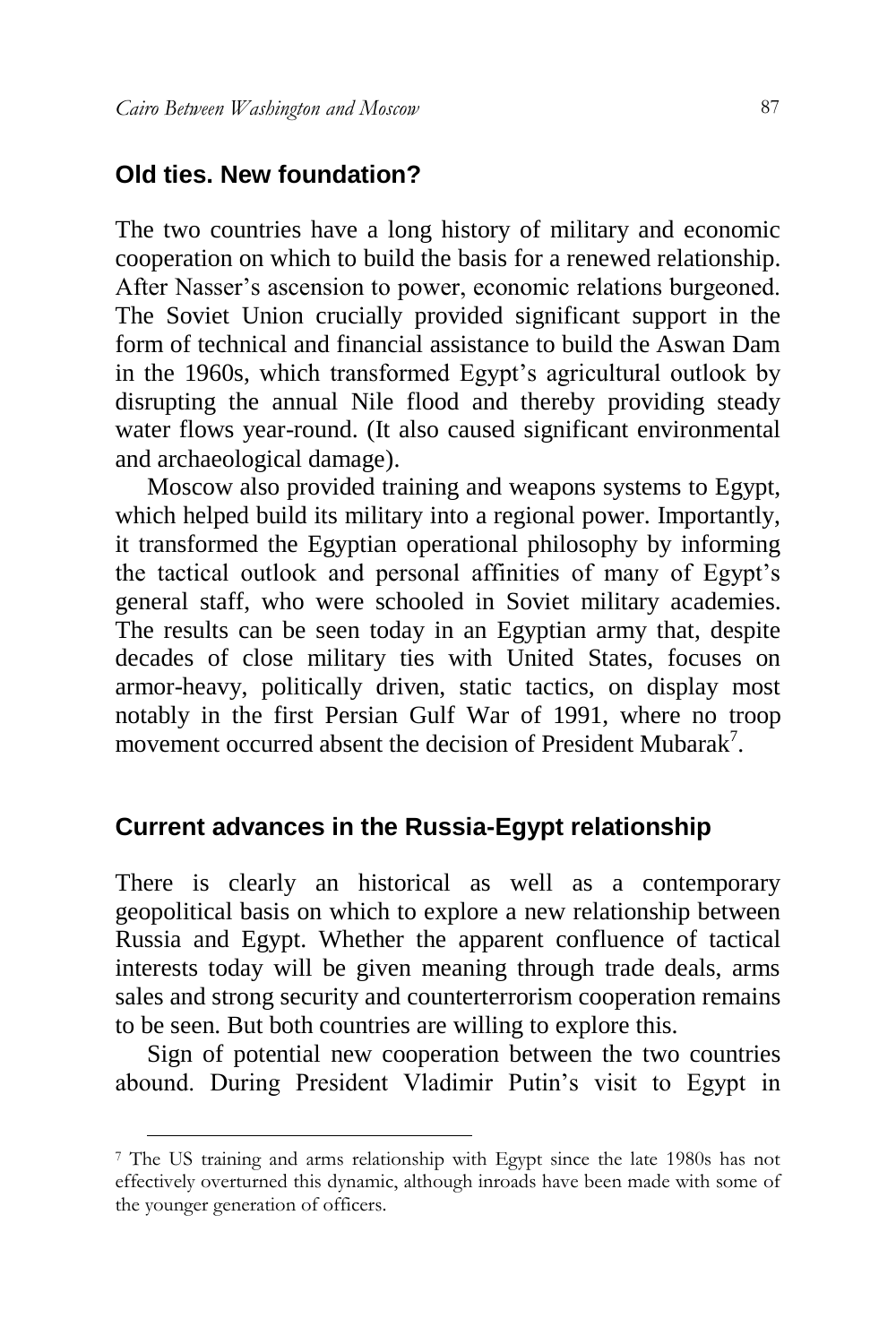February 2015, he and al-Sisi posited a deal on deal on building a nuclear power plant in Egypt. They discussed the importance of furthering military relations, including an arms deal which, first bruited about in 2014, reportedly included advanced S-300 antiaircraft missiles, MiG fighter jets, and Kornet antitank weapons (the deal has not been concluded or financed) $8$ .

The two leaders also agreed they must come together to fight terrorism, which, al-Sisi noted, involves an ideological fight – language intended to signify continuation of the campaign to delegitimize Islamist opposition to the Egyptian government, and presumably to Russia as well as the Gulf states, which have been bankrolling the Egyptian government. This approach is essentially designed to justify continued efforts to crush the Muslim Brotherhood and its offshoots throughout the Middle East.

In public remarks, al-Sisi also stressed the importance of enhancing "strategic relations" between the two countries. The nature of these relations were not identified, except to the extent that further talks were recommended. Putin confined his remarks on the subject to unspecified cooperation on Syria and progress toward a "peaceful solution" in that conflict.

Thus, despite the apparent warmth, there remains a great degree of ambiguity in the new Egyptian-Russian relationship, and it is not clear whether it extends beyond the personal relationship of the two presidents or will advance to stronger bilateral ties.

A highly publicized botching of the Russian national anthem by an Egyptian military orchestra during the Putin visit is an ironic, though emblematic, symbol of the difficulties in forging a new strategic relationship after several decades<sup>9</sup>.

<sup>8</sup> An analysis of the proposed arms deal and its possible fallout, as it was originally discussed in 2014, was authored by David Schenker and Eric Trager of the Washington Institute for Near East Policy. "Egypt's Arms Deal with Russia: Potential Strategic Costs", 4 March 2014, http://www.washingtoninstitute.org/policy-analysis/view/egyptsarms-deal-with-russia-potential-strategic-costs.

<sup>9</sup> A video link can be found here: http://yhoo.it/1BssoAI.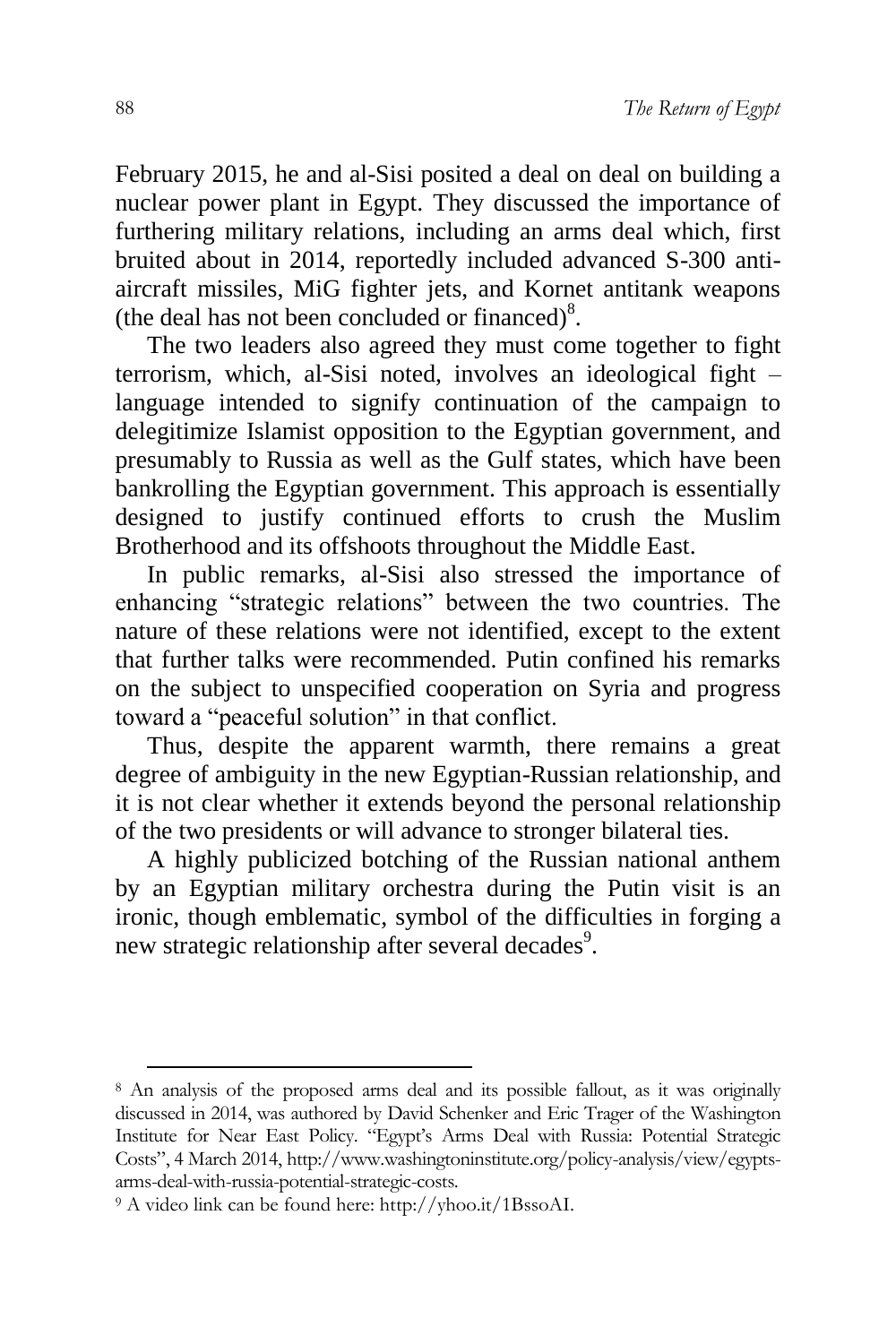## **New Cold War in the Middle East – or a remembrance of things past?**

It is unlikely that that the flirtation between Russia and Egypt marks a new zone of confrontation between Russia and the United States regionally or globally. Strategic and financial limitations will sharply restrict any such development, and US relationships with the Persian Gulf States are likely to come into play to preserve the international order that has reigned for the last 40 years.

Russia has numerous liabilities in its alleged bid to supplant the United States for supremacy in Egypt. For one thing, its strategy is not well thought out and often runs afoul not only of the interests of US allies (principally Saudi Arabia and Qatar) but, occasionally, its own interests. As Mark Katz of George Mason University put it:

Putin perceives Russia as having several important geopolitical interests in the MENA (Middle East and North Africa): countering Western influence; containing Sunni jihadist forces; reversing the drop in petroleum prices; and expanding Russian exports to the region. Successfully pursuing these Russian interests in the Middle East, though, is difficult since they often conflict, Russia has limited means, and different MENA actors – including Moscow-friendly regimes – sometimes thwart Russian ambitions $10$ .

Russia has few resources to devote to a campaign for winning the allegiance of Egypt. Unlike the United States, it demands full payment for delivery of weapons systems, a key tool in Moscow's foreign relations, which Egypt is ill-positioned to provide.

While Russia has important geopolitical interests in the MENA, it has limited resources with which to pursue them. And Putin is unwilling to use some resources; for example, he has been unwilling to deploy the Russian military in support of MENA

<sup>10</sup> M.N. Katz, "Conflicting aims, limited means: Russia in the Middle East", FRIDE, Middle East and North Africa-Policy Brief no. 201, May 2015, p. 7, http://fride.org/download/PB201\_Russia\_in\_the\_Middle\_East.pdf.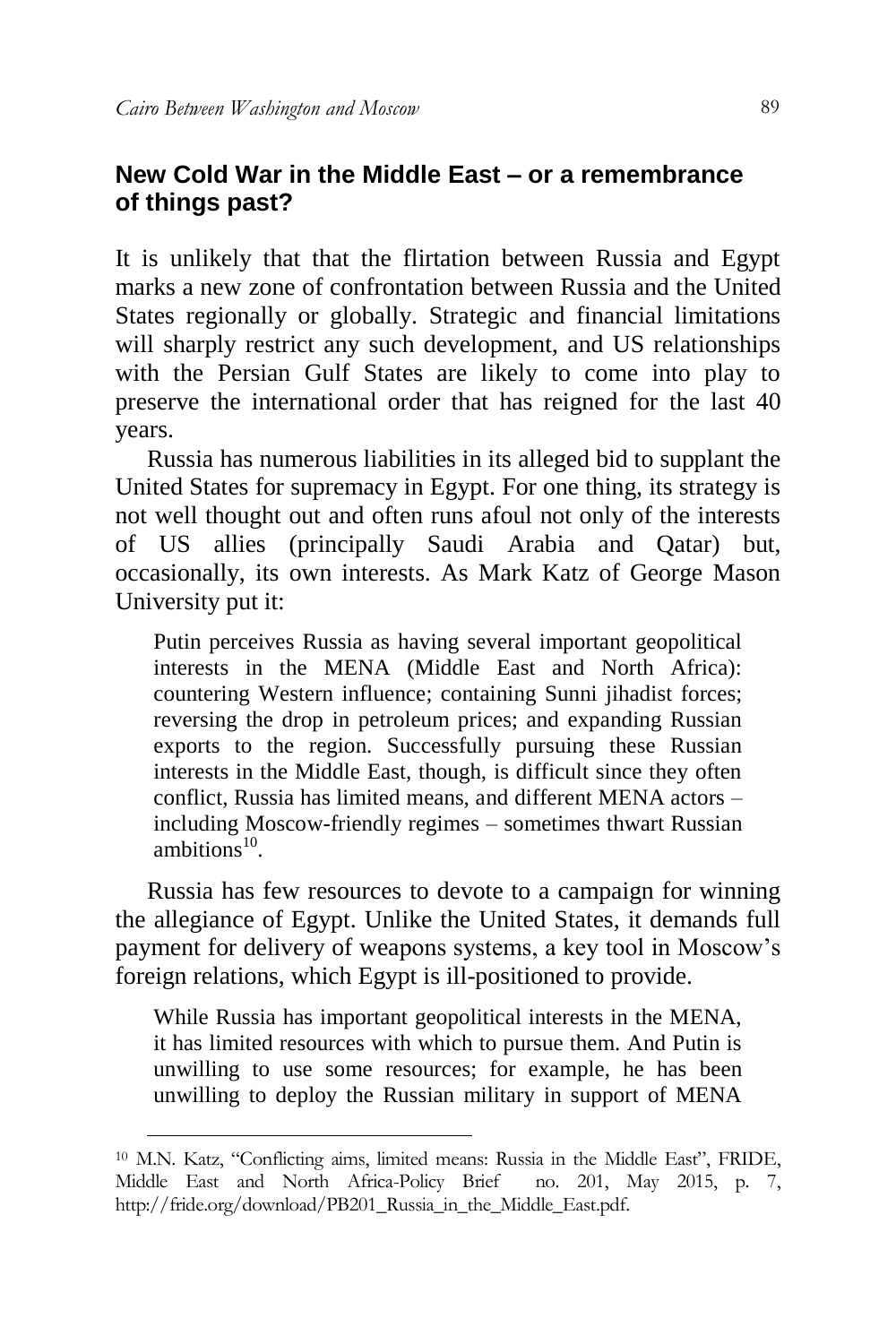allies (Saddam Hussein in 2003, Qaddafi in 2011, or Assad since 2011). Nor does this seem likely to change even after the sharp deterioration of relations between Russia and the West over Ukraine. Indeed, Putin's pursuit of forceful policies in Ukraine makes it less likely that he could engage Russian forces anywhere in the MENA simultaneously. Like the Soviet Union, Putin's Russia can (and does) provide arms to its allies in the MENA. Unlike the Soviet Union – which essentially gave weapons away – Putin has insisted that clients actually pay for them. It does not seem that Russian arms sales to states that also receive Western arms gives Moscow much influence in them, despite some contrary perceptions in the  $West<sup>11</sup>$ .

Such self-constraining policies provide clear limits to the level Russia's influence in Egypt can attain. In fact, Moscow's influence throughout the region, including with key allies such as Syria, is restricted. Partly this is a result of the factors described above. It is also a result of Russia's complicated geopolitical circumstances, in which policies intended to thwart the United States often run afoul of countries with which Russia wishes to maintain good relations or simply doesn't have the resources to enact. Russia's bid to enhance relations with Egypt thus appear to be more a political show intended to irritate the United States in the contentious arena of the Middle East than a genuine bid to break and reconstruct, in its favor, a decades-old political order that was set by the Camp David treaty, to which Egypt, Israel and the United States all remain firmly committed. Additionally, the United States is a far more useful ally in Egypt's campaign against the growing domestic terrorist threat. In short, a strategic realignment involving Russia does not appear to be a geopolitical possibility or priority for Moscow – or, for that matter, Cairo either.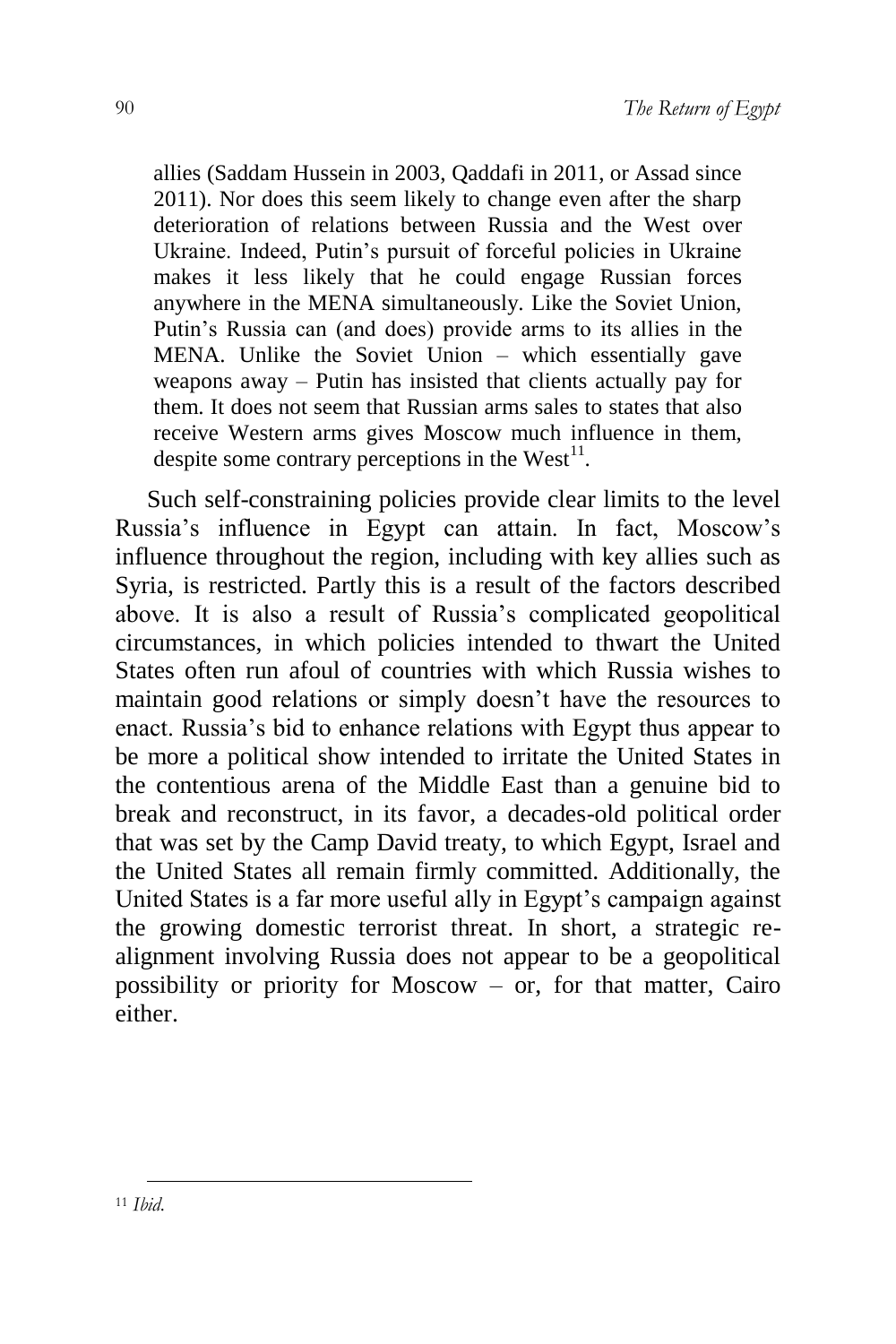#### **US dilemmas**

Nevertheless, this new dynamic pose challenges for the United States. For one thing, the developing relationship between al-Sisi and Putin is a warning sign for Arab liberals who wish to see more modern societies with democratic and progressive systems that respect the right of peoples to choose their leaders and voice their opinions without fear of the government, a direction that the United States supports.

On the political-military front, the burgeoning relationship presents some potential policy difficulties for the United States. First, for example, it calls into question whether the United States can fully count on the Egyptian government to furnish reliable access to the Suez Canal and Egyptian airspace should another major conflict arise in the Middle East, especially one that might conflict with Russian interests, as for example in a conflict with Iran, with which Russia has an arms supply relationship. Second, does the apparent malleability of Egypt's great power allegiances affect its global role, such as providing military support in campaigns that might run counter to Russian allies – as it did in the Gulf war against Iraq in 1991. Finally, to what extent might Russia influence Egypt's policy choices, whether intervention in Libya, political choices on Syria, friendliness toward western investments, and of course domestic human rights? All these will have an impact on US decision making and could also influence Europe's outlook on foreign policy toward Egypt as well.

#### **What then should the US and Europe do?**

Public political discourse, especially in the United States, frequently questions whether foreign powers have any influence over the actions of Egypt's government and whether it should exercise it if so. The answers to the question is, fundamentally, yes.

United States assistance, amounting to US\$ 1.5bn per year, mainly in Foreign Military Financing (grants to purchase weapons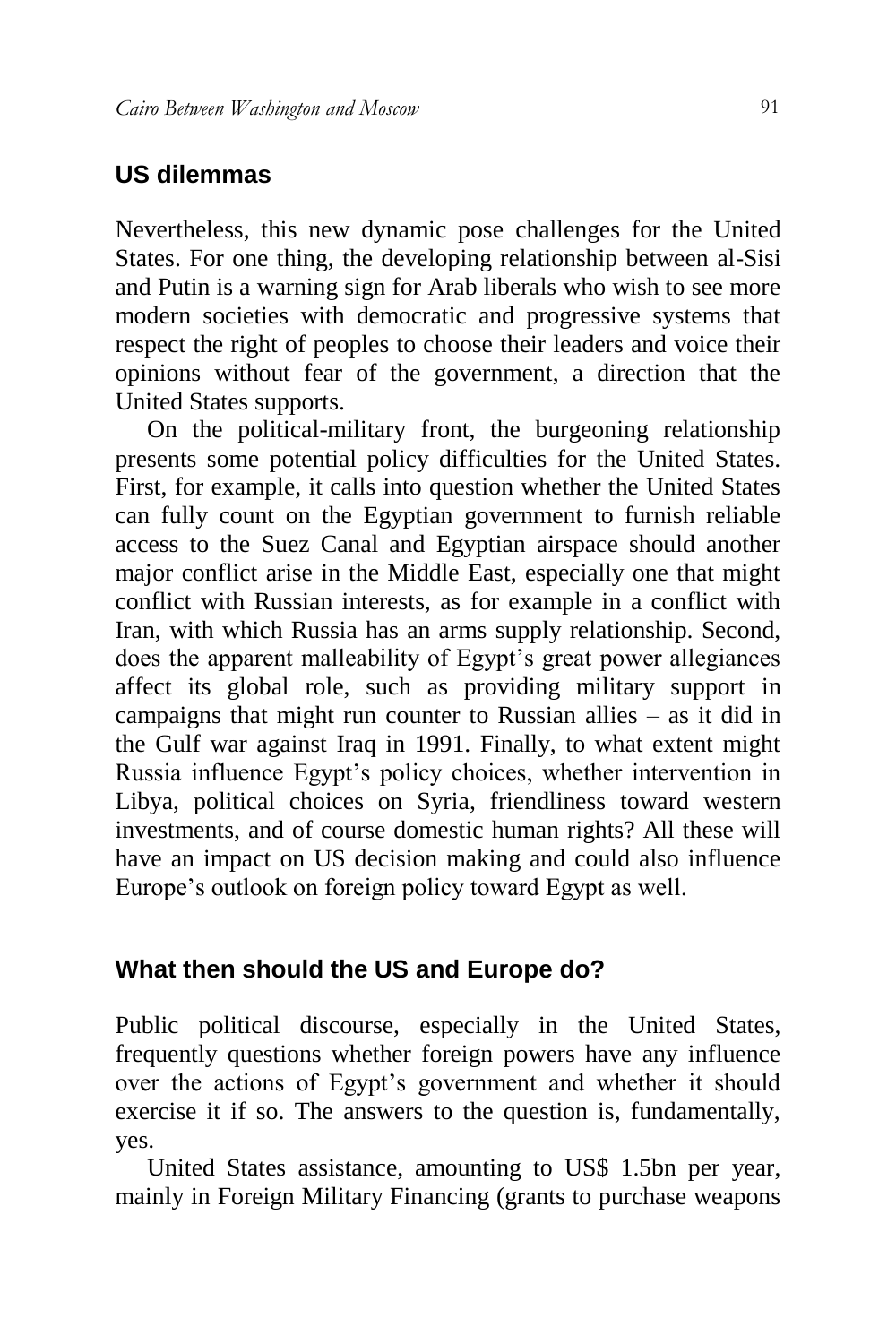systems, logistics and training), is a significant part of Egypt's foreign assistance and is irreplaceable when calculated in terms of Egyptian military needs. Egypt remains dependent on major US weapons systems for reasons of international prestige, particularly among its Arab neighbors, and specific military requirements, mainly in its war on terrorism within its own borders. As a result of the need for US arms, Egypt is also integrated into the logistics and training chains of the American military. None of this easily replaced by Russian weapons systems (which, as noted above, must be fully financed by the purchasing country or international benefactors, and the acquisition of which would cause problems of interoperability with existing systems and require extensive and expensive retraining).

As Harvard University professor H.A. Hellyer told *The Guardian*, "the main issue with arms deals with Russia is that this is primarily an American-built military and to change that would take substantial amounts of time and investment. If you're sitting in the Egyptian military, you want the best – which means you want US arms, not Russian. And for all their huffing and puffing, the Egyptian establishment wants to be a part of the western  $axis"$ <sup>12</sup>.

In addition, Egypt is sensitive to public criticism of its human rights policies, and has worked hard in Washington and international fora to counter it, not least because the perception of an environment hostile to civic and political liberties, with its linkage to instability, can affect the climate for foreign investment and the tourism industry.

All this bestows significant influence on the US government and military, which can and should use its voice to push back against the steady authoritarian escalation in the country. Preventing Egypt from a deeper slide into repression and instability, as well as entering into a closer relationship with a

<sup>12</sup> "Vladimir Putin's Egypt visit sends message to US", *The Guardian*, 9 February 2015, http://www.theguardian.com/world/2015/feb/09/vladimir-putin-egypt-visit-messageus-russia.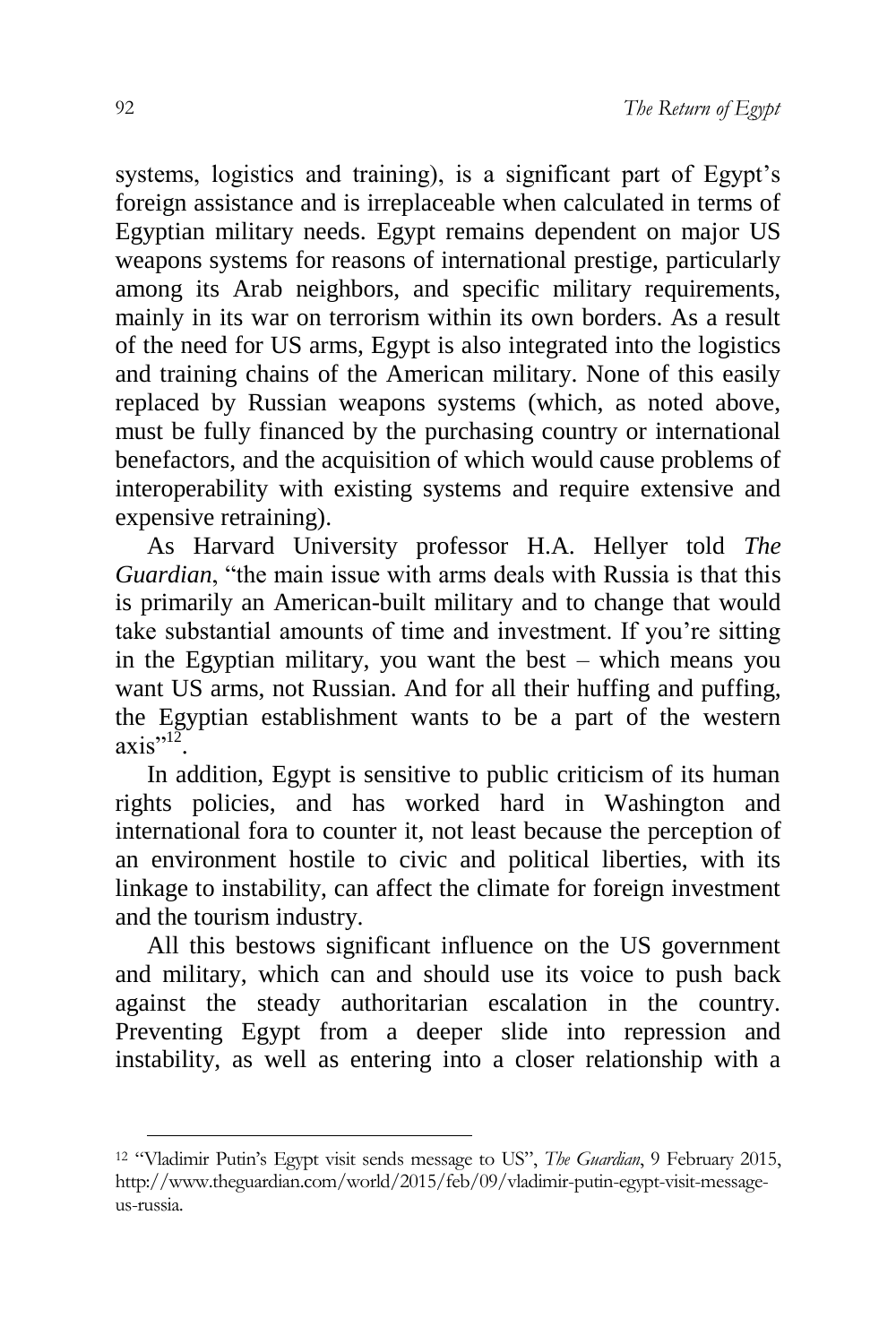problematic power such as Russia, is strongly in US and European interests.

With this mind, the following policy recommendations should be applied.

- **First**, the United States must initiate a conversation with Cairo about where it wants to be counted in the international order. Does al-Sisi primarily identify with Putin's Russia, and its repressive impulses, or does it continue to see its core interests lying primarily with the United States and the West? This is a conversation that has not yet taken place, in part because the United States does not want to disturb the bilateral relationship by challenging basic verities as understood since the 1970s. It is, however, exactly the type of conversation that needs to happen. One focus should be the arms-deal discussions that Russia and Egypt have been undergoing, and what major arms purchases from Russia might mean for the US military relationship with Cairo.
- **Second**, the United States needs to review its security and economic relationship with Egypt, given the drift in bilateral ties and the apparent wandering of Cairo's political allegiances. Whether the United States needs to continue placing US\$ 1.5bn per year into security assistance and economic aid to ensure the stability of the relationship is very much an open question. The package, including its political dimensions, should be reviewed carefully to ensure that they serve both US interests and the interest of the Egyptian people in steady but stable political reform.
- **Third**, the United States and the European Union must come together to harmonize policies on the approach to Egypt, specifically on civic and political rights. After the verdict on the "foreign funding" case involving international NGOs in 2013, the European Parliament was much stronger in condemning the outcome than was the US Government. US and EU leaders should have a frank conversation about joint goals in moving the country toward positive political change, then enact practical diplomatic policies to move toward that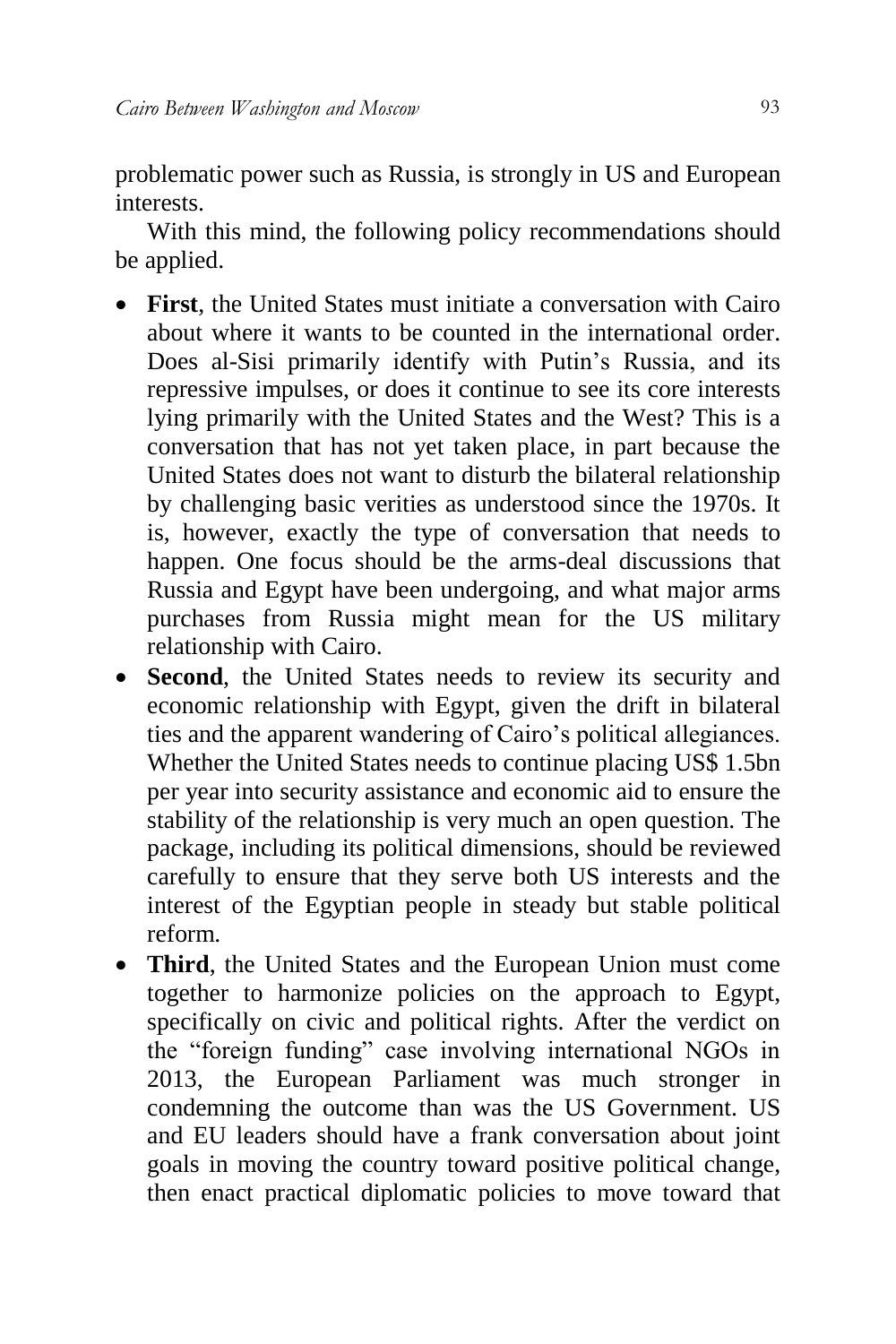goal. Such an approach would help to check Russian ambitions in the region.

- **Fourth**, the United States should discuss with its Persian Gulf allies how they see Egypt integrated into the regional order. Much has changed since the overthrow of Mubarak in 2011, and certain Gulf countries have financed and supported al-Sisi's Egypt in an apparent attempt to remake it into a client state. The United States must review with Saudi Arabia and the United Arab Emirates, among others, the dimensions of what appear to be emerging political arrangements in the region to ensure that joint political-military interests are protected. This would necessarily include a frank discussion of Egypt's relations with Russia, the intensification of which would ultimately run counter to Gulf interests.
- **Finally**, the United States should review its broader relationship with Russia, which, as in Europe, remains tense and difficult. Russian sponsorship of Syria's Assad is a point of tactical conflict; Moscow's willingness to sell advanced S-300 anti-aircraft missiles to Iran is another. Egypt is a factor in this strategic game. The United States, as it is doing in Ukraine, should explore cooperation with Europe to prevent Russia from outflanking western powers who are concentrating for the most part on Russia's threats to their own continent. Greater US and allied involvement in Syria would be one way to confuse Russia's strategic intentions in the region; engaging Egypt on human rights issues, and holding them accountable, would be another.

## **Conclusion**

Russia is playing a strategic game with the United States and Europe on a variety of fronts, including the Middle East. Egypt has emerged as a pawn in this attempt. While there are real interests that Cairo and Moscow share, several of which run counter to US policy preferences, this is unlikely to involve a genuine geopolitical struggle between the United States and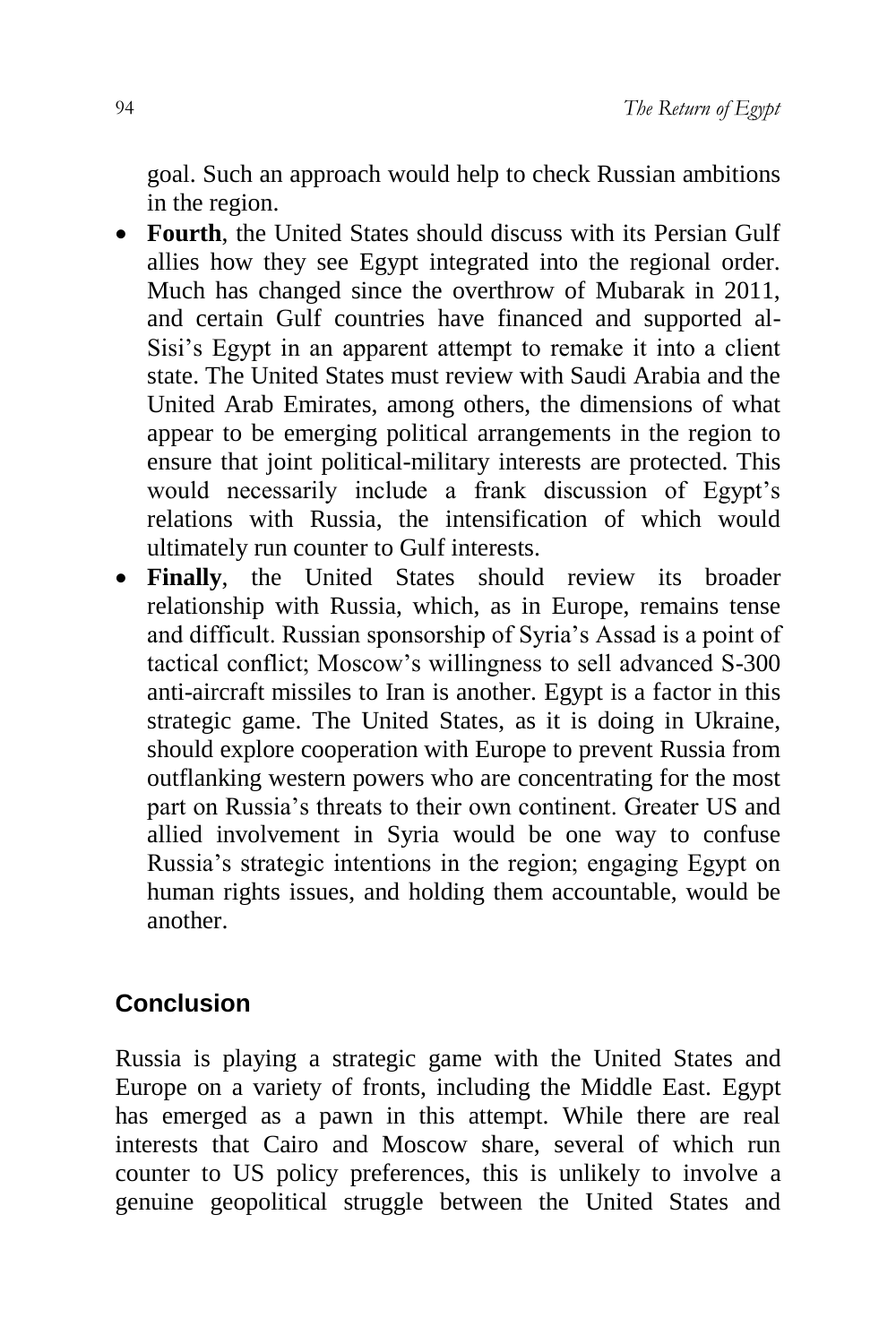Russia for diplomatic and military alliance with Egypt. It is, nonetheless, a development that has forced new uncertainties into US policy toward the Middle East. Addressing these uncertainties will require some US-European agreement on how to engage Egypt on its human rights issues and the broader questions of the instability Cairo's policies currently promote.

A more pragmatic and forceful approach to Egypt by western powers, coupled with energetic efforts to parry Russian ambitions in the Middle East (particularly in Syria), would reinforce the current political/diplomatic order in the region, in which Egypt continues to play a part.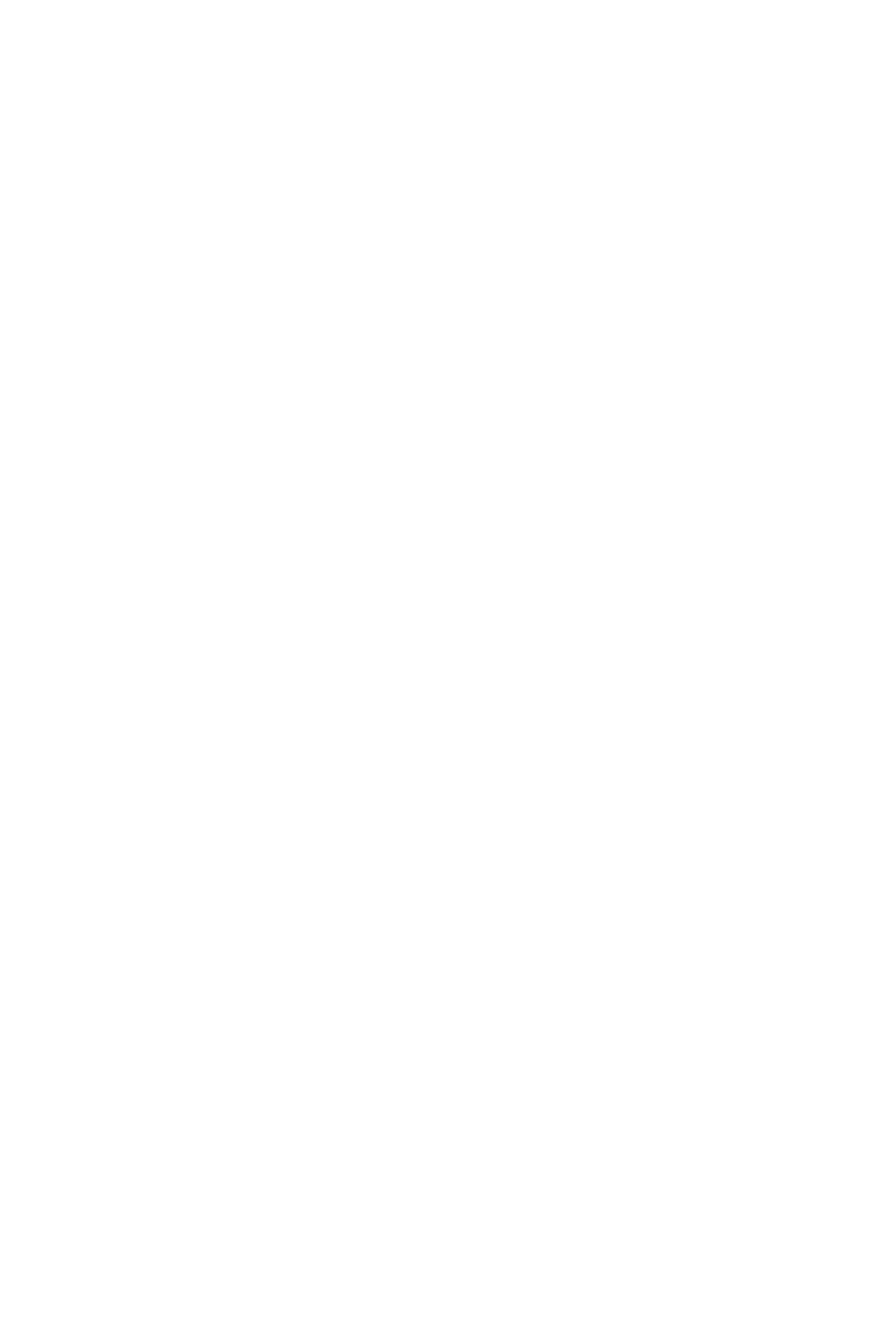# **6. Common Interests and Different Visions: Policy Implications for EU and Italy**

*Hélène Michou, Stefano M. Torelli*

The last chapter of this report is aimed at analyzing the current relationship between Egypt and the EU and at identifying issues of common interest which could present opportunities for strategic collaboration. The last few years since the 2011 uprisings have entrenched a broad disconnect between Egypt's "status quoist" policies and Europe's apparent support for processes of democratic transition. Whilst both share concerns regarding security in the Mediterranean region, spillover from neighbouring conflicts, and promoting economic ties, Europe continues to face accusations of incoherence between its pledges and its practices.

How, then, to reconcile a European policy in the Mediterranean able to involve Egypt as a reliable partner and, at the same time, to ensure the promotion of essential European values in the field of civil and political rights? Where and how can the EU act to incorporate Egypt into a process of regional integration and cooperation on issues of shared importance? How can the EU deal with its loss of leverage in Egypt and in the region as a whole? Will heads of member states continue to look the other way as private sector bilateral deals are signed with a military regime systematically targeting the rights of Egyptian citizens? For European policy makers these issues raise further questions related to broader foreign policy strategy, commitment to deeper democracy, and the kind of relationship we want to maintain with Egypt.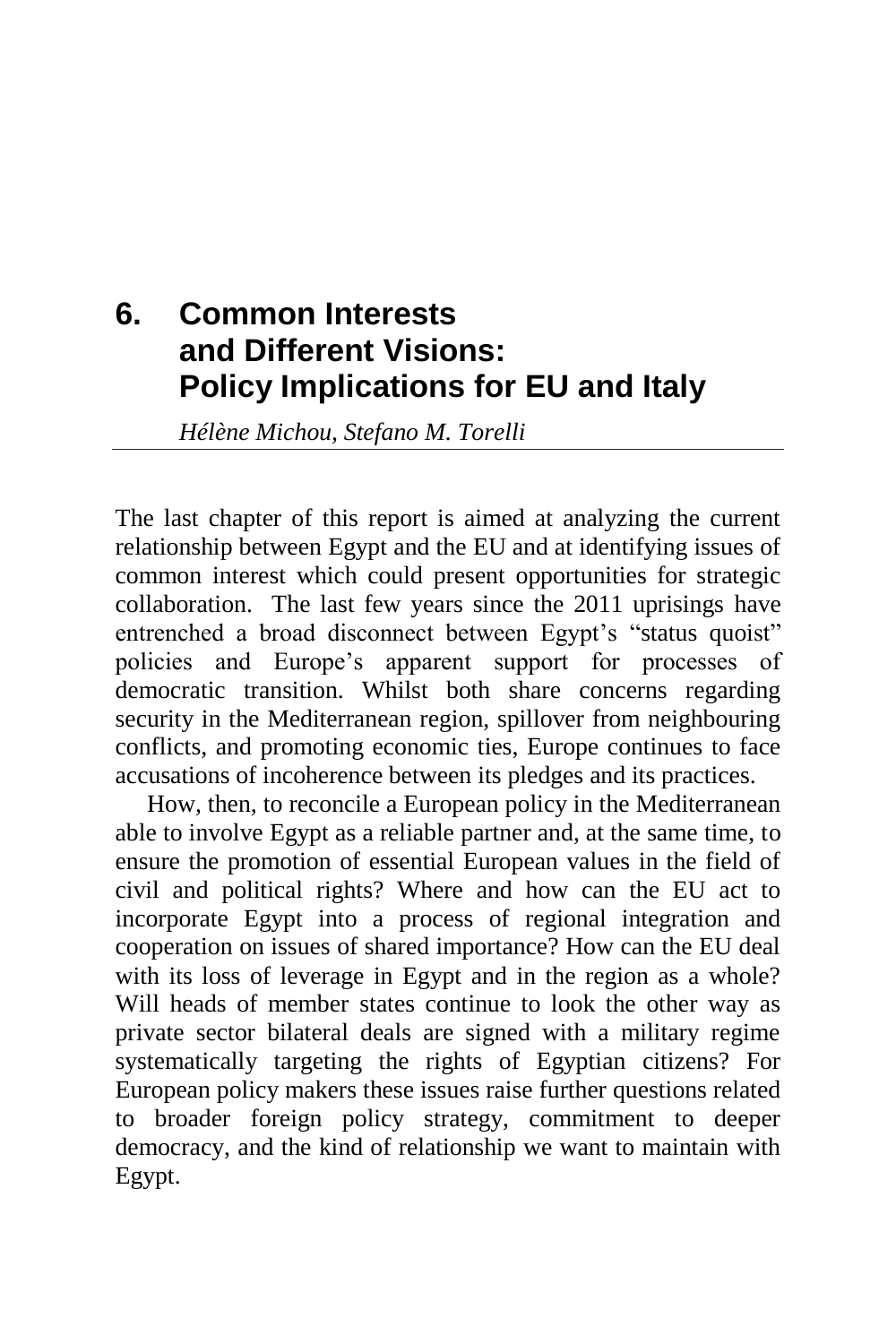Far from providing definitive answers to these policy matters, the first part of the chapter tackles these issues through an analysis of the extent to which both Egypt and the EU are foregoing legitimacy at home and on the international stage in the pursuit of bilateral interests. Mutual concerns regarding extremism, the crisis in Libya, economic cooperation and immigration are placed against the incumbent normative framework for bilateral relations, the European Neighborhood Policy (ENP). We look at the re-think currently surrounding this approach and ask whether a more honest acceptance of crises on all sides shouldn't merit a bolder return to the drawing board. The second part of the chapter looks at bilateral relations between Italy and Egypt. Indeed, Rome has in some ways a 'special' relationship with Cairo. Italy is the first commercial partner of Egypt among European countries and Prime Minister Matteo Renzi is always keen to stress the importance of the relationship with Egypt. At the end of each part, the chapter offers some policy recommendations for Europe and specifically for Italy.

#### **EU and Egypt: towards a long-run policy?**

There is a two-way backsliding happening with regard to Europe's relationship with Egypt. As strongman Abdel Fattah al-Sisi is welcomed open-armed in European capitals, as regional leaders flock to Cairo, and as foreign investments resume, observers could be forgiven for thinking that Egypt is 'back to normal'. Problems arise however when this return to 'normal' is a policy of domestic repression dressed up as promotion of national stability. As Egypt comes full circle back to authoritarianism, Europe is also treading the wheel of past practices – reliance on strongmen due to a lack of political strength and strategic vision to support alternatives.

The main problem in defining a strategic approach towards Egypt and other countries of the southern Neighbourhood is that Europe's policy-makers have yet to engage in a bold, collective rethink on how to deal with rupture and crisis in the region. The ENP as it stands is more for the partners we would like than for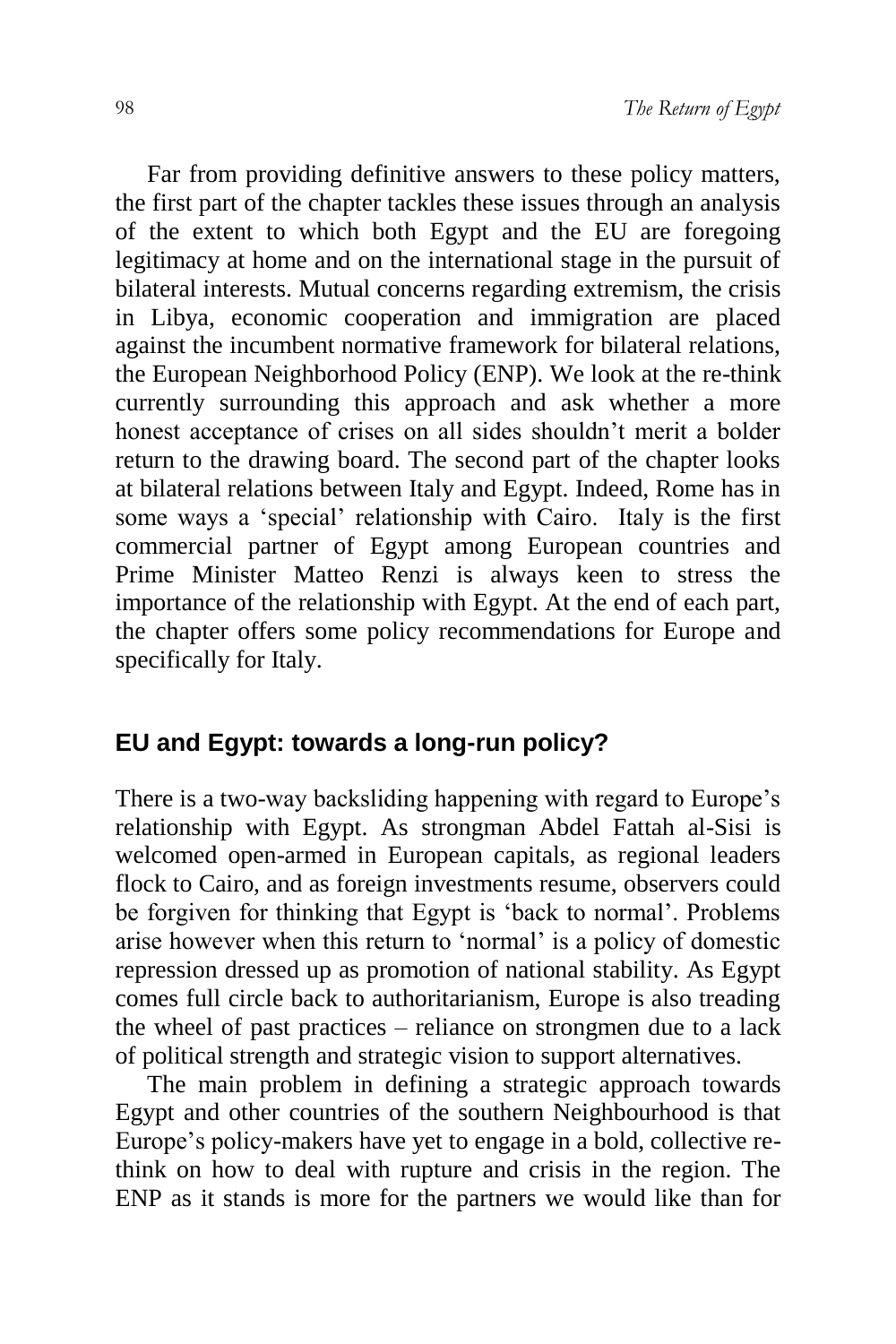the neighbours we have. Whilst the ongoing revision of the ENP commissioned by Juncker goes some way towards addressing this disjuncture, it will need to be complemented by member state bilateral support and the political will to address sensitive issues such as migration flows.

This exercise is crucial to push back against the return to business as usual approach with Egypt, and equally to defining where interests converge. At stake is not only the management of pressing issues such as regional security threats and migration flows, but more importantly longer-term issues such as regional development and Europe's credibility as a promoter of normative values at home and abroad.

#### **Fighting terrorism: a convenient smokescreen**

The principal selling point of Egyptian strongman Abdel Fattah al-Sisi to sponsors in Washington – and to a certain extent in European capitals  $-$  is that only he and his military-backed regime can end the threat from Islamic extremists and prevent his country of 90 million people from becoming a failed state. He has only to point to neighbouring Libya or nearby Yemen to drive his message home. But almost two years since the former general's bloody coup against a democratically elected government, the facts are undeniable: Egypt is becoming steadily more violent and  $unstable<sup>1</sup>$ .

Al-Sisi and his cabinet, governing by decree in the absence of an elected parliament, have overseen two years of near total impunity for security force abuses and issued a raft of laws that have severely curtailed civil rights, limited political space, and effectively erased important gains of the 2011 uprising that ousted Mubarak. Much of this has been carried out under the banner of fighting Islamist extremism and terrorism, two terms employed almost interchangeably by the regime.

-

<sup>1</sup> "Egypt: Year of Abuses Under al-Sisi", *Human Rights Watch*, 8 June 2015, [http://www.hrw.org/news/2015/06/08/egypt-year-abuses-under-al-sisi.](http://www.hrw.org/news/2015/06/08/egypt-year-abuses-under-al-sisi)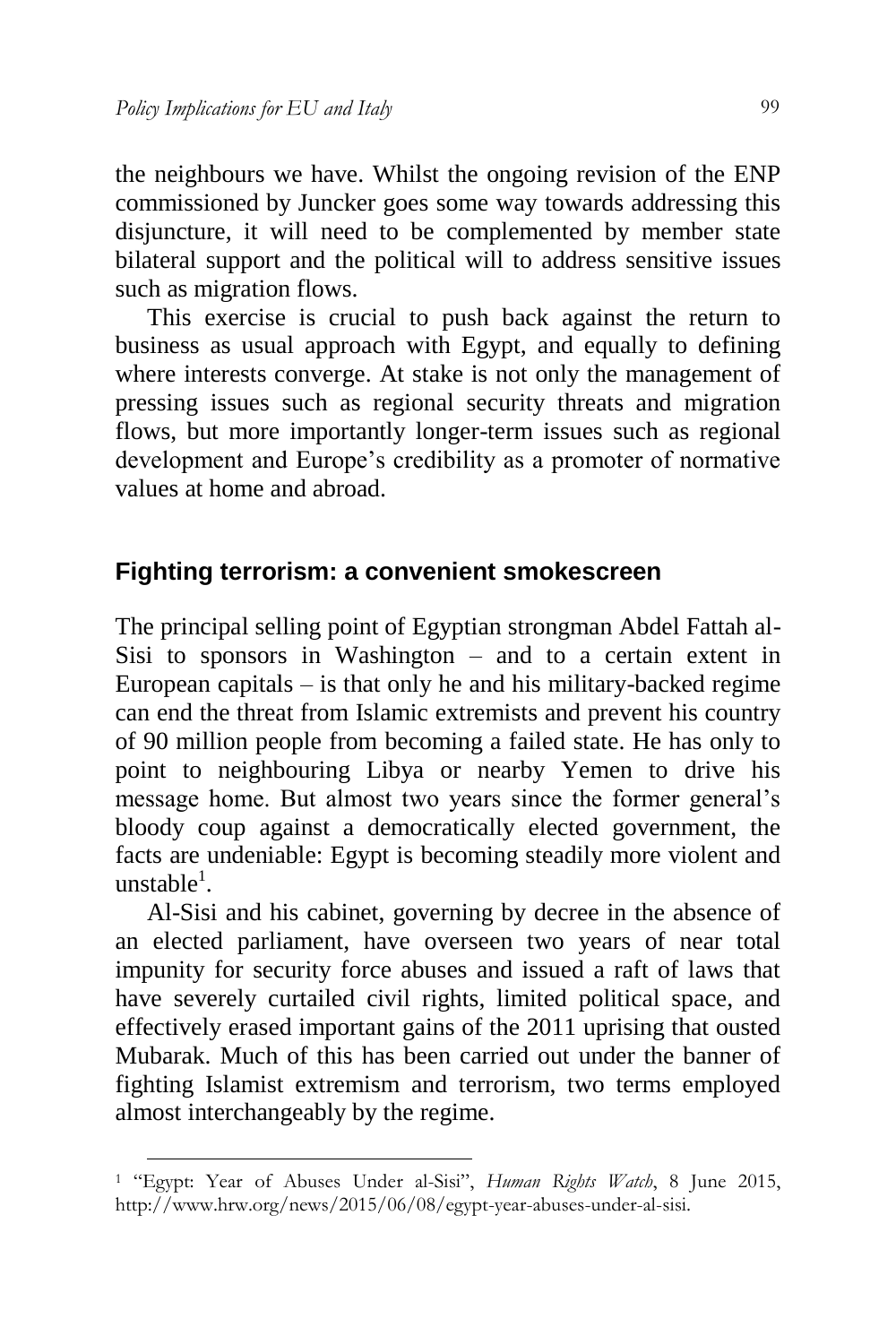For its part, the international community seems to be having trouble grasping that it has seen this dynamic play out many times before: a repressive regime breeds more violence. It is buying into a security narrative promoted by the very autocrats that it is struggling to deal with in other parts of the region. Although support for Egypt's struggle to contain incidents of extremist violence in the Sinai Peninsula is legitimate, accepting the regime's labelling of all dissidents as terrorists is not. Daesh jihadis and Muslim Brotherhood sympathisers are tarred with the same brush; given that Daesh is now among the top security concerns for nearly all main stakeholders, Cairo is able to "freeride on the momentum of cooperation among major regional players" to promote its anti-Islamist security discourse<sup>2</sup>. Similarly, cutting down on weapons smuggling does not justify the flattening of entire neighbourhoods or the eviction of vulnerable families to create a buffer zone with Gaza. Finally, the EU should recognize that the Egyptian state narrative of the war against terrorism is little more than a smokescreen for domestic repression, primarily aimed at the Muslim Brotherhood (declared a terrorist organization in December 2013) and its charitable affiliations, from NGOs to medical centres<sup>3</sup>. Along with biased media coverage, this fuels the damaging polarization within Egyptian society and moves the country increasingly away from any attempt at reconciliation, whether political or social.

## **Libya: Egypt is as much part of the problem as an eventual solution**

The on-going conflict in Libya has been pitched by the Egyptian regime as part of its domestic battle against Islamist extremism. Whilst Egypt's border with Libya, over 1000 km long, is a

<sup>2</sup> K. Kausch, "Egypt: inside-out", *Geopolitics and¡ Democracy in the Middle East*, FRIDE, July 2015, [http://fride.org/download/Geopolitics\\_and\\_Democracy\\_in\\_the\\_Middle\\_East.pdf.](http://fride.org/download/Geopolitics_and_Democracy_in_the_Middle_East.pdf) <sup>3</sup> "Egypt: Terrorist Tag Politically Driven", *Human Rights Watch*, 28 December 2013, [http://www.hrw.org/news/2013/12/28/egypt-terrorist-tag-politically-driven.](http://www.hrw.org/news/2013/12/28/egypt-terrorist-tag-politically-driven)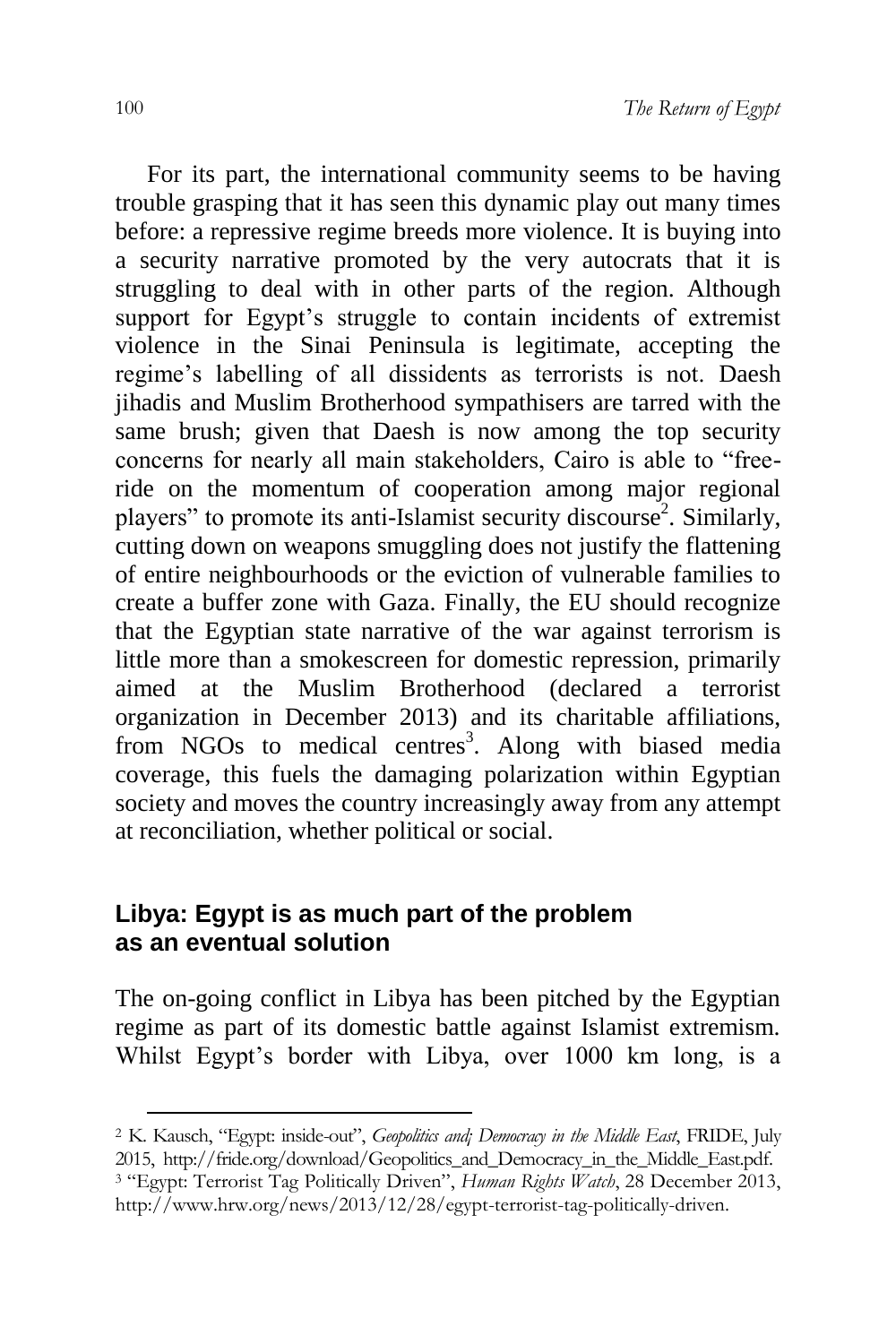1

challenge in terms of controlling flows of migrants and weapons and working with Egypt will be necessary to move towards a solution in the messy civil conflict, this does not mean that Europe should necessarily settle on Egyptian-driven proposals for resolving matters. And whilst shared disquiet of the rise of the Islamic State and its encroaching regional footprint will require broad cooperation, it should not equate to unequivocal support for Egypt's regional strategy.

Regional dynamics favour a continuation of the war. Together with the United Arab Emirates (UAE), Egypt has conducted various air strikes in Libya and has provided arms to the Libyan National Army. To date Egypt has also engaged in diplomatic offensives at the UN to secure a mandate to intervene in the civil war and has lobbied hard for the arms embargo to be lifted on Libya (both these measures would merely allow al-Sisi's regime to legally continue its current policy of arms deliveries to Tobruk and air raids targeting Khaftar's forces). Egypt's strategy has failed to gain diplomatic footholds in the international community (unless of course we count al-Sisi accepting an offer from Moscow to share imagery from Russian satellites to help monitor the Libyan border).

For now the UN Special Representative (UNSR), Bernardino León, is holding out hope that another round of talks will lead to a power-sharing deal of sorts. Nine months of negotiations have seen León and UNSMIL (United Nations Support Mission in Libya) come up with five different draft agreements, none of which have been palatable to the warring factions engaged in a zero sum game<sup>4</sup>.

Whilst exiting this zero-sum dynamic will be key to longerterm stability, the complexity of achieving this, given the track record of negotiations so far and the regional context, should not be underestimated. Apart from France and Italy briefly wavering

<sup>4</sup> For more on the main sticking points of various proposals to date, see M. Toaldo, "Can León achieve a limited agreement in Libya?", *Middle East Eye*, 5 July 2015, [http://www.middleeasteye.net/columns/can-leon-achieve-limited-agreement-libya-](http://www.middleeasteye.net/columns/can-leon-achieve-limited-agreement-libya-493147980)[493147980.](http://www.middleeasteye.net/columns/can-leon-achieve-limited-agreement-libya-493147980)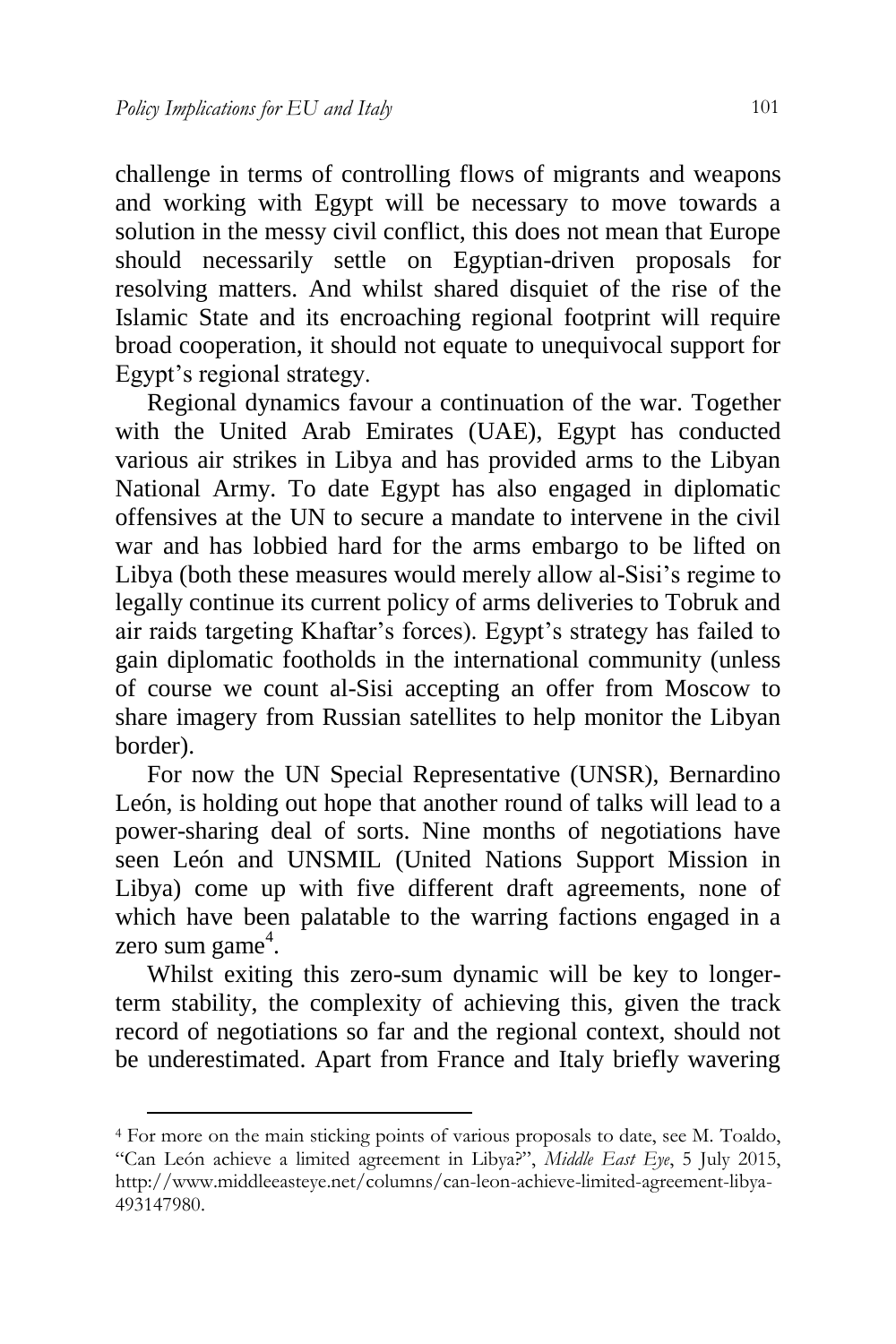in March 2015, member states have stood firm behind UNSR León's UN-led mediation efforts as the only solution to Libya's problems. Yet he also acknowledges that "without the right regional policy and local policy it will not be possible to help Libyans get out of this"<sup>5</sup>. Joint European and American push-back against interventionist strategies is a sign that whilst the international community is supporting a framework it is doing so in a void of regional policy.

#### **Economic cooperation: arms up!**

The international community has unfortunately made clear to al-Sisi that we are prepared to pay mere lip service to human rights as the flow of aid, arms deals and business agreements resumes. Like any strongman looking to shore up a shaky domestic hold with international approval, al-Sisi understands the resonance in Washington and Brussels of claiming to be on the right side of the struggle against jihadist terrorism – especially when these same actors are at a loss as to how to contain the spread of Daesh/Islamic State.

President Obama placed a tombstone on his lofty aspirations for the Arab Spring in March 2015 by restoring Egypt to its position as second largest recipient of foreign military financing (behind Israel) to the tune of US\$ 1.3bn, alongside the release of of specific military items and equipment withheld since October 2013 including a dozen F-16 fighter jets, replacement kits for 125 Abrams tanks, and 20 Harpoon missiles<sup>6</sup>.

As for the partial embargo on arms sales which the EU imposed on post-coup, post-Rabaa Egypt following the bloody August of 2013, the lack of precise conditions left member states free to resume controversial contracts and sales practically at their

<sup>5</sup> Bernardino León, speaking at the 2015 US - Islamic World Forum, Qatar, 9 June 2015.

<sup>6</sup> For more see T. Cofmann Wittes, "The politics of restoring Egypt's military aid", *The Washington Post*, 2 April 2015.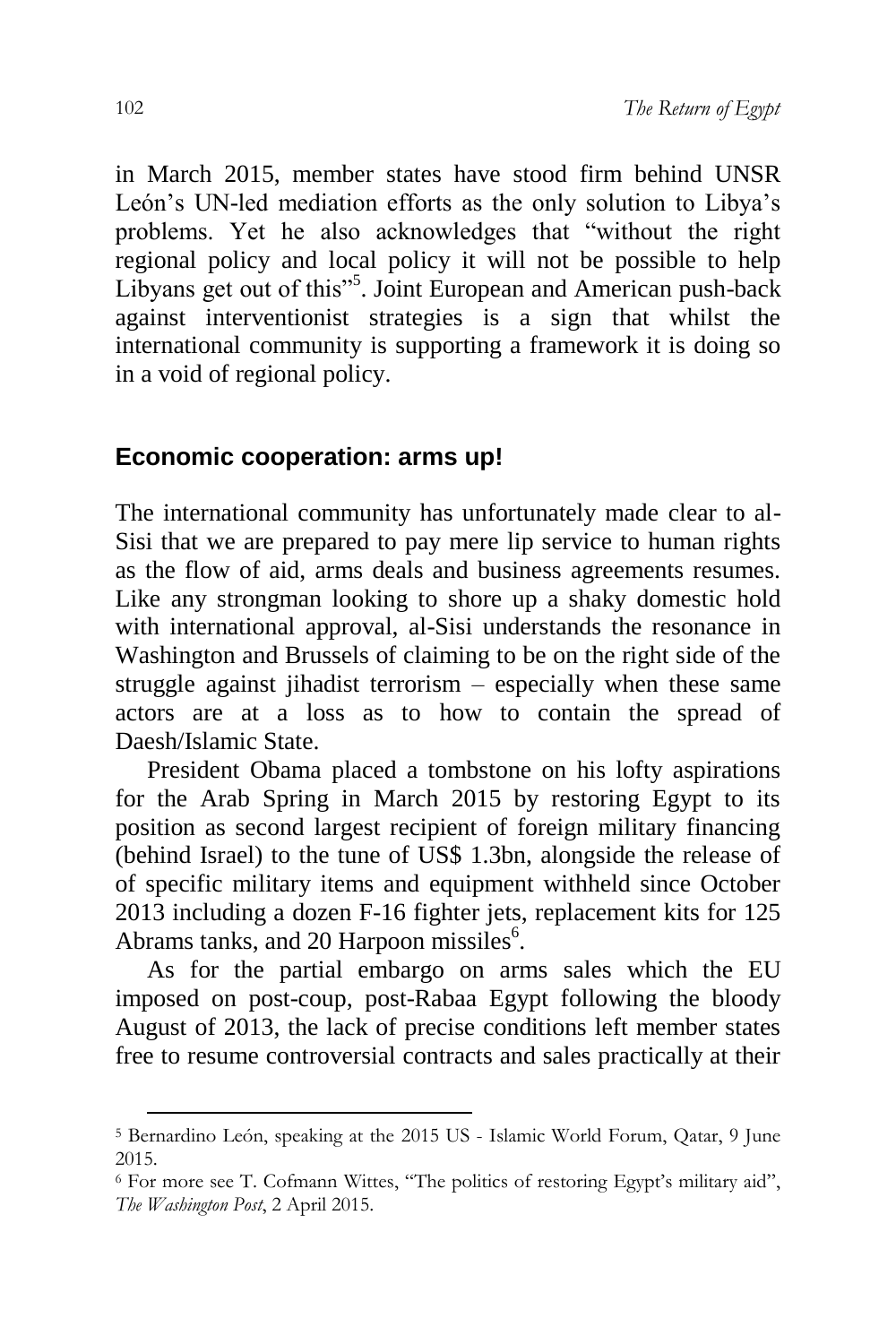choosing. The UK for instance did not wait long, until November of that same year to be precise, before reviewing its export licenses to Egypt and lifting almost 30 items from suspension. Earlier this year oil company BP signed a deal to invest US\$ 12bn in Egypt. Al-Sisi's upcoming visit to the UK will undoubtedly see the further signing of lucrative deals in defence and economic cooperation<sup>7</sup>.

France signed, amongst others, a "military cooperation contract" in November 2014 and concluded the  $\epsilon$  5.2bn deal in April 2015. President Hollande has failed to justify exactly how 24 Rafale fighter jets, air-to-air missiles and a naval frigate will contribute to the remaining vestiges of Egypt's democratic transition. In order to afford this deal, cash-strapped Egypt was offered a  $\epsilon$  500mn down payment by Saudi Arabia and the United Arab Emirates, whilst French banks loaned the remainder.

Not to be left out, Spain's right-wing government also invited al-Sisi on an official state visit to Madrid in early May 2015 and the following week announced the signing of a MoU in military cooperation. The Spanish government had previously suspended the concession of new licenses for arms sales to Egypt, but opted to not revoke current ones (worth  $\epsilon$  50mn in 2012). Finally, in the face of stiff opposition another formal invitation was extended to Sisi by Germany's Chancellor Merkel<sup>8</sup>. During his visit to Berlin in June 2015 al-Sisi signed several energy agreements with multinational Siemens for a total of  $\epsilon$  8bn<sup>9</sup>.

Given the resumption of many contracts and the signing of others, it is arguably too late to recommend member states to insist that the nature and extent of bilateral relations with Egypt going

<sup>7</sup> In a show of spectacularly poor timing, British Prime Minister David Cameron invited al-Sisi on an official visit to the UK the day after former President Morsi's death sentence was announced by a Cairo court.

<sup>8</sup> Joint Letter to Chancellor Angela Merkel Re: President Abdel Fattah al-Sisi's Visit to Berlin, 1 June 2015, http://www.hrw.org/news/2015/06/01/joint-letterchancellor-angela-merkel-re-president-abdel-fattah-al-sisis-visit.

<sup>9</sup> For more see "Siemens signs 8 billion euro power deal with Egypt", *Reuters*, 3 June 2025, http://www.reuters.com/article/2015/06/03/siemens-egypt-power-

idUSL5N0YP41Z20150603.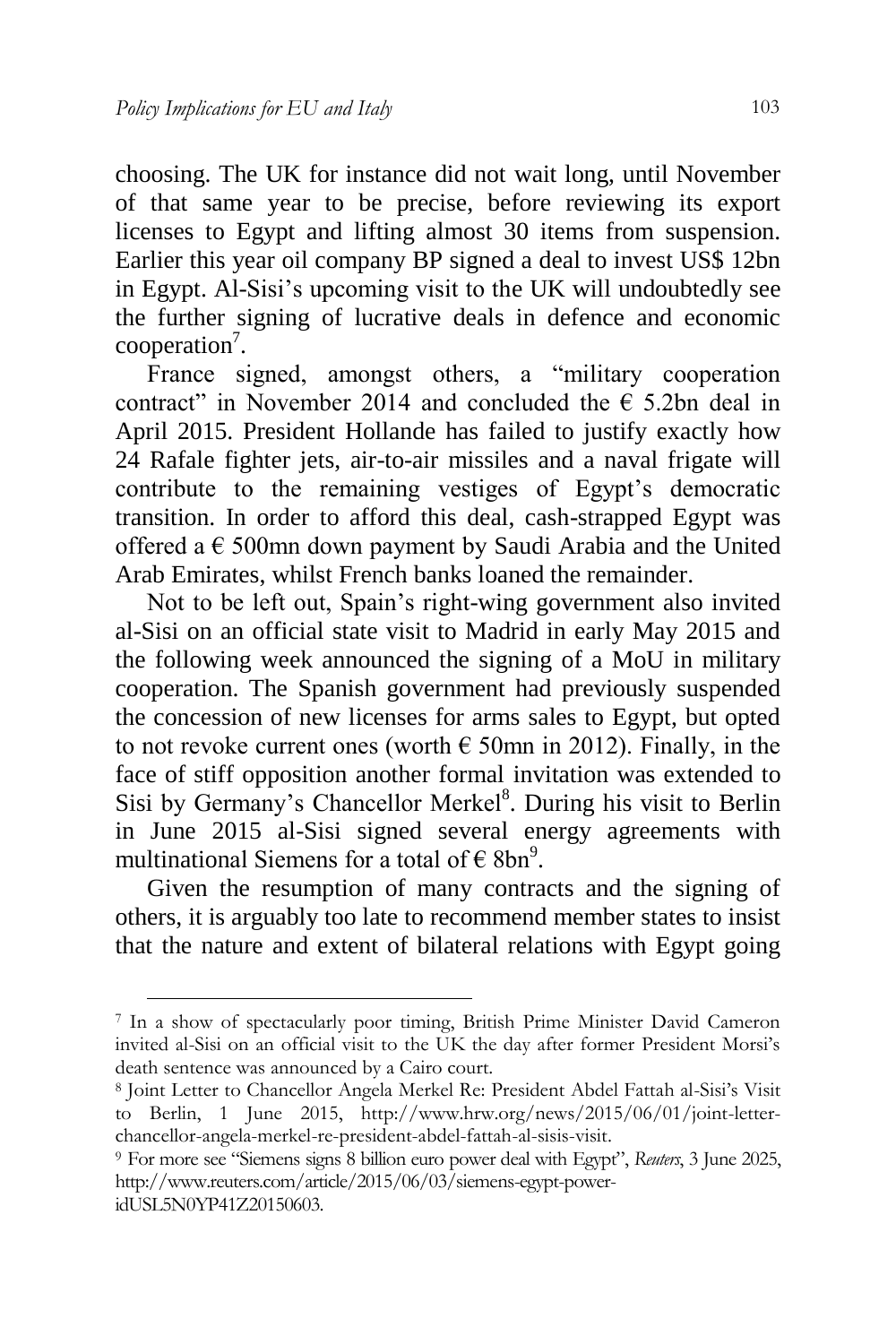forward should depend on the authorities taking concrete measures to end systematic violations of Egypt's obligations under international law as well as its own constitution of 2014. It may not be too late, however, to convey that longer-term deeper investment by public and private sectors should be pegged to tangible improvements in respect for due process and the opening of political space.

## **Migration: beyond the numbers**

This year has seen the Mediterranean's worst year to date in terms of migrant deaths during attempted crossings. True to the fortress Europe mentality which is increasingly limiting the terms of the debate in Brussels, European leaders agreed in April 2015 to triple the funding for the bloc's search and rescue operations in the Mediterranean in a bid to curb the soaring number of migrants making the crossing to European shores. The new naval operation announced thereafter by EU foreign affairs chief Federica Mogherini, EUNAVFOR (European Union Naval Force) Med, will target the "business model" of smugglers and those who "benefit from the misery of migrants"<sup>10</sup>. The extent to which the identification, capture and disposal of vessels will be effective and what exactly is meant by targeting 'enabling assets' remains to be seen, as does a coherent proposal for dealing with migration at its source. Critics claim that the EU is simply throwing money at the problem rather than addressing root causes and working with regional actors to dismantle the networks of smugglers.

The other controversial policy proposal on the table is the quota system as part of the so-called European Agenda on Migration. In a domestic context where strong anti-immigration sentiment has helped fuel the rise of nationalist and often populist political movements in several member states, spreading the

<sup>&</sup>lt;sup>10</sup> For more information see Council of the EU, Press release, 22 June 2015, [http://www.consilium.europa.eu/en/press/press-releases/2015/06/22-fac-naval](http://www.consilium.europa.eu/en/press/press-releases/2015/06/22-fac-naval-operation/)[operation/.](http://www.consilium.europa.eu/en/press/press-releases/2015/06/22-fac-naval-operation/)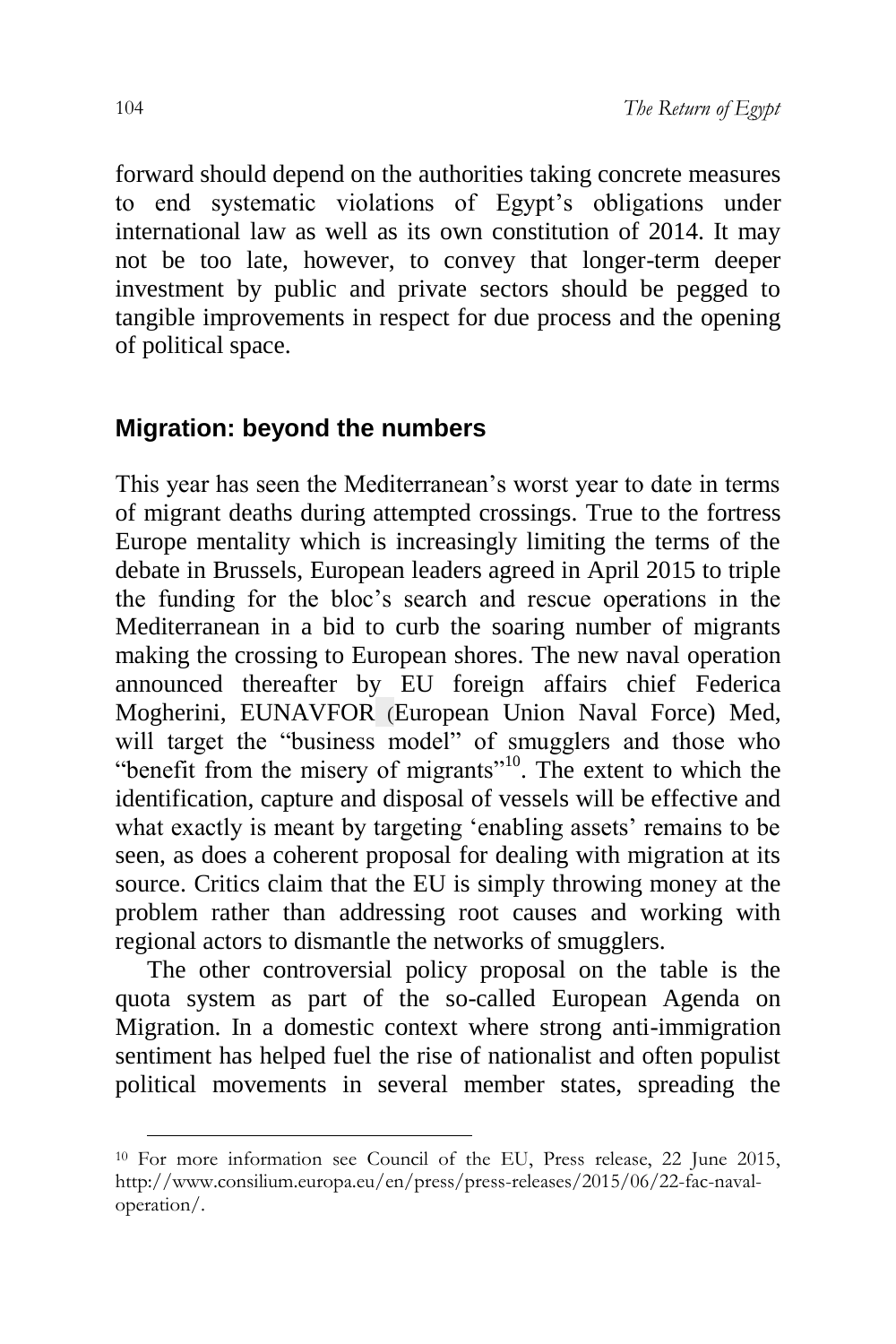1

burden of crisis amongst countries has faced stiff opposition from the likes of Britain and Hungary. Paris and Berlin for their part want to "Europeanise" the registration and deportation of migrants, handing the powers to EU agencies. Within Europe further tenisons are mounting between Italy on the one hand and France and Austria – which have closed their borders to stop migrants moving north – on the other. Questions of internal security controls, refugee registration, and freedom of movement also pose challenges to northern and southern member stakes seeking to reach a compromise.

The initial mandatory quota system proposed by the European Commission has since been shelved in the face of this opposition; a voluntary system will apply instead for 40,000 asylum seekers who will be relocated from Greece and Italy over the coming two years. At the time of writing the Commission was expected to reach a deal with member states by August regarding the specific distribution of these migrants (plus the resettlement of a further 20,000 refugees from outside the EU) based on criteria of population size, GDP, unemployment rate, and previous efforts made at resettling refugees $^{11}$ .

Although both the quota system and the naval exercise represent an attempt at fresh thinking by policy-makers in Brussels, fortress Europe alone will not stem the flow of migrants seeking a better life on the other side of the Mediterranean. EU cooperation in economic projects in migrant home and transit countries can contribute to curbing the root causes, as can investment in key sectors at the source of migration flows, namely job creation, access to education, healthcare, and agriculture.

In terms of immigration, Egypt is host to limited flows of migrant workers, but rising numbers of refugees and asylum seekers. In addition to some 70,000 Palestinian refugees whose

<sup>11</sup> For the specific criteria contained in the distribution key that the Commission will use to establish a member state's capacity to absorb and integrate refugees, see Annex - European schemes for relocation and resettlement, A European Agenda on Migration, 13 May 2015, [http://ec.europa.eu/dgs/home-affairs/what-we](http://ec.europa.eu/dgs/home-affairs/what-we-do/policies/european-agenda-migration/background-information/docs/communication_on_the_european_agenda_on_migration_en.pdf)[do/policies/european-agenda-migration/background-information/docs/](http://ec.europa.eu/dgs/home-affairs/what-we-do/policies/european-agenda-migration/background-information/docs/communication_on_the_european_agenda_on_migration_en.pdf) communication on the european agenda on migration en.pdf.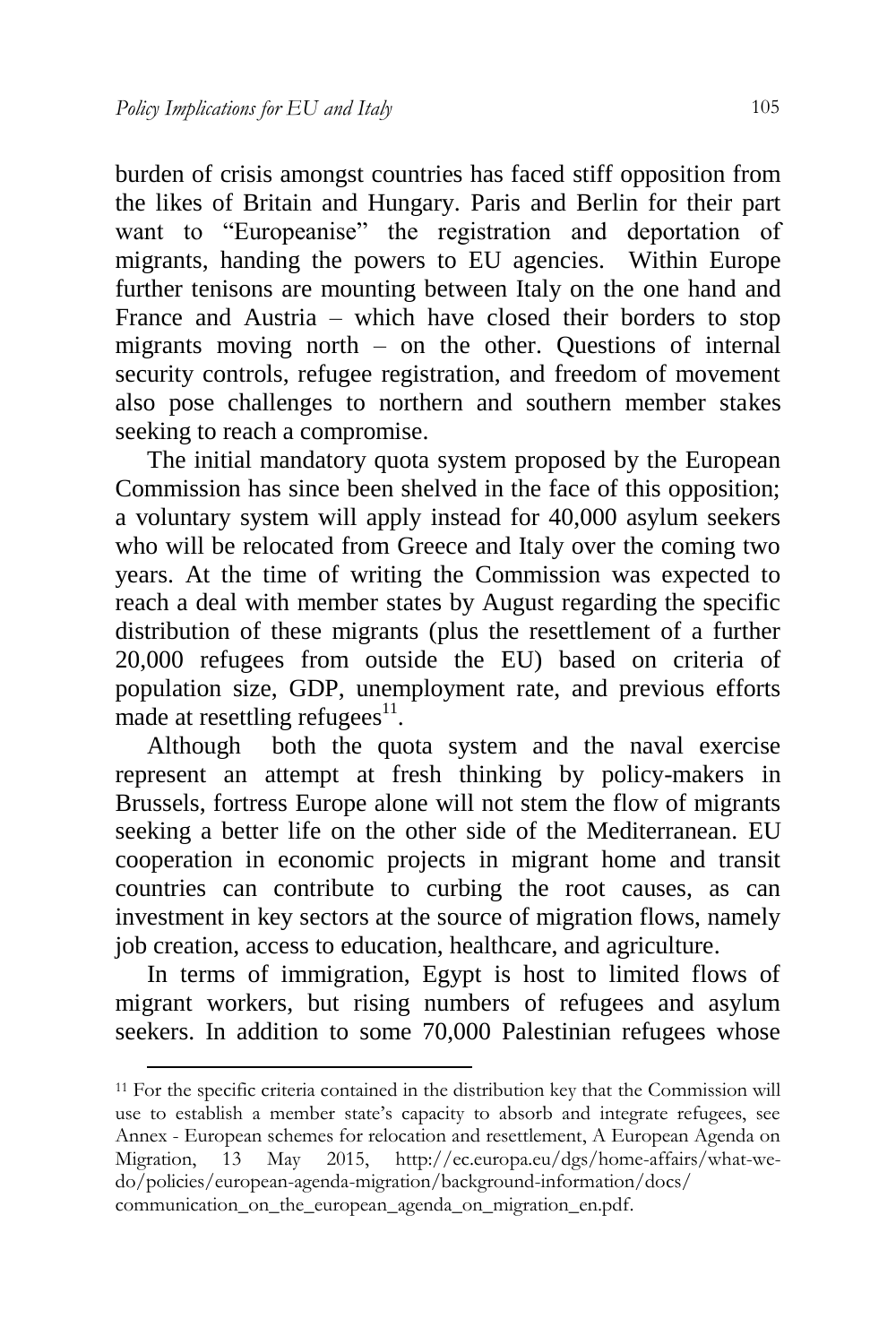families arrived in the wake of the 1948 war, tens of thousands of refugees from Sudan, Ethiopia, Eritrea and Somalia, as well as Iraq, Syria and Libya are now stranded in Egypt. Whereas Egypt has achieved high levels of institutionalization in its emigration policies, the institutional framework regulating its immigration apparatus remains frail<sup>12</sup>. Temporary flows towards Arab countries have traditionally exceeded permanent flows to the US and Europe. Cooperation with Egypt regarding flows of refugees, human trafficking and other transnational crimes is key to the EU's relationship with this strategic nexus between the turbulent Middle East, Northern and Sub-Saharan Africa routes.

## **Taking a step back: Europe's foreign policy review**

The on-going ENP review should be seen in the context of a broader review of the EU's foreign policy and its instruments. Many of the boats that have been missed over the past couple of years by the EU with regards to Egypt were not just ENP choices but rather, bigger foreign policy choices. This re-think is in large part a didactic exercise for the EU to begin accepting the reality that Europe is surrounded by long-term crises on all sides, and how to go about moulding new policies from this starting point $13$ .

Europe finds itself understandably confused about how best to promote the objectives enshrined in the Lisbon Treaty. Instead of a ring of stable, prosperous democratic states following almost a decade of association agreements, special partnerships, and promotion of deeper democracy, Europe is surrounded by an arc of instability, civil conflicts, and sectarian violence. Somewhere a recalculation is called for. Namely, geographic proximity as a conditioning factor for a closer relationship is no longer necessarily the case. Nor should Europe take for granted that

<sup>12</sup> For more information see MPC Migration Profile: Egypt, Migration Policy Centre, European University Institute, June 2013, http://www.migrationpolicycentre.eu/docs/migration\_profiles/Egypt.pdf.

<sup>13</sup> N. Witney, S.Dennison, *Europe's Neighbourhood: Crisis as the new normal*, ECFR Policy Memo, 23 June 2015, [http://www.ecfr.eu/publications/summary/europes\\_neighbourhood\\_crisis\\_as\\_the\\_new\\_normal.](http://www.ecfr.eu/publications/summary/europes_neighbourhood_crisis_as_the_new_normal)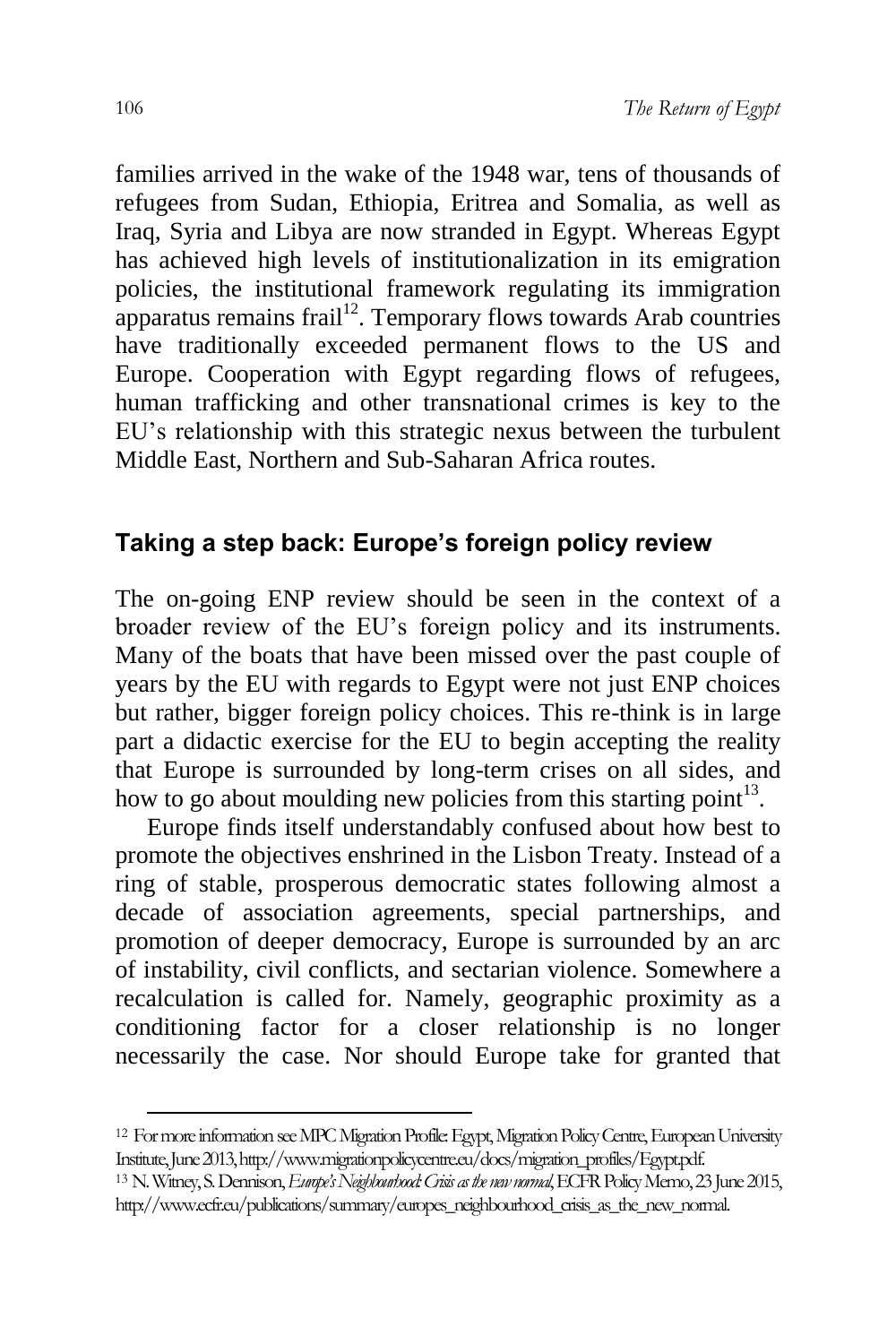neighbouring states seek closer integration with the EU. The neighbourhood is increasingly crowded with actors who have equally if not more interesting offers for countries such as Egypt.

In this regard the Consultation paper released by the Commission and EU foreign affairs chief goes someway to an honest self-examination following 10 years of implementation of the policy, asking pertinent questions regarding the future direction of the ENP<sup>14</sup>. Amongst other issues, it considers whether a single framework should continue to cover both the east and south; whether the current geographical scope should be maintained or broadened, whether AAs (Association Agreements) and DCFTAs (Comprehensive Free Trade Agreements) are the right objective for all, and how we can boost empowerment of the younger generation economically, politically and socially.

An issue of interest that does not seem to feature in consultations to date is that of "conceptual confusion"<sup>15</sup>. How deep is European commitment to democratisation? How deep is our belief in the transformative power of our toolkit to achieve it? How far are we prepared to go in chastising other countries following democratic setbacks such as military coups? Are our attitudes to security as consistent as the US? The EU is often accused of being afraid to articulate its strategic priorities, and of being Janus-faced when it comes to rhetorical commitments to values contradicted by support for the undemocratic practices of authoritarian regimes. This disjuncture is accentuated by member state bilateral policies that prioritize cooperation in areas of security, economy and energy, preferring to focus on business opportunities rather than long-term stability. It could be argued that the ENP allows member states to pursue their bilateral business dealings whilst hiding comfortably behind the valuesbased ENP.

Policy makers claim the mood and moment is ripe in Brussels for ambitious re-thinking. Yet this may not be the case in member

1

<sup>14</sup> Joint Consultation Paper, *Towards a new European Neighbourhood Policy*, 4 March 2015, [http://ec.europa.eu/enlargement/neighbourhood/consultation/consultation.pdf.](http://ec.europa.eu/enlargement/neighbourhood/consultation/consultation.pdf) <sup>15</sup> N. Witney, S. Dennison (2015).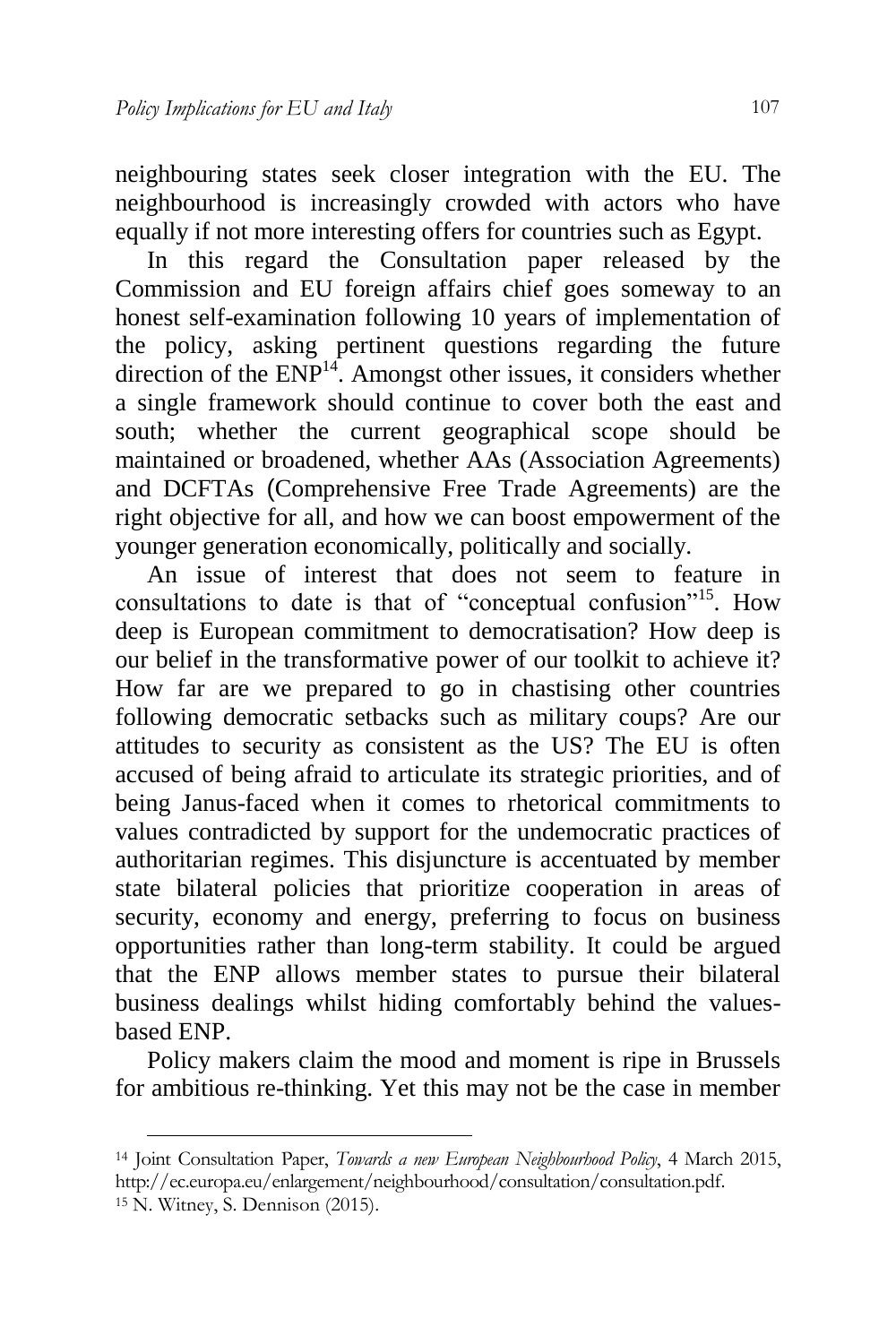state capitals. A key challenge any revised ENP will face lies in getting buy-in from EU states for fundamental changes to the approach to the neighbourhood, as the immigration quota issue under discussion at the time of writing demonstrates. Grouping issues into baskets of thematic co-operation (for instance energy, migration, human trafficking etc.) with initiatives to be based on substance rather than geography is one of the options under discussion in the review and could be key to securing the buy-in of member states as well as the support of regional actors. That said, given how crowded the neighbourhood is getting in terms of other parties, Europe will have to consider the trade-offs it is prepared to make or politically willing to accept as an actor of secondary influence.

## **Policy recommendations for the EU: divergences and convergences**

- The Egyptian government headed by President al-Sisi presides over the gravest human rights crisis in Egypt in decades. The EU must decide how it wishes to frame its dealings with Egypt post-roadmap. To date it has intentionally or otherwise endorsed the key stages of this so-called roadmap, without demonstrating sufficient concern for the context in which these procedures took place. Brussels and member states should stop overlooking Egyptian government abuses, including the lack of accountability for killings of protesters by security forces, mass detentions, military trials of civilians, hundreds of death sentences, and the forced eviction of thousands of families in the Sinai Peninsula. There has been no attempt on behalf of the Egyptian authorities at transitional justice or at conducting impartial investigations into excesses of power committed by law enforcement bodies during the key period of Egypt's problematic transition.
- The EU has various channels through which to engage the Egyptian authorities alongside efforts to support civil society initiatives. Both in public statements and closed-door bilaterals,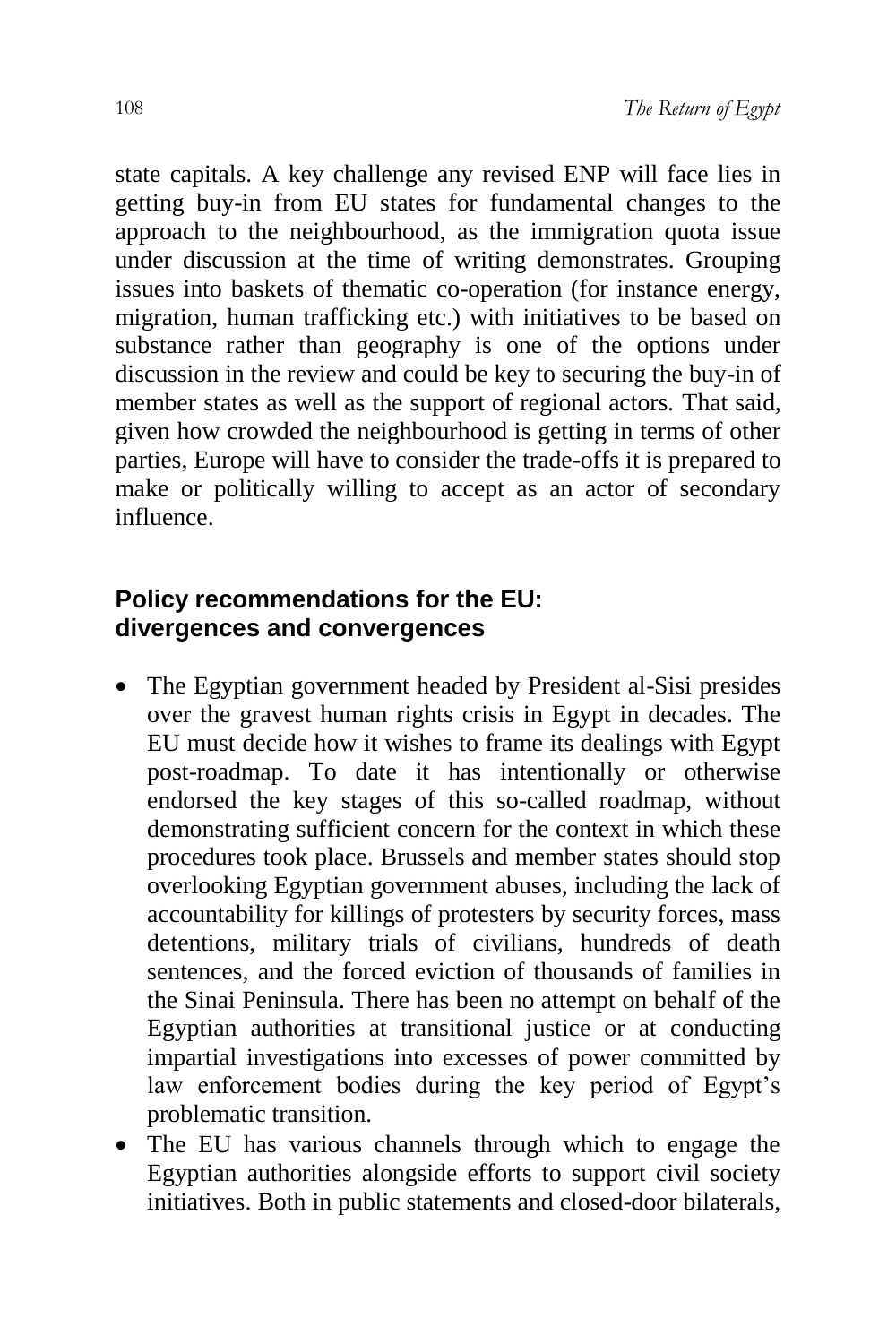policy makers should be more vocal in condemning military trials for civilians<sup>16</sup>. European Union officials and member state representatives should make clear that the nature and extent of economic and political relations with Egypt going forward will depend on the Egyptian authorities taking prompt and concrete measures to put an end to government policies that systematically violate Egypt's obligations under international human rights law as well as the Egyptian Constitution of 2014. Whilst the constitution contains language that appears to protect free expression, peaceful assembly, and association, the actions of branches of state security and the judiciary have yet to demonstrate respect for these clauses, let alone submit to independent monitoring mechanisms.

- The question remains if al-Sisi is able and willing to slow domestic polarization by taking steps towards a more inclusive political contract, or whether terms such as 'reconciliation' and 'compromise', will remain dirty words in Egypt's politics. The al-Sisi regime must make a critical calculation as to how it will deal with the Brotherhood. It can either open the social and political arena, allowing for greater participation, or it can continue to increase repression, limit political space and inadvertently fuel potential violent outbreaks. As the Tunisian Minister of Education said in June 2015 at the US and Islam Global Forum in Doha, "after dangerous polarization we learnt to recognize each other and how to consider the other as Tunisian as me". Drafting a new social contract takes time; willingness to listen to diverse voices of civil society is key and the Egyptian regime is going the wrong way about winning the support of civil society actors.
- With every member state that welcomes al-Sisi with open arms, it becomes more difficult for the EU to retain its credibility as a norms and values actor in the region. Just as the US's resumption of military aid in the name of "national

1

<sup>16</sup> For this and other suggested actions, see European Parliament resolution on the situation in Egypt, January 2015, [http://www.europarl.europa.eu/sides/getDoc.do?pubRef=-](http://www.europarl.europa.eu/sides/getDoc.do?pubRef=-//EP//TEXT+MOTION+B8-2015-0026+0+DOC+XML+V0//EN) [//EP//TEXT+MOTION+B8-2015-0026+0+DOC+XML+V0//EN.](http://www.europarl.europa.eu/sides/getDoc.do?pubRef=-//EP//TEXT+MOTION+B8-2015-0026+0+DOC+XML+V0//EN)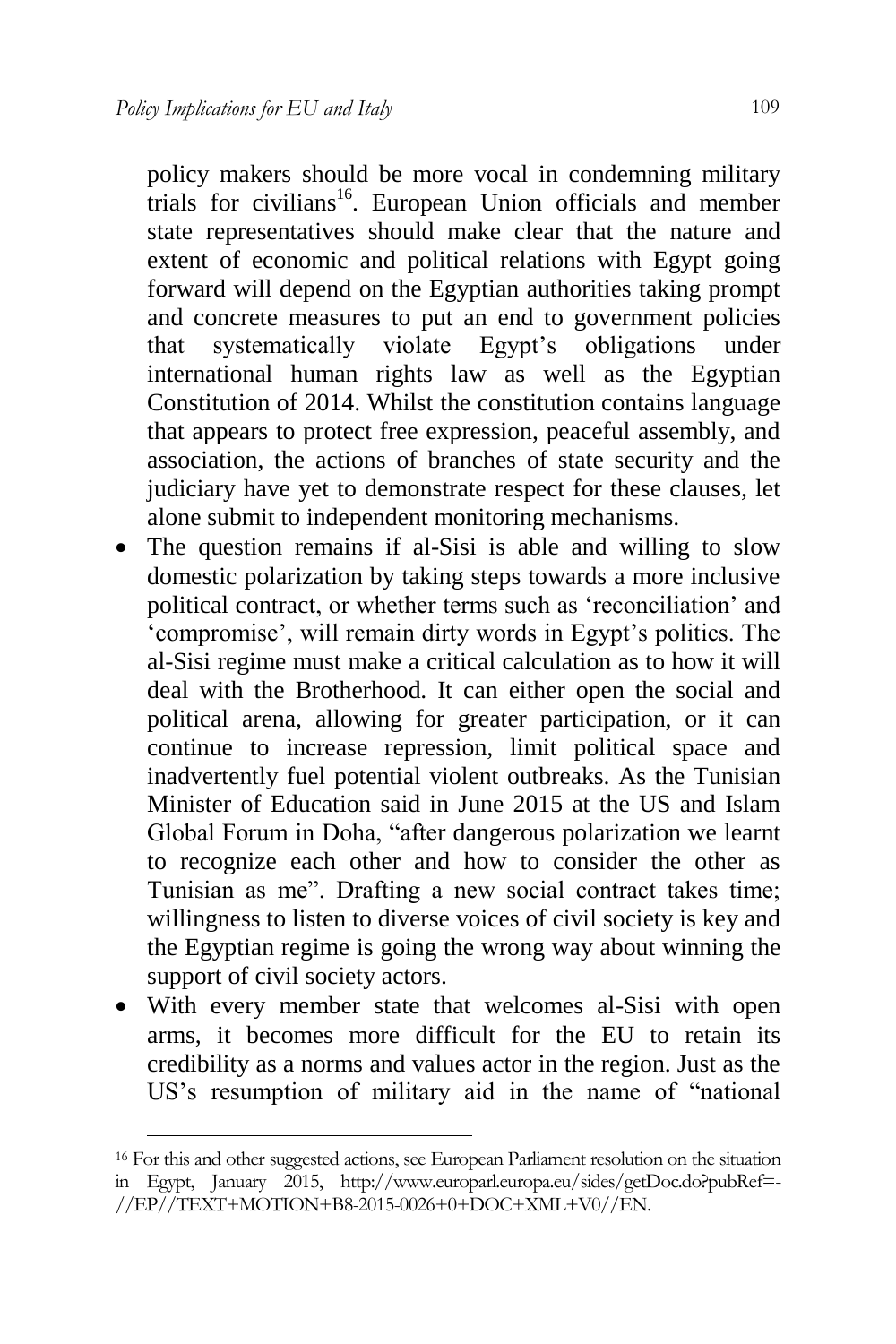security" has damaged its claims that human rights were a priority concern for the United States, so the EU looks rather sheepish condemning the death penalty when a key member state extends an official invitations to al-Sisi the day after Morsi's sentence is announced. Similarly, "supporting the Egyptian people in their struggle for a democratic inclusive transition" – a frequent sentence in communiqués – rings false when placed alongside a lack of concrete action to help secure the release of human rights defenders, civil society activists, and journalists.

- Whilst the EU continues to express concern at ongoing restrictions of fundamental democratic rights, notably the freedom of expression, association, assembly, political pluralism and the rule of law in Egypt, these statements are not often backed up by actions. The ban on arms sales imposed in August 2013 should be revisited with a view to extending it, given the behaviour of Egyptian security forces in the repression of peaceful protests. For their part member states should adhere to the global arms trade treaty approved at the UN General Assembly in April 2013 designed to ensure that states stop transferring arms to countries where it is likely they will be used for human rights abuses.
- With regards to the ongoing review of the ENP, prioritizing baskets of issues over countries per se because of geographic location would allow funds to be re-allocated from countries that have backtracked or remained at a standstill on rule of law and issues of due process such as Egypt. It would also be a subtle way of applying the less for less principle, which Europe seemingly can't quite find the courage to do. The EU should consider applying the term 'strategic side-lining' in its revised ENP. This is not to say that many of the projects supported by the ENP are out of date or of questionable value; support for civil society and economic development lay the groundwork for future collaborations with critically engaged actors and should be maintained. Finally, an honest re-think may involve accepting that whilst we see compromise, tolerance and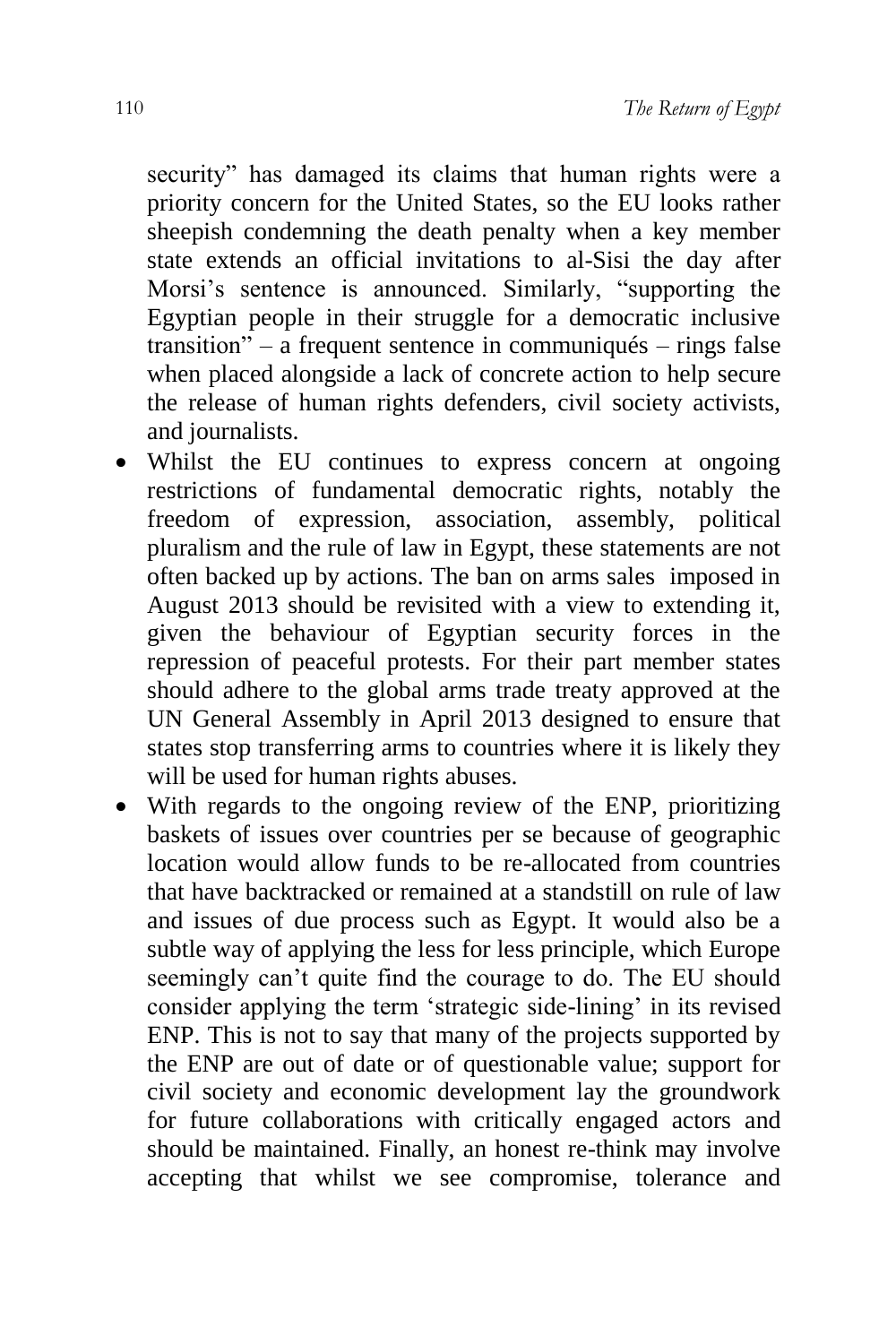cooperation as beneficial values for all, those who play the zero sum game in the region play by different rules: winning, exclusion, and holding on to power. "In ways we have largely forgotten about in Europe, nationalism and religion have reasserted themselves as some of the most powerful determinants of human behaviour" in the region<sup>17</sup>.

## **Italy towards Egypt: a 'special relationship' in the Mediterranean**

In the broader framework of Mediterranean relations, the relationship between Italy and Egypt constitutes an important axis. Indeed, if Italy is trying to carve out a role in the Mediterranean, Egypt is seeking to regain central player status in the Middle East. In this context, bilateral cooperation might carry greater weight than it did just a few years ago. However, many of al-Sisi's policies and positions since his seizure of power in July 2013 have clashed with Italian interests. On the basis of such considerations, the Italian government faces a difficult dilemma. On the one hand, it has to confront the need for good relations with one of the most important countries for the balance and stability of the whole of North Africa and the Near East. On the other, as a member state of a continent whose foreign policy is based on a normative framework, Italy should seek the channels through which to influence Egypt's authoritarian practices, both in terms of domestic and regional policies.

In this regard, opportunities for positive aspects of cooperation and relations with Egypt entail mainly economic opportunities. Within the EU, Italy is the largest commercial partner of Egypt and ranks as the world's first partner for Egyptian exports<sup>18</sup>. The Italian presence in Egypt does not only concern large national companies, such as energy and infrastructure companies, but also small and medium-sized enterprises (SMEs). The latter notably

<sup>17</sup> N. Witney, S. Dennison (2015).

<sup>18</sup> Istat, 2014.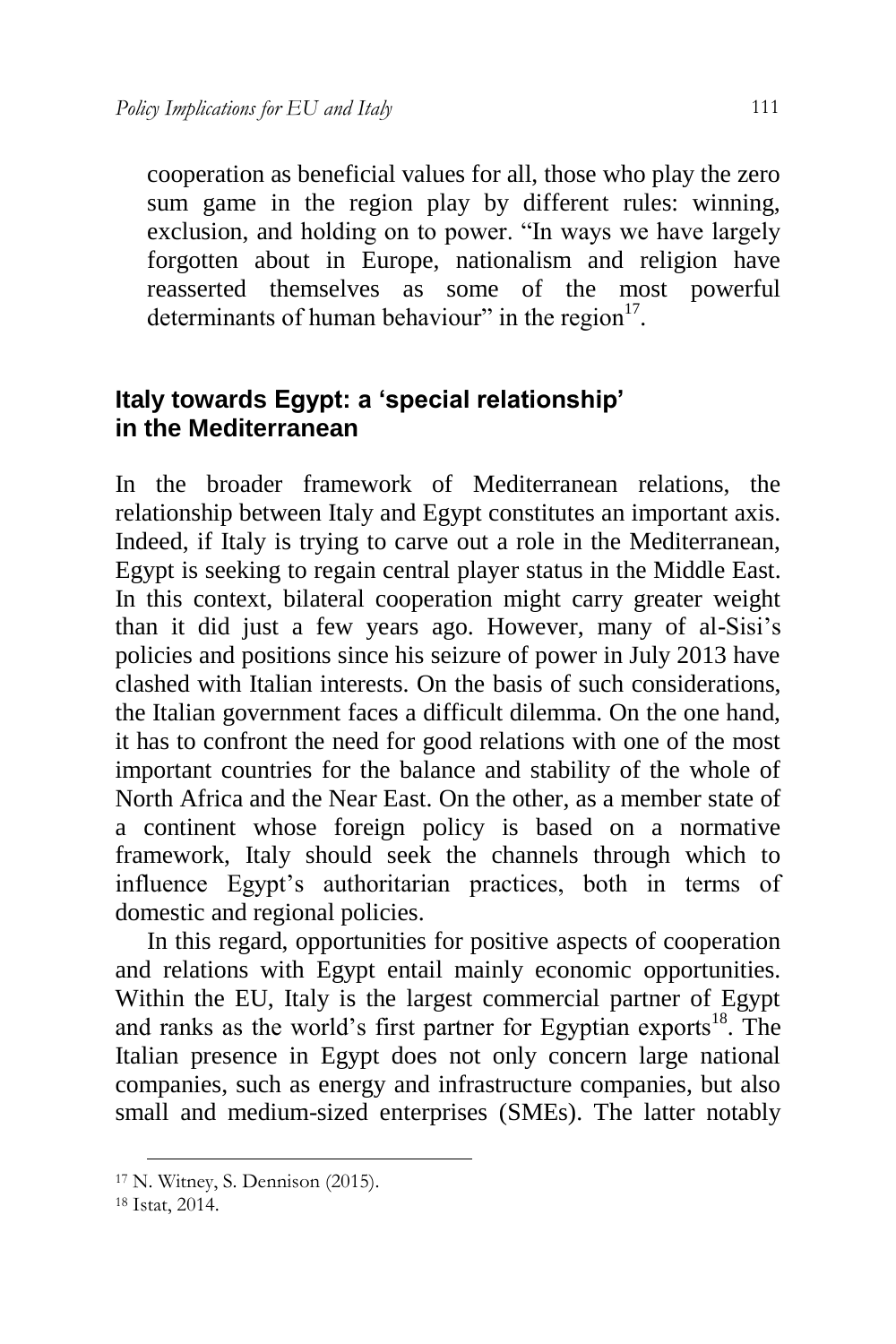provide important models for the Egyptian business world, which appears able to benefit in terms of development. Italy's government attaches particular importance to bilateral relations with Cairo. Since 2014, Prime Minister Matteo Renzi and al-Sisi have had three meetings centered almost entirely on business opportunities and private sector cooperation. In March 2015 at Egypt's much trumpeted Sharm el-Sheikh international economic conference, Renzi was the only European head of government to personally participate.

Regarding security cooperation, relations have also been very intense, as seen by the visits of the highest representatives of Italian security forces to Egypt, especially to tackle the thorny issue of instability in Libya and the risk of spillover<sup>19</sup>. Support for a country as important as Egypt should represent a cornerstone of Italian policies in the Mediterranean, especially those aimed at involving southern partners to find effective regional solutions for the socio-economic crisis and broader instability across borders. Nonetheless, Italian cooperation should not unconditionally support the 'Sisi way' of resolving issues, and must instead push a long-term vision for sustainable political reform in Egypt. In this regard certain socio-political dynamics triggered by al-Sisi's government are not compatible with Italian long-term goals for a stable and secure Mediterranean: namely the security-driven approach that al-Sisi has adopted in his so-called roadmap, the exclusion of the Muslim Brotherhood and practically all opposition from the political process, the polarization of positions between the military and members of political Islam, the alignment with policies of Gulf monarchies (especially Saudi Arabia and the United Arab Emirates), and the expansion of his fight against terrorism to Libya and the region.

Therefore, the priority for Italy is to help keep Egypt on what remains of its tracks of political transition and to avoid further regional destabilization which endanger Italian bilateral economic

<sup>19</sup> See also "Libia, missione del governo italiano al Cairo: Minniti da al-Sisi", *Il Sole 24 Ore*, 19 February 2015.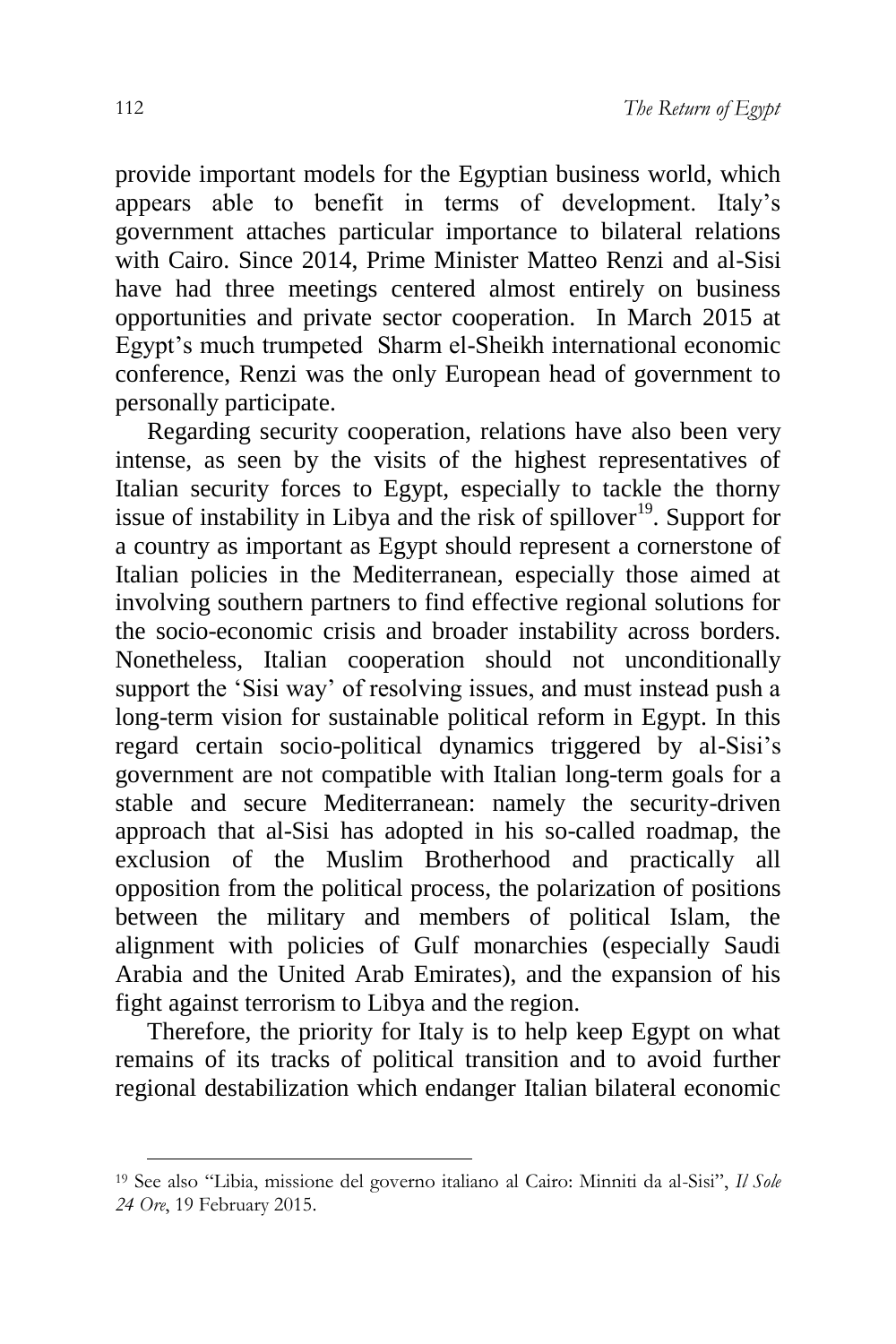1

interests. With this goal in mind, Rome should try to pursue certain objectives.

## **Policy recommendations for Italy: avoiding radicalization and improving economic support**

- From the political point of view, and in line with other European players, Italy should pressure Egypt to abandon its ongoing exclusionary policies, in order to begin moving towards a more inclusive political process before the parliamentary elections. Tolerance and room for the participation of other stakeholders in Egypt is essential to preventing future waves of instability. Whilst inclusion of the Muslim Brotherhood in political dialogue is arguably too hasty, Egypt should be urged to re-examine certain laws aimed at entrenching the status quo. In particular, law 107/2013, which regulates public protests, gives security forces the right to suppress demonstrations of dissent and forbids gatherings of people in public places without prior authorization from the government<sup>20</sup>.
- The potential radicalization of certain offshoots from Islamist movements will bring to bear on Egypt's internal security, as shown by the rise of jihadist groups, now mainly present in the Sinai Peninsula. It is important that Italy and its European partners avoid parroting the Egyptian narrative that all opposition is terrorism. Italy has a strong national presence on Egyptian territory: companies, diplomats and Italian tourists, especially on the coasts of the Red  $\text{Seq}^{21}$ . Any joint policy against terrorism – identified as a threat to be eradicated both

<sup>20</sup> A full English translation of the law test could be found on [http://english.ahram.org.eg/News/87375.aspx.](http://english.ahram.org.eg/News/87375.aspx) 

<sup>21</sup> At times of harsh conflict between jihadist groups and the Mubarak regime, tourist resorts on the Red Sea and the Egyptian archaeological sites were targets of numerous terrorist attacks causing dozens of victims among tourists of foreign nationality.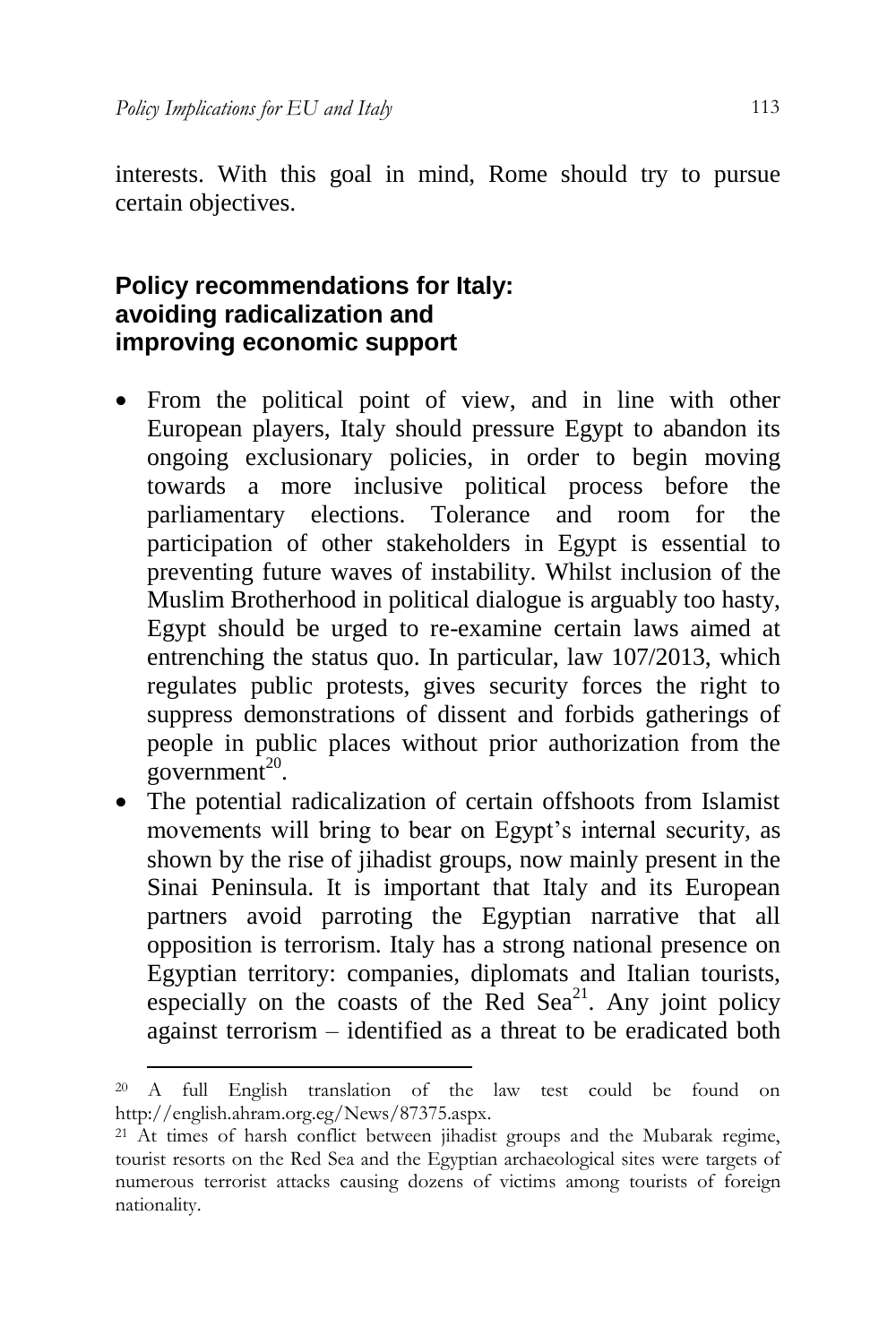for Italy and for Egypt – must distinguish between jihadist cells and the outlawed Muslim Brotherhood, at the risk of encouraging the radicalization of disenfranchised elements. Moreover, in the Sinai Peninsula, the local population should be directly involved and their socio-economic grievances should be addressed.

- When it comes to security in the Mediterranean, alongside the fight against jihadi terrorism, an overarching Italian priority is the stabilization of Libya and the resolution of the current political stalemate. Doubtlessly Egypt is among the regional actors that will have to be involved in reaching a final deal in Libya's crisis. At the same time, however, it cannot be denied that Italy and Egypt have different interests and, consequently, different positions on the course of action needed to reach this deal. Cairo aims to extend its domestic repression of all elements related to political Islam, without distinguishing between jihadist forces and those affiliated with the Muslim Brotherhood ( as is the case – for the time being at least – of a part of the Tripoli-based government). For its part Italy has backed the UN-led process of political dialogue between the warring factions. Between these two positions there is potential room for Italy to carve out a role for itself bringing Egypt into the fold of international negotiations.
- At the regional level, Italian efforts should be directed at mending the differences between prominent actors in the Near East. The rift between Turkey and Egypt, for example, is one of the factors underlying Libya's stalemate<sup>22</sup>. Among European member states, Italy is historically one of the closest partners of Turkey and it has always expressed a position in favor of Turkey's accession to the EU. Rome has the capacity in terms of diplomacy to mediate a rapprochement between Turkey and Egypt. Such a step would be desirable, as it could help to solve some regional crises, first of all the one in Libya.

1

<sup>22</sup> Indeed, it is widely recognized that Ankara is currently supporting the selfproclaimed government in Tripoli, while Egypt is a strong supporter of the Tobruk government and of the forces of General Haftar.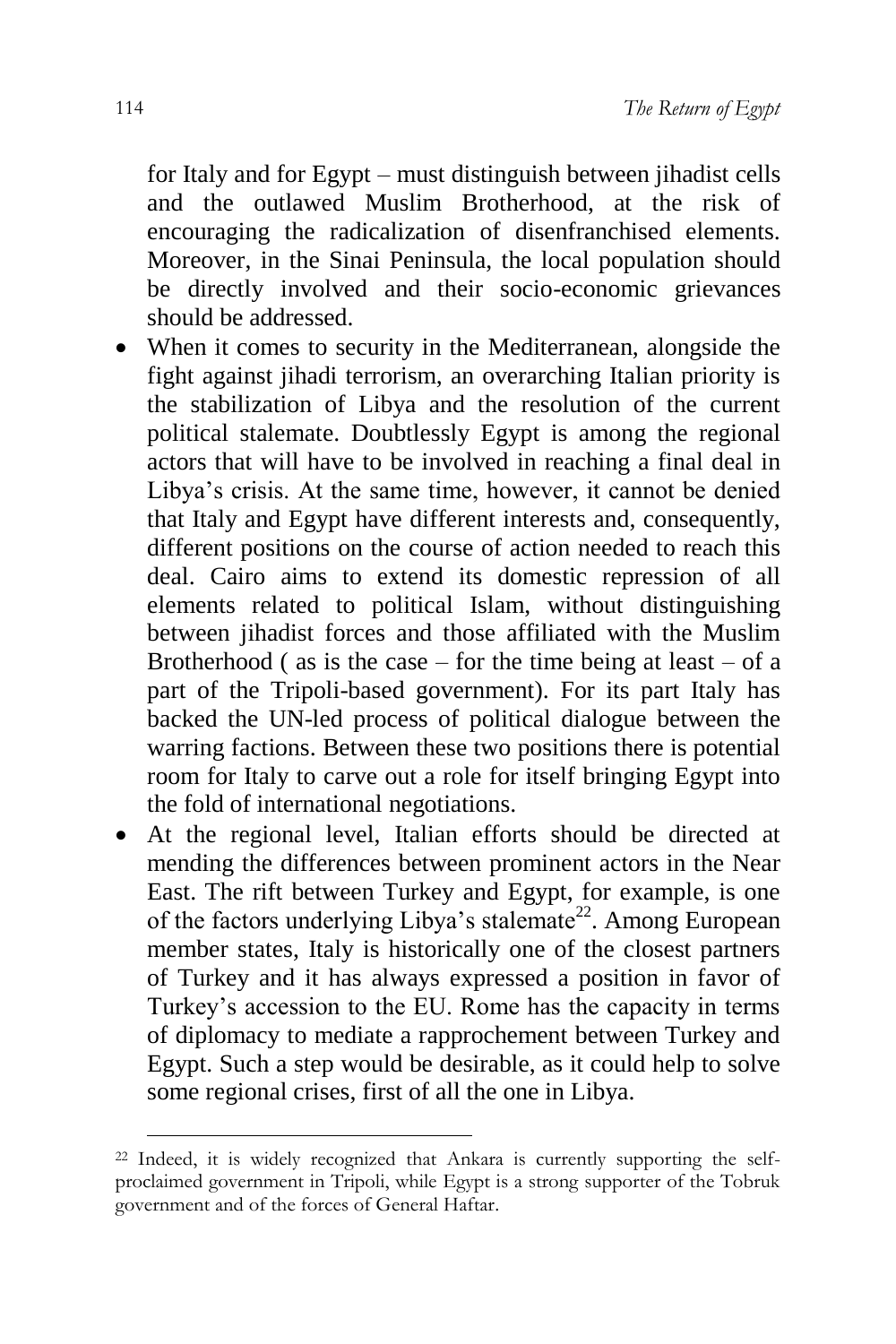- The energy sector represents US\$ 1bn of Egyptian exports to Italy<sup>23</sup> and is potentially one of the most important for the development of Egypt. However, it suffers from severe structural and security problems. As a result of terrorist activities in the Sinai, the main eastward pipeline (Arab Gas Pipeline) is currently threatened, while constant attacks against infrastructure have undermined national export capacity<sup>24</sup>. In addition to helping contain ad hoc attacks, Italy can play an important role in further developing Egypt's energy sector and in improving its efficiency. In particular, ENI (the largest foreign company in the Egyptian energy sector) has signed agreements with the Egyptian government to conduct operations in Sinai, the Nile Delta, the Gulf of Suez and the Mediterranean for a total value of US\$ 5bn over the next five years<sup>25</sup>. Italian government support for the activities of national energy companies in Egypt should ideally be pegged to concrete political and economic reforms of the Egyptian authorities aimed at opening up their markets, attracting FDI (Foreign Direct Investment), and supporting domestic SMEs.
- Regarding the thorny issue of immigration, in recent months, the EU and Italy have repeatedly called for a solution to the Mediterranean crossings that directly involve southern partners. Egypt is an active partner in the Khartoum process, launched in Rome in  $2014^{26}$ . This initiative could provide the

<sup>23</sup> Istat, 2014.

<sup>24</sup> See for example "Islamic State blows up natural gas pipeline in Egypt's Sinai Peninsula", *Jihad Watch*, 1 June 2015, [http://www.jihadwatch.org/2015/06/islamic](http://www.jihadwatch.org/2015/06/islamic-state-blows-up-natural-gas-pipeline-in-egypts-sinai-peninsula)[state-blows-up-natural-gas-pipeline-in-egypts-sinai-peninsula.](http://www.jihadwatch.org/2015/06/islamic-state-blows-up-natural-gas-pipeline-in-egypts-sinai-peninsula) 

<sup>25</sup> "Eni signs heads of agreement with Egypt worth US\$ 5bn over four-five years", *Reuters*, 14 March 2015, [http://www.reuters.com/article/2015/03/14/us-egypt](http://www.reuters.com/article/2015/03/14/us-egypt-economy-investment-eni-idUSKBN0MA0B920150314)[economy-investment-eni-idUSKBN0MA0B920150314.](http://www.reuters.com/article/2015/03/14/us-egypt-economy-investment-eni-idUSKBN0MA0B920150314)

<sup>26</sup> The process, also known as "EU-Horn of Africa Migration Route Initiative", was launched in Rome on 28 November 2014. The main goal of the initiative is to develop cooperation at bilateral and regional level between countries of origin, transit and destination to tackle irregular migration and criminal networks, as could be seen in the Declaration of the Ministerial Conference of the Khartoum Process. The full text of the declaration could be found on [http://www.esteri.it/mae/approfondimenti/2014/20141128\\_political\\_declaration.pdf.](http://www.esteri.it/mae/approfondimenti/2014/20141128_political_declaration.pdf)The first Steering Committee Meeting of the EU-Horn of African Initiative, attended by the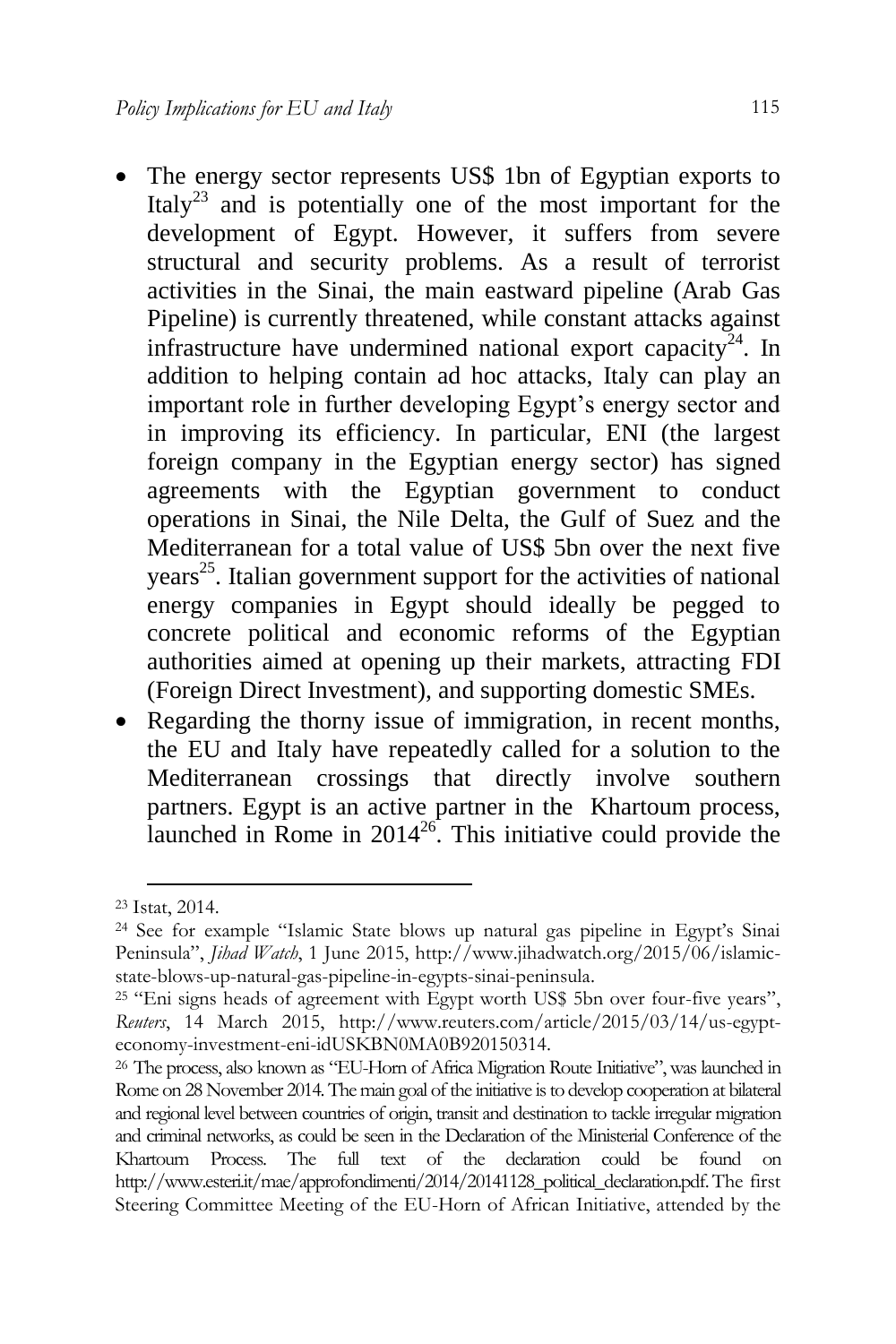framework for implement new migration policies by directly involving the southern countries. Egypt is one such transit countries for refugees fleeing Syria who then continue to Libya before sailing northbound towards Italian coasts. Involving Egypt in any political solution to migration flows will be crucial, though European partners should keep in mind the regime's security-narrative as a smokescreen for domestic repression when defining the parameters of any such deal.

- Indeed, the proposal to set up refugee camps in countries of the southern Mediterranean should be accompanied by assurances that refugees will be guaranteed full rights within these structures. Such guarantees could only come about with a change in current Egyptian policy and with stricter independent oversight of the security services. Reports of ill-treatment and abuse of migrants by traffickers, especially in the Sinai, are common<sup>27</sup>. These violations often occur with the complicity of Egyptian officials, which in turn reminds us that security sector reform and tackling corruption remain prominent issues in Egyptian domestic reforms.
- Finally, the issue of immigration is also linked to that of internal security in Egypt itself. If the political and security context remains unstable in the medium-long term it is possible that this can lead to new migration flows from Egypt. To avoid such a scenario, Italy and other EU member states must refrain from a continuation of their 'back to normal' policies with the Egyptian regime and must push for a shift towards a more inclusive political process.

International Organization for Migration (IOM), was held right in Sharm el-Sheikh, Egypt, on May 2015 with the participation of five African countries (Egypt, Eritrea, Ethiopia, South Sudan and Sudan), and five EU member states (France, Germany, Italy, Malta and the UK).

<sup>27</sup> "I Wanted to Lie Down and Die. Trafficking and Torture of Eritreans in Sudan and Egypt", *Human Rights Watch*, February 2014[, http://www.hrw.org/report/2014/02/11/i](http://www.hrw.org/report/2014/02/11/i-wanted-lie-down-and-die/trafficking-and-torture-eritreans-sudan-and-egypt)[wanted-lie-down-and-die/trafficking-and-torture-eritreans-sudan-and-egypt.](http://www.hrw.org/report/2014/02/11/i-wanted-lie-down-and-die/trafficking-and-torture-eritreans-sudan-and-egypt)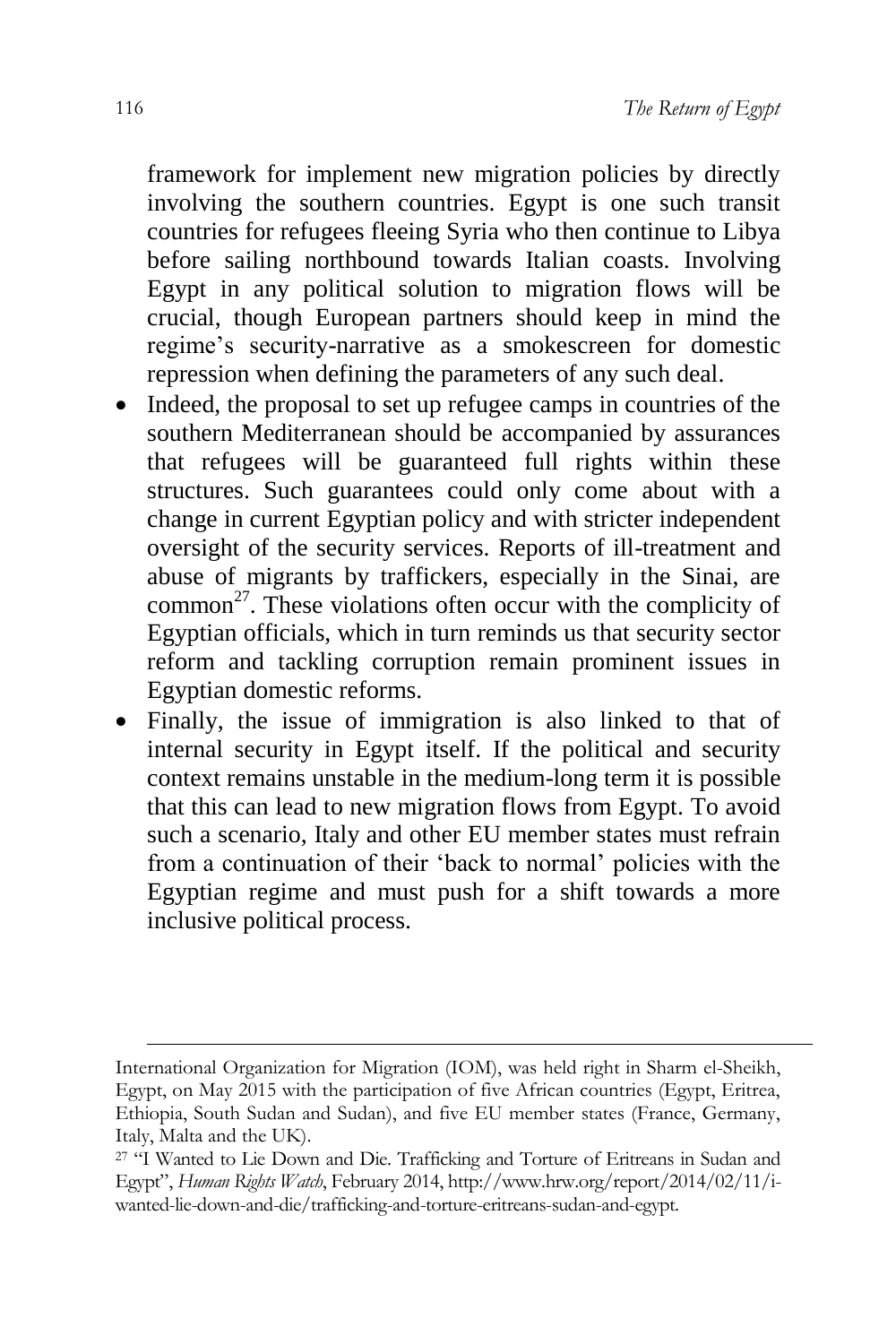## **About the Authors**

**Charles W. Dunne** is Senior Non-Resident Scholar at Freedom House, and Former Director of Middle East and North Africa programs there. He is also a Scholar at the Middle East Institute in Washington, D.C. Prior to joining Freedom House, he spent 24 years as a diplomat in the US Foreign Service, including a tour as political-military officer in Egypt. In addition, he was Director for Iraq at the National Security Council from 2005-2007 and a Foreign Policy Adviser to the Director for Strategic Plans and Policy at the Joint Staff in the Pentagon (2007-2008). He served as a member of the Secretary of State's Policy Planning Staff, where he contributed to the development of presidential initiatives to advance political reform and democracy in the Broader Middle East and North Africa.

**Zack Gold** is a Visiting Fellow at the Institute for National Security Studies, in Tel Aviv. He specializes in security in the Sinai Peninsula and relations among Egypt, Israel, Gaza, and the United States. Gold's work on Sinai security has been published by the Atlantic Council, The Brookings Institution, the Carnegie Endowment for International Peace, the International Centre for Counter-Terrorism – The Hague, the Middle East Institute, and the Tahrir Institute for Middle East Policy. He earned his M.A.L.D. from the Fletcher School, Tufts University; and his B.A. from the University of Delaware.

**Hélène Michou** is an Associate Researcher for the European Council on Foreign Relations (ECFR), collaborating with the MENA programme and the Madrid Office. Hélène is a Project Officer at the International and Ibero-American Foundation for